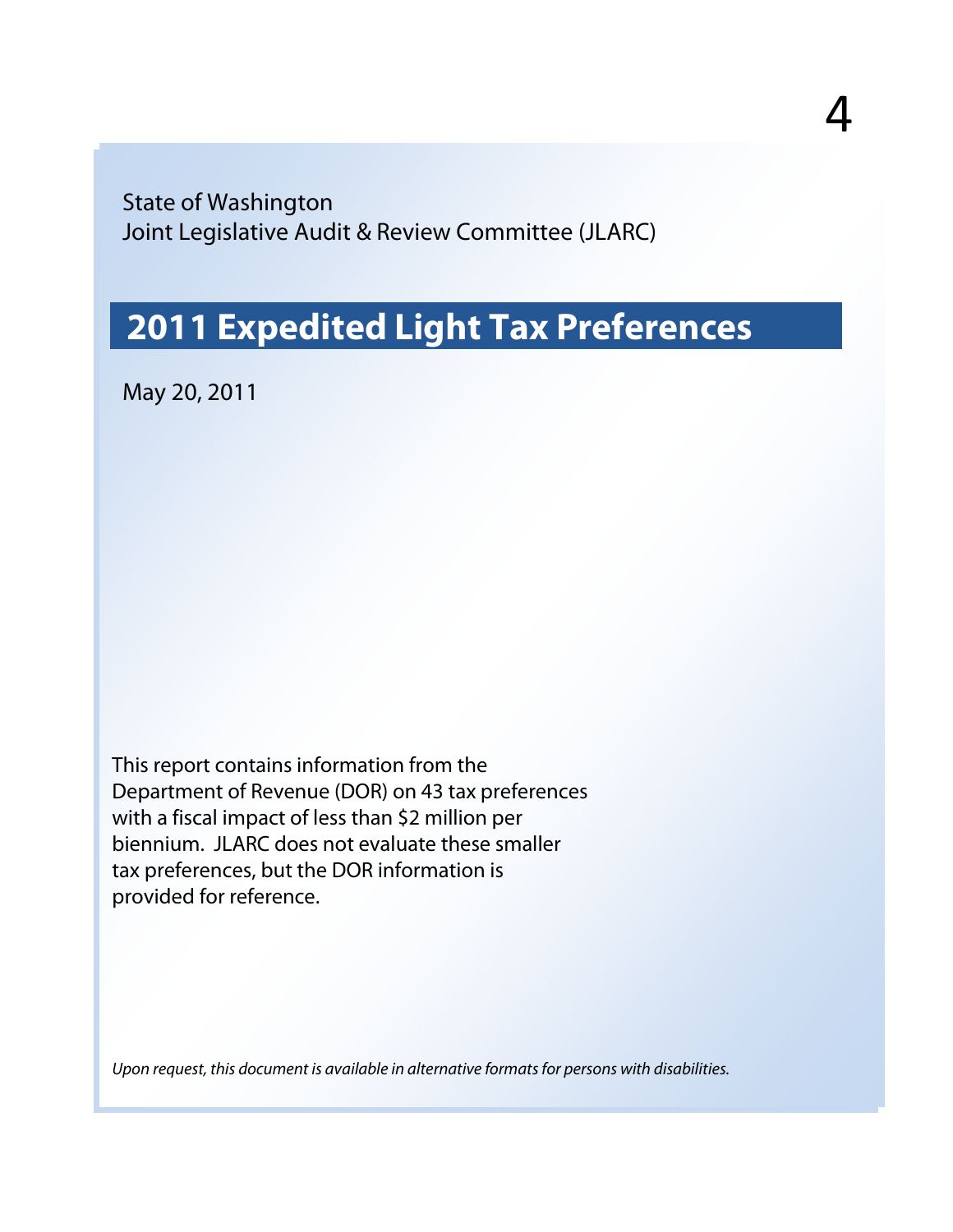#### *Joint Legislative Audit and Review Committee*

*1300 Quince St SE PO Box 40910 Olympia, WA 98504 (360) 786-5171 (360) 786-5180 Fax www.jlarc.leg.wa.gov*

#### **Committee Members Audit Authority**

#### **Senators**

Jeanne Kohl-Welles Sharon Nelson, *Assistant Secretary* Linda Evans Parlette, *Vice Chair* Janéa Holmquist Newbry Cheryl Pflug Craig Pridemore Joseph Zarelli Vacancy

#### **Representatives**

Gary Alexander, *Secretary* Glenn Anderson Kathy Haigh Troy Kelley, *Chair* Ed Orcutt Hans Zeiger Vacancy Vacancy **Legislative Auditor**

Keenan Konopaski

The Joint Legislative Audit and Review Committee (JLARC) works to make state government operations more efficient and effective. The Committee is comprised of an equal number of House members and Senators, Democrats and Republicans.

JLARC's non-partisan staff auditors, under the direction of the Legislative Auditor, conduct performance audits, program evaluations, sunset reviews, and other analyses assigned by the Legislature and the Committee.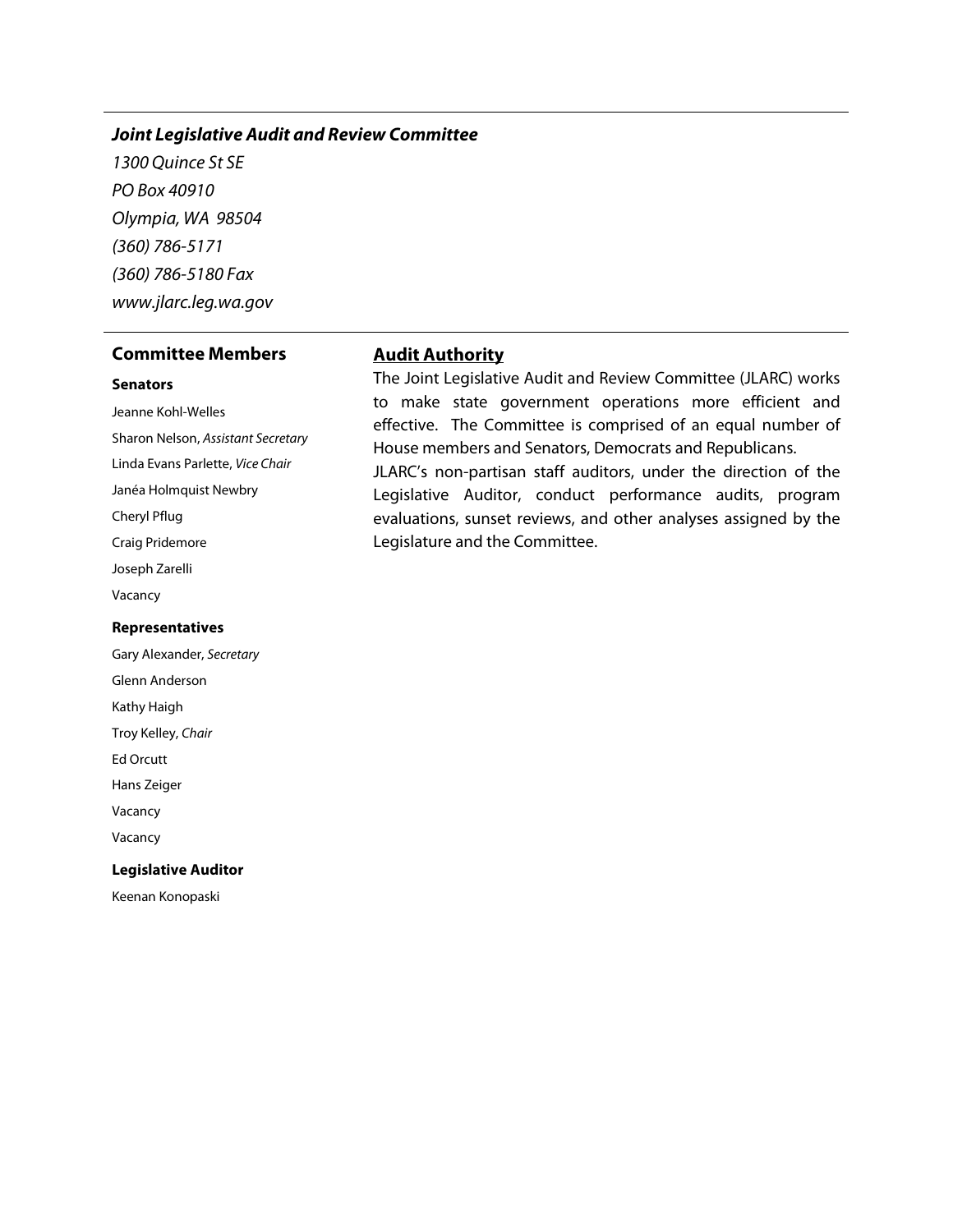## **TABLE OF CONTENTS**

| Radio & TV Transmission Stations ……………………………………………………………………………… 16 |
|--------------------------------------------------------------------|
|                                                                    |
|                                                                    |
|                                                                    |
|                                                                    |
|                                                                    |
|                                                                    |
|                                                                    |
|                                                                    |
| 25                                                                 |
|                                                                    |
|                                                                    |
|                                                                    |
|                                                                    |
|                                                                    |
|                                                                    |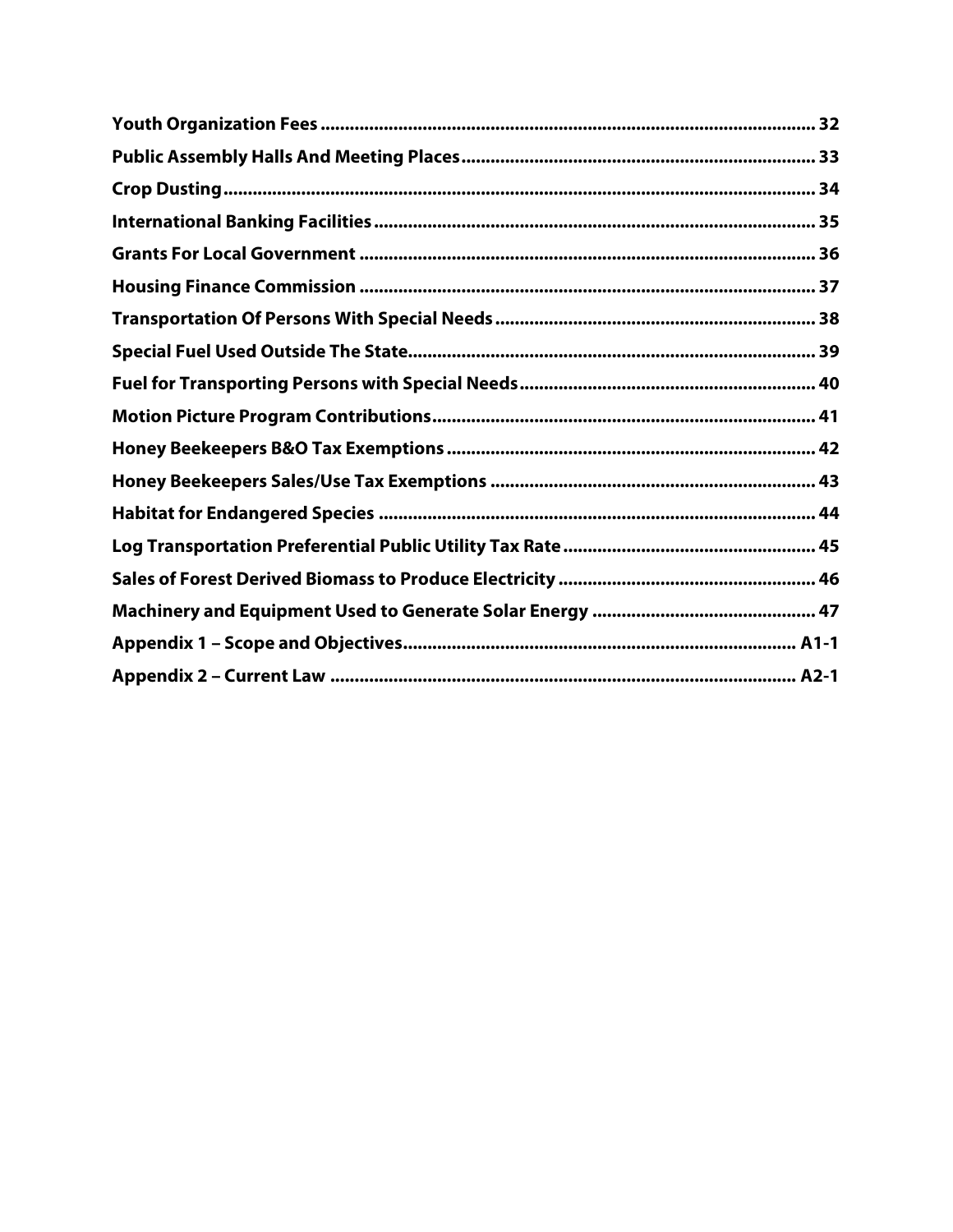### **2011 Expedited Light Tax Preferences**

**May 20, 2011**



STATE OF WASHINGTON JOINT LEGISLATIVE AUDIT AND REVIEW COMMITTEE

> **STUDY TEAM** Mary Welsh Dana Lynn Stacia Hollar Peter Heineccius

**PROJECT SUPERVISOR** John Woolley

**LEGISLATIVE AUDITOR** Keenan Konopaski

Copies of Final Reports and Digests are available on the JLARC website at:

#### **www.jlarc.leg.wa.gov**

or contact

Joint Legislative Audit & Review Committee 1300 Quince St SE Olympia, WA 98504-0910 (360) 786-5171 (360) 786-5180 FAX

### <span id="page-4-0"></span>REPORT SUMMARY

### **What Is a Tax Preference?**

Tax preferences are exemptions, exclusions, or deductions from the base of a state tax; a credit against a state tax; a deferral of a state tax; or a preferential state tax rate. Washington has nearly 590 tax preferences.

### **Why a JLARC Review of Tax Preferences?** *Legislature Creates a Process to Review Tax Preferences*

In 2006, the Legislature expressly stated that periodic reviews of tax preferences are needed to determine if their continued existence or modification serves the public interest. The Legislature enacted Engrossed House Bill 1069 to provide for an orderly process for the review of tax preferences. The legislation assigns specific roles in the process to two different entities. The Legislature assigns the job of scheduling tax preferences, holding public hearings, and commenting on the reviews to the Citizen Commission for Performance Measurement of Tax Preferences. The Legislature assigns responsibility for conducting the reviews to the staff of the Joint Legislative Audit and Review Committee (JLARC).

#### *Citizen Commission Sets the Schedule*

EHB 1069 directs the Citizen Commission for Performance Measurement of Tax Preferences to develop a schedule to accomplish a review of tax preferences at least once every ten years. The legislation directs the Commission to omit certain tax preferences from the schedule such as those required by constitutional law.

The Legislature also directs the Commission to consider two additional factors in developing its schedule. First, the Commission is to schedule tax preferences for review in the order in which the preferences were enacted into law, except that the Commission must schedule tax preferences that have a statutory expiration date before the preference expires. This means that Washington's longest-standing tax preferences are evaluated first.

Second, the Commission has discretion to schedule less detailed reviews for tax preferences with an estimated biennial fiscal impact of \$10 million or less. The Commission has identified three categories of review, based on each tax preference's impact:

- **1.** Full reviews (over \$10 million);
- **2.**Expedited reviews (over \$2 million, up to \$10 million); and
- 3. Expedited Light reviews (\$2 million or less).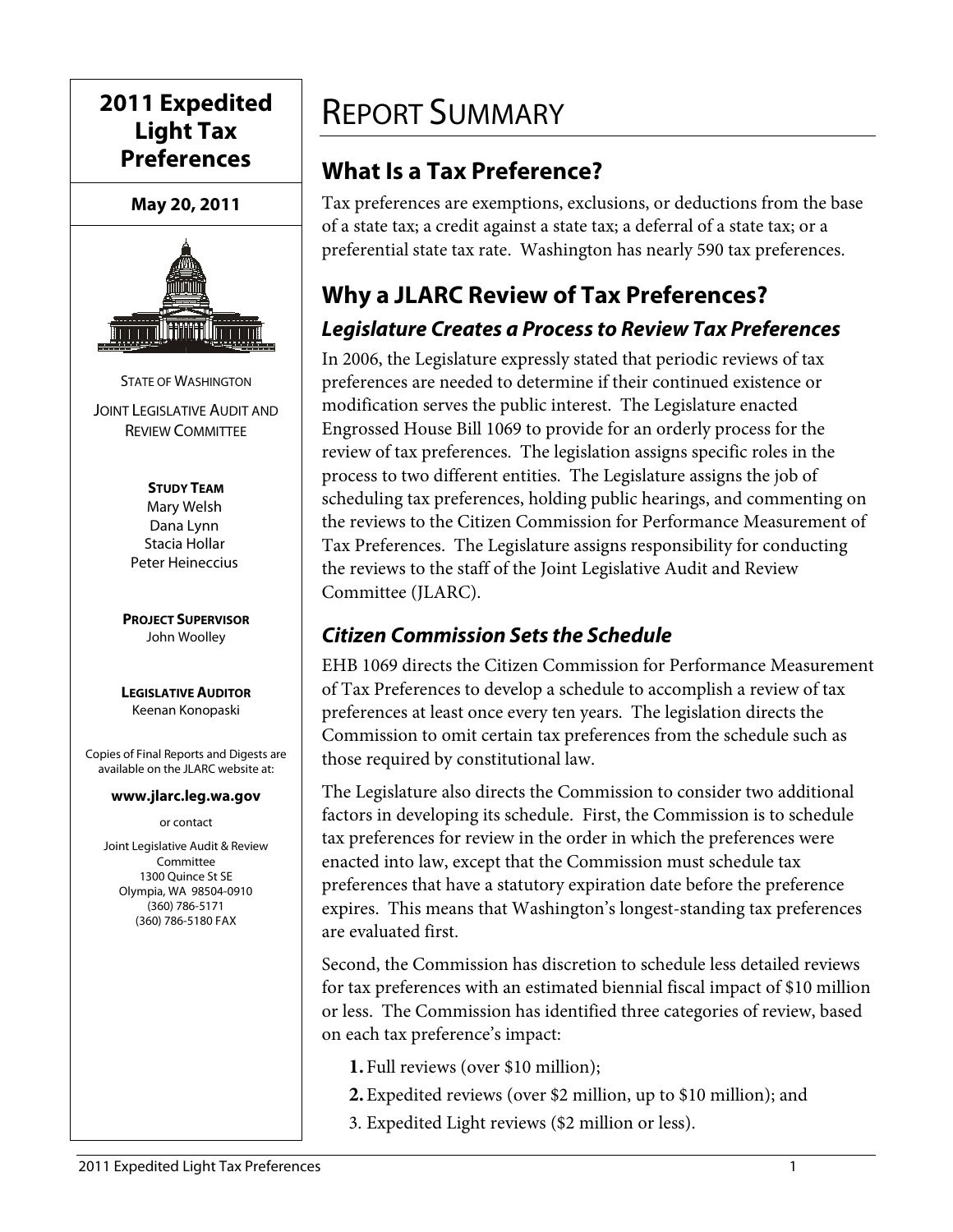In October 2010, the Commission adopted its fourth ten-year schedule for the tax preference reviews. The schedule for 2011 includes a total of 68 tax preferences under the business and occupation tax, public utility tax, sales tax, use tax, property tax, motor vehicle fuel tax, aircraft fuel tax, motor vehicle excise tax, real estate excise tax, leasehold excise tax, parimutuel tax, and the enhanced food fish tax. Of these 68 tax preferences, the Commission scheduled 43 tax preferences for the Expedited Light review process. This report addresses those 43 tax preferences. JLARC's full review of 15 tax preferences and expedited review of 10 tax preferences as scheduled by the Commission are included in separate reports.

#### *JLARC Staff Do Not Evaluate the Expedited Light Category of Tax Preferences*

JLARC's assignment from EHB 1069 is to conduct the reviews of tax preferences according to the schedule developed by the Commission and consistent with the guidelines set forth in statute.

JLARC staff use a performance audit process to evaluate and make recommendations for tax preferences that are larger than \$2 million in biennial impact. For workload reasons, however, the Commission directed JLARC staff to not conduct performance audits for the smaller Expedited Light reviews included in this report. Instead, this report provides the information contained in the Department of Revenue's 2008 Tax Exemption Report. The 2008 Tax Exemption Report summarizes each tax preference's purpose, primary beneficiaries, and taxpayer savings. Some preferences do not include this information because the preference may have been enacted after the Department's 2008 Tax Exemption report. In those cases, the Department of Revenue has provided a summary and estimated revenue impact.

Though this report does not contain JLARC recommendations for the preferences subject to Expedited Light review, the Commission may still elect to provide comments about these preferences for the Legislature at its October 2011 Commission meeting.

| <b>Brief Description</b>              | <b>RCW Citation</b> | Year<br><b>Enacted</b> | <b>Biennial Fiscal</b><br><b>Impact (\$000)</b> |
|---------------------------------------|---------------------|------------------------|-------------------------------------------------|
| Seafood processing<br>1.              | 82.04.120           | 1975                   | \$4                                             |
| Church administrative offices<br>2.   | 84.36.032           | 1975                   | \$365                                           |
| Nonprofit fair associations<br>3.     | 84.36.480           | 1975                   | \$39                                            |
| Easements for removing products<br>4. | 82.29A.020(1)       | 1976                   | \$532                                           |
| Homes pending destruction<br>5.       | 82.29A.130(10)      | 1976                   | \$90                                            |
| Indian trust lands<br>6.              | 82.29A.130(7)       | 1976                   | $\ast$                                          |
| Product leases, 33% credit<br>7.      | 82.29A.120(2)       | 1976                   | \$233                                           |
| Residences of public employees<br>8.  | 82.29A.130(5)       | 1976                   | \$302                                           |
| Public works contracts<br>9.          | 82.29A.130(11)      | 1976                   | \$76                                            |
| 10. Leaseholds of public property     | 84.36.451           | 1976                   | $(\$41,102)$                                    |
| 11. Public historical sites           | 35.21.755           | 1977                   | \$531                                           |
| 12. Radio & TV transmission stations  | 84.36.047           | 1977                   | \$0                                             |

#### *Table of Tax Preferences in the 2011Expedited Light Report*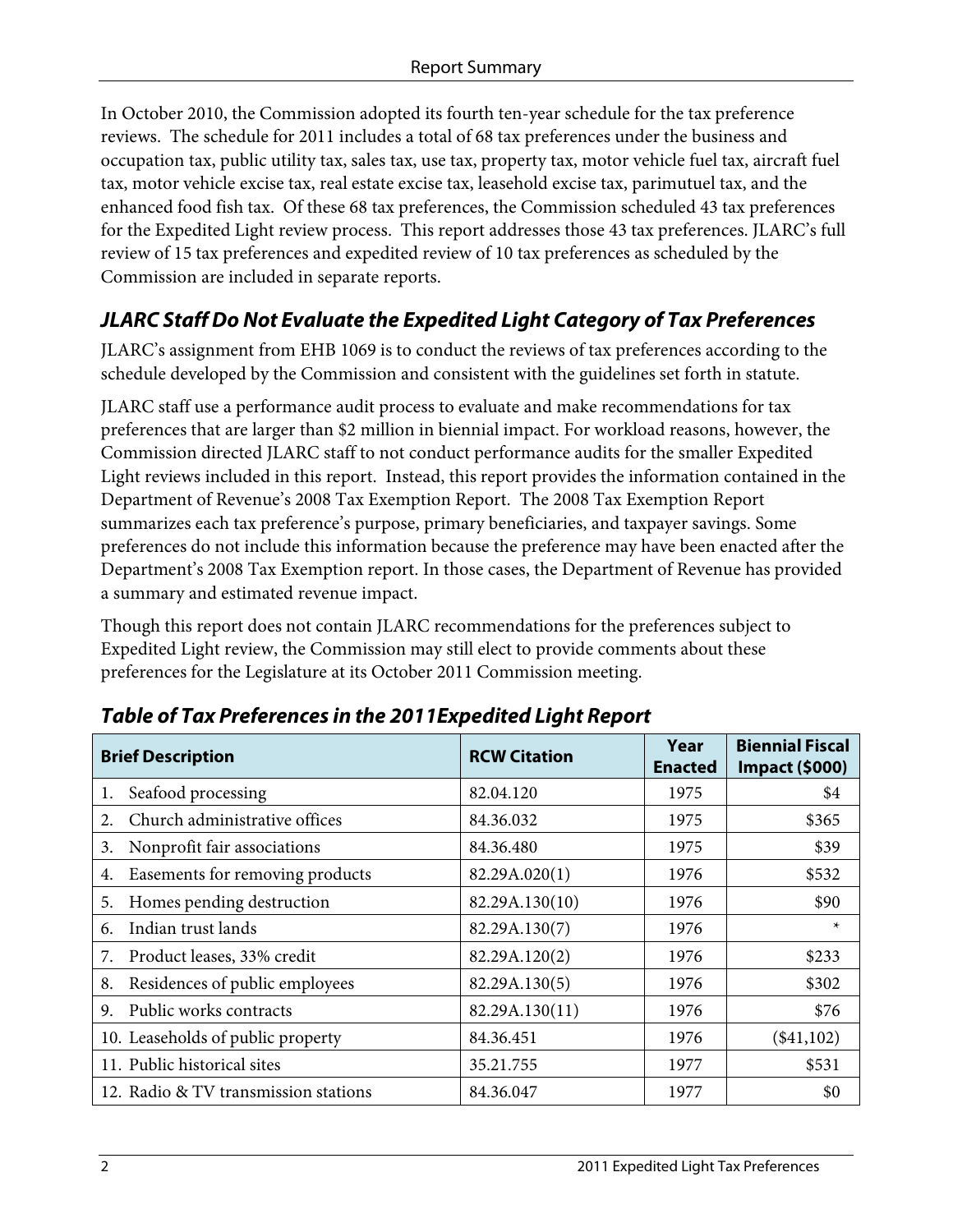| <b>Brief Description</b>                                       | <b>RCW Citation</b>                   | Year<br><b>Enacted</b> | <b>Biennial Fiscal</b><br><b>Impact (\$000)</b> |
|----------------------------------------------------------------|---------------------------------------|------------------------|-------------------------------------------------|
| 13. Nonprofit water associations                               | 82.16.050(12)                         | 1977                   | \$650                                           |
| 14. Funeral home reimbursement                                 | 82.04.4296                            | 1979                   | \$26                                            |
| 15. Commuter ride sharing                                      | 82.04.355                             | 1979                   | \$0                                             |
| 16. Printing by libraries                                      | 82.04.600                             | 1979                   | \$8                                             |
| 17. Printing by local governments                              | 82.04.397                             | 1979                   | \$26                                            |
| 18. Printing by schools                                        | 82.04.395                             | 1979                   | \$112                                           |
| 19. Nonprofit races                                            | 67.16.105(1)                          | 1979                   | \$20                                            |
| 20. Commute trip reduction; special needs<br>transportation    | 82.16.047                             | 1979                   | \$778                                           |
| 21. Nonprofit youth organizations                              | 84.33.075                             | 1980                   | \$0                                             |
| 22. Credit for fish taxes paid to other<br>jurisdictions       | 82.27.040                             | 1980                   | \$852                                           |
| 23. Imported fish or fish products                             | 82.27.030(1), (3)                     | 1980                   | \$0                                             |
| 24. Cogeneration and renewable resources                       | 82.16.055                             | 1980                   | \$300                                           |
| 25. Nonresidents' rental vehicles                              | 82.08.0279                            | 1980                   | \$268                                           |
| 26. Ride-sharing vehicles                                      | 82.08.0287; 82.12.0282                | 1980                   | \$1,565                                         |
| 27. Ride-sharing vehicles (MVET)                               | 82.44.015                             | 1980                   | \$0                                             |
| 28. Youth organization fees                                    | 82.04.4271                            | 1981                   | \$847                                           |
| 29. Public assembly halls and meeting places                   | 84.36.037                             | 1981                   | \$270                                           |
| 30. Crop dusting                                               | 82.42.020                             | 1982                   | \$0                                             |
| 31. International banking facilities                           | 82.04.315                             | 1982                   | \$0                                             |
| 32. Grants for local government                                | 82.04.418                             | 1983                   | $\star$                                         |
| 33. Housing finance commission                                 | 82.04.408                             | 1983                   | t                                               |
| 34. Transportation of persons with special needs               | 82.36.285;<br>82.38.080(1)(h)         | 1983                   | \$456                                           |
| 35. Special fuel used outside of state                         | 82.08.0255(2);<br>82.12.0256(1)       | 1983                   | $\star$                                         |
| 36. Fuel used for transporting persons with<br>special needs   | 82.08.0255(1)(b);<br>82.12.0256(2)(b) | 1983                   | $\star$                                         |
| 37. Motion picture program contributions                       | 82.04.4489                            | 2006                   | $\ddagger$                                      |
| 38. Honey beekeepers B&O tax exemptions                        | 82.04.629; 82.04.630                  | 2008                   | \$86                                            |
| 39. Honey beekeepers sales/use tax exemptions                  | 82.08.0204; 82.12.0204                | 2008                   | \$94                                            |
| 40. Habitat for endangered species                             | $84.33.140(13)-(14);$<br>84.34.108(6) | 2009                   | \$3                                             |
| 41. Log transportation preferential public utility<br>tax rate | 82.16.020                             | 2009                   | \$971                                           |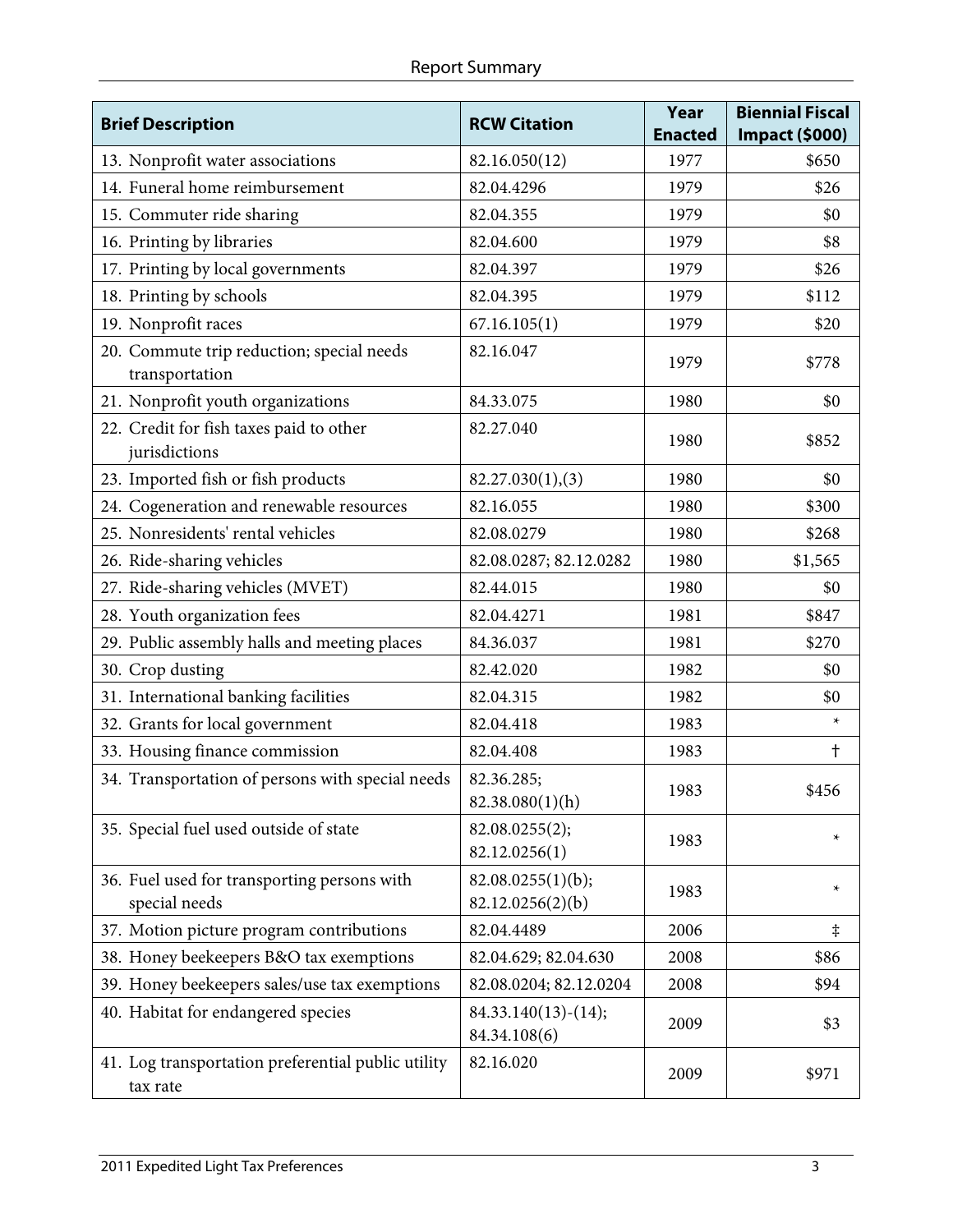#### Report Summary

| <b>Brief Description</b>                                      | <b>RCW Citation</b>  | Year<br><b>Enacted</b> | <b>Biennial Fiscal</b><br><b>Impact (\$000)</b> |
|---------------------------------------------------------------|----------------------|------------------------|-------------------------------------------------|
| 42. Sales of forest derived biomass to produce<br>electricity | 82.08.957; 82.12.957 | 2009                   | \$350                                           |
| 43. Machinery and equipment used to generate<br>solar energy  | 82.08.963; 82.12.963 | 2009                   |                                                 |

\* Amount not reported separately from other tax preferences.

† Amount not released due to confidentiality of the impacted taxpayer.

‡ Preference terminated effective July 1, 2011.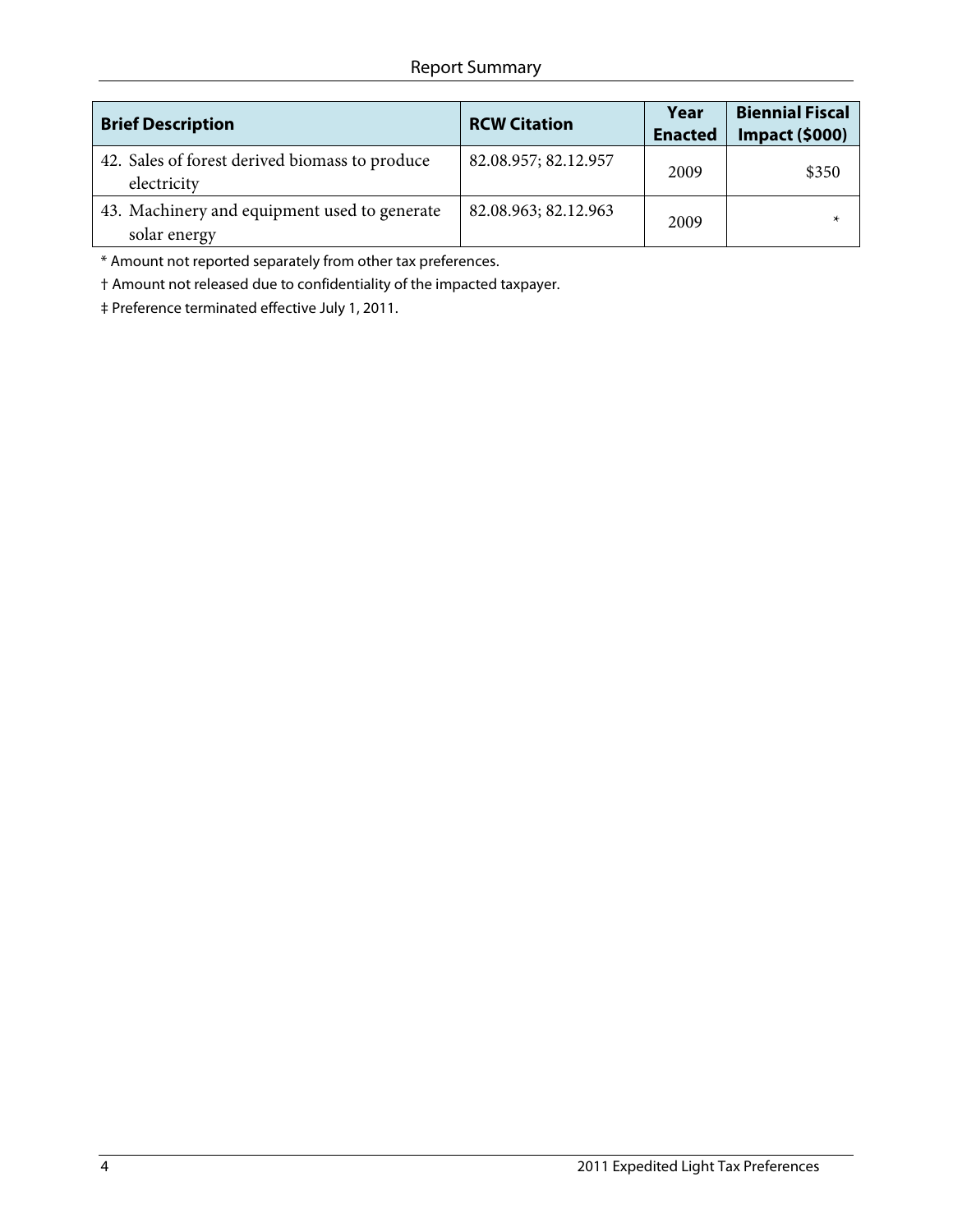## <span id="page-8-0"></span>**SEAFOOD PROCESSING**

See page A2-1 in Appendix 2 for the current statute, RCW 82.04.120.

### **Department of Revenue 2008 Tax Exemption Report (p.79):**

**Description:** The definition of "to manufacture" for B&O tax purposes excludes cutting, grading or ice glazing of seafood that has been cooked, frozen or canned outside of Washington. As a result, seafood processors who perform these activities on their own seafood are not subject to manufacturing B&O tax. (NOTE: all manufacturing and processing activities relating to seafood are temporarily exempt from B&O tax pursuant to RCW 82.04.4269 through fiscal year 2012. Starting on July 1, 2012 manufacturing of seafood will again be subject to tax at a rate of 0.138 percent.)

**Purpose:** To encourage these activities and the associated jobs to take place within Washington.

**Category/Year Enacted:** Business incentive. 1975

**Primary Beneficiaries:** Fewer than 10 firms.

**Possible Program Inconsistency:** None evident.

#### **Taxpayer Savings (\$000)**

|                                  | <b>FY 2008</b> | <b>FY 2009</b> | <b>FY 2010</b> | <b>FY 2011</b> |
|----------------------------------|----------------|----------------|----------------|----------------|
| State tax                        | \$2            | \$2            | \$2            | \$2            |
| Local taxes - not<br>considered. |                |                |                |                |

If the exemption were repealed, would the taxpayer savings be realized as increased revenues?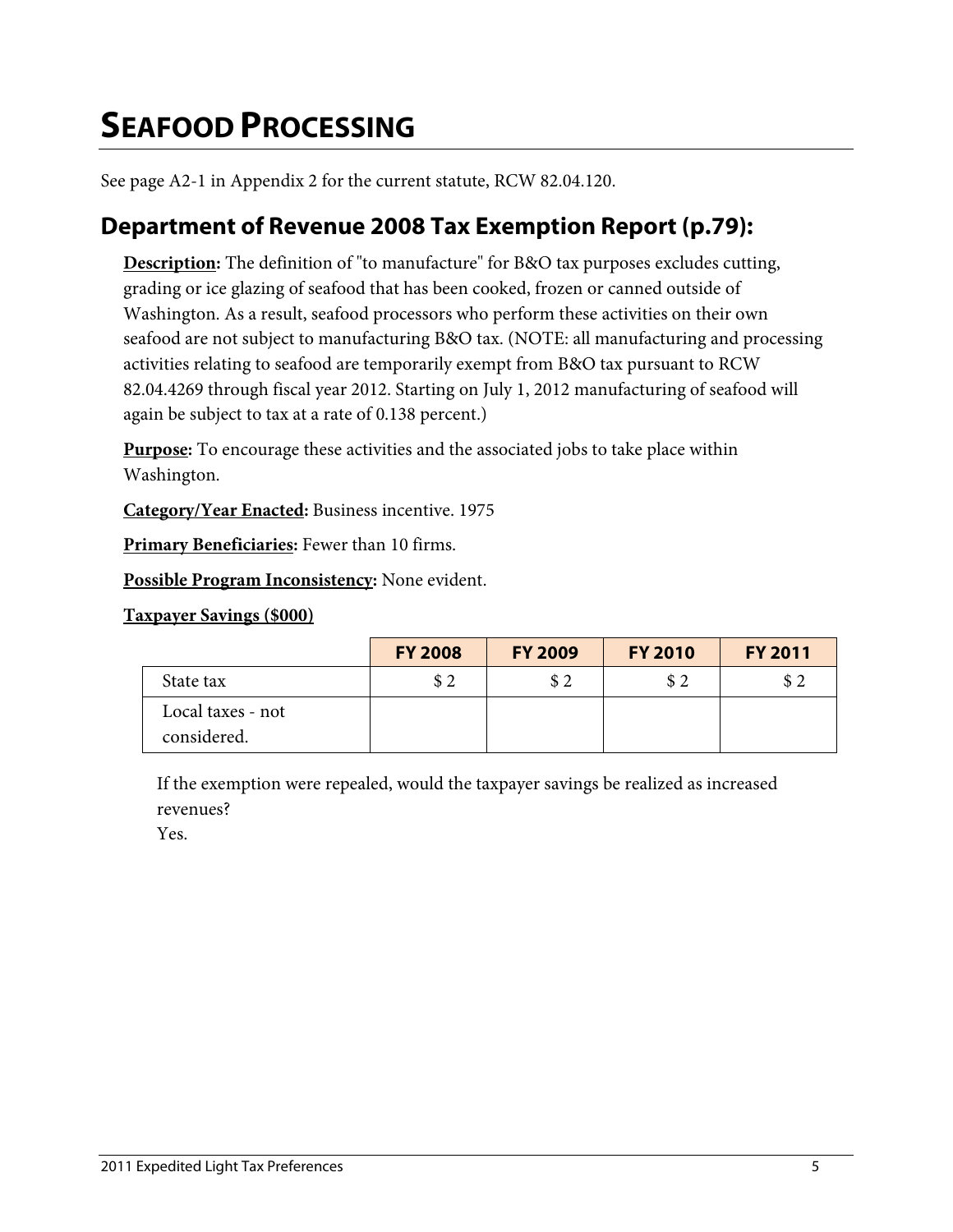## <span id="page-9-0"></span>**CHURCH ADMINISTRATIVE OFFICES**

See page A2-1 in Appendix 2 for the current statute, RCW 84.36.032.

### **Department of Revenue 2008 Tax Exemption Report (p.14):**

**Description:** Real and personal property of the administrative offices of recognized nonprofit religious organizations is exempt from property tax to the extent the property is used to administer religious programs.

**Purpose:** To provide equal treatment with the exemption of church property and grounds, because some religious organizations conduct their administrative functions from the church itself while others have separate offices at a different location.

**Category/Year Enacted:** Nonprofit - charitable or religious. 1975

**Primary Beneficiaries:** Approximately 37 religious organizations, representing 51 parcels.

**Possible Program Inconsistency:** None evident.

#### **Taxpayer Savings (\$000)**

|              | <b>CY 2008</b> | <b>CY 2009</b> | <b>CY 2010</b> | <b>CY 2011</b> |
|--------------|----------------|----------------|----------------|----------------|
| State levy   | \$167          | \$175          | \$181          | \$184          |
| Local levies | \$666          | \$710          | \$744          | \$766          |

If the exemption were repealed, would the taxpayer savings be realized as increased revenues?

No - other taxpayers would experience reduced taxes for the state levy and most local levies.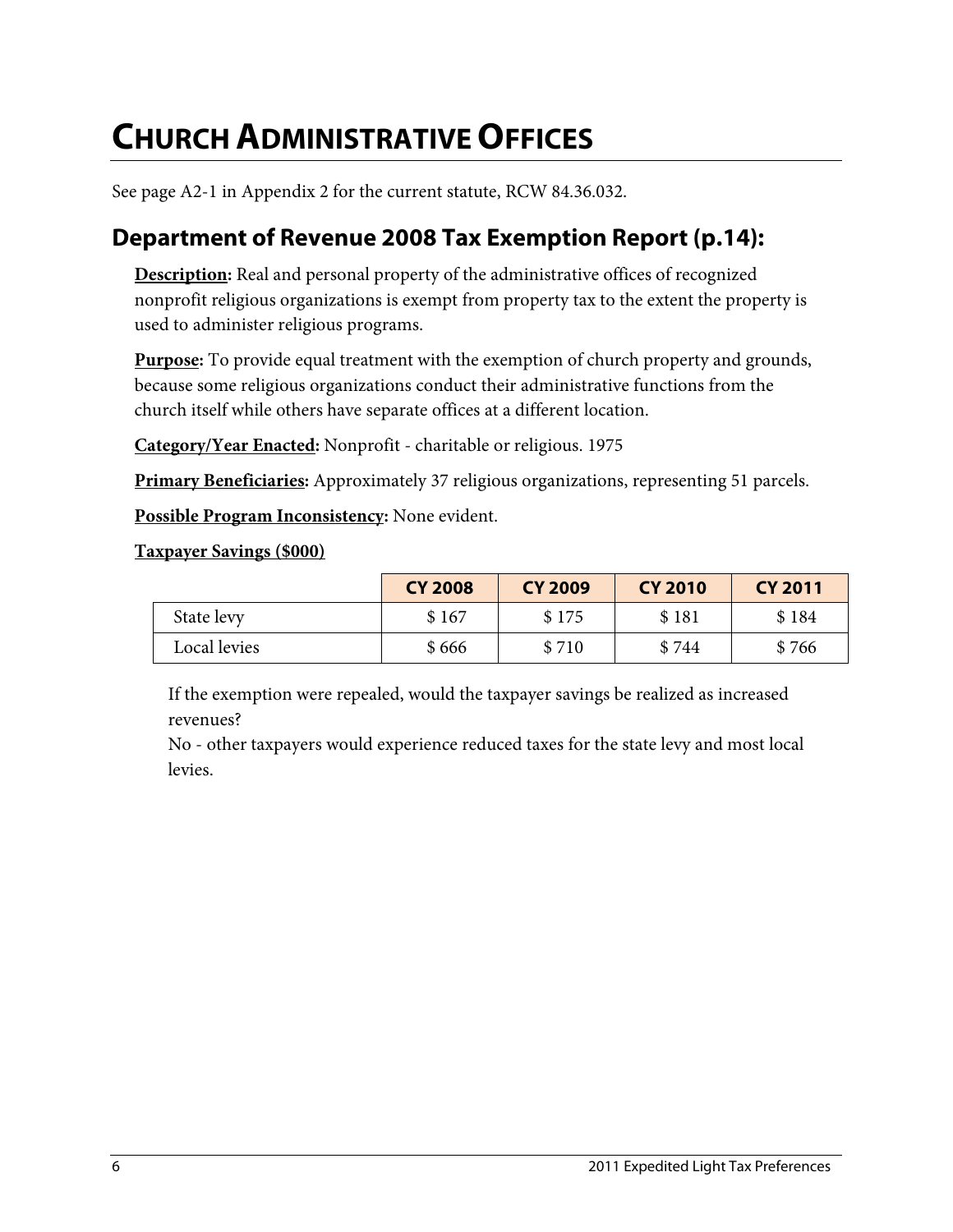## <span id="page-10-0"></span>**NONPROFIT FAIR ASSOCIATIONS**

See page A2-1 in Appendix 2 for the current statute, RCW 84.36.480.

### **Department of Revenue 2008 Tax Exemption Report (p.26):**

**Description:** Real and personal property of a nonprofit fair association that sponsors or conducts a county fair is exempt from property tax. The association must receive parimutuel tax revenues and the property must be used exclusively for fair purposes. Loan or rental of the property to other nonprofit organizations does not nullify the exemption, if the rental income is reasonable and is solely devoted to maintenance of the property.

**Purpose:** To support agricultural fairs.

**Category/Year Enacted:** Nonprofit - other. 1975

**Primary Beneficiaries:** Approximately nine associations, comprising 20 parcels, benefit from this exemption.

**Possible Program Inconsistency:** None evident.

#### **Taxpayer Savings (\$000)**

|              | <b>CY 2008</b> | <b>CY 2009</b> | <b>CY 2010</b> | <b>CY 2011</b> |
|--------------|----------------|----------------|----------------|----------------|
| State levy   | \$18           | \$19           | \$19           | \$20           |
| Local levies | \$71           | \$77           | \$80           | \$82           |

If the exemption were repealed, would the taxpayer savings be realized as increased revenues?

No - other taxpayers would experience reduced taxes for the state levy and most local levies.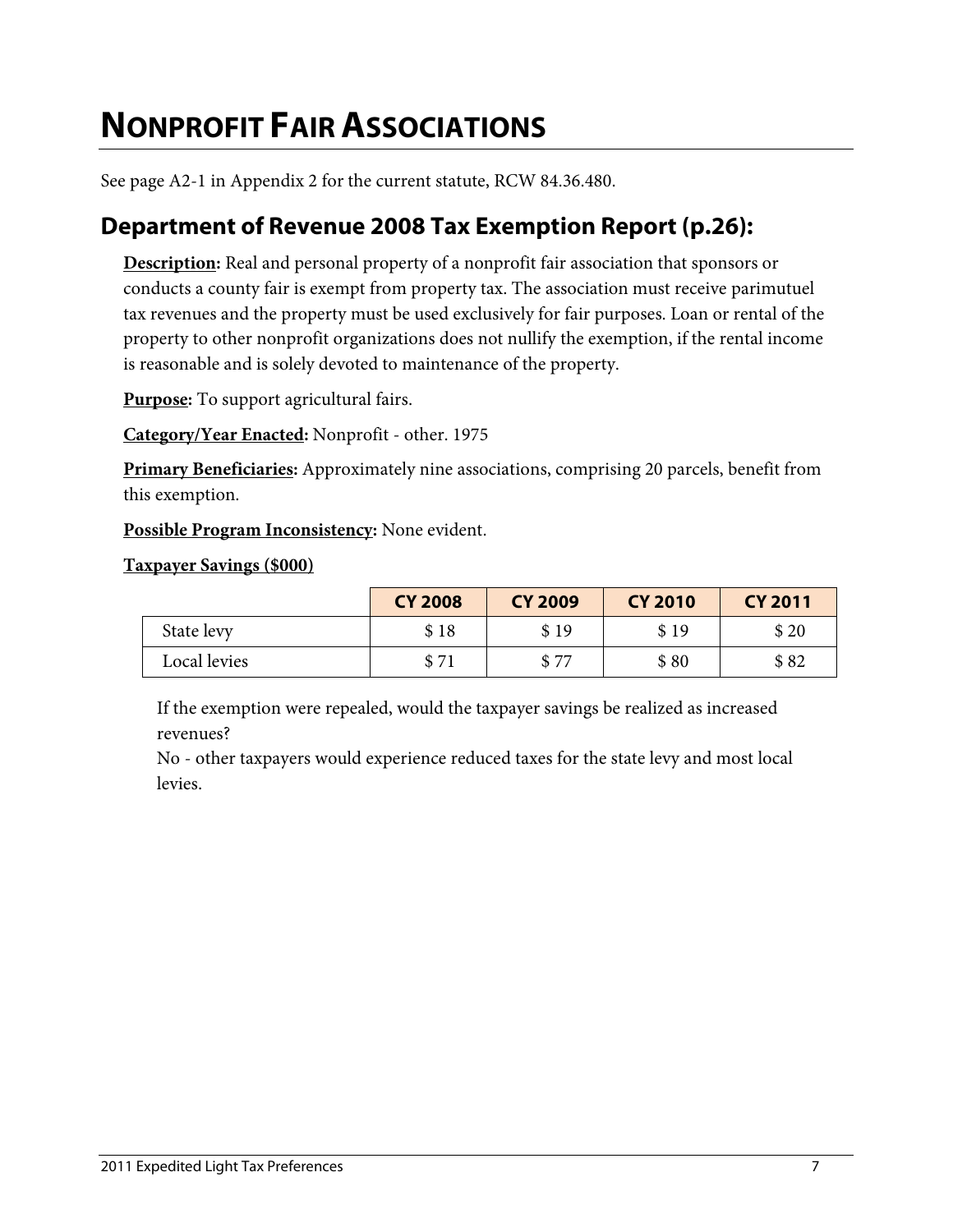## <span id="page-11-0"></span>**EASEMENTS FOR REMOVING PRODUCTS**

See page A2-2 in Appendix 2 for the current statute, RCW 82.29A.020(1).

### **Department of Revenue 2008 Tax Exemption Report (p.54):**

**Description:** Excluded from the term "leasehold interest" are road or utility easements and rights of access, occupancy or use granted solely for the purpose of removing materials or products purchased from a public owner or lessee or for the purpose of natural energy resource exploration.

**Purpose:** To minimize costs to private firms and individuals who use public lands for these purposes.

**Category/Year Enacted:** Other. 1976

**Primary Beneficiaries:** Utility companies and other businesses and individual who must have long-term access across public lands or who use public roads on a temporary basis to remove timber, minerals, etc. that are purchased from public entities.

**Possible Program Inconsistency:** None evident.

#### **Taxpayer Savings (\$000)**

|             | <b>FY 2008</b> | <b>FY 2009</b> | <b>FY 2010</b> | <b>FY 2011</b> |
|-------------|----------------|----------------|----------------|----------------|
| State tax   | \$234          | \$246          | \$259          | \$273          |
| Local taxes | \$205          | \$216          | \$227          | \$239          |

If the exemption were repealed, would the taxpayer savings be realized as increased revenues?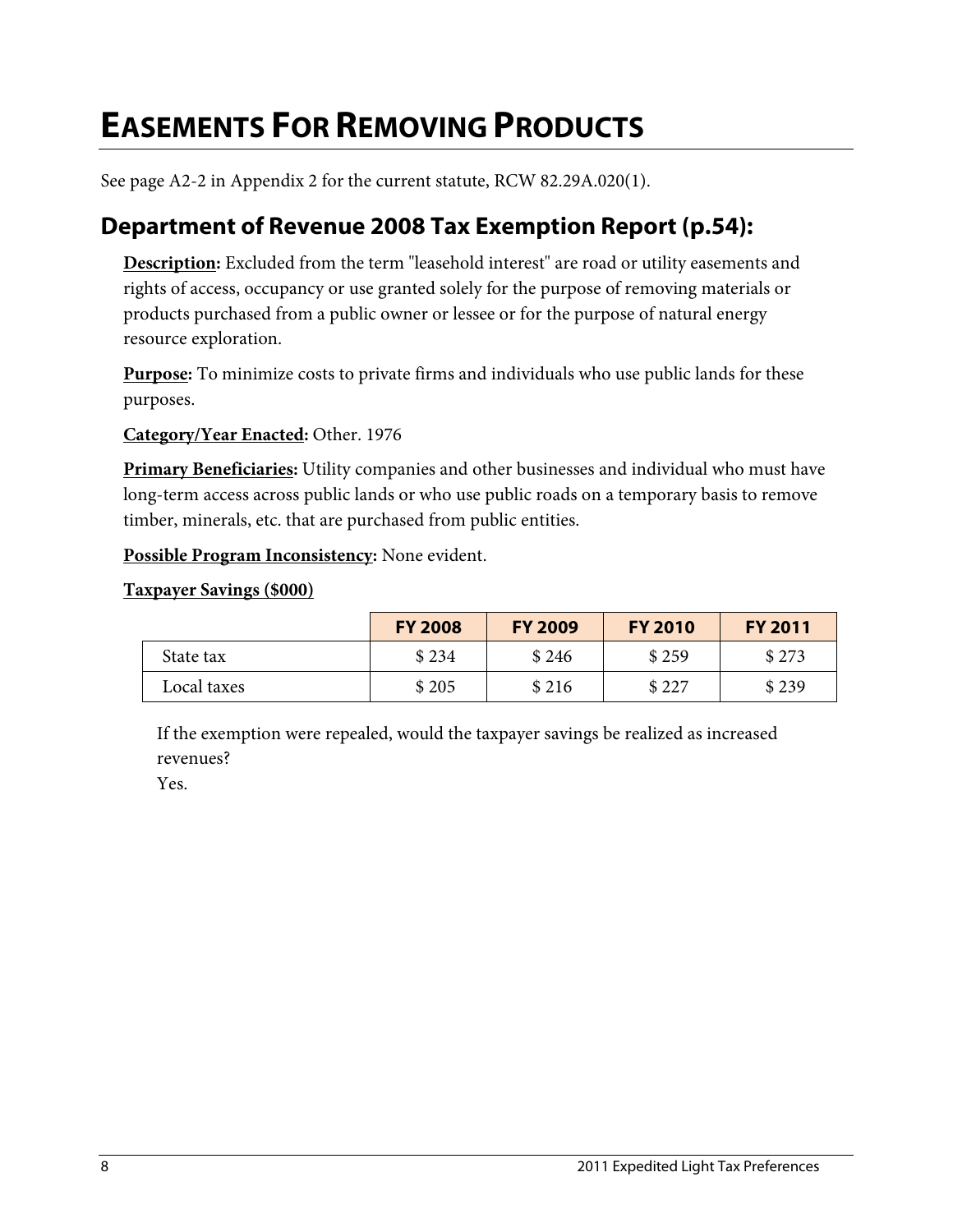## <span id="page-12-0"></span>**HOMES PENDING DESTRUCTION**

See page A2-4 in Appendix 2 for the current statute, RCW 82.29A.130(10).

### **Department of Revenue 2008 Tax Exemption Report (p.58):**

**Description:** Month-to-month leases in residential units rented for residential purposes pending destruction or removal to construct a public highway or building are exempt from leasehold tax.

**Purpose:** When a private residence is either condemned or purchased outright to make way for a public project, this exemption provides tax relief during the transition period.

**Category/Year Enacted:** Other. 1976

**Primary Beneficiaries:** Residents of homes awaiting destruction or removal.

**Possible Program Inconsistency:** None evident.

#### **Taxpayer Savings (\$000)**

|             | <b>FY 2008</b> | <b>FY 2009</b> | <b>FY 2010</b> | <b>FY 2011</b> |
|-------------|----------------|----------------|----------------|----------------|
| State tax   | \$39           | \$41           | \$44           | \$46           |
| Local taxes | \$34           | \$36           | \$38           | \$40           |

If the exemption were repealed, would the taxpayer savings be realized as increased revenues? Unlikely.

2011 Expedited Light Tax Preferences 9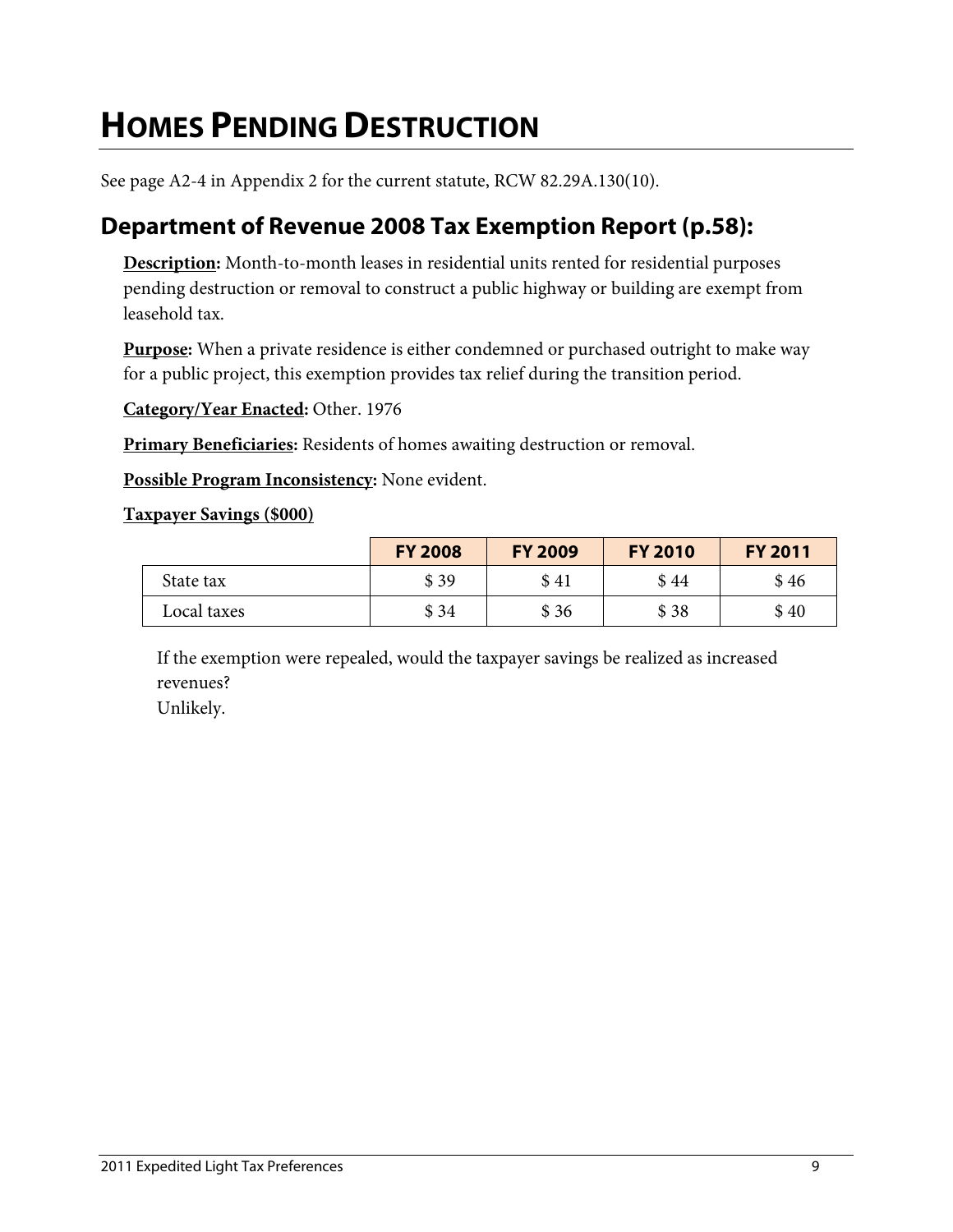## <span id="page-13-0"></span>**INDIAN TRUST LANDS**

See page A2-7 in Appendix 2 for the current statute, RCW 82.29A.130(7). Note that the following information includes amounts for the exemption in RCW 82.29A.130(6) as well.

### **Department of Revenue 2008 Tax Exemption Report (p.57):**

**Description:** Leasehold interest in Indian lands by any Indian or Indian tribe, if the fee ownership of the property is held in trust by the United States, is exempt from leasehold tax. Leases by non-Indians are exempt when the contract rent paid is greater than or equal to 90 percent of fair market value.

**Purpose:** Federal law prohibits the taxation of trust lands of enrolled Indians.

**Category/Year Enacted:** Government. 1976

**Primary Beneficiaries:** Indians and non-Indians with qualifying leases of Indian property.

**Possible Program Inconsistency:** None evident.

#### **Taxpayer Savings (\$000)**

|             | <b>FY 2008</b> | <b>FY 2009</b> | <b>FY 2010</b> | <b>FY 2011</b> |
|-------------|----------------|----------------|----------------|----------------|
| State tax   | \$354          | \$373          | \$393          | \$414          |
| Local taxes | \$311          | \$327          | \$345          | \$363          |

If the exemption were repealed, would the taxpayer savings be realized as increased revenues?

No.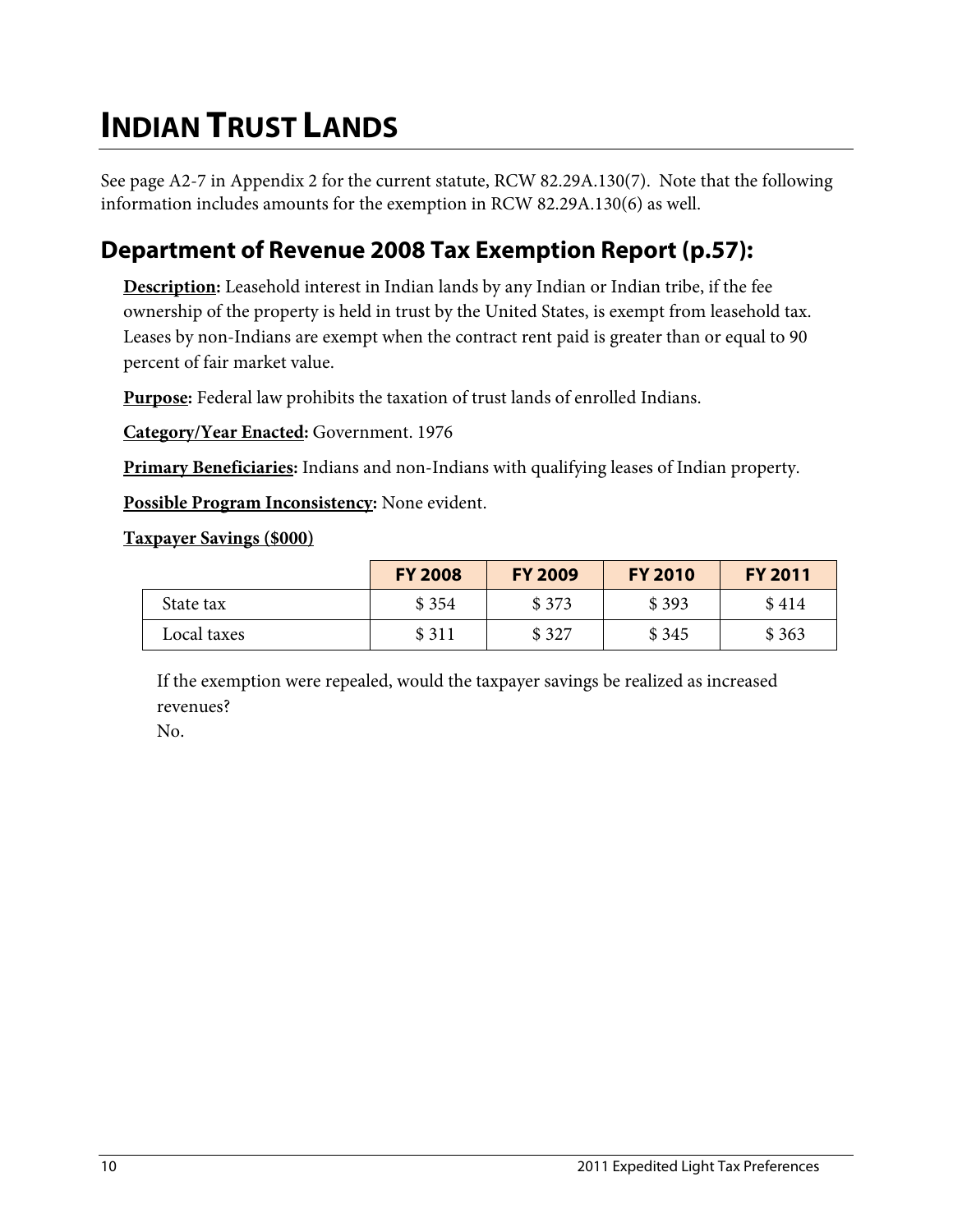## <span id="page-14-0"></span>**PRODUCT LEASES, 33% CREDIT**

See page A2-9 in Appendix 2 for the current statute, RCW 82.29A.120(2).

### **Department of Revenue 2008 Tax Exemption Report (p.56):**

**Description:** A credit is allowed equal to 33 percent of the tax otherwise due on product leases, i.e., leases where the lessee pays the lessor a percentage of the value of the crop produced on the land.

**Purpose:** To support agriculture.

**Category/Year Enacted:** Agriculture. 1976; definition of products broadened in 1999.

**Primary Beneficiaries:** Farmers who produce crops or graze livestock on publicly owned land.

**Possible Program Inconsistency:** None evident.

#### **Taxpayer Savings (\$000)**

|             | <b>FY 2008</b> | <b>FY 2009</b> | <b>FY 2010</b> | <b>FY 2011</b> |
|-------------|----------------|----------------|----------------|----------------|
| State tax   | \$113          | \$114          | \$116          | \$117          |
| Local taxes | \$99           | \$100          | \$102          | \$103          |

If the exemption were repealed, would the taxpayer savings be realized as increased revenues?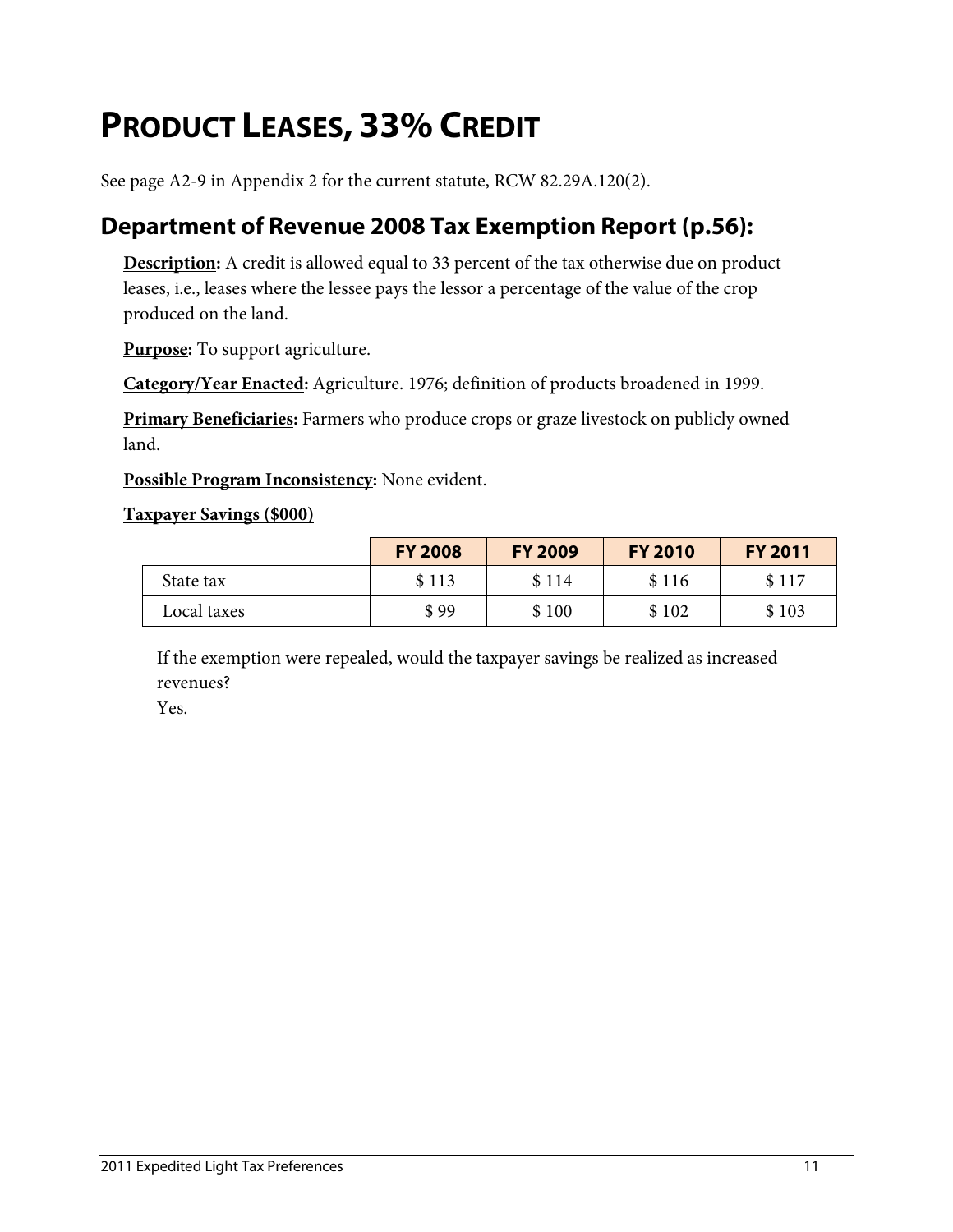## <span id="page-15-0"></span>**RESIDENCES OF PUBLIC EMPLOYEES**

See page A2-10 in Appendix 2 for the current statute, RCW 82.29A.130(5).

### **Department of Revenue 2008 Tax Exemption Report (p.57):**

**Description:** When public employees are required by the terms of their employment to live in a publicly owned residence (e.g., at state parks), the property comprising the residence is not subject to leasehold excise tax.

**Purpose:** This exemption was enacted as part of legislative policy to not tax government. Also, the tax would in essence reduce employee compensation or increase government costs.

**Category/Year Enacted:** Government. 1976

**Primary Beneficiaries:** Public employees who must live in government housing.

**Possible Program Inconsistency:** None evident.

#### **Taxpayer Savings (\$000)**

|             | <b>FY 2008</b> | <b>FY 2009</b> | <b>FY 2010</b> | <b>FY 2011</b> |
|-------------|----------------|----------------|----------------|----------------|
| State tax   | \$133          | \$140          | \$147          | \$155          |
| Local taxes | \$117          | \$123          | \$129          | \$136          |

If the exemption were repealed, would the taxpayer savings be realized as increased revenues? Unlikely.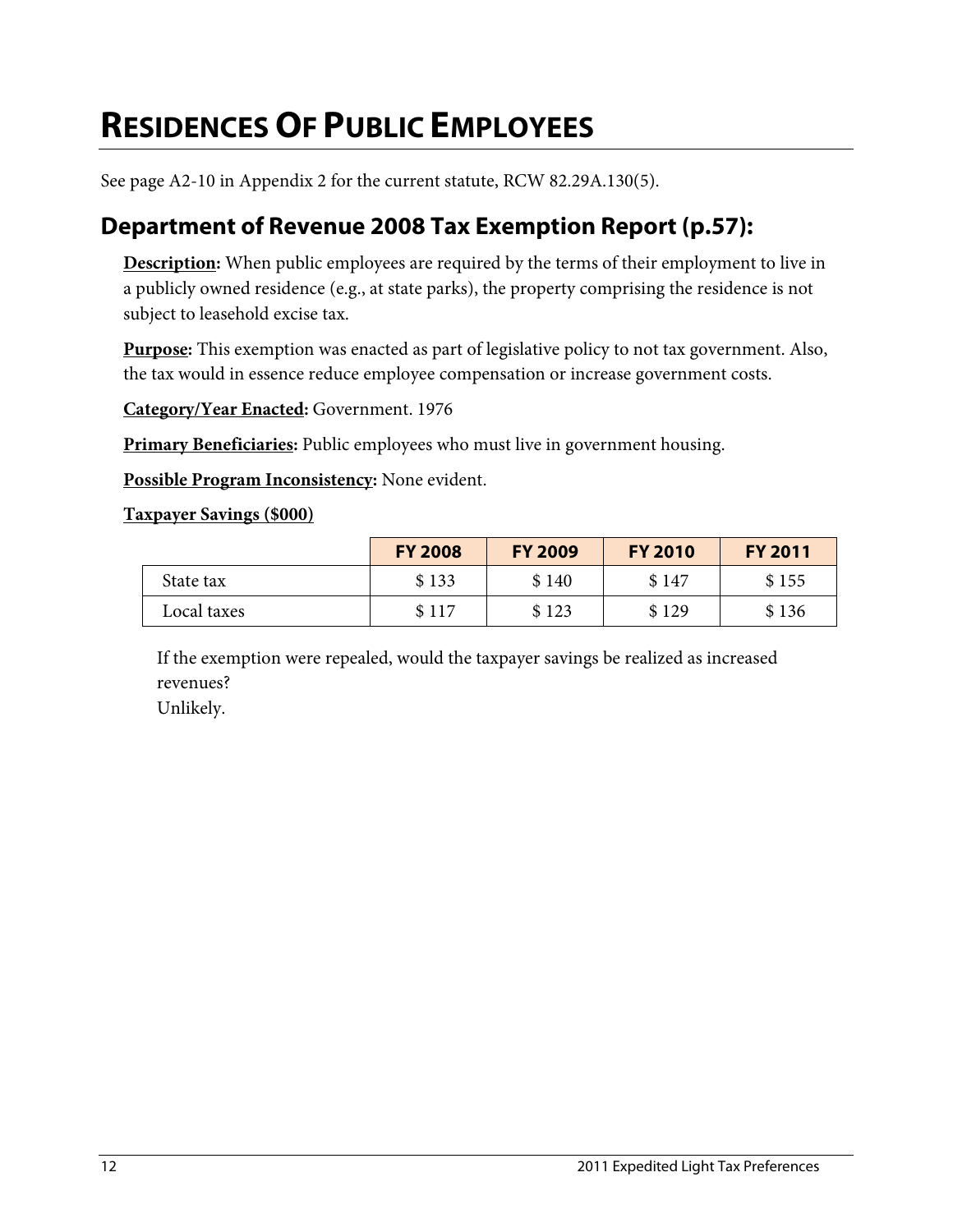## <span id="page-16-0"></span>**PUBLIC WORKS CONTRACTS**

See page A2-12 in Appendix 2 for the current statute, RCW 82.29A.130(11).

### **Department of Revenue 2008 Tax Exemption Report (p.59):**

**Description:** Leasehold interest of public works contractors who use public property while completing public works projects for the State or the federal government is not subject to leasehold excise tax.

**Purpose:** To minimize the cost to government of public works construction projects.

**Category/Year Enacted:** Government. 1976

**Primary Beneficiaries:** Public works contractors and the government entities with whom they contract.

**Possible Program Inconsistency:** None evident.

#### **Taxpayer Savings (\$000)**

|             | <b>FY 2008</b> | <b>FY 2009</b> | <b>FY 2010</b> | <b>FY 2011</b> |
|-------------|----------------|----------------|----------------|----------------|
| State tax   | \$33           | \$35           | \$37           | \$39           |
| Local taxes | \$29           | \$31           | \$32           | \$ 34          |

If the exemption were repealed, would the taxpayer savings be realized as increased revenues?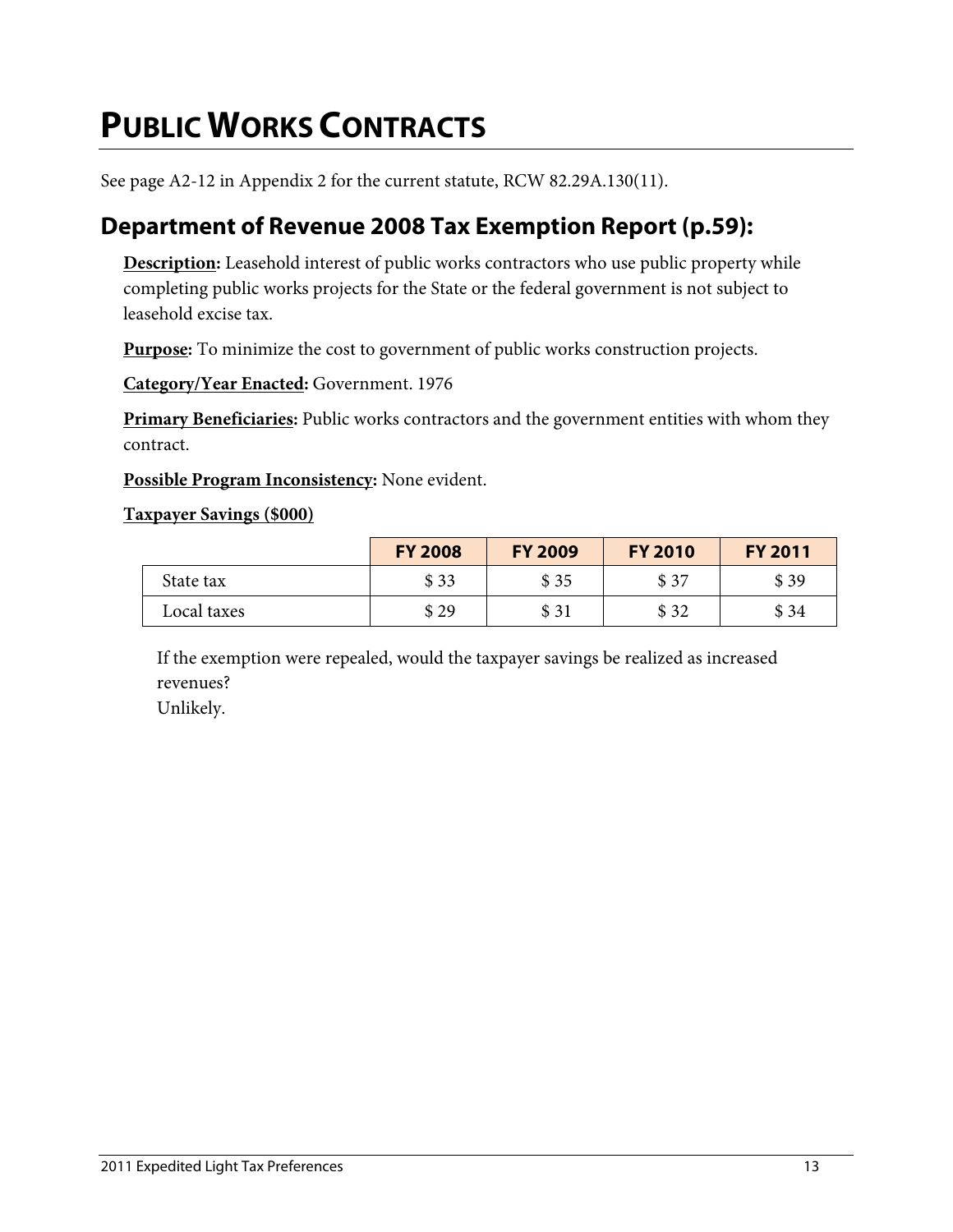## <span id="page-17-0"></span>**LEASEHOLDS OF PUBLIC PROPERTY**

See page A2-15 in Appendix 2 for the current statute, RCW 84.36.451.

### **Department of Revenue 2008 Tax Exemption Report (p.10):**

**Description:** Private rights to use or occupy publicly owned property are exempt from property taxation. Individuals and businesses that lease public property are instead subject to the leasehold excise tax pursuant to Chapter 82.29A RCW, based on the rental value of the lease. A section of the leasehold tax law, RCW 82.29A.120(1), limits the amount of that tax to what the property tax would otherwise be.

**Purpose:** The exemption assures that lessees of public property will pay only the leasehold excise tax and not personal property tax on the value of the lease.

**Category/Year Enacted:** Tax Base. 1976

**Primary Beneficiaries:** Private lessees of publicly owned property, e.g. port districts and state tidelands.

**Possible Program Inconsistency:** None evident.

**Taxpayer Savings (\$000)\***

|              | <b>CY 2008</b> | CY 2009    | <b>CY 2010</b> | CY 2011    |
|--------------|----------------|------------|----------------|------------|
| State levy   | \$(18,261)     | \$(19,192) | \$(20,034)     | \$(21,068) |
| Local levies | \$2,433        | \$2,933    | \$3,723        | \$3,985    |

\*Estimates are net of state and local leasehold excise tax. Because the state leasehold excise tax rate is proportionately greater than the local rate, compared with the property tax rates, a shift of tax burden from the state to local jurisdictions would take place if the exemption were eliminated.

If the exemption were repealed, would the taxpayer savings be realized as increased revenues?

No - other taxpayers would experience reduced taxes for the state levy and most local levies.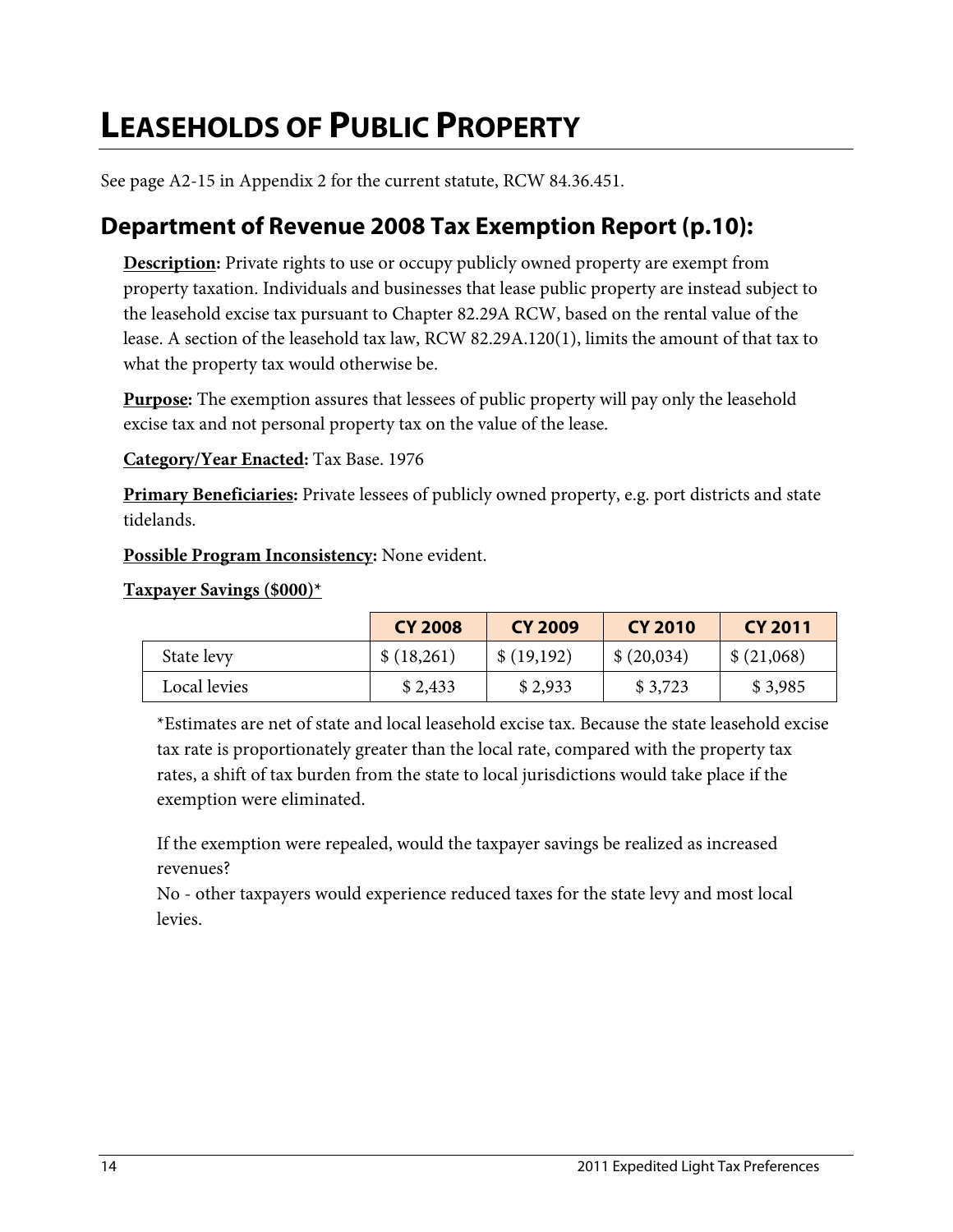## <span id="page-18-0"></span>**PUBLIC HISTORICAL SITES**

See page A2-15 in Appendix 2 for the current statute, RCW 35.21.755.

### **Department of Revenue 2008 Tax Exemption Report (p.53):**

**Description:** Exemption from leasehold excise tax is provided for property listed on a federal or state historic register that is controlled by a public corporation, commission or authority that was in existence before 1987. Also exempt is property that is located in a special review district which was established prior to 1976.

**Purpose:** To support the social benefits provided by publicly owned historical sites.

**Category/Year Enacted:** Government. 1977

**Primary Beneficiaries:** There are approximately ten properties exempt under this statute.

**Possible Program Inconsistency:** None evident.

#### **Taxpayer Savings (\$000)**

|             | <b>FY 2008</b> | <b>FY 2009</b> | <b>FY 2010</b> | <b>FY 2011</b> |
|-------------|----------------|----------------|----------------|----------------|
| State tax   | \$233          | \$246          | \$259          | \$272          |
| Local taxes | \$205          | \$215          | \$227          | \$239          |

If the exemption were repealed, would the taxpayer savings be realized as increased revenues? Unlikely.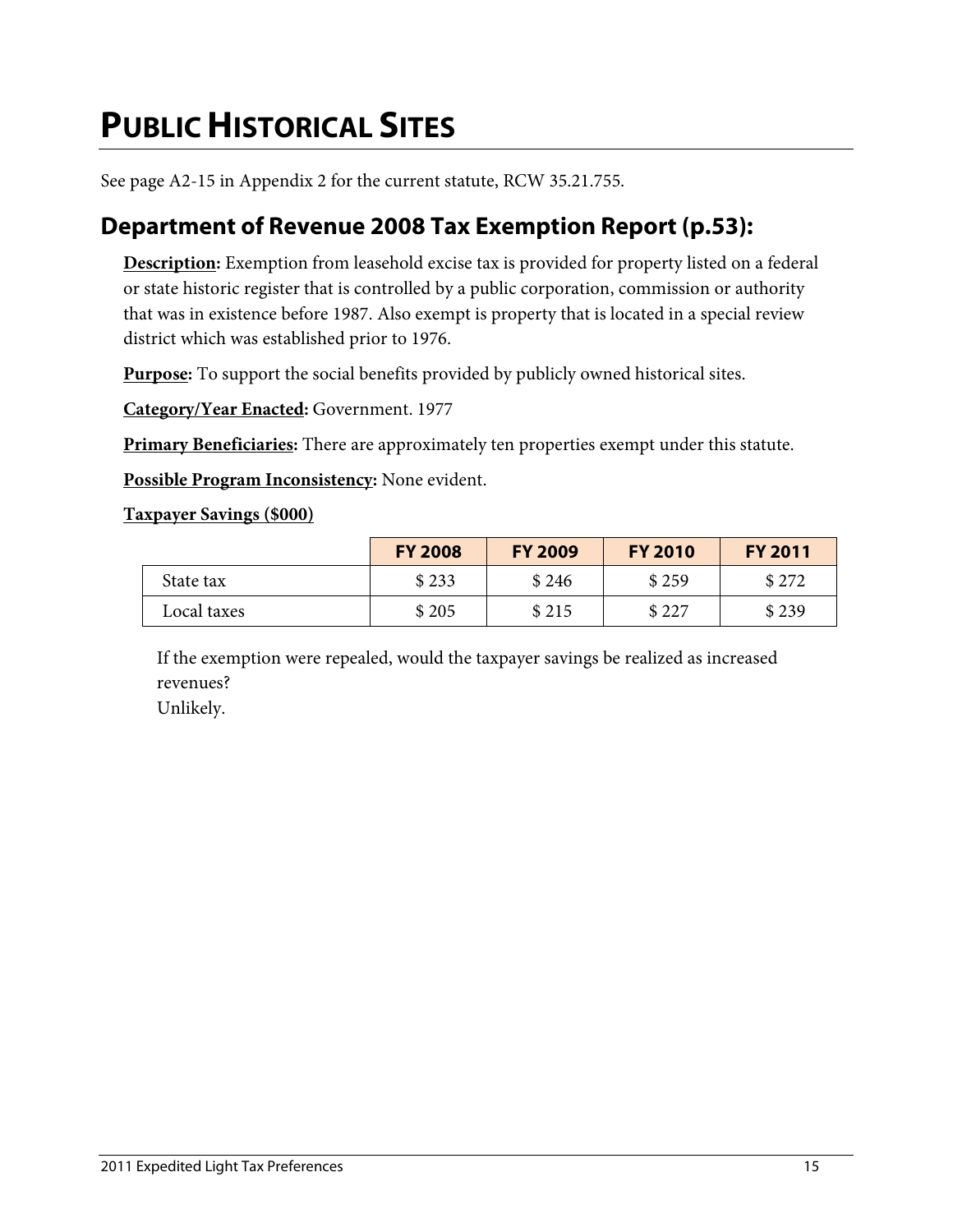## <span id="page-19-0"></span>**RADIO &TV TRANSMISSION STATIONS**

See page A2-17 in Appendix 2 for the current statute, RCW 84.36.047.

### **Department of Revenue 2008 Tax Exemption Report (p.21):**

**Description:** Property tax exemption is provided for the real and personal property of nonprofit organizations used exclusively to rebroadcast, amplify or otherwise facilitate the transmission or reception of radio or television signals originally broadcast by foreign or domestic government agencies for reception by the general public.

**Purpose:** To support the activities of nonprofit broadcasters and the transmission of their programs.

**Category/Year Enacted:** Nonprofit - other. 1977

**Primary Beneficiaries:** Previously, there was one transmission facility which utilized this exemption; however, this facility no longer exists. Thus, there are no current beneficiaries.

**Possible Program Inconsistency:** None evident.

**Taxpayer Savings (\$000):** None.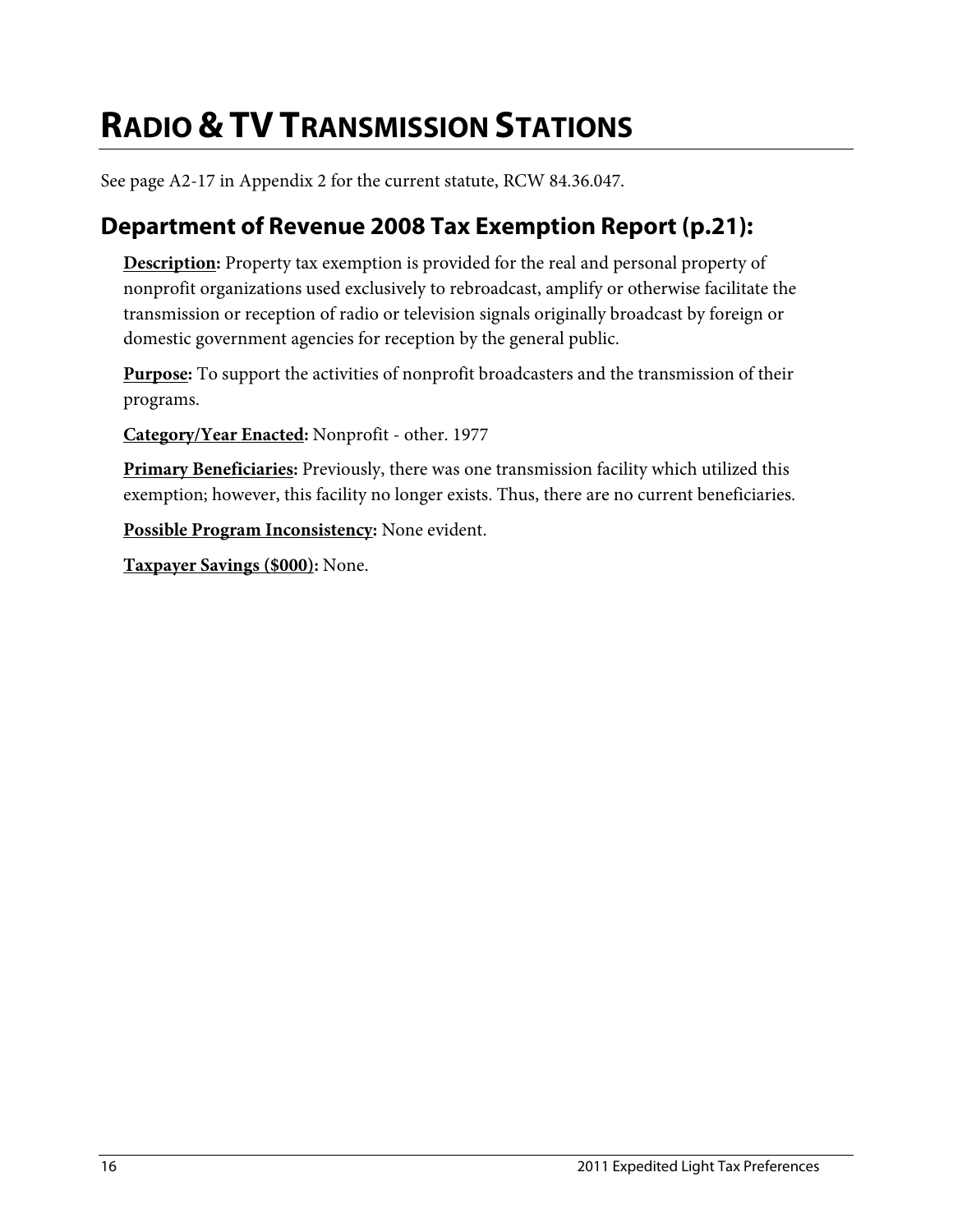## <span id="page-20-0"></span>**NONPROFIT WATER ASSOCIATIONS**

See page A2-17 in Appendix 2 for the current statute, RCW 82.16.050(12).

### **Department of Revenue 2008 Tax Exemption Report (p.165):**

**Description:** A deduction from gross operating income subject to public utility tax is allowed for income derived from the distribution of water by a nonprofit water association, if the income is used for capital improvements of the association.

**Purpose:** To promote capital improvements and expansion of water distribution systems.

**Category/Year Enacted:** Nonprofit - other. 1977

**Primary Beneficiaries:** Nonprofit water associations and their members.

**Possible Program Inconsistency:** None evident.

#### **Taxpayer Savings (\$000)**

|                                  | <b>FY 2008</b> | <b>FY 2009</b> | <b>FY 2010</b> | <b>FY 2011</b> |
|----------------------------------|----------------|----------------|----------------|----------------|
| State tax                        | \$325          | \$325          | \$325          | \$325          |
| Local taxes - not<br>considered. |                |                |                |                |

If the exemption were repealed, would the taxpayer savings be realized as increased revenues?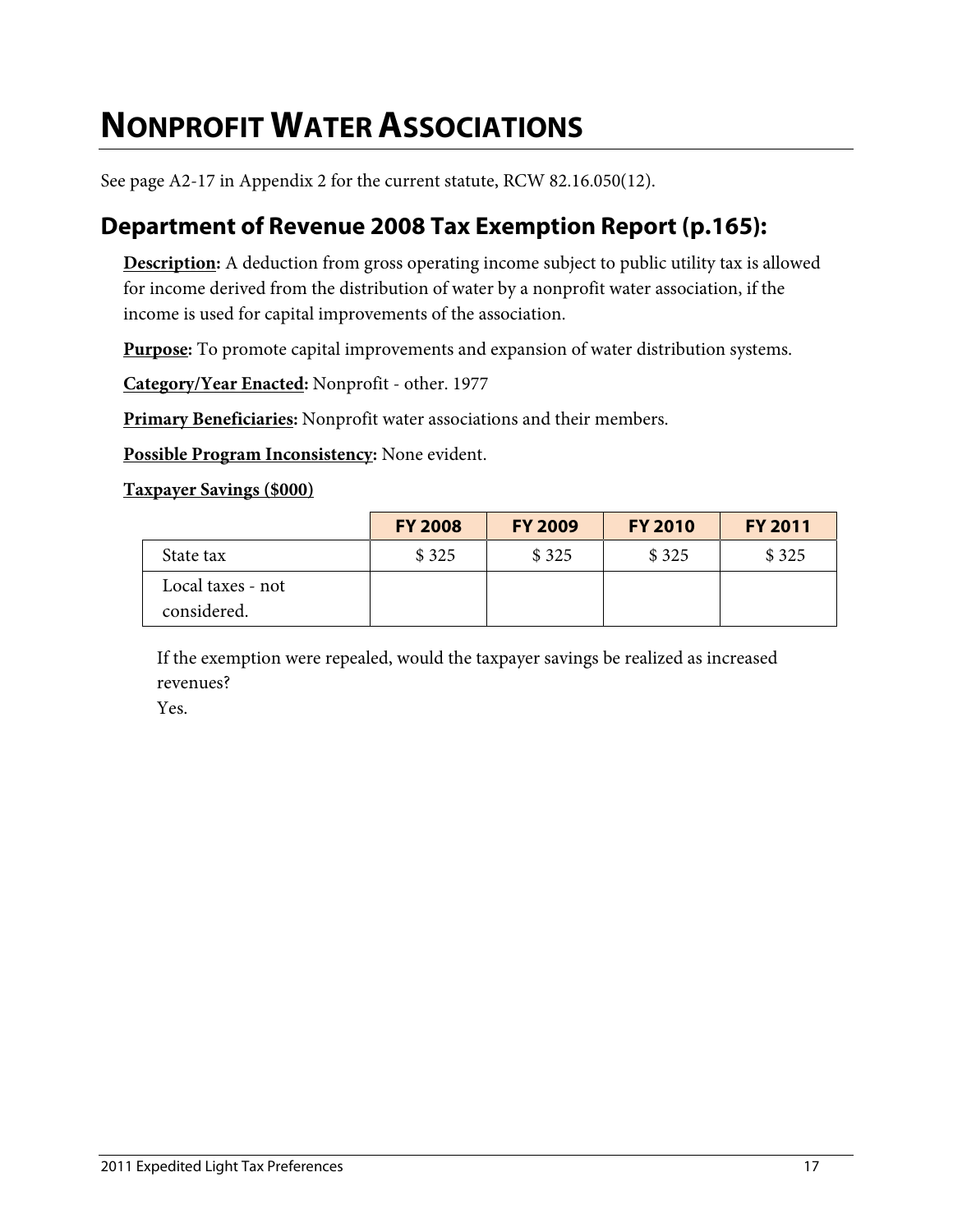## <span id="page-21-0"></span>**FUNERAL HOME REIMBURSEMENT**

See page A2-19 in Appendix 2 for the current statute, RCW 82.04.4296.

### **Department of Revenue 2008 Tax Exemption Report (p.122):**

**Description:** B&O tax deduction is allowed for amounts received by a funeral home as reimbursement for expenditures made by the home as an accommodation to persons paying for a funeral. The expenditures must be for goods and services provided by a person not affiliated or associated with the funeral home. The amounts are deductible only if billed to the person paying for the funeral at the same cost and if they are separately itemized on the billing statement.

**Purpose:** To reduce the cost of funerals and simplify the billing of various components of funerals (e.g., charges for flowers).

**Category/Year Enacted:** Other business. 1979

**Primary Beneficiaries:** Funeral homes.

**Possible Program Inconsistency:** None evident.

**Taxpayer Savings (\$000)**

|                                  | <b>FY 2008</b> | <b>FY 2009</b> | <b>FY 2010</b> | <b>FY 2011</b> |
|----------------------------------|----------------|----------------|----------------|----------------|
| State tax                        | \$12           | \$13           | \$13           | \$13           |
| Local taxes - not<br>considered. |                |                |                |                |

If the exemption were repealed, would the taxpayer savings be realized as increased revenues?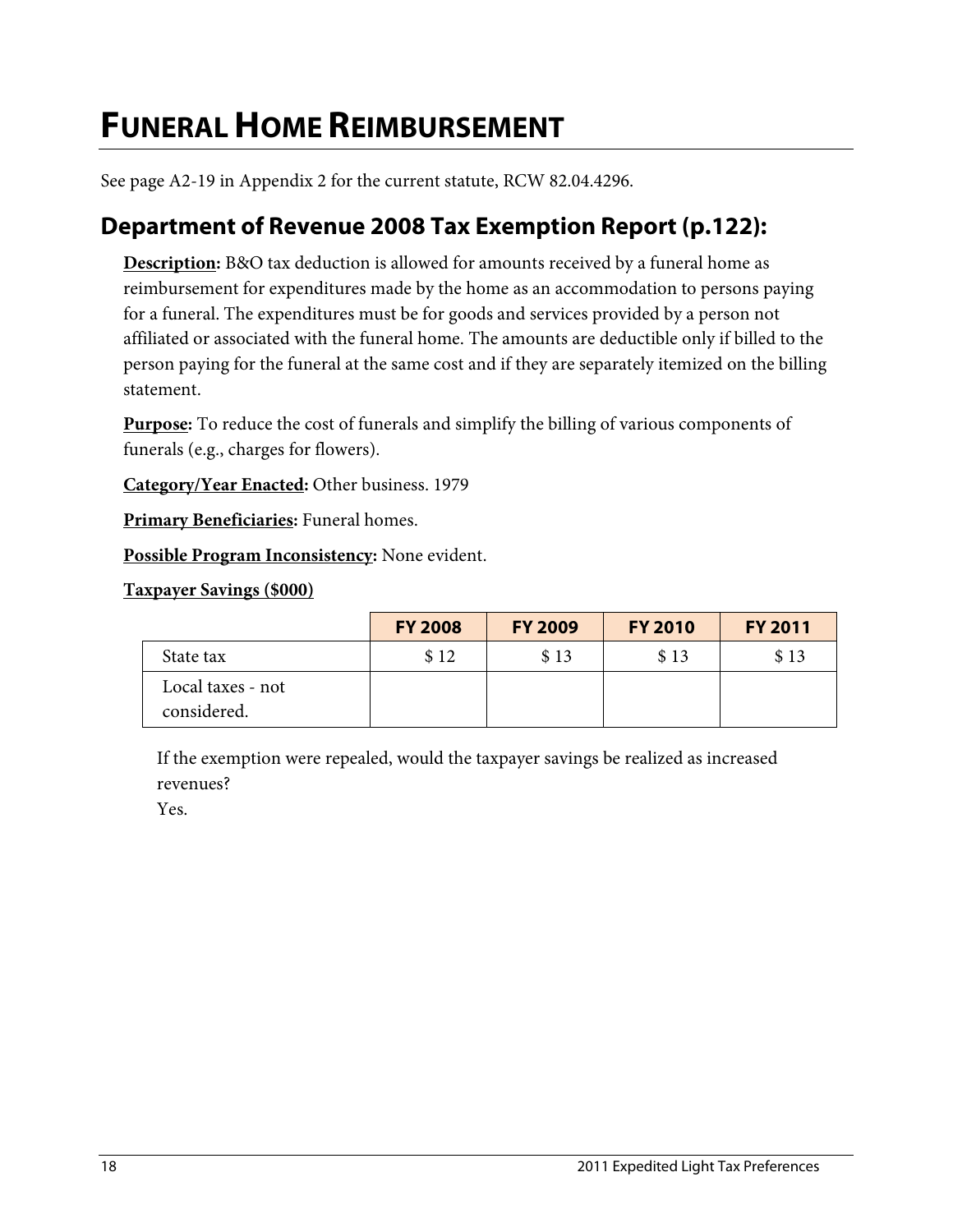## <span id="page-22-0"></span>**COMMUTER RIDE SHARING**

See page A2-19 in Appendix 2 for the current statute, RCW 82.04.355.

### **Department of Revenue 2008 Tax Exemption Report (p.105):**

**Description:** B&O tax exemption is provided for non-fee income received by nonprofit social service organizations, van pools and car pools that provide transportation services for commuters and persons with special transportation needs.

**Purpose:** To reduce motor vehicle fuel consumption and traffic congestion by promoting commuter ridesharing. Also to support nonprofit organizations that provide group transportation services to persons with special needs.

**Category/Year Enacted:** Other. 1979

**Primary Beneficiaries:** Nonprofit social service organizations that provide transportation services.

**Possible Program Inconsistency:** None evident.

**Taxpayer Savings (\$000):** Minimal; it is assumed that most income received for providing transportation services would be subject to public utility tax under the urban transportation classification, not B&O tax.

If the exemption were repealed, would the taxpayer savings be realized as increased revenues? Yes.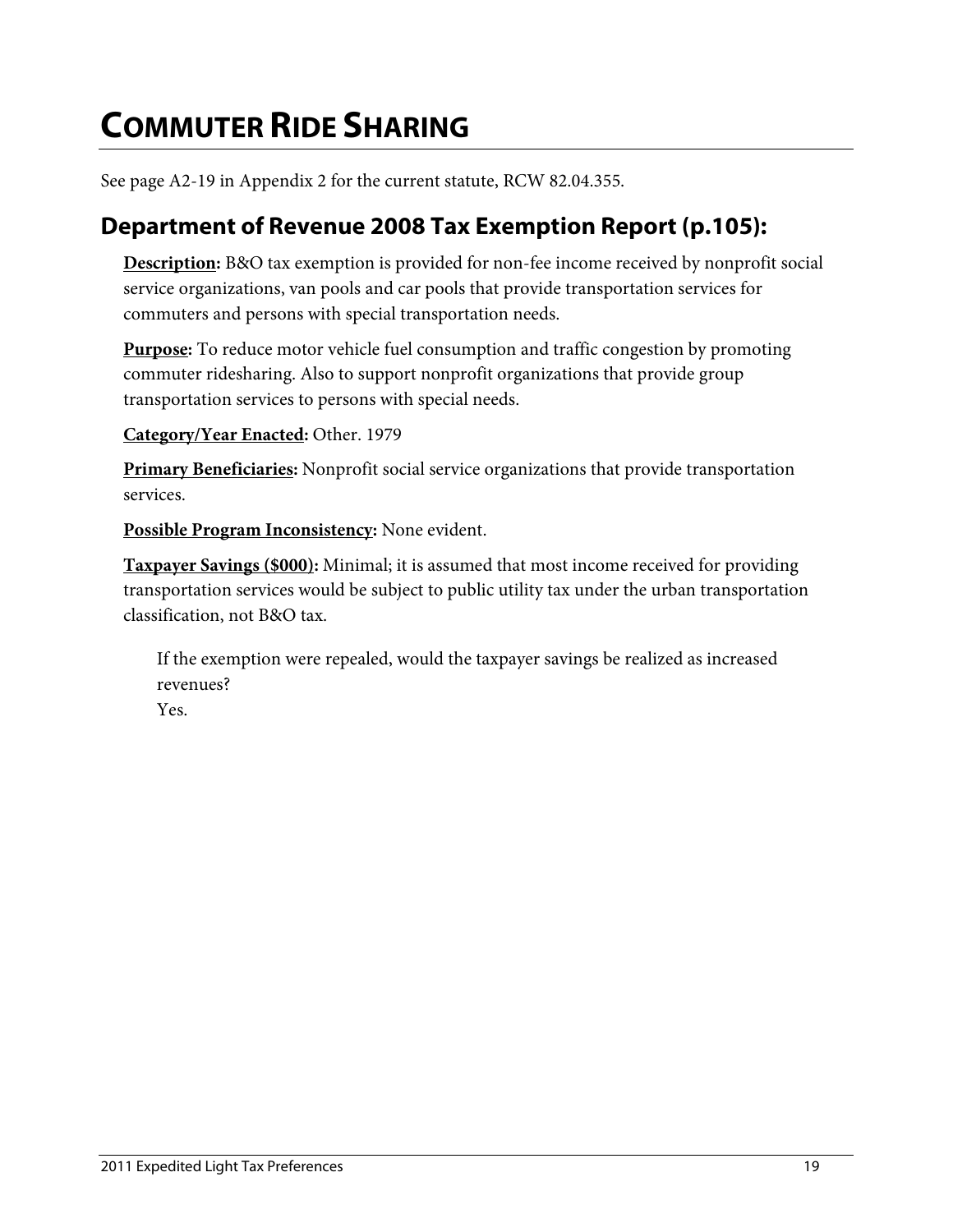## <span id="page-23-0"></span>**PRINTING BY LIBRARIES**

See page A2-19 in Appendix 2 for the current statute, RCW 82.04.600.

### **Department of Revenue 2008 Tax Exemption Report (p.77):**

**Description:** Printing done by libraries is exempt from B&O tax, if the material is printed in library facilities and is used exclusively for library purposes. This statute also includes cities, counties and school districts, but these are covered by other statutes, RCWs 82.04.395 and .397.

**Purpose:** Reflects the legislative policy of not taxing nonproprietary activities of public entities.

**Category/Year Enacted:** Government. 1979

**Primary Beneficiaries:** Libraries and library districts.

**Possible Program Inconsistency:** None evident.

#### **Taxpayer Savings (\$000)**

|                                  | <b>FY 2008</b> | <b>FY 2009</b> | <b>FY 2010</b> | <b>FY 2011</b> |
|----------------------------------|----------------|----------------|----------------|----------------|
| State tax                        | \$4            | \$4            | \$4            | \$4            |
| Local taxes - not<br>considered. |                |                |                |                |

If the exemption were repealed, would the taxpayer savings be realized as increased revenues?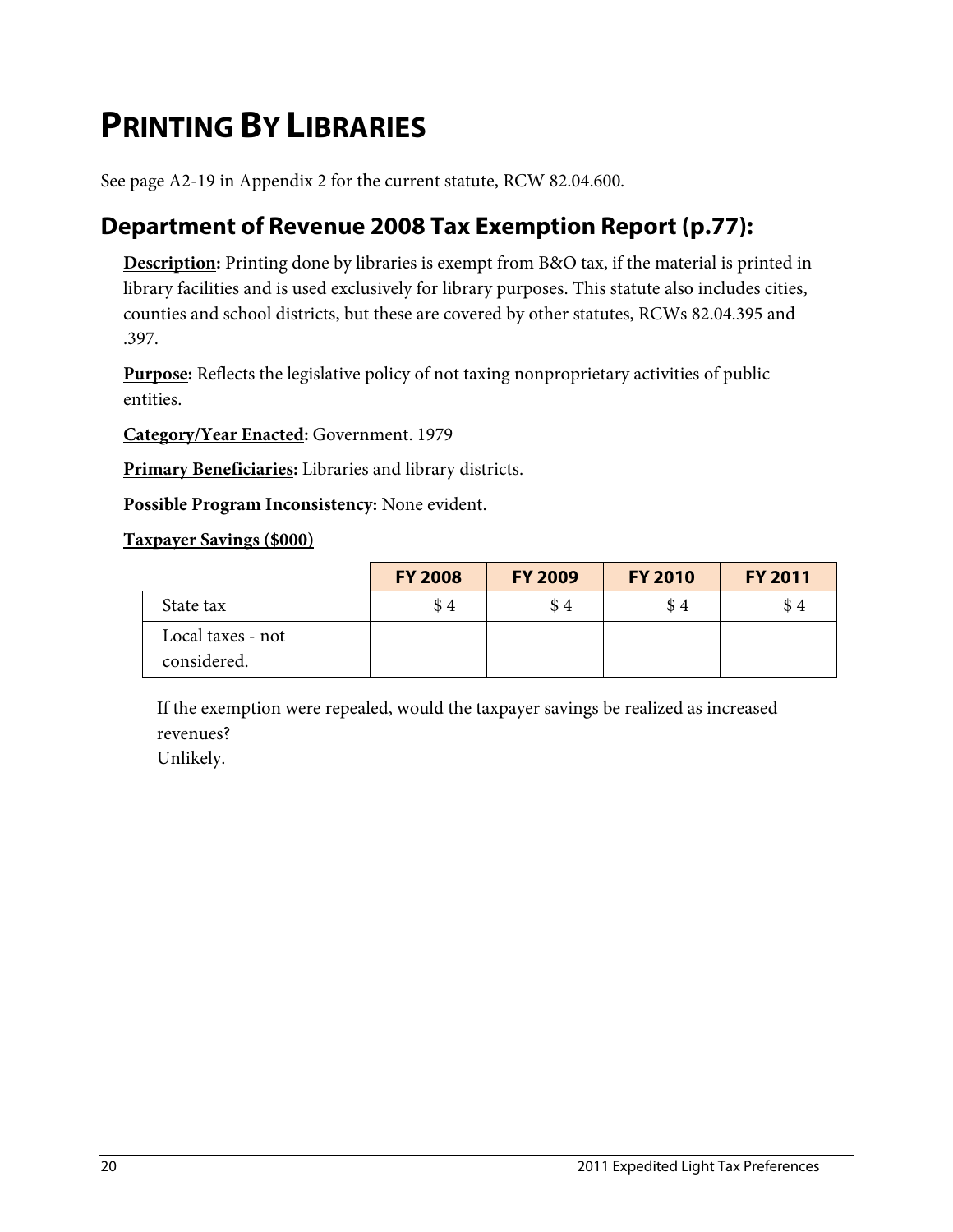## <span id="page-24-0"></span>**PRINTING BY LOCAL GOVERNMENT**

See page A2-19 in Appendix 2 for the current statute, RCW 82.04.397.

### **Department of Revenue 2008 Tax Exemption Report (p.74):**

**Description:** The value of materials printed in-house by cities and counties exclusively for their own use is exempt from B&O tax.

**Purpose:** To reduce the cost for local government.

**Category/Year Enacted:** Government. 1979

**Primary Beneficiaries:** Counties, cities and towns.

**Possible Program Inconsistency:** None evident.

#### **Taxpayer Savings (\$000)**

|                                  | <b>FY 2008</b> | <b>FY 2009</b> | <b>FY 2010</b> | <b>FY 2011</b> |
|----------------------------------|----------------|----------------|----------------|----------------|
| State tax                        | \$12           | \$12           | \$13           | \$13           |
| Local taxes - not<br>considered. |                |                |                |                |

If the exemption were repealed, would the taxpayer savings be realized as increased revenues?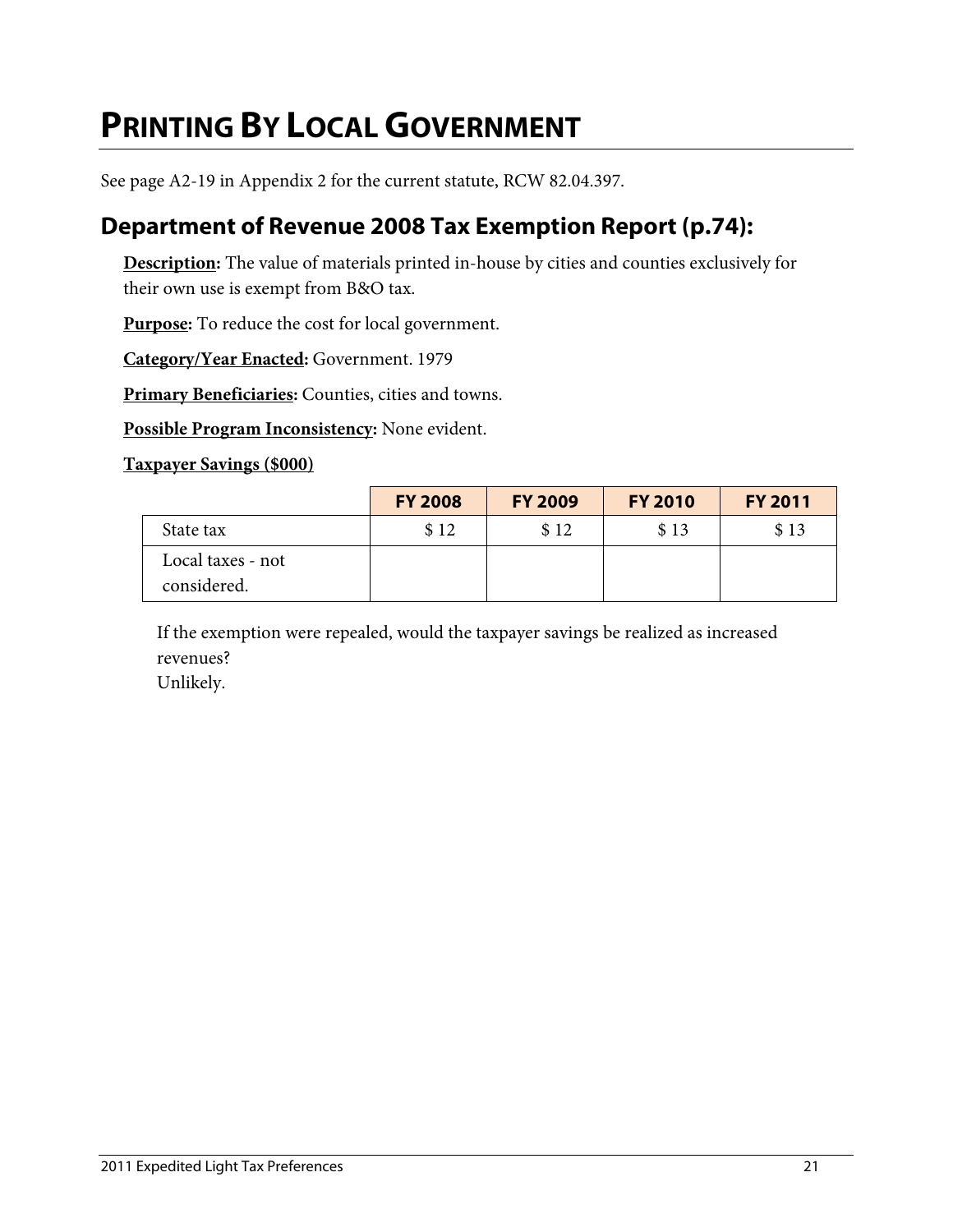## <span id="page-25-0"></span>**PRINTING BY SCHOOLS**

See page A2-20 in Appendix 2 for the current statute, RCW 82.04.395.

### **Department of Revenue 2008 Tax Exemption Report (p.73):**

**Description:** School districts and educational service districts are exempt from B&O tax on the value of materials printed in-house, if the materials are exclusively for district use.

**Purpose:** To support education. There are similar exemptions for printing by local governments and libraries.

**Category/Year Enacted:** Government. 1979

**Primary Beneficiaries:** School districts and Educational Service Districts.

**Possible Program Inconsistency:** None evident.

#### **Taxpayer Savings (\$000)**

|                                  | <b>FY 2008</b> | <b>FY 2009</b> | <b>FY 2010</b> | <b>FY 2011</b> |
|----------------------------------|----------------|----------------|----------------|----------------|
| State tax                        | \$52           | \$54           | \$55           | \$57           |
| Local taxes - not<br>considered. |                |                |                |                |

If the exemption were repealed, would the taxpayer savings be realized as increased revenues?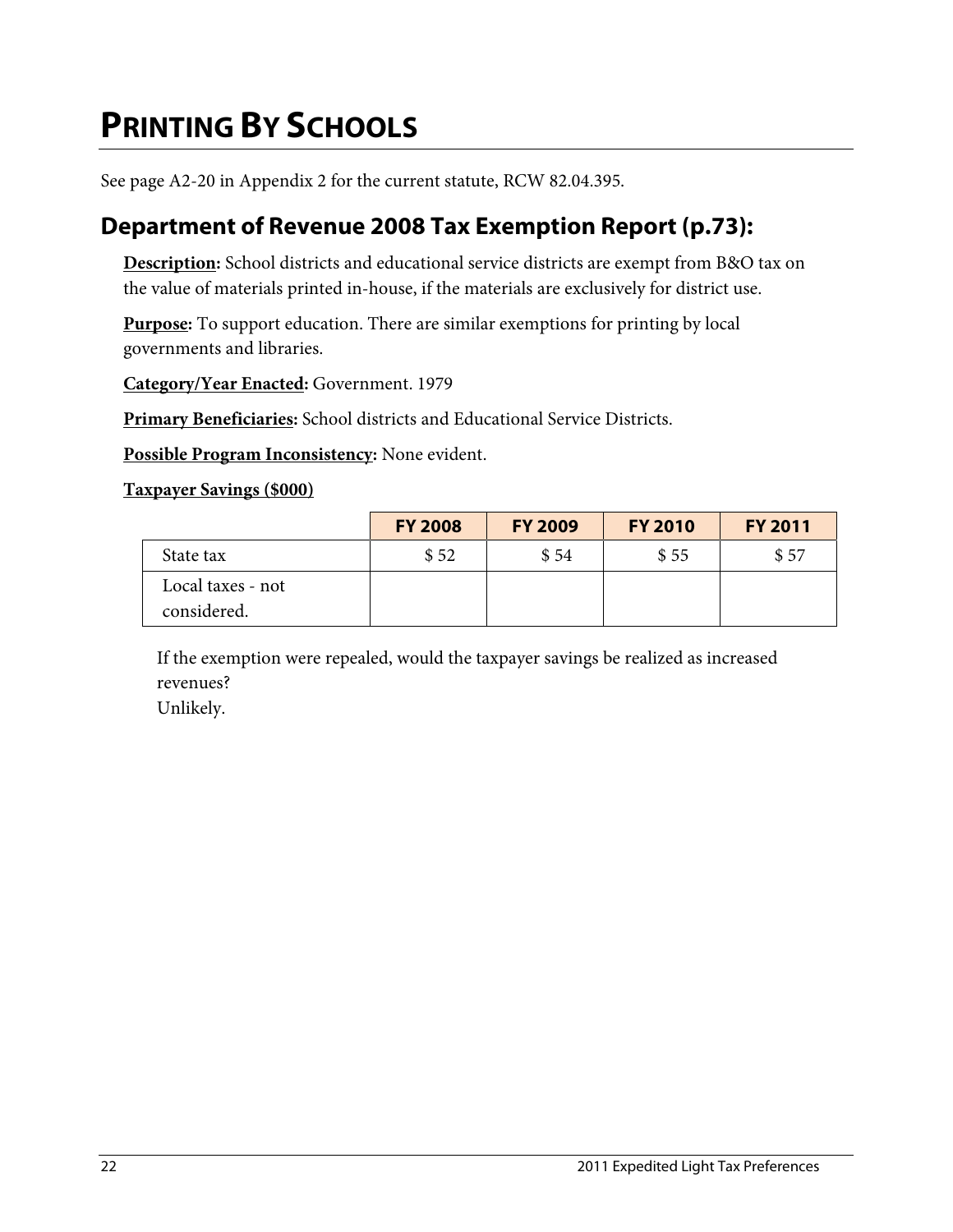# <span id="page-26-0"></span>**NONPROFIT RACES**

See page A2-20 in Appendix 2 for the current statute, RCW 67.16.105(1).

### **Department of Revenue 2008 Tax Exemption Report (p.174):**

**Description:** Parimutuel tax does not apply to horse race events which are nonprofit in nature and do not last longer than 10 days annually.

**Purpose:** To support nonprofit horse race events.

**Category/Year Enacted:** Other business. 1979; rate schedule revised in 1985, 1991 and 1998.

**Primary Beneficiaries:** Operators of nonprofit horse race events.

**Possible Program Inconsistency:** None evident.

#### **Taxpayer Savings (\$000)**

|                                      | <b>FY 2008</b> | <b>FY 2009</b> | <b>FY 2010</b> | <b>FY 2011</b> |
|--------------------------------------|----------------|----------------|----------------|----------------|
| State tax                            | \$9            | \$9            | \$10           | \$10           |
| Local taxes - no local<br>tax levied |                |                |                |                |

If the exemption were repealed, would the taxpayer savings be realized as increased revenues?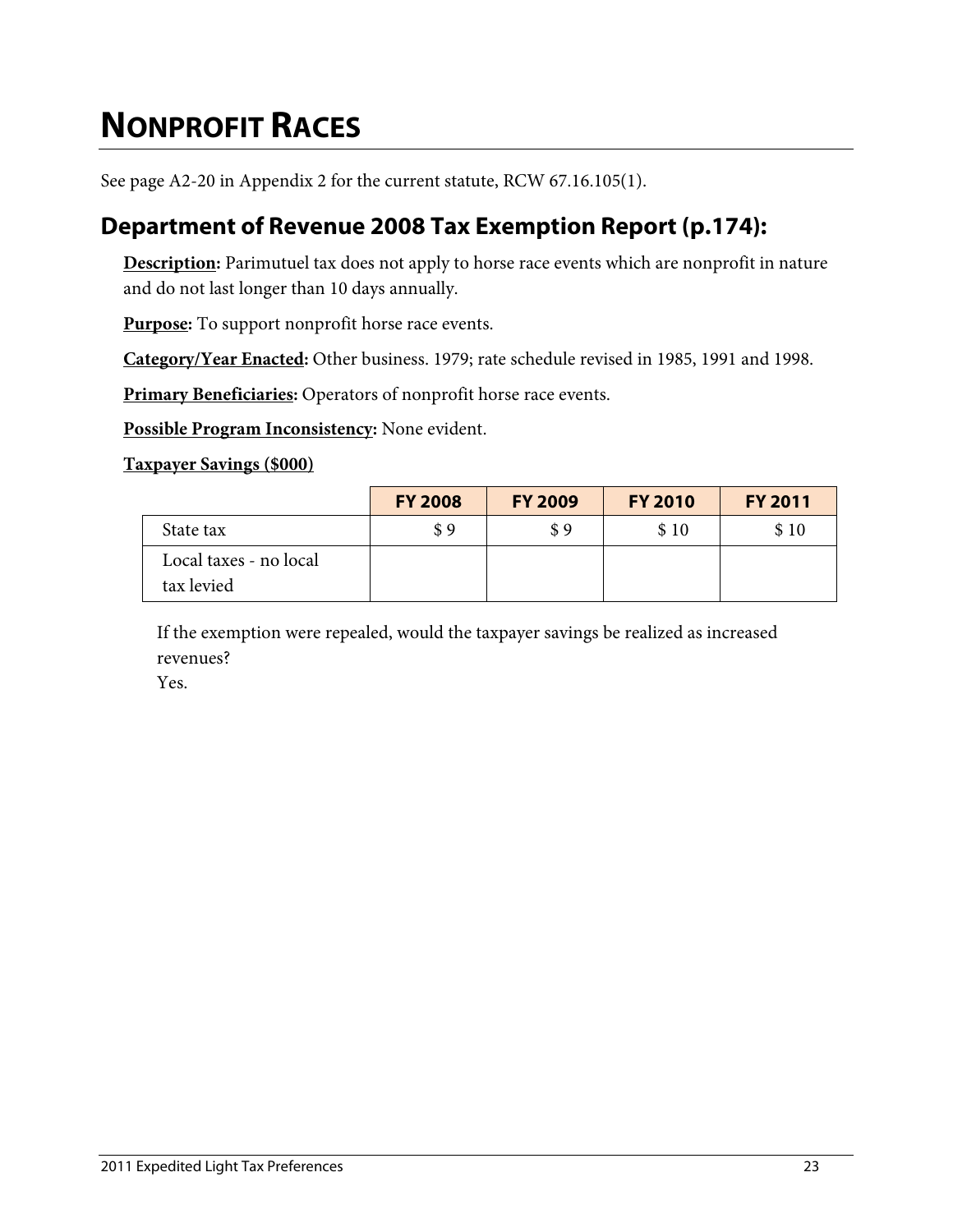# <span id="page-27-0"></span>**COMMUTE TRIP REDUCTION; SPECIAL NEEDS TRANSPORTATION**

See page A2-21 in Appendix 2 for the current statute, RCW 82.16.047.

### **Department of Revenue 2008 Tax Exemption Report (p.157):**

**Description:** An exemption is allowed from public utility tax for funds received in conjunction with commuter ride-sharing (e.g., vanpools) and receipts by nonprofit social service organizations that provide transportation services for persons with special transportation needs.

**Purpose:** To promote ride sharing and conservation of fuel and to help relieve traffic congestion. Also to support programs that help to provide mobility for persons with special transportation needs.

#### **Category/Year Enacted:** Other. 1979

**Primary Beneficiaries:** Approximately 67 private, nonprofit transportation providers and public transportation systems that provide transportation services.

**Possible Program Inconsistency:** None evident.

#### **Taxpayer Savings (\$000)**

|                                  | <b>FY 2008</b> | <b>FY 2009</b> | <b>FY 2010</b> | <b>FY 2011</b> |
|----------------------------------|----------------|----------------|----------------|----------------|
| State tax                        | \$346          | \$363          | \$380          | \$398          |
| Local taxes - not<br>considered. |                |                |                |                |

If the exemption were repealed, would the taxpayer savings be realized as increased revenues?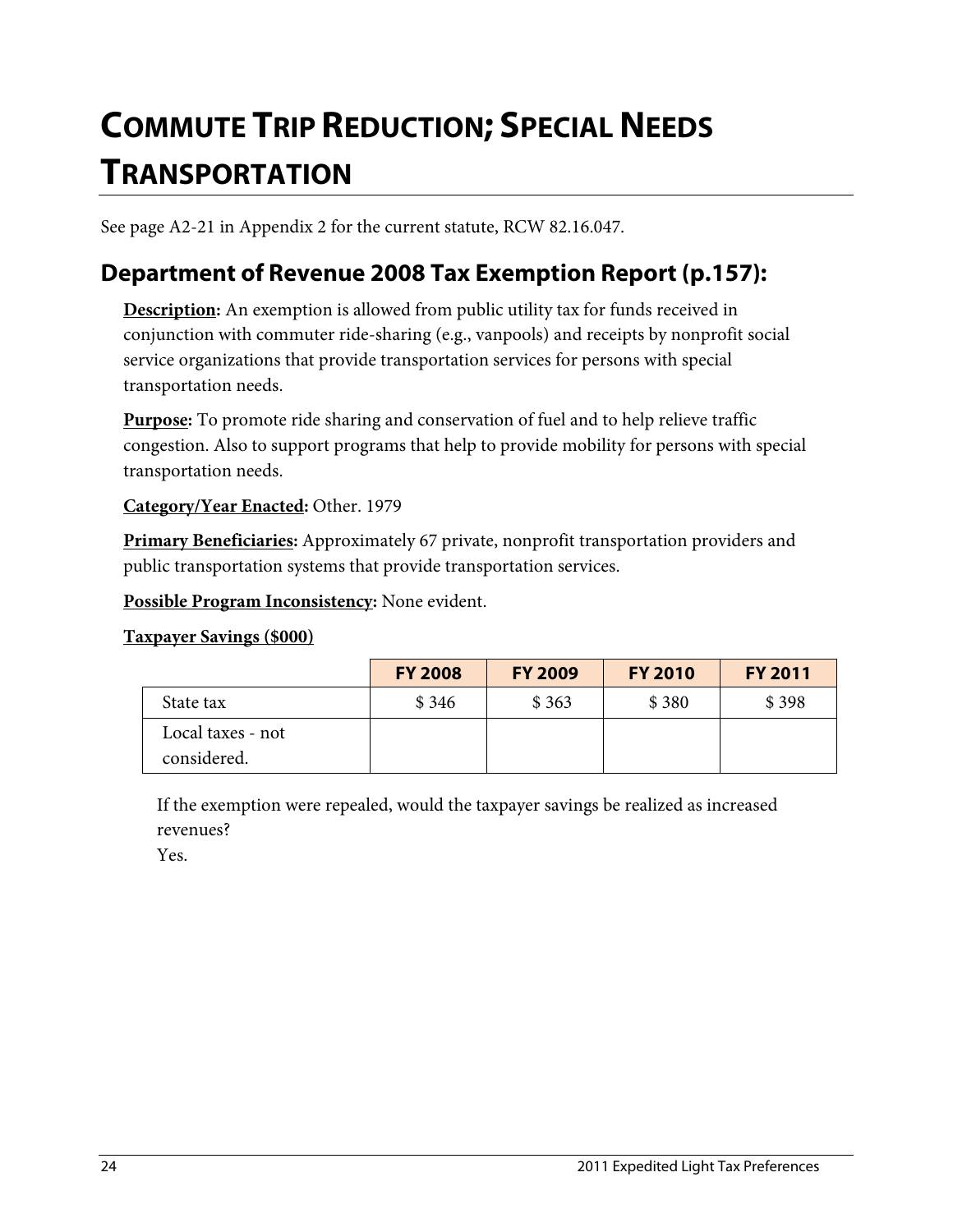## <span id="page-28-0"></span>**NONPROFIT YOUTH ORGANIZATIONS**

See page A2-21 in Appendix 2 for the current statute, RCW 84.33.075.

### **Department of Revenue 2008 Tax Exemption Report (p.70):**

**Description:** Timber harvested on lands owned by a nonprofit, social service organization is exempt from timber tax, if the land is exempt from property tax and the income from the timber sales is used to promote, operate, and maintain youth programs. The exemption is only available if the youth programs are available to all youth, regardless of race, color, national origin, ancestry or religion.

**Purpose:** To reduce the cost of operating youth programs by nonprofit organizations.

**Category/Year Enacted:** Nonprofit - charitable or religious. 1980

**Primary Beneficiaries:** A few organizations have utilized the exemption; only one does so consistently. Typically, this involves the removal of damaged or dangerous trees from camp facilities.

**Possible Program Inconsistency:** None evident.

**Taxpayer Savings (\$000):** Minimal.

If the exemption were repealed, would the taxpayer savings be realized as increased revenues?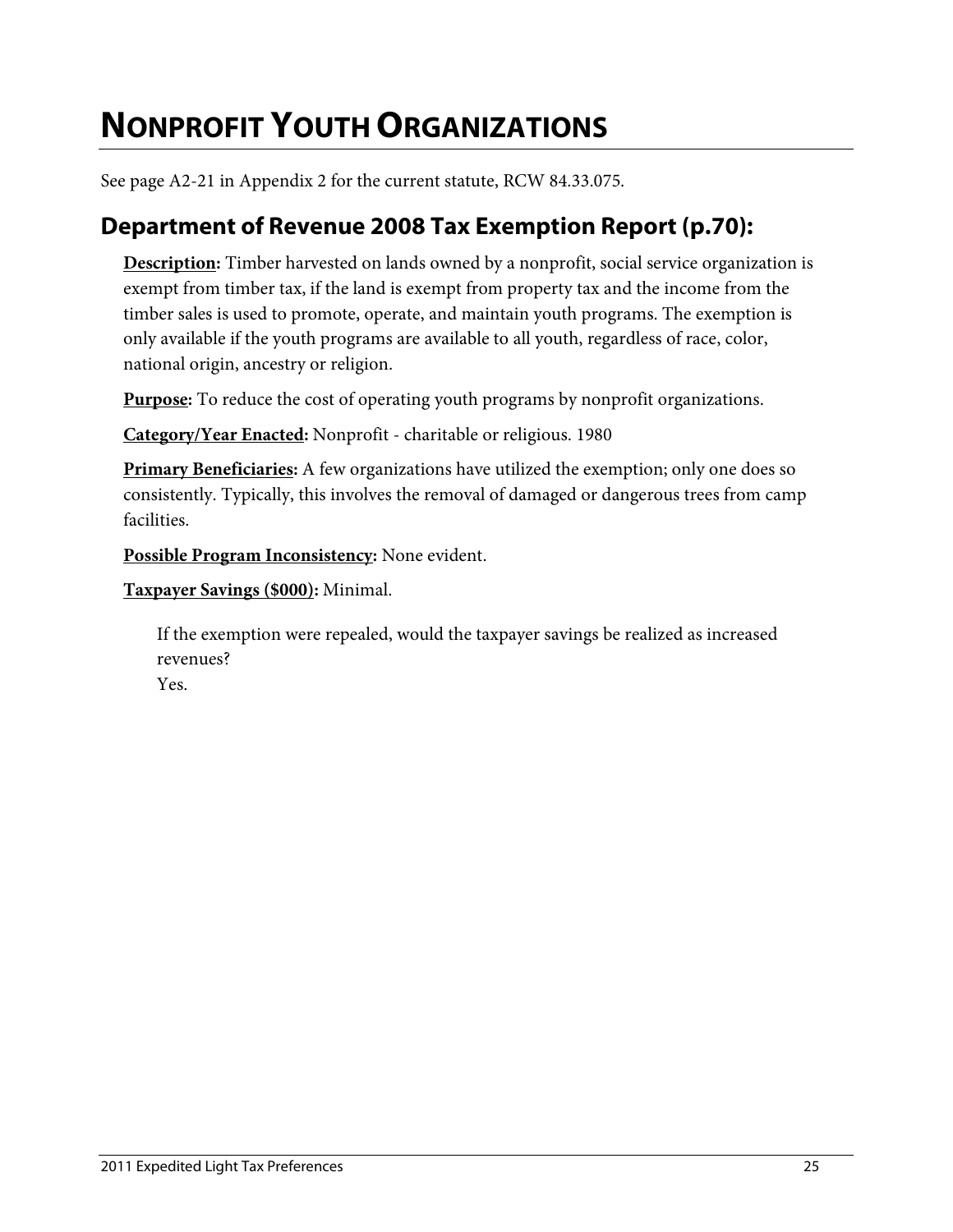# <span id="page-29-0"></span>**CREDIT FOR FISH TAXES PAID TO OTHER JURISDICTIONS**

See page A2-22 in Appendix 2 for the current statute, RCW 82.27.040.

### **Department of Revenue 2008 Tax Exemption Report (p.187):**

**Description:** A credit is allowed against the enhanced food fish tax for any tax previously paid on the same fish to any other taxing jurisdiction.

**Purpose:** To avoid double taxation of the same product under the same type of tax.

**Category/Year Enacted:** Tax base. 1980

**Primary Beneficiaries:** The number of taxpayers who claim this credit varies widely among reporting periods due to seasonal fluctuations in this industry. Approximately 40 fishers claim this credit.

**Possible Program Inconsistency:** None evident.

**Taxpayer Savings (\$000)**

|                     | <b>FY 2008</b> | <b>FY 2009</b> | <b>FY 2010</b> | <b>FY 2011</b> |
|---------------------|----------------|----------------|----------------|----------------|
| State tax           | \$426          | \$426          | \$426          | \$426          |
| Local taxes - none. |                |                |                |                |

If the exemption were repealed, would the taxpayer savings be realized as increased revenues?

No.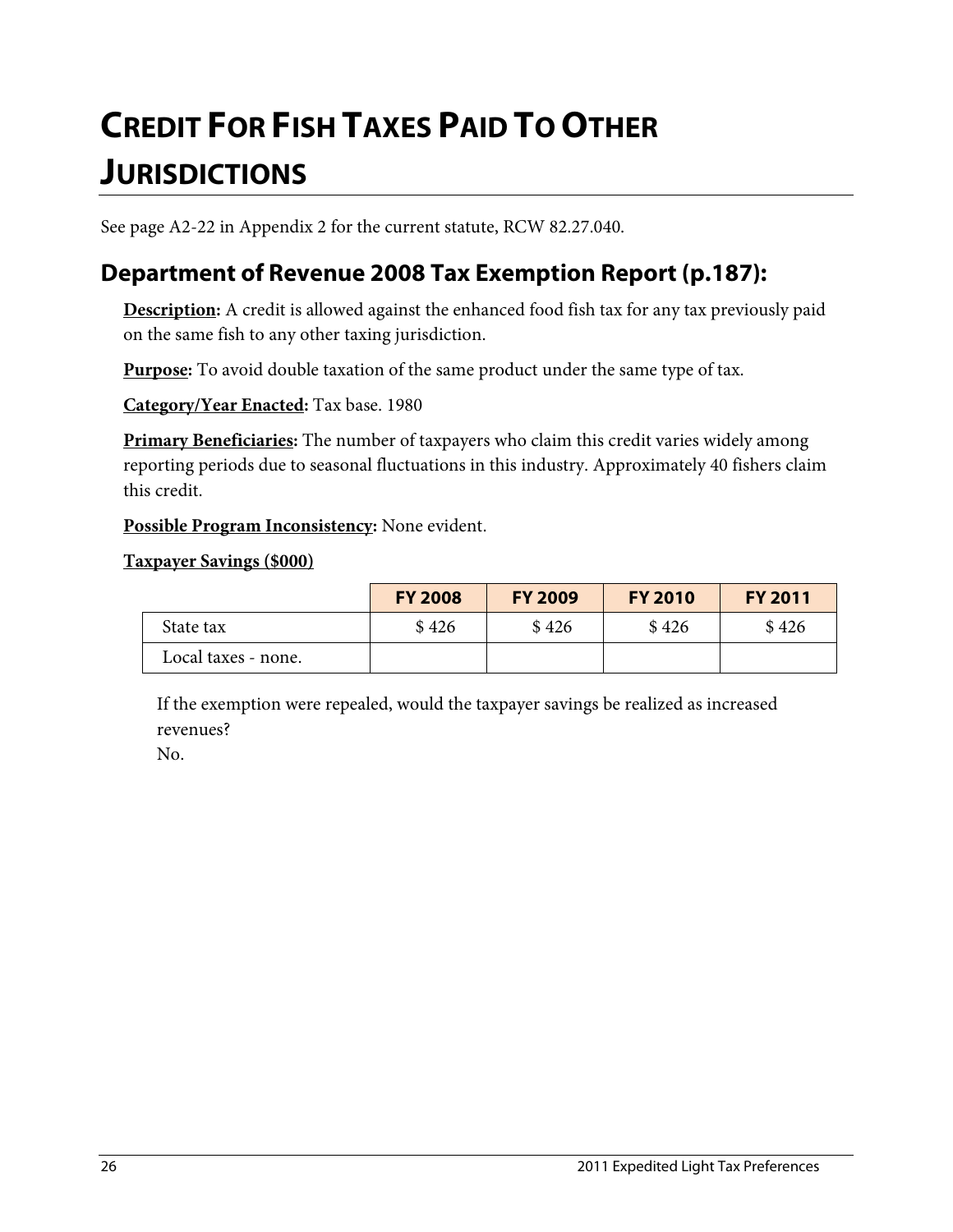## <span id="page-30-0"></span>**IMPORTED FISH OR FISH PRODUCTS**

See page A2-22 in Appendix 2 for the current statute, RCW 82.27.030(1),(3).

### **Department of Revenue 2008 Tax Exemption Report (p.186):**

**Description:** Enhanced food fish and shellfish, including parts or byproducts thereof, which are shipped into the state and frozen fish or fish products that are packaged for retail sale are exempt from the tax.

**Purpose:** The tax is not intended to apply to fish that are originally landed in another state or are packaged and processed for retail sale outside the state.

**Category/Year Enacted:** Tax base. 1980

**Primary Beneficiaries:** Importers of frozen or packaged fish.

**Possible Program Inconsistency:** None evident.

**Taxpayer Savings (\$000):** The fish tax is not intended to apply to fish originally landed in another state and then imported into Washington or fish products that are processed and packaged in another state and imported for sale here.

If the exemption were repealed, would the taxpayer savings be realized as increased revenues?

No.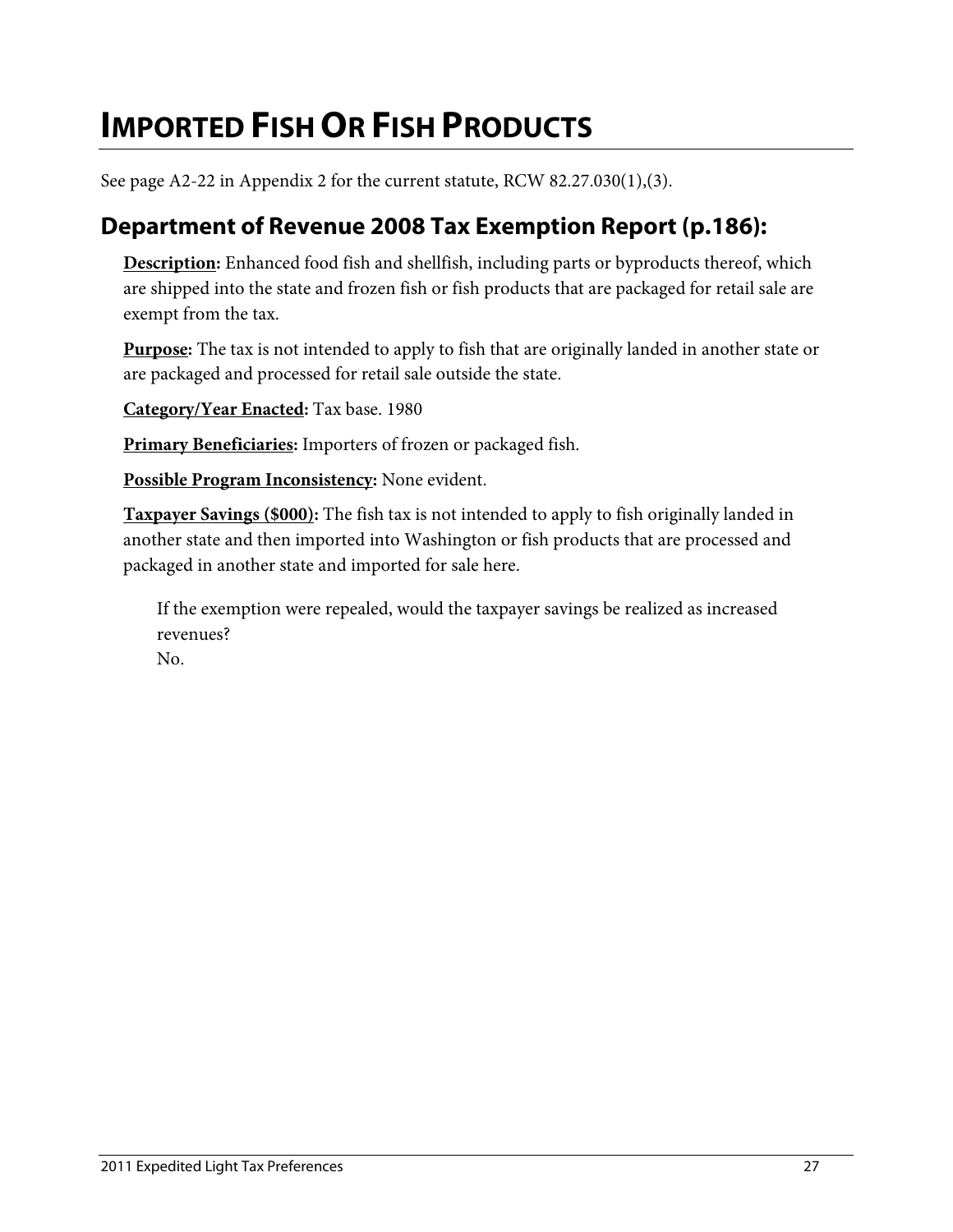## <span id="page-31-0"></span>**COGENERATION AND RENEWABLE RESOURCES**

See page A2-22 in Appendix 2 for the current statute, RCW 82.16.055.

### **Department of Revenue 2008 Tax Exemption Report (p.167):**

**Description:** A deduction from gross operating income subject to public utility tax is allowed for the cost of producing energy through: (1) cogeneration facilities as defined in RCW 82.35.020, or (2) renewable energy resources such as solar energy, wind, hydroelectric, wood, and agricultural products. The deduction is also allowed for expenditures to reduce or improve the efficiency of energy use by consumers. The deduction applies only to new facilities or measure to improve energy use on which construction or installation began after June 12, 1980 and before January 1, 1990. The deduction for cogeneration facilities is allowed for a period of up to 30 years.

**Purpose:** To encourage investment in cogeneration facilities and the use of renewable energy resources.

**Category/Year Enacted:** Business incentive. 1980

**Primary Beneficiaries:** Approximately four light and power firms are using this deduction.

**Possible Program Inconsistency:** None evident.

#### **Taxpayer Savings (\$000)**

|                                  | <b>FY 2008</b> | <b>FY 2009</b> | <b>FY 2010</b> | <b>FY 2011</b> |
|----------------------------------|----------------|----------------|----------------|----------------|
| State tax                        | \$150          | \$150          | \$150          | \$150          |
| Local taxes - not<br>considered. |                |                |                |                |

If the exemption were repealed, would the taxpayer savings be realized as increased revenues?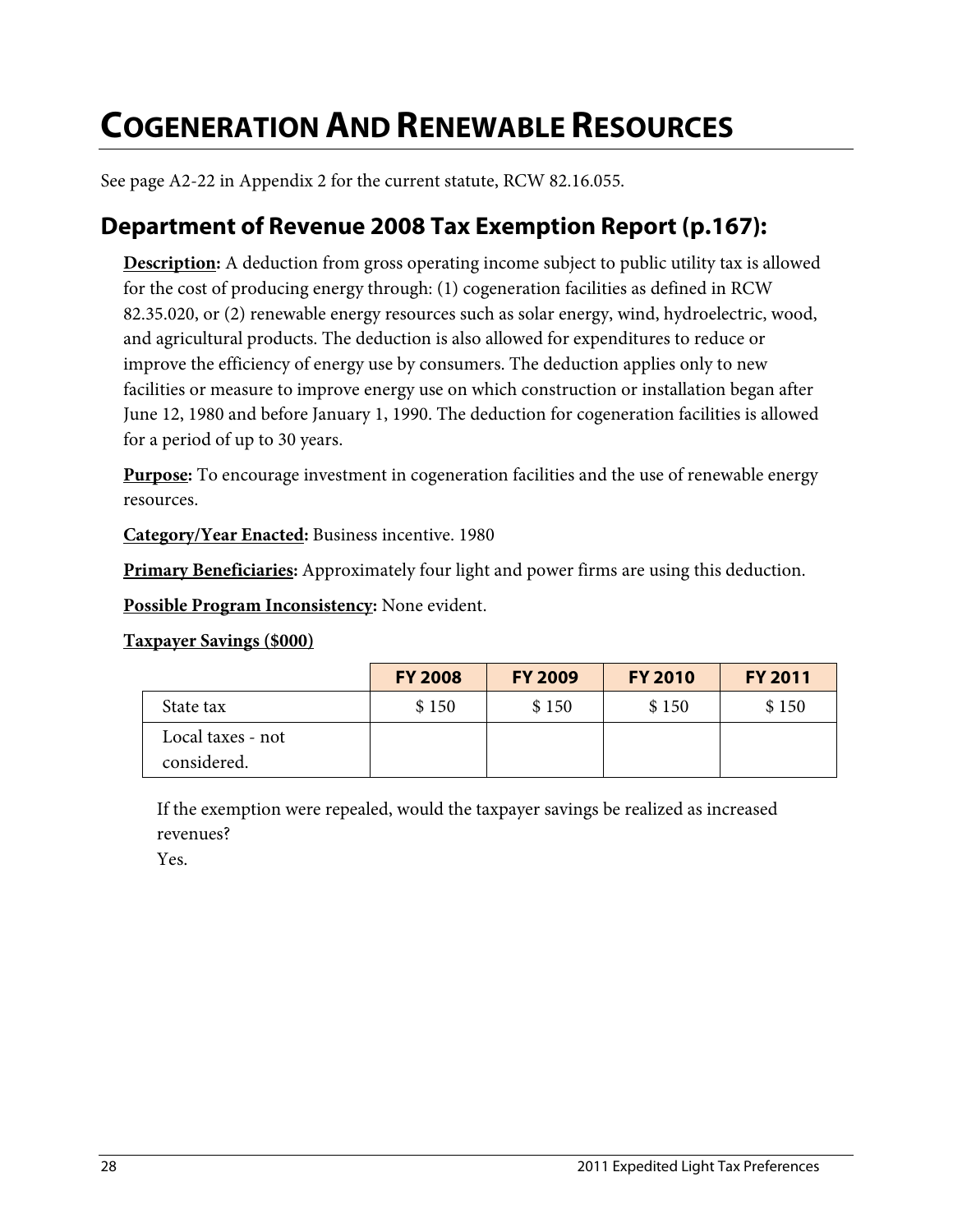## <span id="page-32-0"></span>**NONRESIDENTS' RENTAL VEHICLES**

See page A2-23 in Appendix 2 for the current statute, RCW 82.08.0279.

### **Department of Revenue 2008 Tax Exemption Report (p.222):**

**Description:** Retail sales tax does not apply to the rental or lease of motor vehicles and trailers by nonresidents (including persons with places of business both inside and outside of Washington) for exclusive use in interstate commerce. To qualify, the vehicle must be registered and most frequently dispatched, garaged and serviced at a location outside of Washington. The exemption includes the use of a vehicle or trailer that is registered in a different state to transport persons or property between Washington locations, if the use is incidental to the use of the vehicle or trailer in interstate commerce.

**Purpose:** To relieve lessors of responsibility for collecting sales tax on the in-state use of rental cars, motor vehicles and trailers by a nonresident motor carrier engaged in interstate commerce and to encourage such businesses to rent or lease in Washington.

**Category/Year Enacted:** Commerce. 1980

**Primary Beneficiaries:** Vehicle rental firms with locations in Washington and in other states.

**Possible Program Inconsistency:** None evident.

#### **Taxpayer Savings (\$000)**

|             | <b>FY 2008</b> | <b>FY 2009</b> | <b>FY 2010</b> | <b>FY 2011</b> |
|-------------|----------------|----------------|----------------|----------------|
| State tax   | \$118          | \$125          | \$131          | \$137          |
| Local taxes | \$36           | \$38           | \$40           | \$42           |

If the exemption were repealed, would the taxpayer savings be realized as increased revenues?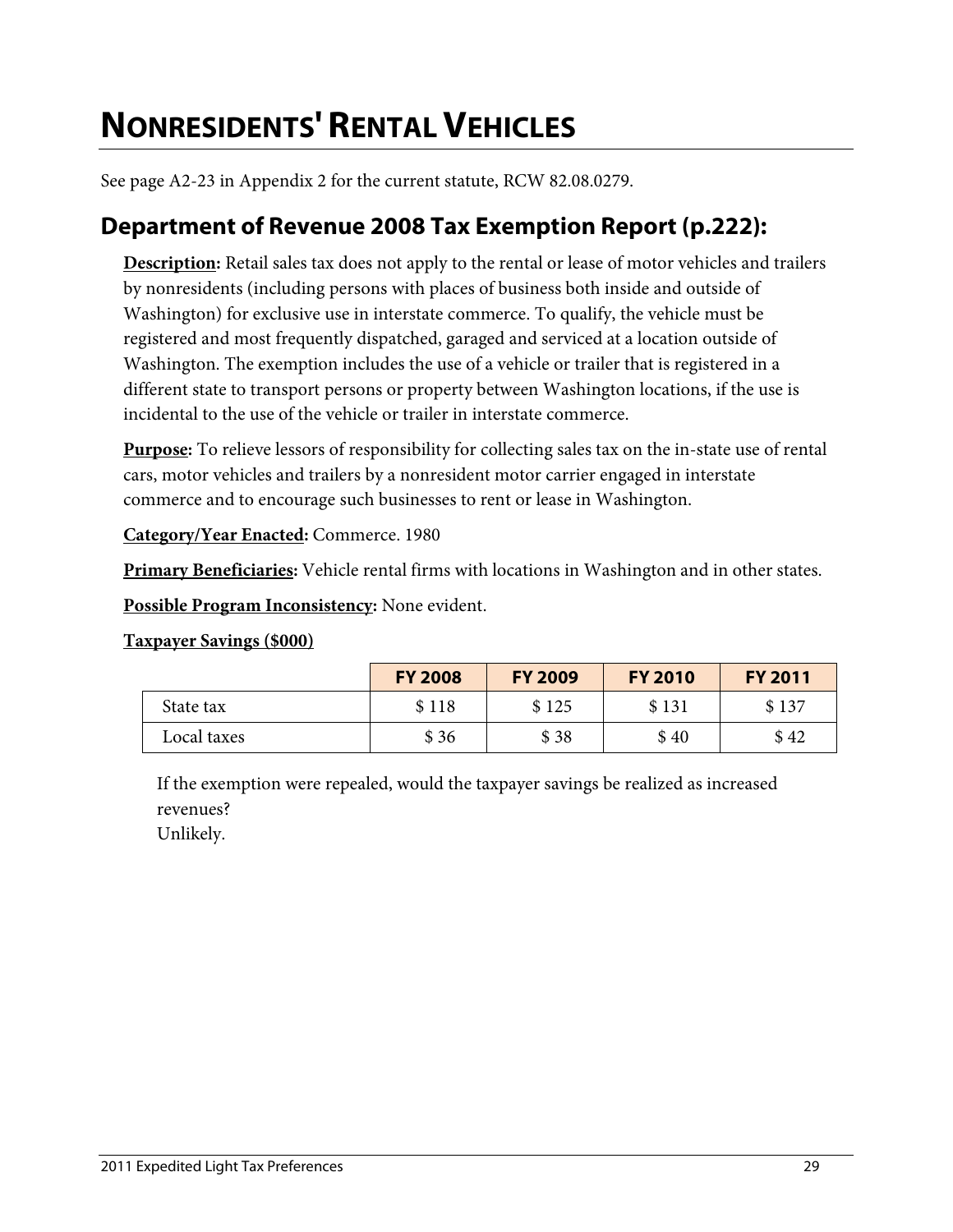# <span id="page-33-0"></span>**RIDE-SHARING VEHICLES**

See page A2-23 in Appendix 2 for the current statutes, RCW 82.08.0287 and 82.12.0282.

### **Department of Revenue 2008 Tax Exemption Report (p.232):**

**Description:** Passenger motor vehicles designed to carry a minimum of five persons are not subject to retail sales/use tax if the vehicle is used for commuter ride-sharing or transportation of persons with special transportation needs for at least 36 consecutive months beginning with the date of purchase or first use.

**Purpose:** To encourage ride-sharing for fuel conservation purposes, to help reduce traffic congestion, and to assist in addressing the requirements of the Commute Trip Reduction Act, the Growth Management Act, the Americans with Disabilities Act and the Clean Air Act.

**Category/Year Enacted:** Other. 1980, vehicle size reduced to five passengers in 1993.

**Primary Beneficiaries:** Owners of vehicles used in van pools or to transport disabled persons.

**Possible Program Inconsistency:** None evident.

#### **Taxpayer Savings (\$000)**

|             | <b>FY 2008</b> | <b>FY 2009</b> | <b>FY 2010</b> | <b>FY 2011</b> |
|-------------|----------------|----------------|----------------|----------------|
| State tax   | \$651          | \$701          | \$754          | \$811          |
| Local taxes | \$195          | \$210          | \$225          | \$243          |

If the exemption were repealed, would the taxpayer savings be realized as increased revenues?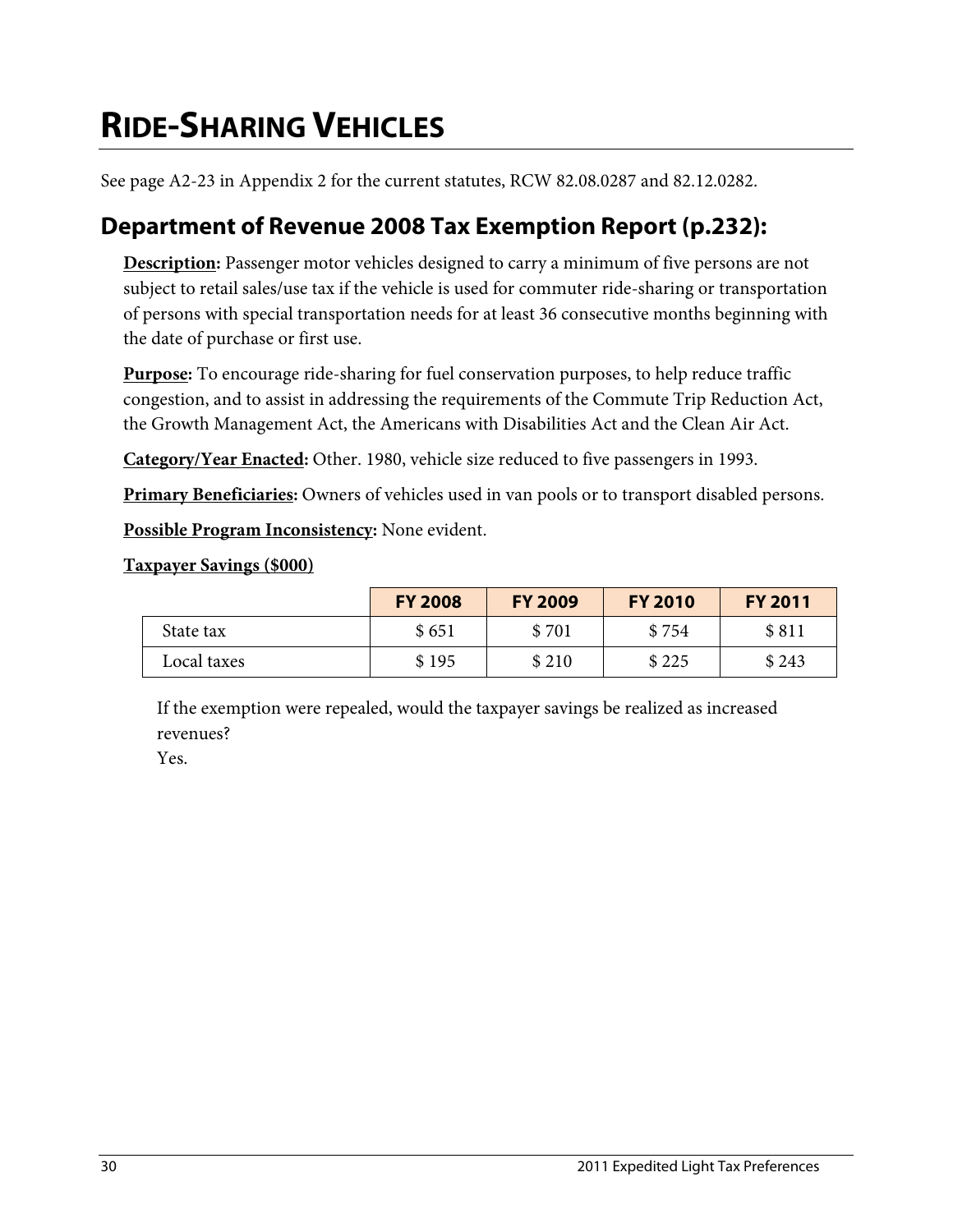# <span id="page-34-0"></span>**RIDE-SHARING VEHICLES (MVET)**

See page A2-25 in Appendix 2 for the current statute, RCW 82.44.015.

### **Department of Revenue 2008 Tax Exemption Report (p.66):**

**Description:** Exemption from motor vehicle excise tax is provided for passenger vehicles used primarily for commuter ride sharing and transportation of persons with special needs.

**Purpose:** To encourage commute trip reduction and to alleviate congestion on the state's highways.

**Category/Year Enacted:** Other. 1980

**Primary Beneficiaries:** Firms that operate van pools for their employees

**Possible Program Inconsistency:** None evident.

**Taxpayer Savings (\$000)**

|                                 | <b>CY 2008</b> | <b>CY 2009</b> | <b>CY 2010</b> | <b>CY 2011</b> |
|---------------------------------|----------------|----------------|----------------|----------------|
| State tax - repealed in<br>2000 |                |                |                |                |
| Local taxes*                    | \$63           | \$67           | \$72           | \$76           |

\*Impact is based on the only currently existing local MVET, the 0.3% RTA tax.

If the exemption were repealed, would the taxpayer savings be realized as increased revenues?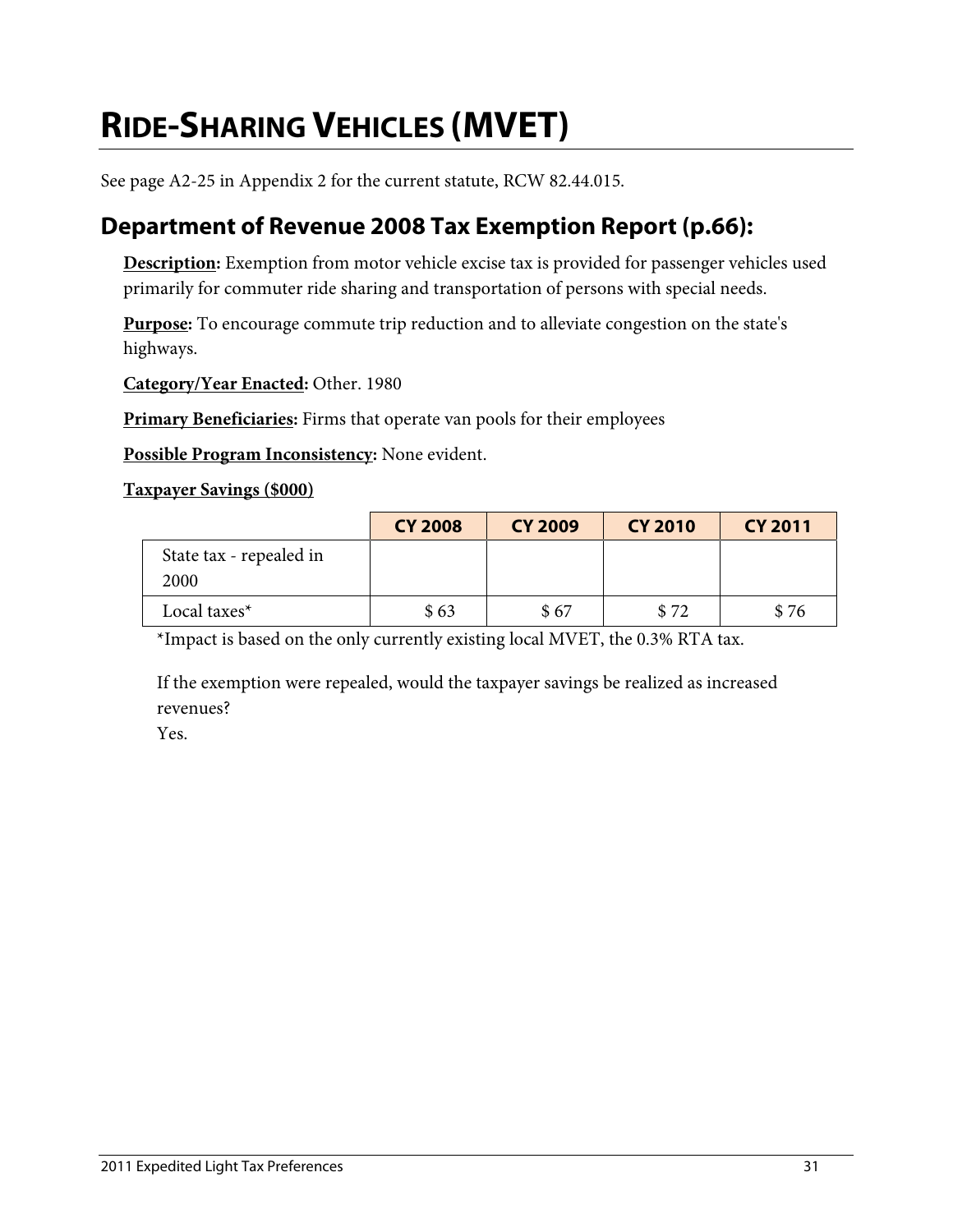# <span id="page-35-0"></span>**YOUTH ORGANIZATION FEES**

See page A2-26 in Appendix 2 for the current statute, RCW 82.04.4271.

### **Department of Revenue 2008 Tax Exemption Report (p.112):**

**Description:** A B&O tax deduction is allowed for nonprofit youth organizations for membership fees, dues and fees paid for the use of camping and recreational facilities.

**Purpose:** To support the programs and social benefits provided by these organizations. Dues are ordinarily deductible under RCW 82.04.4282, but not when the payment is in exchange for specific goods or services. Therefore, this deduction is necessary to cover the typical charges of YMCAs, church camps, and similar organizations.

**Category/Year Enacted:** Nonprofit - charitable or religious. 1981

**Primary Beneficiaries:** Approximately 200 nonprofit youth organizations.

**Possible Program Inconsistency:** None evident.

#### **Taxpayer Savings (\$000)**

|                                  | <b>FY 2008</b> | <b>FY 2009</b> | <b>FY 2010</b> | <b>FY 2011</b> |
|----------------------------------|----------------|----------------|----------------|----------------|
| State tax                        | \$393          | \$405          | \$417          | \$430          |
| Local taxes - not<br>considered. |                |                |                |                |

If the exemption were repealed, would the taxpayer savings be realized as increased revenues?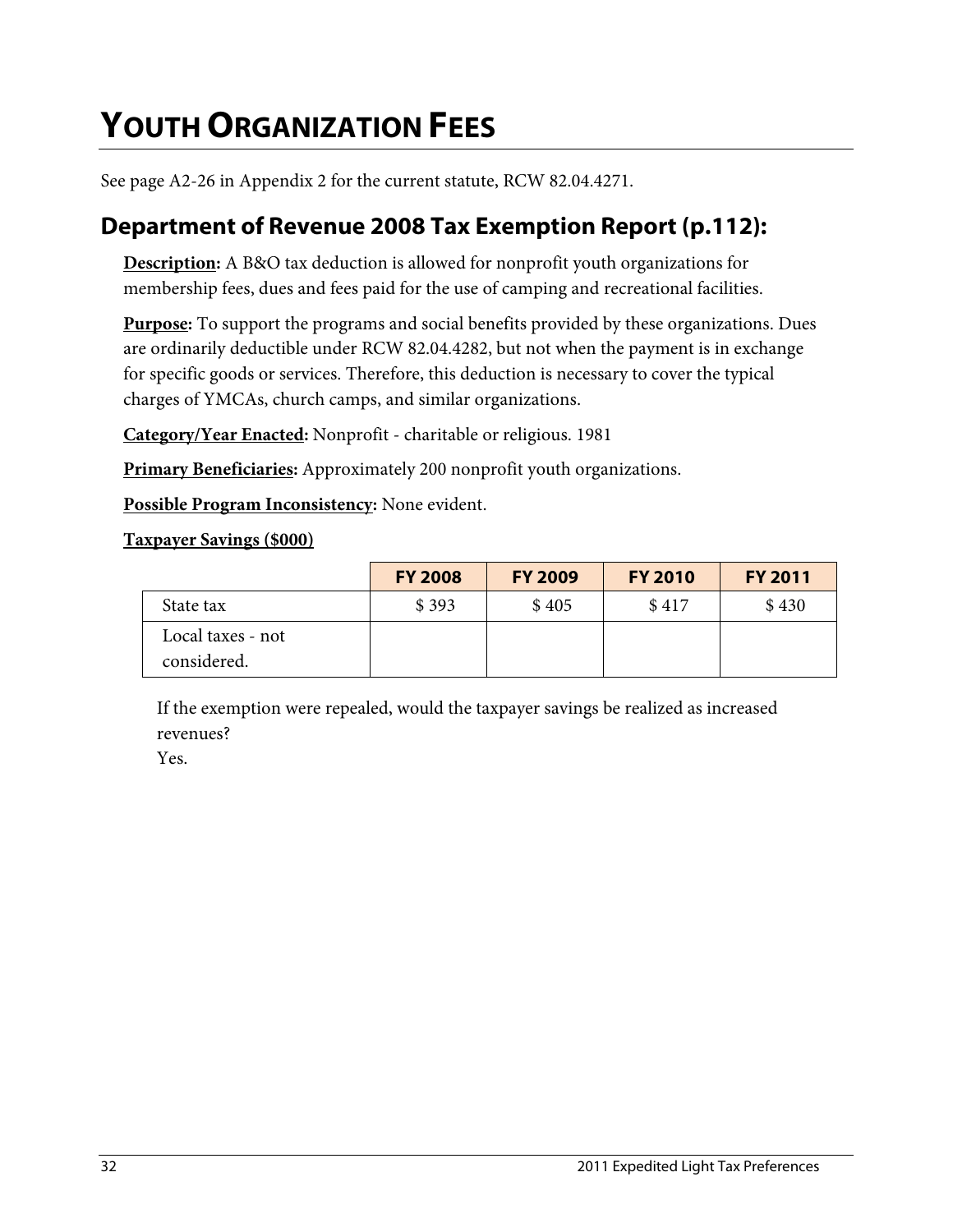## **PUBLIC ASSEMBLY HALLS AND MEETING PLACES**

See page A2-26 in Appendix 2 for the current statute, RCW 84.36.037.

#### **Department of Revenue 2008 Tax Exemption Report (p.15):**

**Description:** Public assembly halls and meeting places which are owned by a nonprofit entity and made available to all organizations are exempt from property tax. The property must be used exclusively for public gatherings. For improved facilities the exempt area is limited to one acre, but for unimproved property that has been used for annual community celebration events for at least ten years up to 29 acres may be exempt.

**Purpose:** To support the social benefits these meeting places provide.

**Category/Year Enacted:** Nonprofit - other. 1981; in 1997 use of the property for commercial purposes for up to seven days was allowed.

**Primary Beneficiaries:** Approximately 249 public assembly halls/meeting places, comprising 301 parcels.

**Possible Program Inconsistency:** None evident.

**Taxpayer Savings (\$000)**

|              | <b>CY 2008</b> | <b>CY 2009</b> | <b>CY 2010</b> | <b>CY 2011</b> |
|--------------|----------------|----------------|----------------|----------------|
| State levy   | \$123          | \$130          | \$134          | \$136          |
| Local levies | \$492          | \$525          | \$551          | \$567          |

If the exemption were repealed, would the taxpayer savings be realized as increased revenues?

No - other taxpayers would experience reduced taxes for the state levy and most local levies.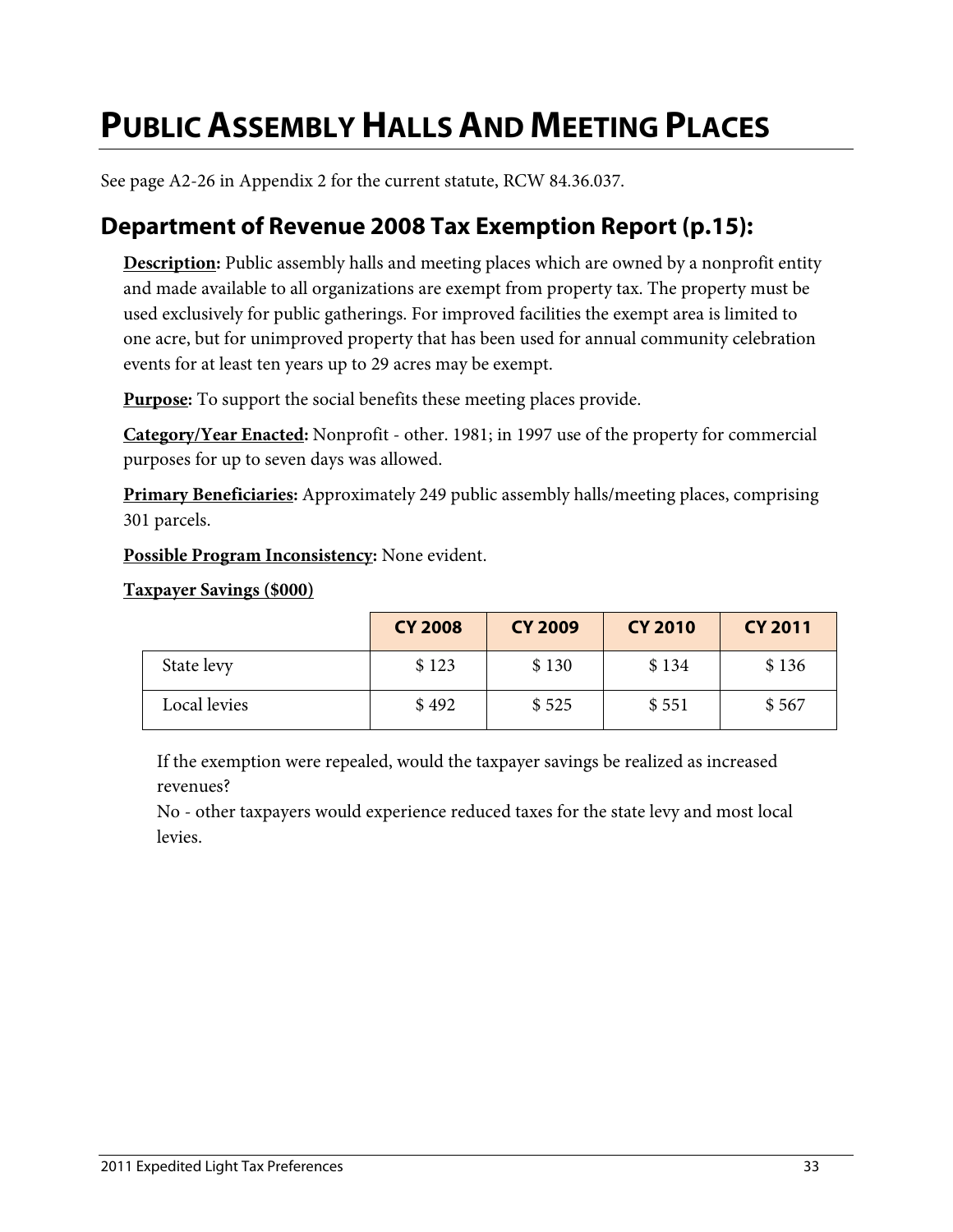# **CROP DUSTING**

See page A2-27 in Appendix 2 for the current statute, RCW 82.42.020.

### **Department of Revenue 2008 Tax Exemption Report (p.282):**

**Description:** The statute that imposes the aircraft fuel tax contains a proviso that exempts aircraft fuel used in the spraying of crops, if the airplane normally flies from a private airport.

**Purpose:** To lower the tax burden on agriculture.

**Category/Year Enacted:** Agriculture. 1982

**Primary Beneficiaries:** Farmers.

**Possible Program Inconsistency:** None evident.

**Taxpayer Savings (\$000):** Unknown; fuel used for crop dusting is not tracked separately by the Department of Licensing.

If the exemption were repealed, would the taxpayer savings be realized as increased revenues?

Yes.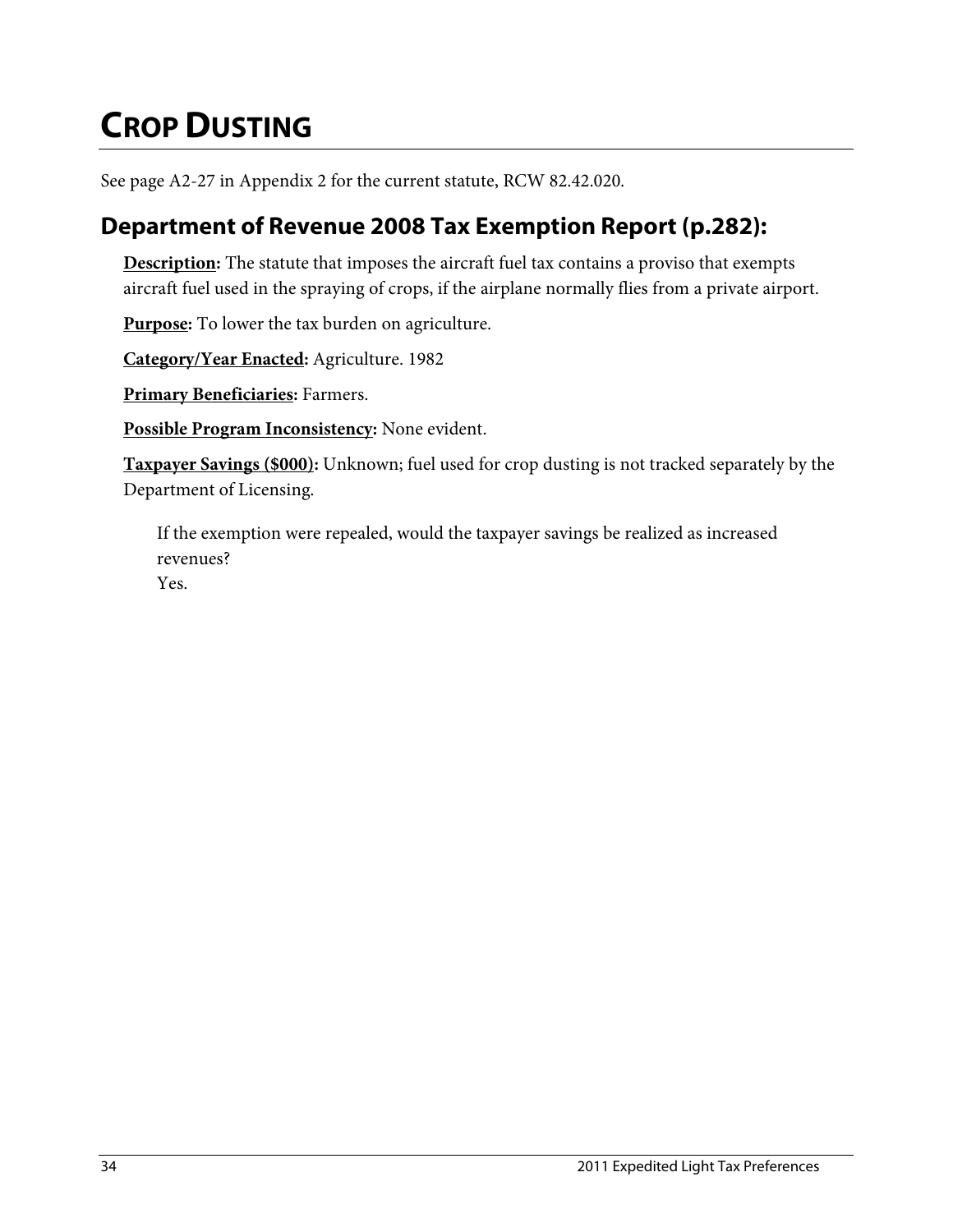## **INTERNATIONAL BANKING FACILITIES**

See page A2-28 in Appendix 2 for the current statute, RCW 82.04.315

### **Department of Revenue 2008 Tax Exemption Report (p.83):**

**Description:** B&O tax exemption is provided for the income of international banking facilities (IBF) located in Washington. An IBF means a branch or agency of a foreign bank, a set of segregated accounts for international banking maintained by a commercial bank with its principal office located in this state, or an Edge corporation or qualifying agreement corporation under section 25 of the Federal Reserve Act.

**Purpose:** To encourage international trade transactions through Washington financial institutions.

**Category/Year Enacted:** Business incentive. 1982

**Primary Beneficiaries:** Banks headquartered in this state which provide international banking services.

**Possible Program Inconsistency:** None evident.

**Taxpayer Savings (\$000):** 

|                                  | <b>FY 2008</b> | <b>FY 2009</b> | <b>FY 2010</b> | <b>FY 2011</b> |
|----------------------------------|----------------|----------------|----------------|----------------|
| State tax                        | \$545          | \$572          | \$601          | \$631          |
| Local taxes - not<br>considered. |                |                |                |                |

If the exemption were repealed, would the taxpayer savings be realized as increased revenues?

Yes.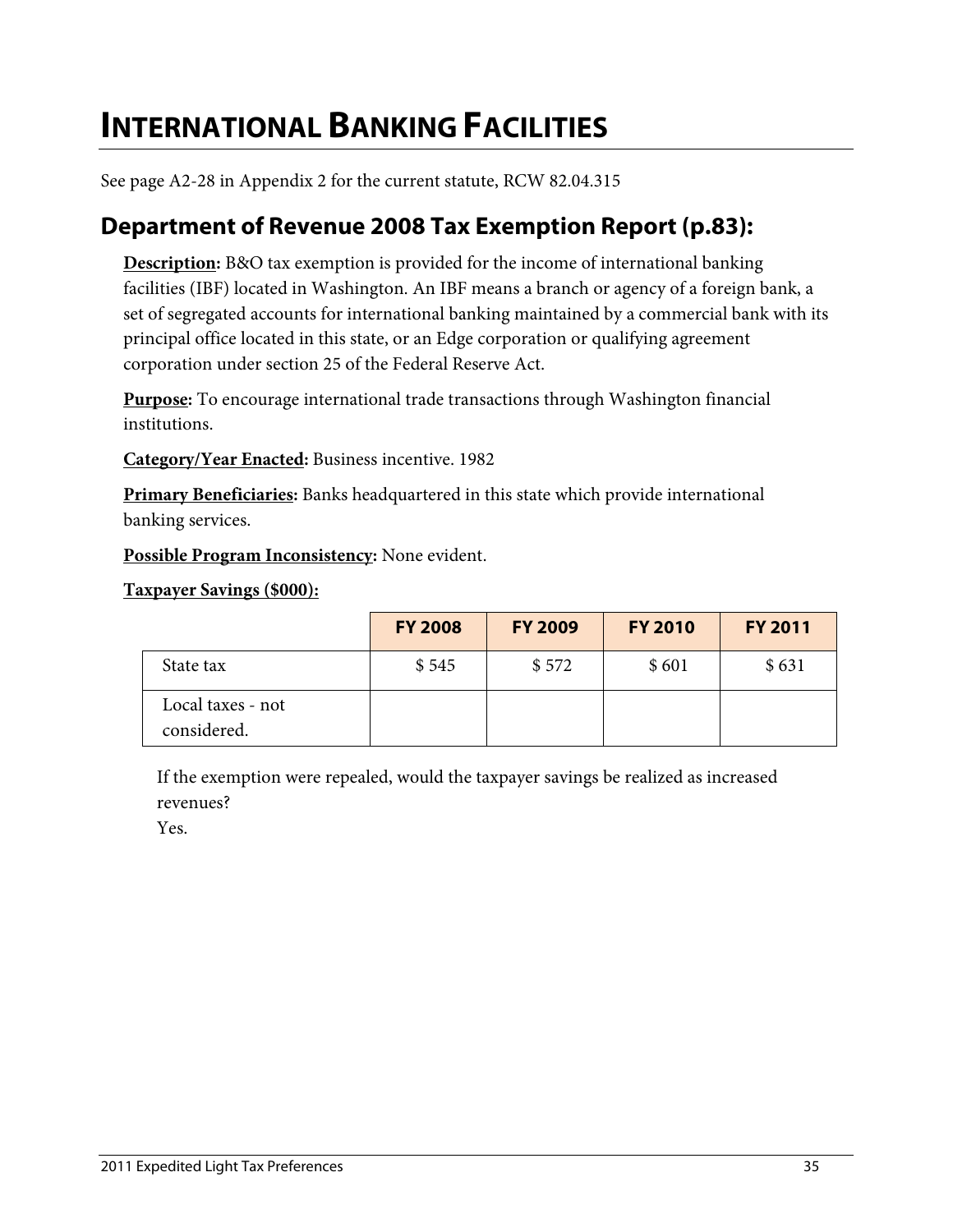# **GRANTS FOR LOCAL GOVERNMENT**

See page A2-28 in Appendix 2 for the current statute, RCW 82.04.418.

### **Department of Revenue 2008 Tax Exemption Report (p.75):**

**Description:** A deduction from B&O tax is provided for governmental grants received by municipal corporations and political subdivisions of the state.

**Purpose:** To avoid taxing the non-enterprise activities of local governments and to support the social welfare services that the grants assist.

**Category/Year Enacted:** Government. 1983

**Primary Beneficiaries:** Local jurisdictions that carry out social welfare programs.

**Possible Program Inconsistency:** None evident.

**Taxpayer Savings (\$000):** Amounts included under B&O tax deduction, RCW 82.04.4297.

If the exemption were repealed, would the taxpayer savings be realized as increased revenues?

Unlikely.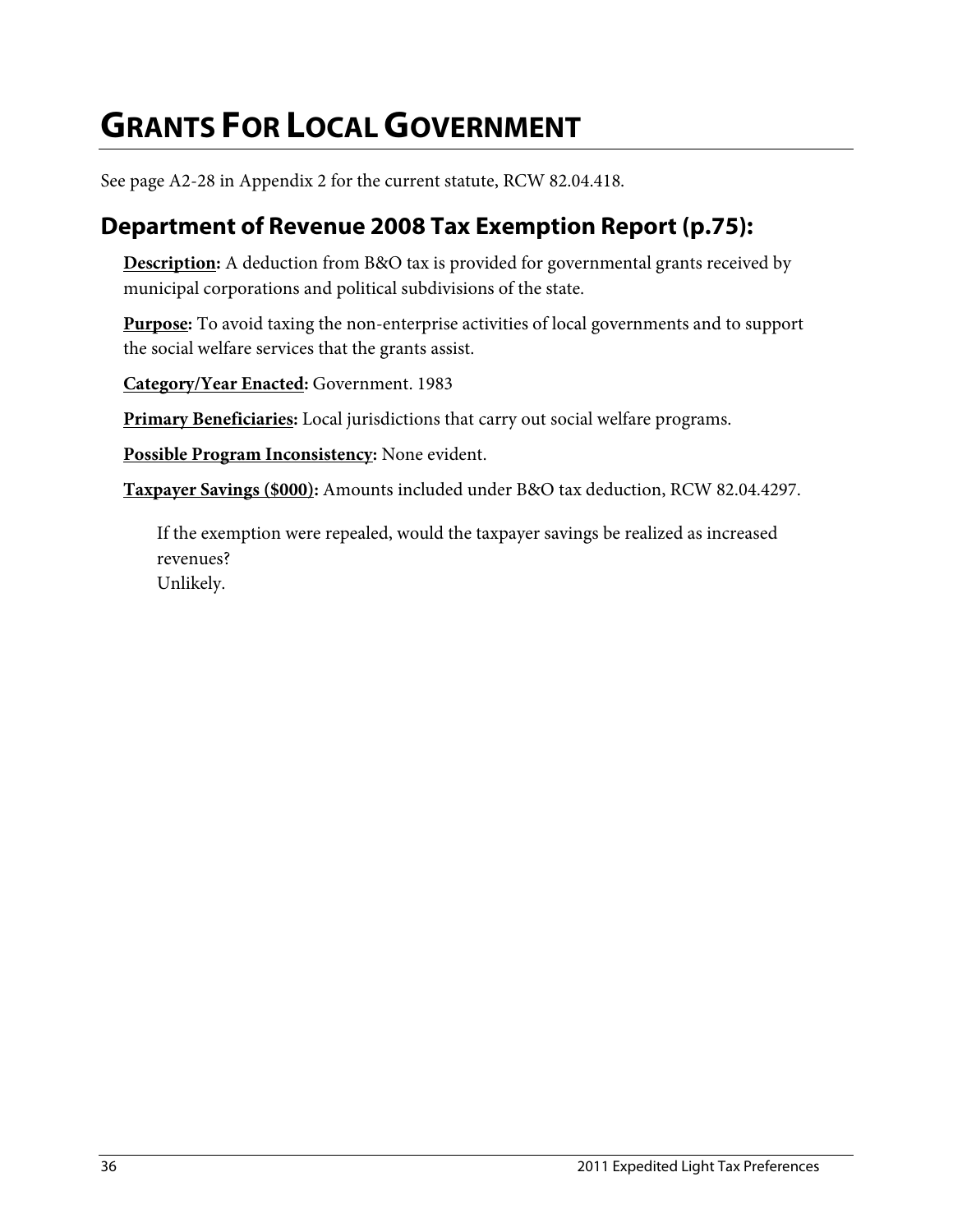## **HOUSING FINANCE COMMISSION**

See page A2-28 in Appendix 2 for the current statute, RCW 82.04.408.

### **Department of Revenue 2008 Tax Exemption Report (p.74):**

**Description:** Income that may accrue to the Housing Finance Commission is exempt from B&O tax. This income includes fees generated from bond issues and interest received from reserves used for the operation of the Commission.

**Purpose:** To support the activities of the Commission as a financial conduit for programs that provide affordable housing.

**Category/Year Enacted:** Government. 1983

**Primary Beneficiaries:** The Housing Finance Commission.

**Possible Program Inconsistency:** None evident; however, other state agencies are not subject to B&O tax and do not require a special exemption.

**Taxpayer Savings (\$000):** Although the only affected entity is a governmental agency, the impact of this exemption cannot be publicly stated since there is only one entity affected by the statute.

If the exemption were repealed, would the taxpayer savings be realized as increased revenues? Unlikely.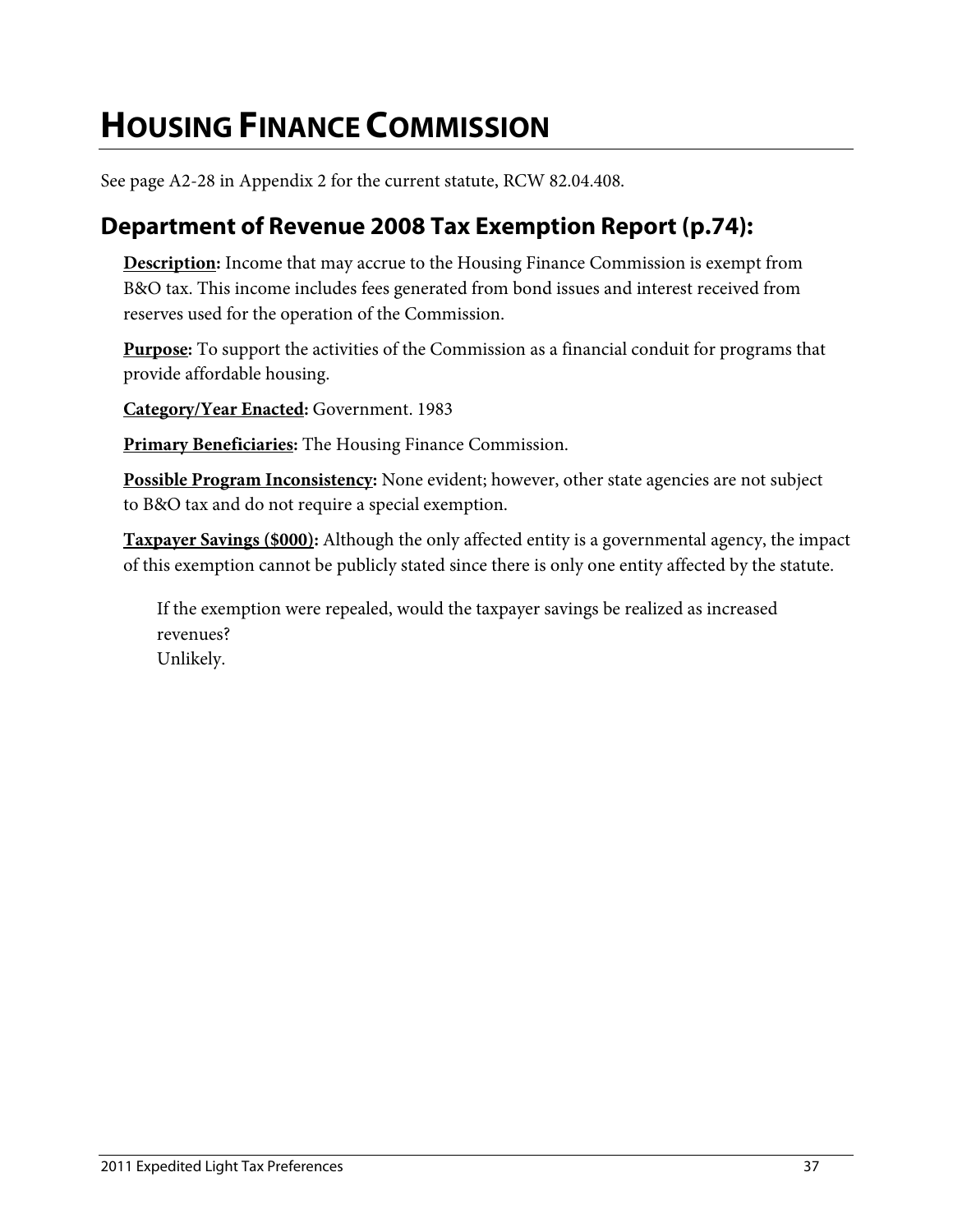## **TRANSPORTATION OF PERSONS WITH SPECIAL NEEDS**

See page A2-29 in Appendix 2 for the current statutes, RCW 82.36.285 and 82.38.080(1)(h).

### **Department of Revenue 2008 Tax Exemption Report (p.280):**

**Description:** Refunds of motor vehicle fuel tax and exemption from special fuel taxes are provided for private, nonprofit organizations which provide transportation services for persons with special transportation needs.

**Purpose:** To support transportation programs for the elderly and handicapped.

**Category/Year Enacted:** Nonprofit - health or social welfare. 1983.

**Primary Beneficiaries:** Nonprofit transportation providers and the persons they serve.

**Possible Program Inconsistency:** None evident.

#### **Taxpayer Savings (\$000)**

|                                      | <b>FY 2008</b> | <b>FY 2009</b> | <b>FY 2010</b> | <b>FY 2011</b> |
|--------------------------------------|----------------|----------------|----------------|----------------|
| State tax                            | \$204          | \$220          | \$226          | \$230          |
| Local taxes - no local<br>tax levied |                |                |                |                |

If the exemption were repealed, would the taxpayer savings be realized as increased revenues?

Yes.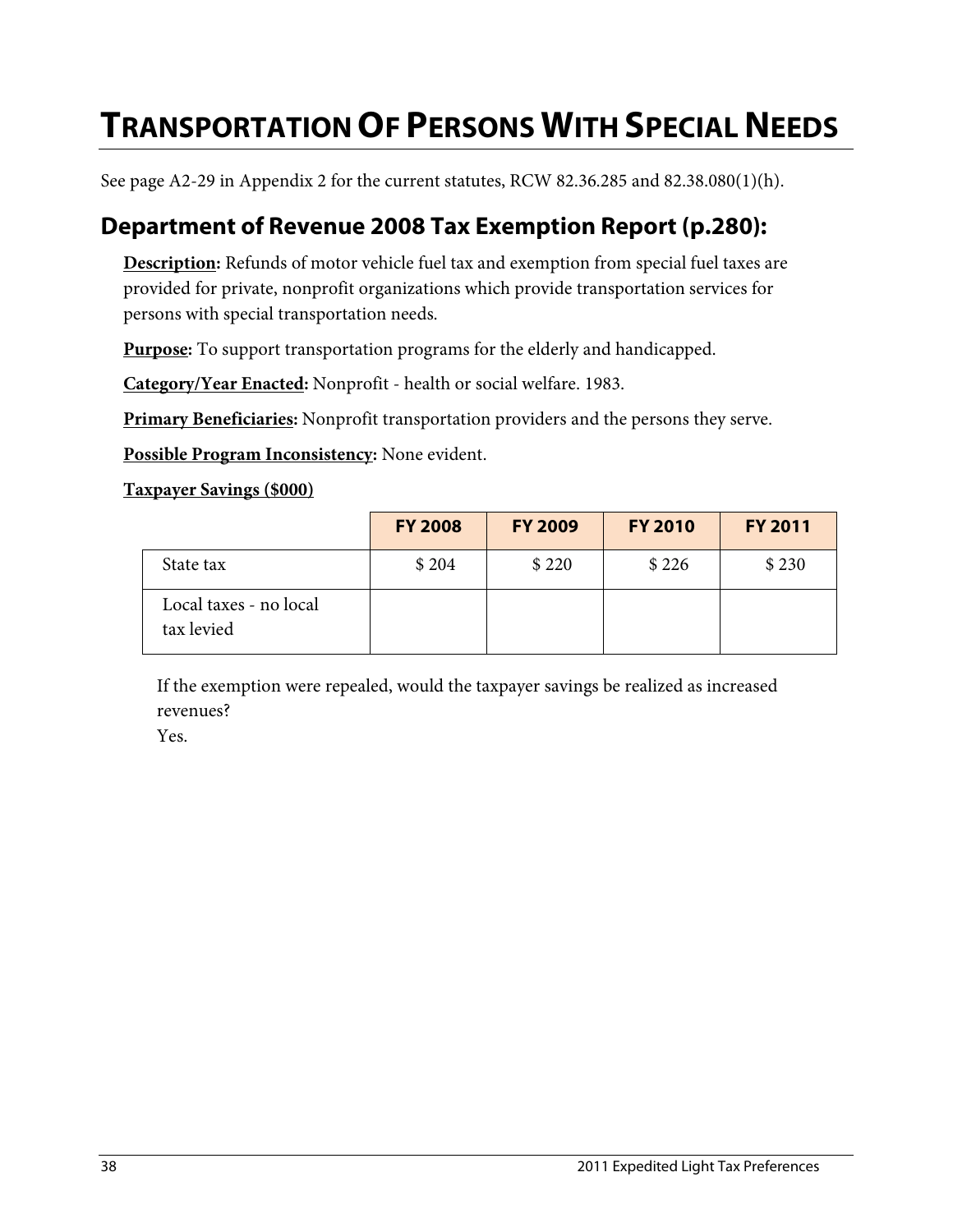# **SPECIAL FUEL USED OUTSIDE THE STATE**

See page A2-31 in Appendix 2 for the current statutes, RCW 82.08.0255(2) and 82.12.0256(1).

### **Department of Revenue 2008 Tax Exemption Report (p.217):**

**Description:** Exemption from retail sales/use tax is allowed for special fuel (diesel, propane, etc.) purchased in Washington but used outside of the state by persons engaged in interstate commerce.

**Purpose:** To maintain equity with other states in the application of sales tax to fuel purchases.

**Category/Year Enacted:** Commerce. 1983

**Primary Beneficiaries:** Interstate truckers.

**Possible Program Inconsistency:** None evident.

**Taxpayer Savings (\$000):** The impact is included in the estimates for RCW 82.08.0255(1, d) which covers all motor vehicle and special fuel used on public highways.

If the exemption were repealed, would the taxpayer savings be realized as increased revenues?

No; interstate carriers would likely shift their fuel purchases to other states.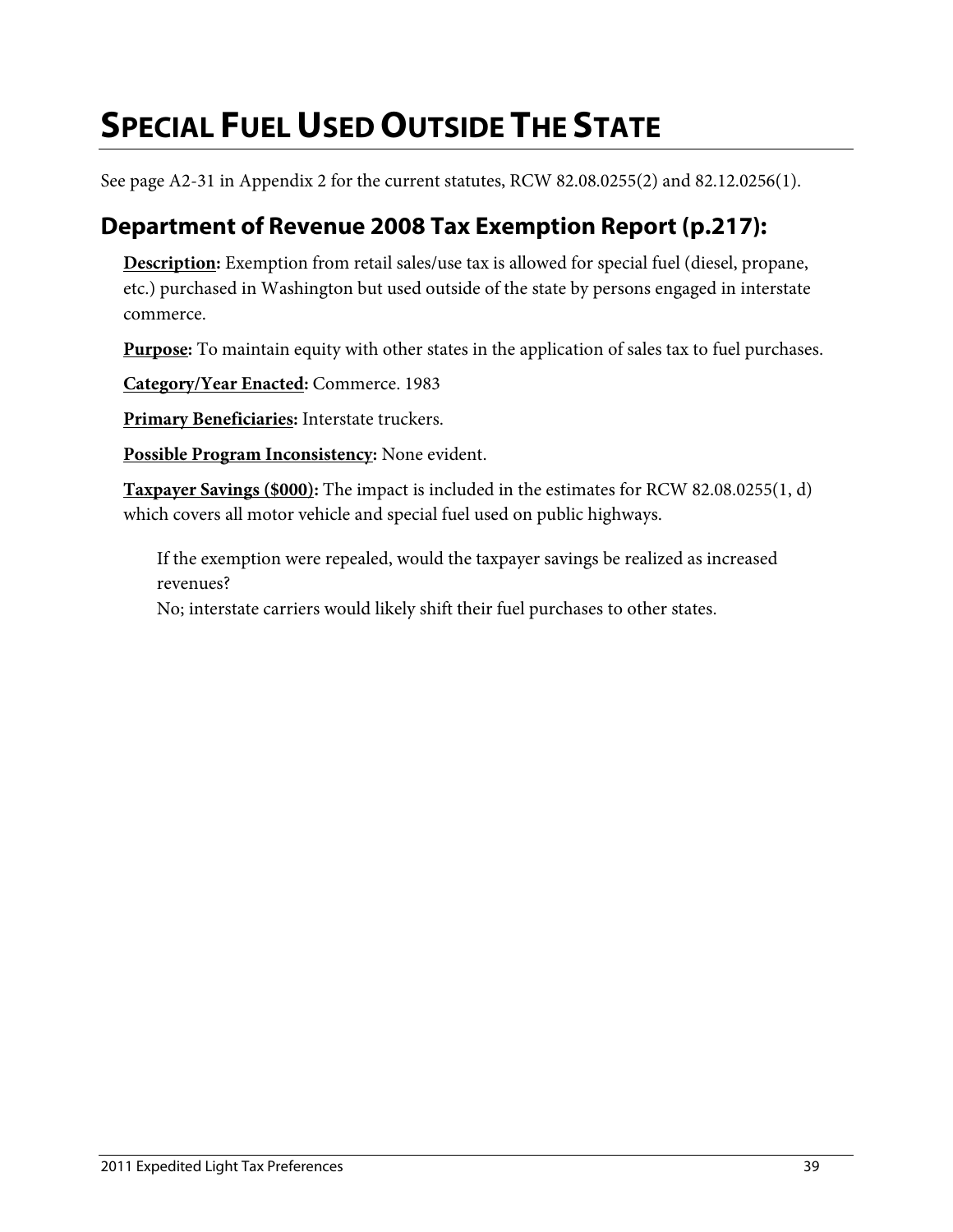# **FUEL FOR TRANSPORTING PERSONS WITH SPECIAL NEEDS**

See page A2-32 in Appendix 2 for the current statutes, RCW 82.08.0255(1)(b) and 82.12.0256(2)(b).

This exemption is not included in the Department of Revenue's 2008 Tax Exemption Report.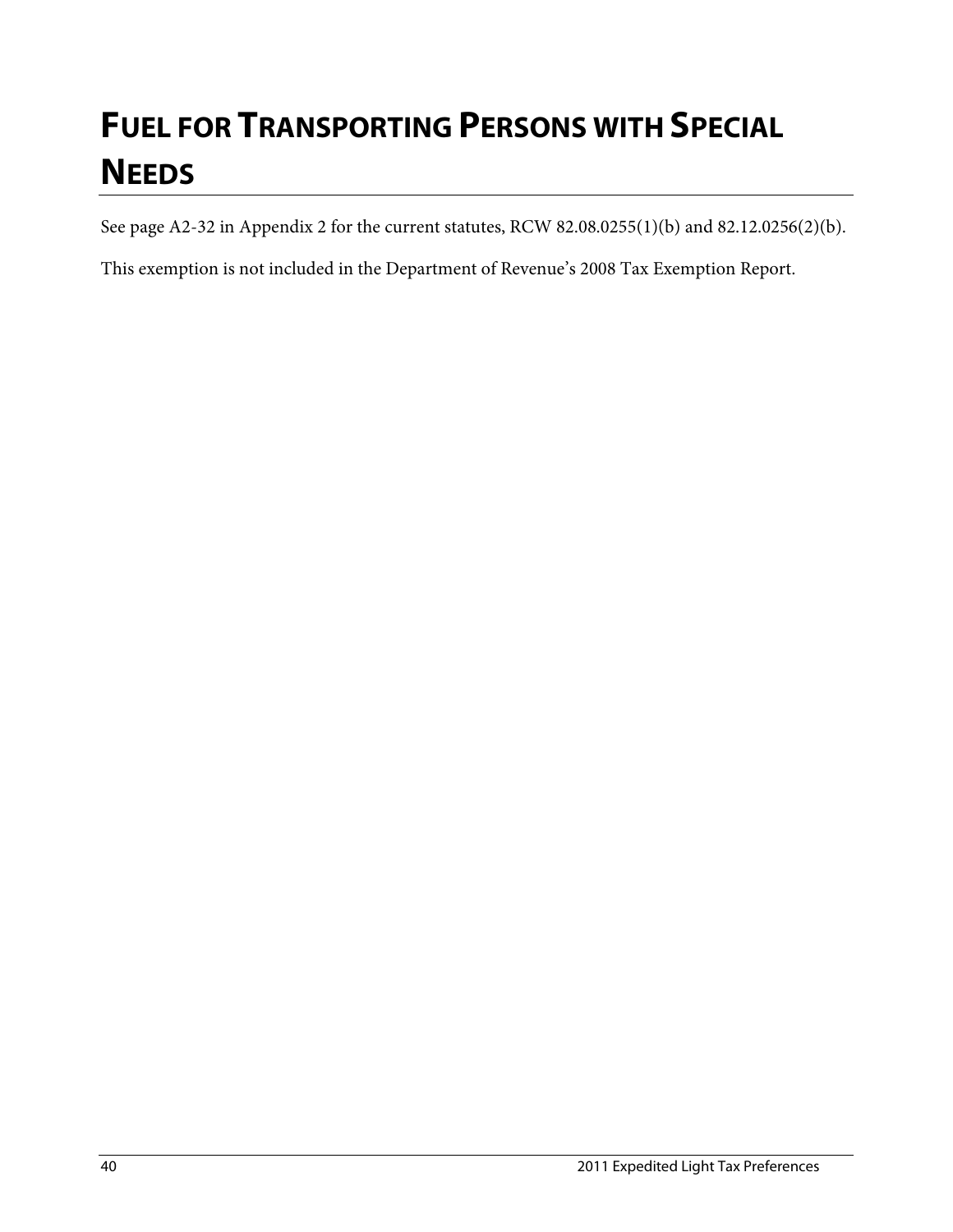## **MOTION PICTURE PROGRAM CONTRIBUTIONS**

See page A2-33 in Appendix 2 for the current statute, RCW 82.04.4489

#### **Department of Revenue 2008 Tax Exemption Report (p.151):**

**Description:** B&O tax credits are allowed for firms that make contributions to the Washington motion picture competitiveness program. The maximum credit that may be earned annually is 100 percent of the contributions for calendar year 2008 and 90 percent for subsequent years with a cap of \$1.0 million for each contributor. The maximum credit for all firms is \$3.5 million.

**Purpose:** To support the motion picture industry and to encourage production of motion pictures, television programs and commercials in this state.

**Category/Year Enacted:** Business incentive. 2006.

**Primary Beneficiaries:** The motion picture industry.

**Possible Program Inconsistency:** None evident.

**Taxpayer Savings (\$000):** 

|                                  | <b>FY 2008</b> | <b>FY 2009</b> | <b>FY 2010</b> | <b>FY 2011</b> |
|----------------------------------|----------------|----------------|----------------|----------------|
| State tax                        | \$3,500        | \$3,500        | \$3,500        | \$3,500        |
| Local taxes - not<br>considered. |                |                |                |                |

If the exemption were repealed, would the taxpayer savings be realized as increased revenues?

Yes.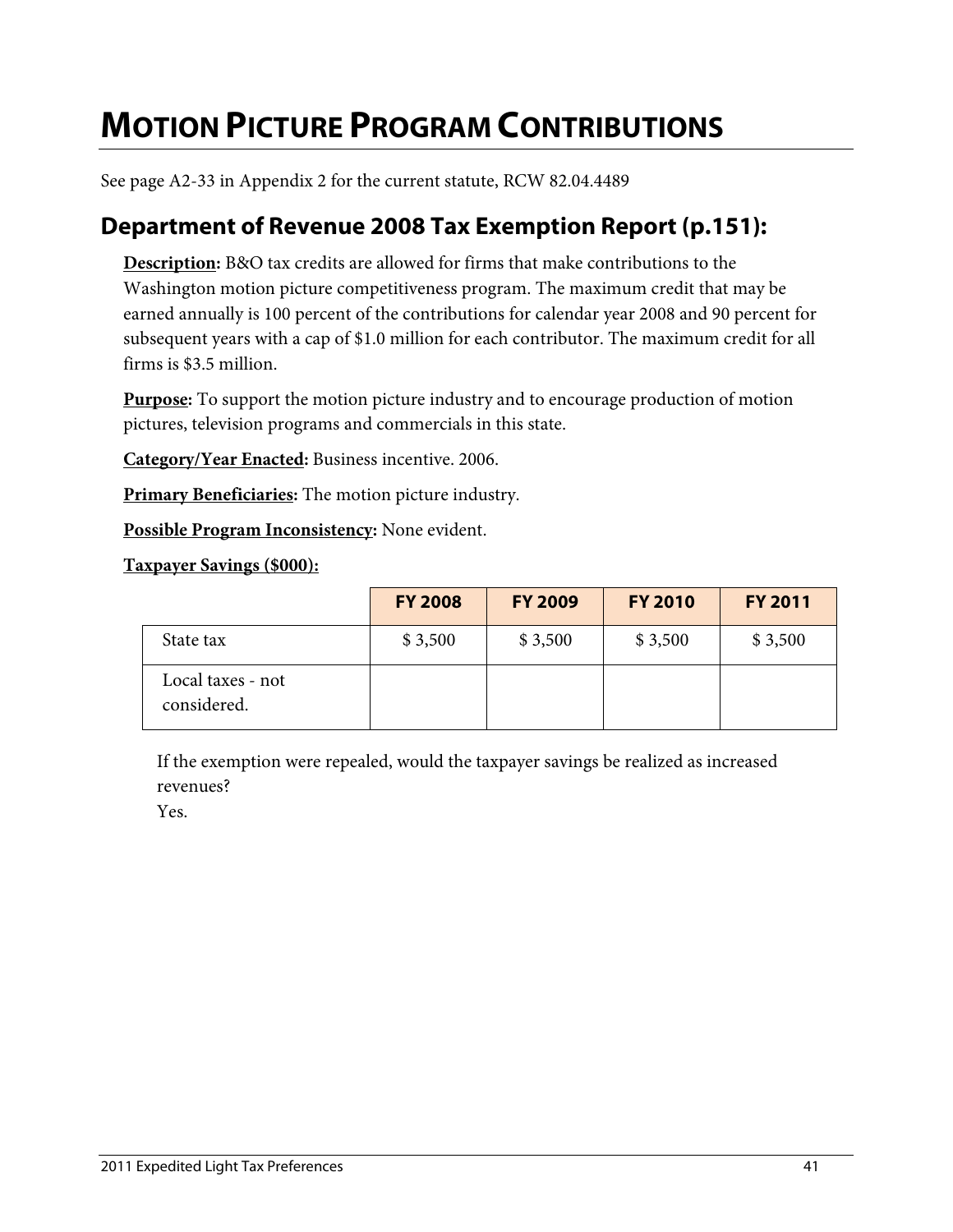## **HONEY BEEKEEPERS B&O TAX EXEMPTIONS**

See page A2-34 in Appendix 2 for the current statutes, RCW 82.04.629 and RCW 82.04.630.

This exemption is not included in the Department of Revenue's 2008 Tax Exemption Report. The following information is provided on the Department's website and in the 2008 fiscal note.

These statutes provide business and occupation (B&O) tax exemptions for the wholesale sale of bee products and pollination services provided by eligible apiarists who are registered with the Department of Agriculture. The exemptions took effect July 1, 2008 and expire July 1, 2013.

The estimated reduction in the state general fund was \$39,000 in the FY 2007-09 Biennium, \$86,000 in the FY 09-11 Biennium, and \$86,000 in the FY 11-13 Biennium.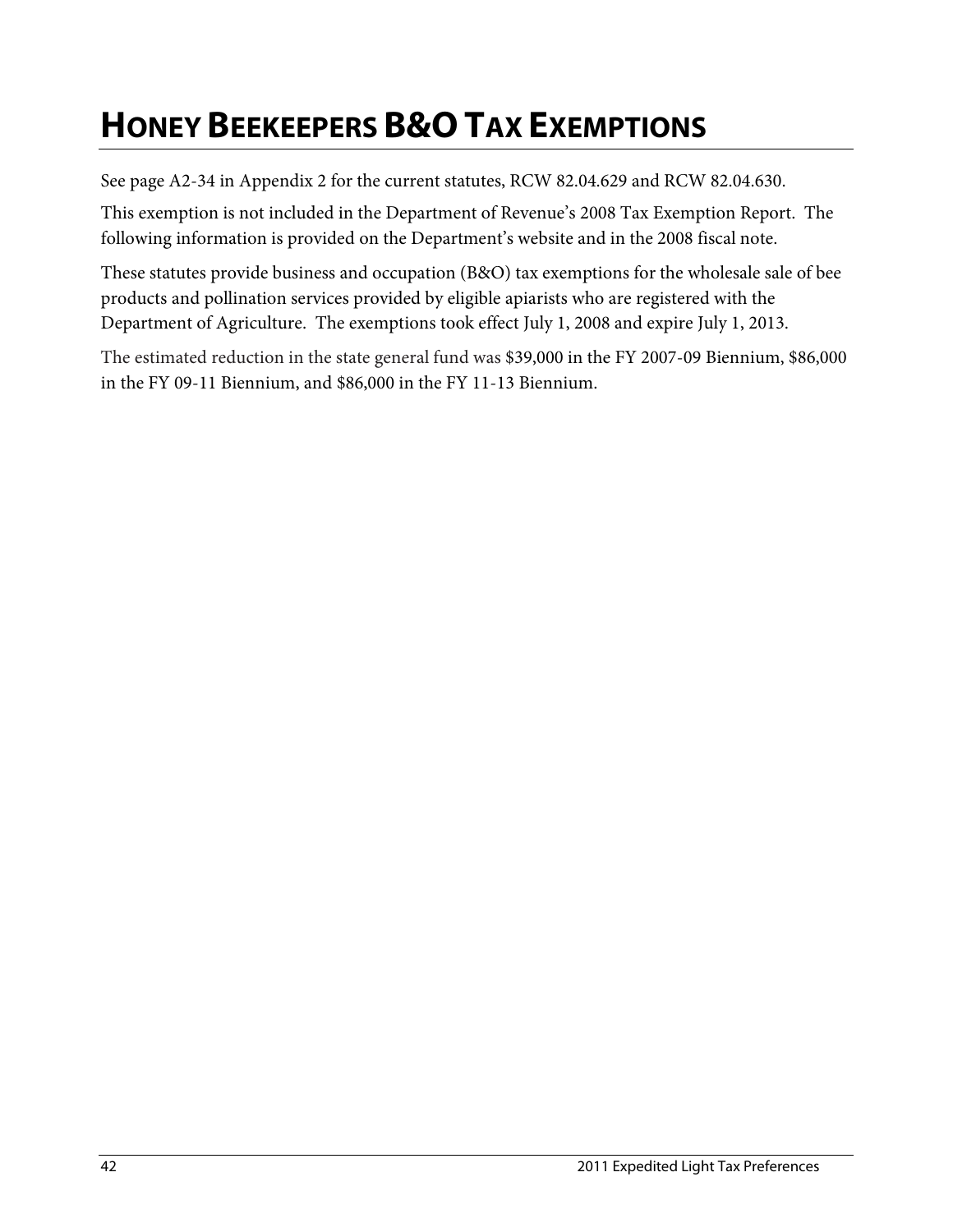# **HONEY BEEKEEPERS SALES/USE TAX EXEMPTIONS**

See page A2-35 in Appendix 2 for the current statutes, RCW 82.08.0204 and RCW 82.12.0204.

This exemption is not included in the Department of Revenue's 2008 Tax Exemption Report. The following information is provided on the Department's website and in the 2008 fiscal note.

These statutes provide retail sales and use tax exemptions for purchases of honey bees by eligible apiarists who are registered with the Department of Agriculture. The exemptions took effect July 1, 2008 and expire July 1, 2013.

The estimated reduction in state and local sales tax revenue was \$43,000 in the FY 2007-09 Biennium, \$94,000 in the FY 09-11 Biennium, and \$94,000 in the FY 11-13 Biennium.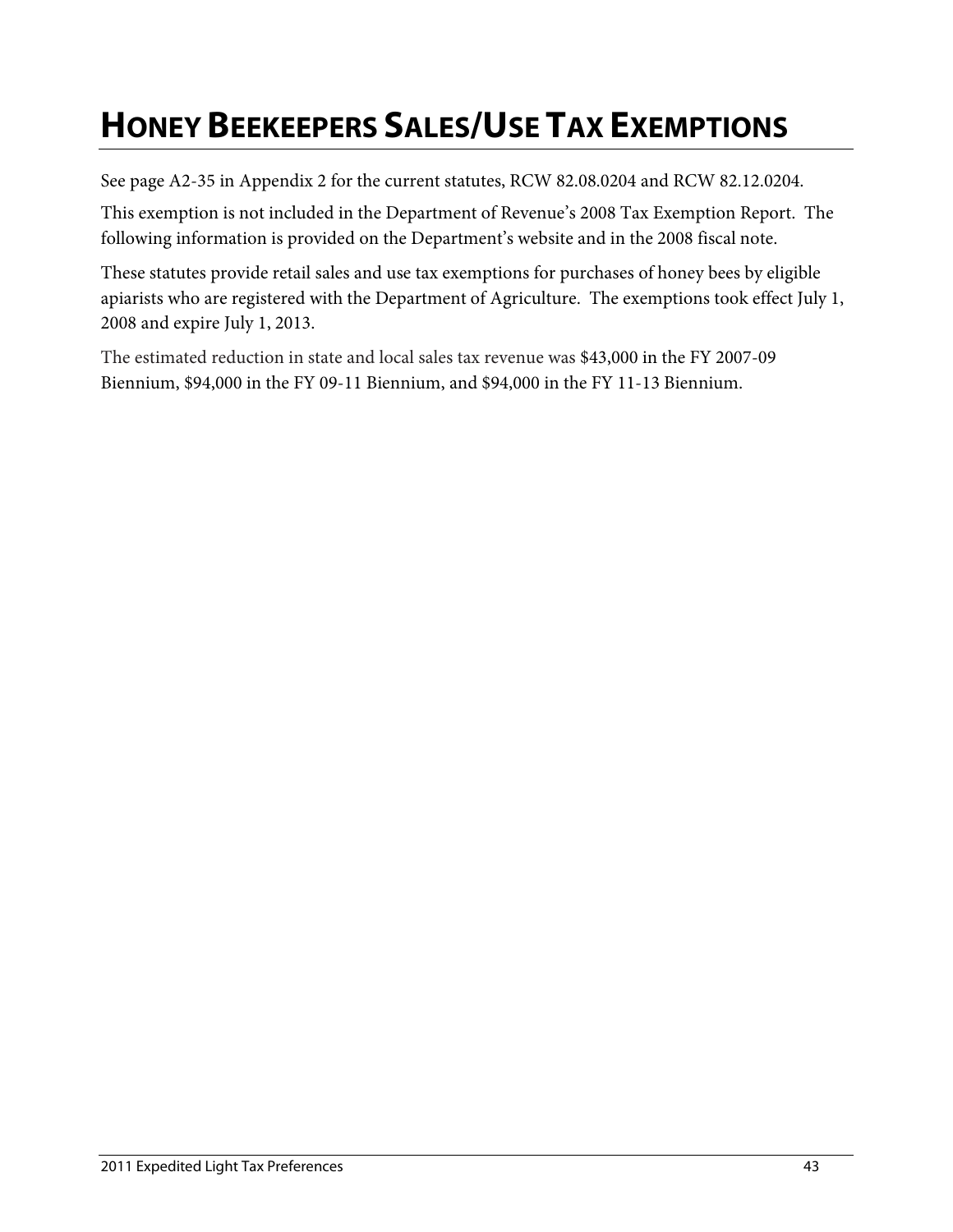## **HABITAT FOR ENDANGERED SPECIES**

See page A2-35 in Appendix 2 for the current statutes, RCW 84.33.140(13)-(14) and RCW 84.34.108(6).

This exemption is not included in the Department of Revenue's 2008 Tax Exemption Report. The following information is provided on the Department's website and in the 2009 fiscal note.

Under this exemption, private forest lands are exempt from compensating property taxes due when the land is removed from the designated forest land classification due to the creation, sale, or transfer of a conservation easement of private forest lands within an unconfined channel migration zone or containing critical habitat for threatened or endangered species.

The estimated reduction in the state general fund was \$3,000 in the FY 009-11 Biennium, \$4,000 in the FY 11-13 Biennium, and \$6,000 in the FY 13-15 Biennium.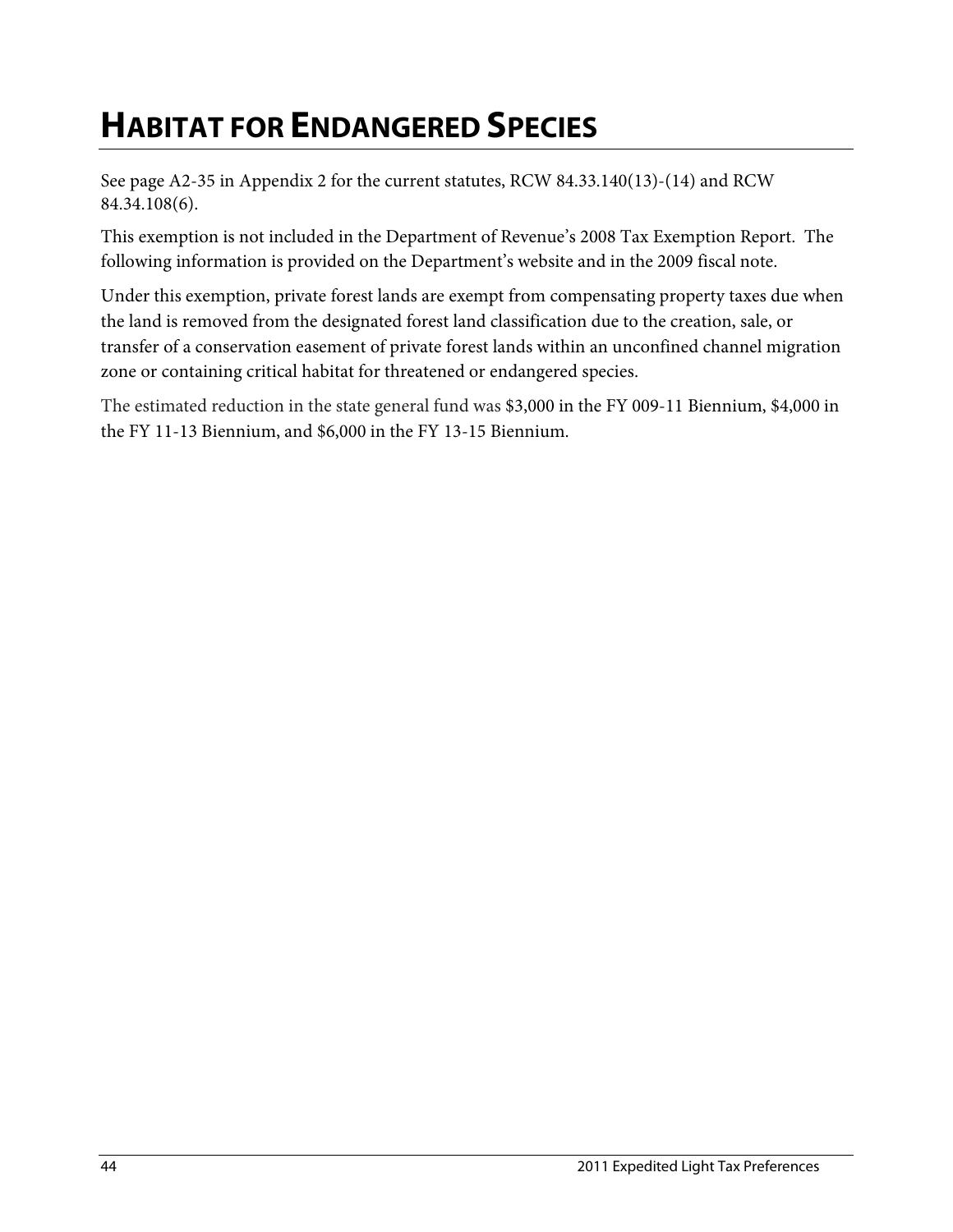# **LOG TRANSPORTATION PREFERENTIAL PUBLIC UTILITY TAX RATE**

See page A2-43 in Appendix 2 for the current statute, RCW 82.16.020.

This exemption is not included in the Department of Revenue's 2008 Tax Exemption Report. The following information is provided on the Department's website and in the 2009 fiscal note.

For the period July 1, 2009 through June 20, 2013, the public utility tax rate for log transportation is changed from 0.0180 to 0.0128. "Log transportation business" means the business of transporting logs by truck, other than exclusively upon private roads.

The estimated reduction in the state general fund is \$971,000 in the FY 2010-11 Biennium.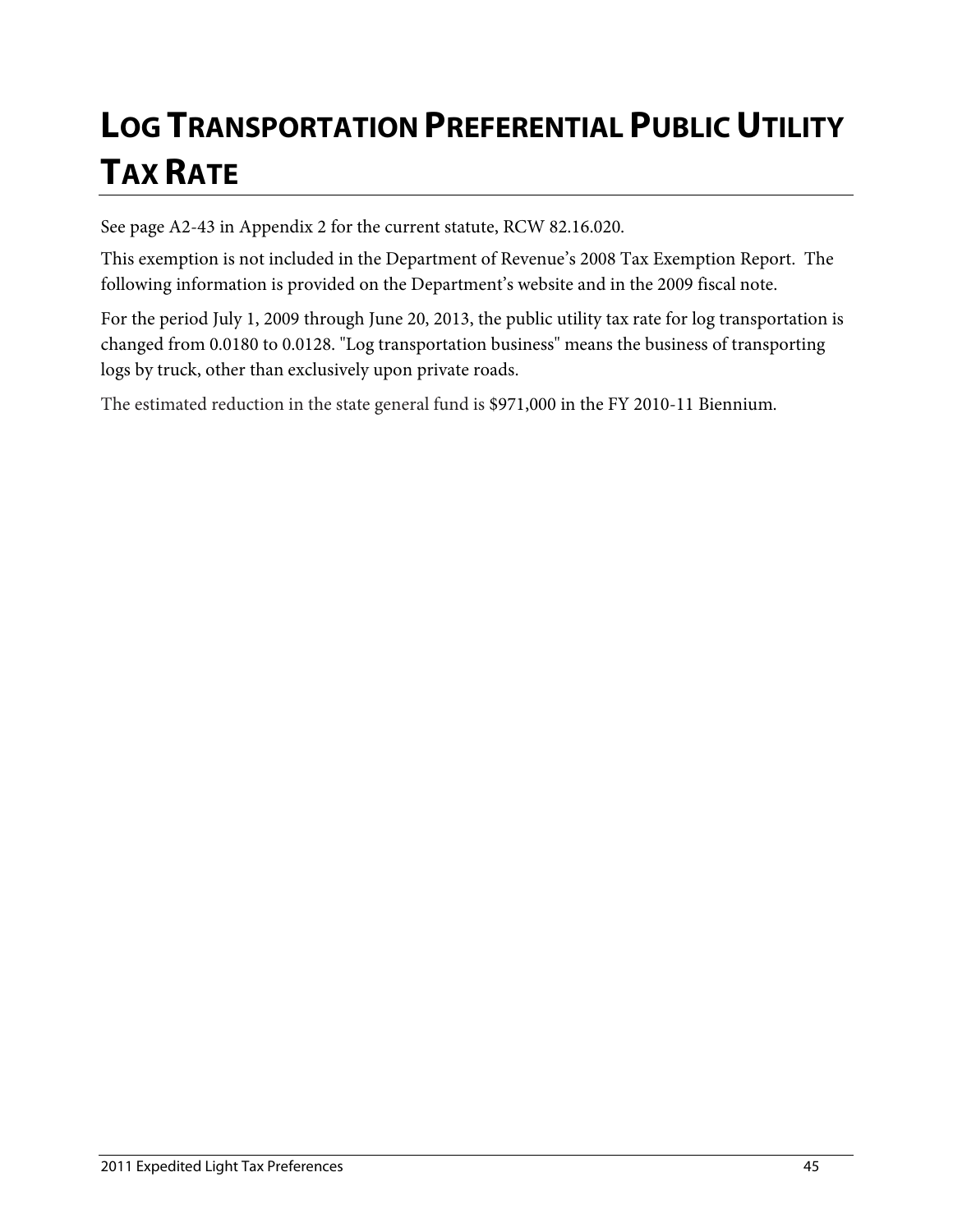# **SALES OF FOREST DERIVED BIOMASS TO PRODUCE ELECTRICITY**

See page A2-43 in Appendix 2 for the current statutes, RCW 82.08.957 and RCW 82.12.957.

This exemption is not included in the Department of Revenue's 2008 Tax Exemption Report. The following information is provided on the Department's website and in the 2009 fiscal note.

A sales and use tax exemption is provided for the sale of forest derived biomass used to produce electricity, steam, heat, or biofuel. The exemption expires on June 30, 2013.

The estimated reduction in the state and local sales tax revenue is \$350,000 in the FY 2010-11 Biennium.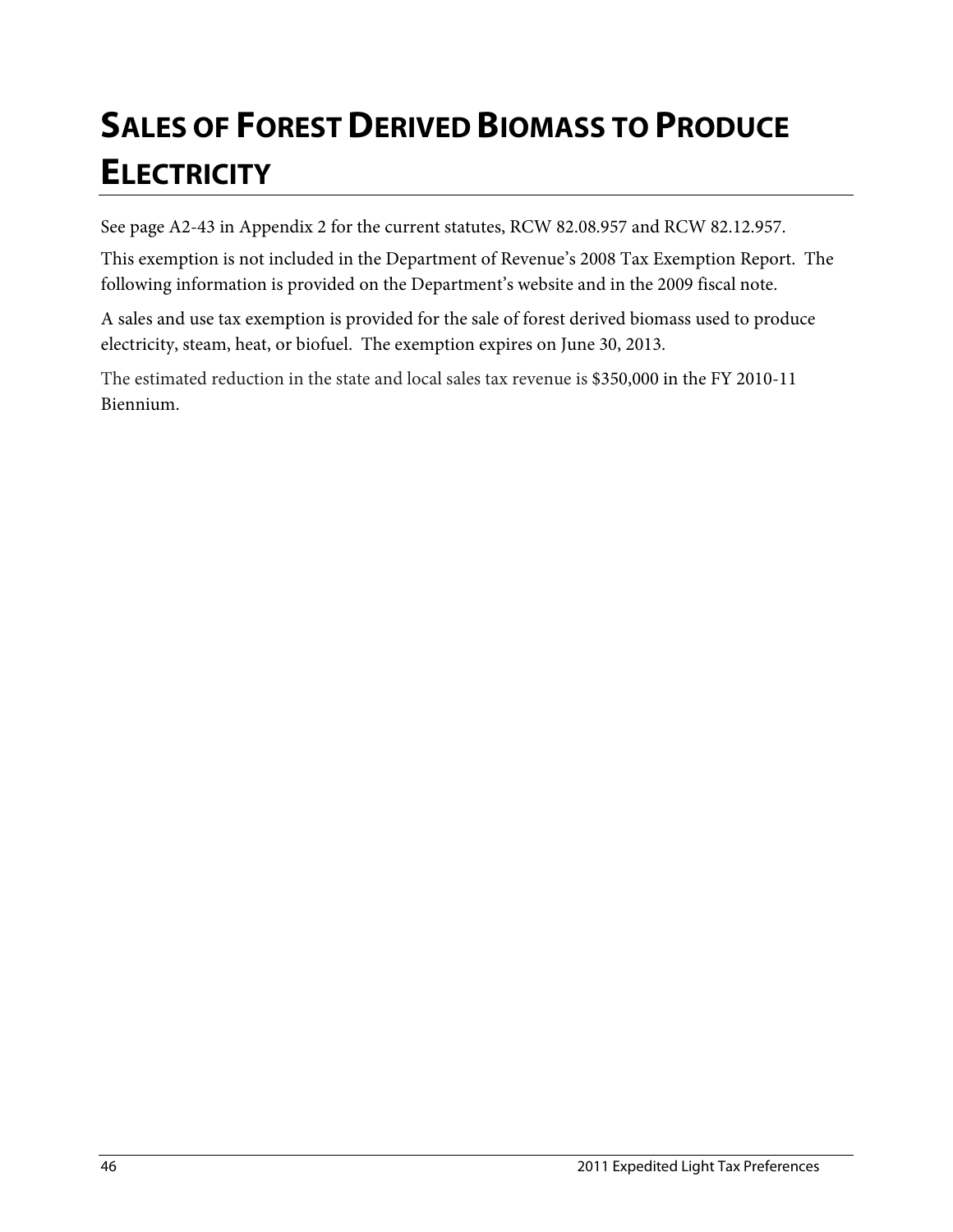## **MACHINERY AND EQUIPMENT USED TO GENERATE SOLAR ENERGY**

See page A2-44 in Appendix 2 for the current statutes, RCW 82.08.963 and RCW 82.12.963.

This exemption is not included in the Department of Revenue's 2008 Tax Exemption Report. The following information is provided in the 2009 fiscal note.

Beginning July 1, 2009, a 100 percent sales and use tax exemption is provided for machinery and equipment used to produce solar energy generating not more than 10 kilowatts of electricity. The exemption expires on June 30, 2013.

The estimated fiscal impact was included as part of several other renewable energy tax preference. An individual fiscal impact for this preference was not provided in the fiscal note.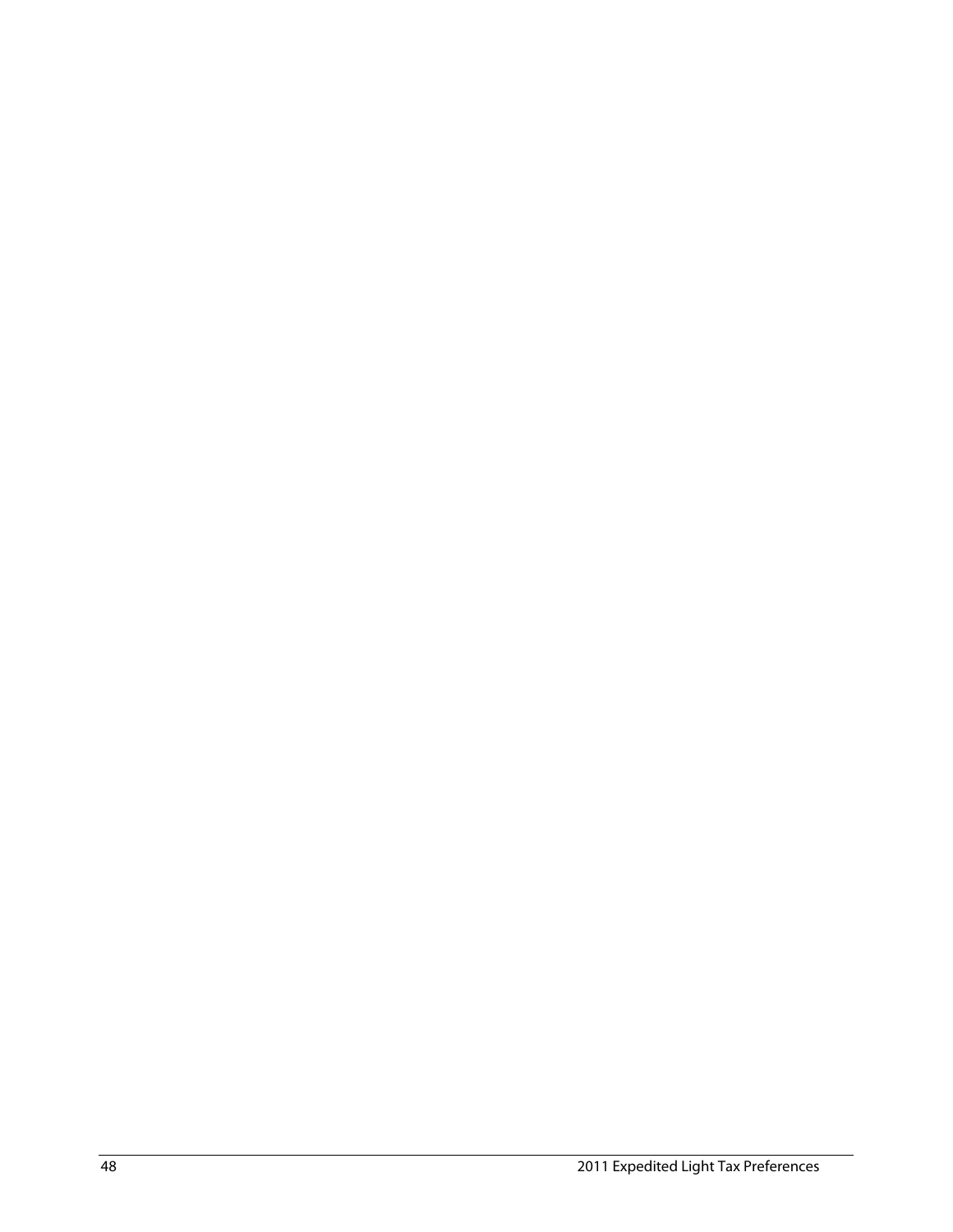## APPENDIX 1 – SCOPE AND OBJECTIVES



OCTOBER 2010



#### STATE OF WASHINGTON

**JOINT LEGISLATIVE AUDIT** AND REVIEW COMMITTEE

> **STUDY TEAM** Mary Welsh Dana Lynn Peter Heineccius

#### **PROJECT SUPERVISOR** Keenan Konopaski

**LEGISLATIVE AUDITOR** Ruta Fanning

Joint Legislative Audit & Review Committee 1300 Quince St. SE Olympia, WA 98504-0910 (360) 786-5171 (360) 786-5180 Fax

**Website: www.jlarc.leg.wa.gov** e-mail: barbara.neff@leg.wa.gov

#### **Why a JLARC Study of Tax Preferences?**

Engrossed House Bill 1069 (2006) established the Citizen Commission for Performance Measurement of Tax Preferences and directed it to develop a schedule for periodic review of the state's tax preferences. The bill also directed the Joint Legislative Audit and Review Committee (JLARC) to conduct the periodic reviews.

### **Background**

Tax preferences are exemptions, exclusions, or deductions from the base of a state tax; a credit against a state tax; a deferral of a state tax; or a preferential state tax rate. The state has more than 590 tax preferences.

Recognizing the need to assess the effectiveness of these tax preferences in meeting their intended objectives through an orderly process, the Legislature established the Citizen Commission for Performance Measurement of Tax Preferences. The Commission's role is to develop a schedule for the performance review of all tax preferences at least once every ten years. The ten-year schedule is to be revised annually.

Omitted from review are several categories of tax preferences identified by statute (e.g., tax preferences required by constitutional law). Any tax preference that the Commission determines is a critical part of the structure of the tax system may also be omitted.

The Commission has identified three categories of review, based on each tax preference's estimated biennial fiscal impact:

- 1. Full reviews (over \$10 million)
- 2. Expedited reviews (generally between \$2 million and \$10 million)
- 3. Expedited light reviews (generally less than \$2 million)

This document identifies the scope and objectives for the third category: expedited light tax preference reviews. JLARC is to review tax preferences according to the schedule developed by the Commission, and consistent with guidelines set forth in statute.

#### **Expedited Light Preferences**

This report will contain information provided in the Department of Revenue's "Tax Exemptions 2008" report regarding each tax preference's purpose, primary beneficiaries, and taxpayer savings. No JLARC review will be conducted and no staff recommendations will be made for these tax preferences.

For 2011, the following tax preferences are subject to the expedited light process:

| <b>Brief Description</b>           | <b>RCW Citation</b> | <b>Year Enacted</b> |
|------------------------------------|---------------------|---------------------|
| 1. Seafood processing              | 82.04.120           | 1975                |
| 2. Church administrative offices   | 84.36.032           | 1975                |
| 3. Nonprofit fair associations     | 84.36.480           | 1975                |
| 4. Easements for removing products | 82.29A.020(1)       | 1976                |
| 5. Homes pending destruction       | 82.29A.130(10)      | 1976                |
| 6. Indian trust lands              | $82.29A.130(6)-(7)$ | 1976                |
| 7. Product leases, 33% credit      | 82.29A.120(2)       | 1976                |
| 8. Residences of public employees  | 82.29A.130(5)       | 1976                |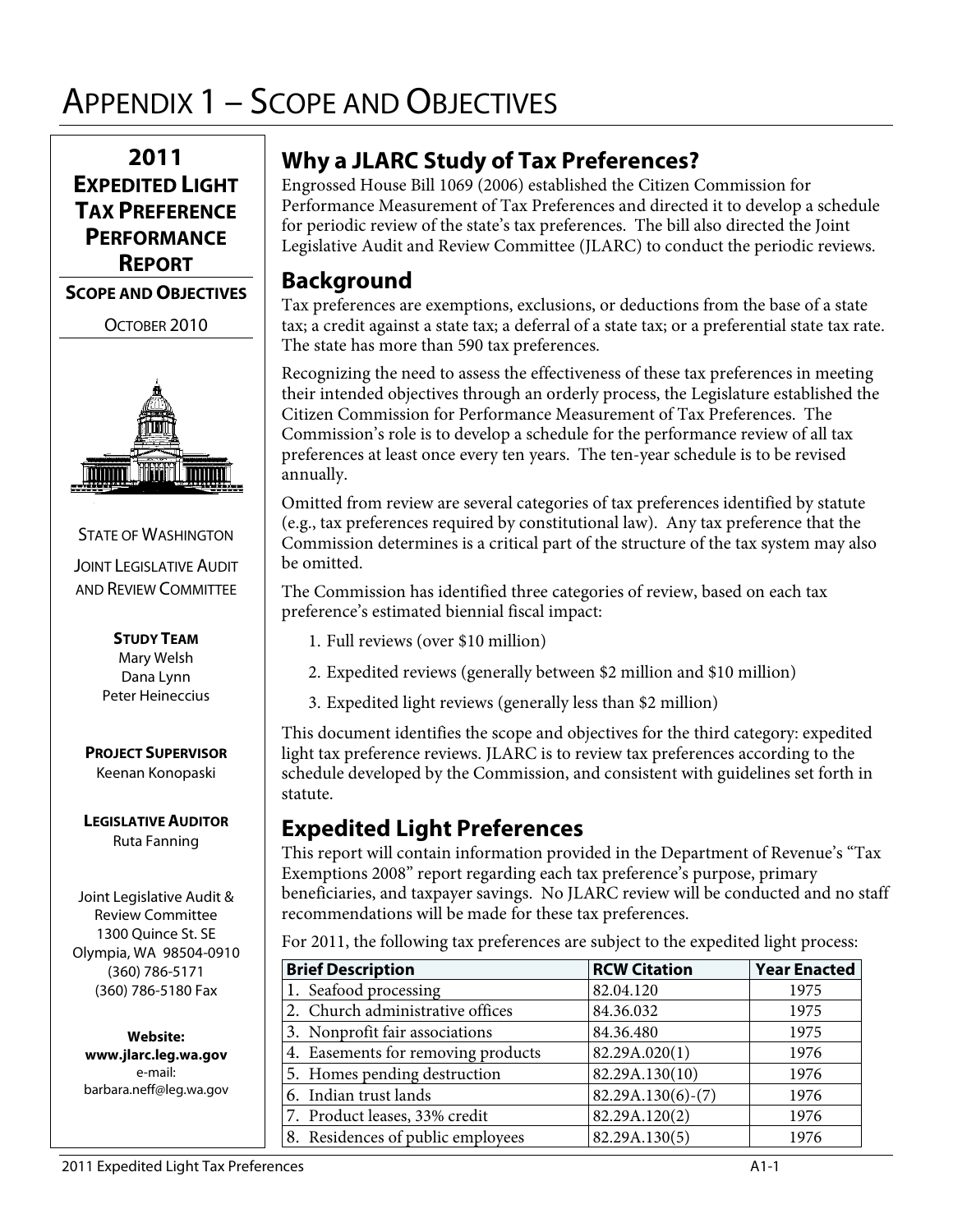### **Expedited Light Preferences (cont'd.)**

| <b>Brief Description</b>                                       | <b>RCW Citation</b>                   | Year<br><b>Enacted</b> |
|----------------------------------------------------------------|---------------------------------------|------------------------|
| 9. Public works contracts                                      | 82.29A.130(11)                        | 1976                   |
| 10. Leaseholds of public property                              | 84.36.451                             | 1976                   |
| 11. Public historical sites                                    | 35.21.755                             | 1977                   |
| 12. Radio & TV transmission stations                           | 84.36.047                             | 1977                   |
| 13. Nonprofit water associations                               | 82.16.050(12)                         | 1977                   |
| 14. Funeral home reimbursement                                 | 82.04.4296                            | 1979                   |
| 15. Commuter ride sharing                                      | 82.04.355                             | 1979                   |
| 16. Printing by libraries                                      | 82.04.600                             | 1979                   |
| 17. Printing by local government                               | 82.04.397                             | 1979                   |
| 18. Printing by schools                                        | 82.04.395                             | 1979                   |
| 19. Nonprofit races                                            | 67.16.105(1)                          | 1979                   |
| 20. Commute trip reduction; special needs<br>transportation    | 82.16.047                             | 1979                   |
| 21. Nonprofit youth organizations                              | 84.33.075                             | 1980                   |
| 22. Credit for fish taxes paid to other jurisdictions          | 82.27.040                             | 1980                   |
| 23. Imported fish or fish products                             | 82.27.030(1), (3)                     | 1980                   |
| 24. Cogeneration and renewable resources                       | 82.16.055; 82.34.060(2)               | 1980                   |
| 25. Nonresidents' rental vehicles                              | 82.08.0279                            | 1980                   |
| 26. Ride-sharing vehicles                                      | 82.08.0287; 82.12.0282                | 1980                   |
| 27. Ride-sharing vehicles (MVET)                               | 82.44.015                             | 1980                   |
| 28. Youth organization fees                                    | 82.04.4271                            | 1981                   |
| 29. Public assembly halls and meeting places                   | 84.36.037                             | 1981                   |
| 30. Crop dusting                                               | 82.42.020                             | 1982                   |
| International banking facilities<br>31.                        | 82.04.315                             | 1982                   |
| 32. Grants for local government                                | 82.04.418                             | 1983                   |
| 33. Housing finance commission                                 | 82.04.408                             | 1983                   |
| 34. Transportation of persons with special needs               | 82.36.285; 82.38.080(1)(h)            | 1983                   |
| 35. Special fuel used outside of state                         | 82.08.0255(2); 82.12.0256(1)          | 1983                   |
| 36. Fuel for transporting persons with special<br>needs        | 82.08.0255(1)(b);<br>82.12.0256(2)(b) | 1983                   |
| 37. Motion picture program contributions                       | 82.04.4489                            | 2006                   |
| 38. Honey beekeepers B&O tax exemptions                        | 82.04.629; 82.04.630                  | 2008                   |
| 39. Honey beekeepers sales/use tax exemptions                  | 82.08.0204; 82.12.0204                | 2008                   |
| 40. Habitat for endangered species                             | $84.33.140(13)-(14);$<br>84.34.108(6) | 2009                   |
| 41. Log transportation preferential public utility<br>tax rate | 82.16.020                             | 2009                   |
| 42. Sales of forest derived biomass to produce<br>electricity  | 82.08.957; 82.12.957                  | 2009                   |
| 43. Machinery and equipment used to generate<br>solar energy   | 82.08.963; 82.12.963                  | 2009                   |

#### Commission develops and delivers to JLARC schedule of tax preferences **Expedited Light Tax Preference Process**



### **Timeframe for the Report**

A report listing information obtained from the Department of Revenue for these preferences will be available in July 2011.

## **JLARC Staff Contacts**

| Mary Welsh       | $(360) 786 - 5193$ | mary.welsh@leg.wa.gov       |
|------------------|--------------------|-----------------------------|
| Dana Lynn        | $(360) 786 - 5177$ | dana.lynn@leg.wa.gov        |
| Peter Heineccius | $(360) 786 - 5123$ | peter.heineccius@leg.wa.gov |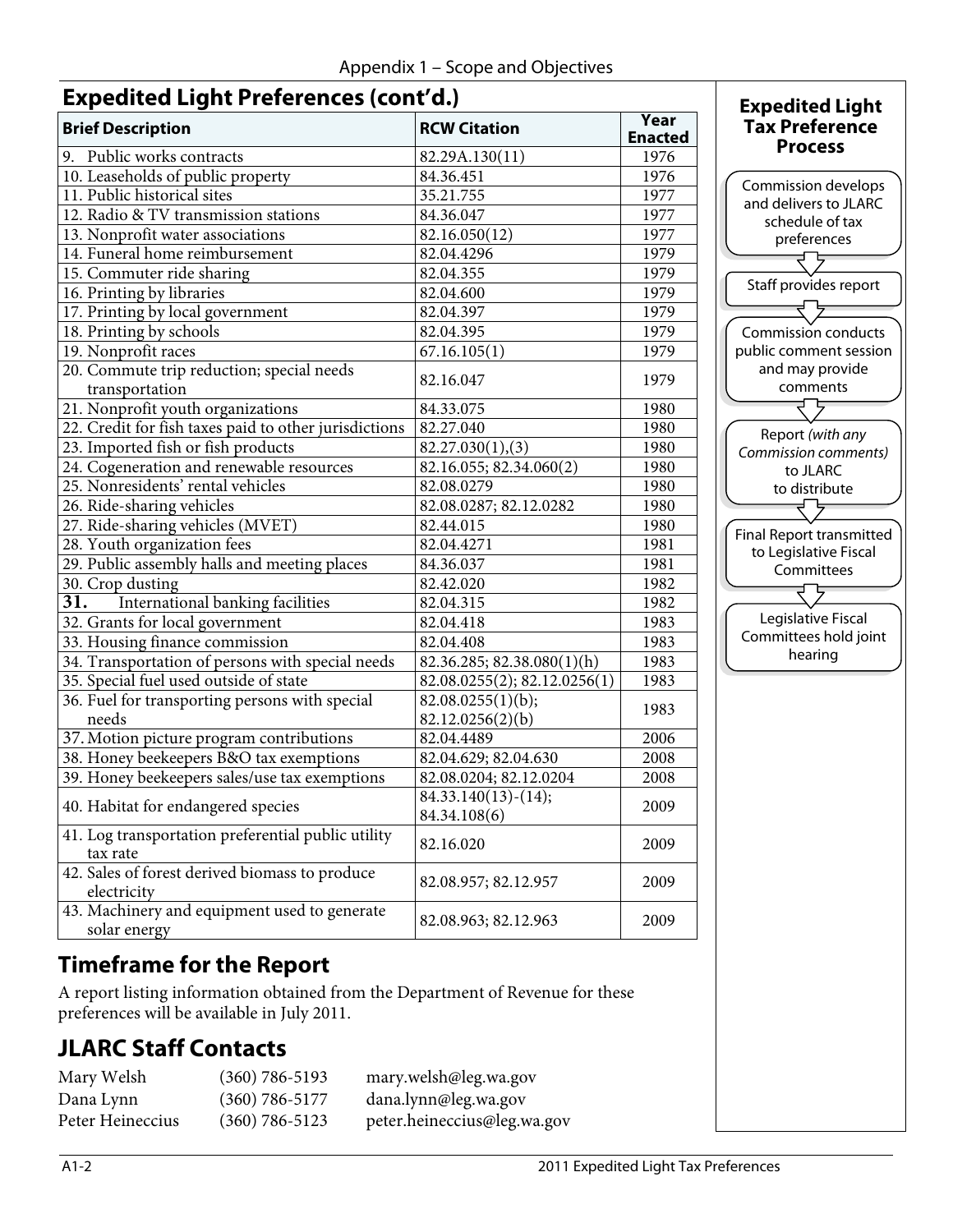### **Seafood processing**

#### *[82.04.120](http://apps.leg.wa.gov/RCW/default.aspx?cite=82.04.120)*

"To manufacture" embraces all activities of a commercial or industrial nature wherein labor or skill is applied, by hand or machinery, to materials so that as a result thereof a new, different or useful substance or article of tangible personal property is produced for sale or commercial or industrial use, and shall include: (1) The production or fabrication of special made or custom made articles; (2) the production or fabrication of dental appliances, devices, restorations, substitutes, or other dental laboratory products by a dental laboratory or dental technician; (3) cutting, delimbing, and measuring of felled, cut, or taken trees; and (4) crushing and/or blending of rock, sand, stone, gravel, or ore.

 "To manufacture" shall not include: Conditioning of seed for use in planting; cubing hay or alfalfa; activities which consist of cutting, grading, or ice glazing seafood which has been cooked, frozen, or canned outside this state; the growing, harvesting, or producing of agricultural products; packing of agricultural products, including sorting, washing, rinsing, grading, waxing, treating with fungicide, packaging, chilling, or placing in controlled atmospheric storage; the production of digital goods; or the production of computer software if the computer software is delivered from the seller to the purchaser by means other than tangible storage media, including the delivery by use of a tangible storage media where the tangible storage media is not physically transferred to the purchaser.

[\[2009 c 535](http://apps.leg.wa.gov/billinfo/summary.aspx?bill=2075&year=2009) § 406; [2003 c 168](http://apps.leg.wa.gov/billinfo/summary.aspx?bill=5783&year=2003) § 604[; 1999 sp.s. c 9](http://apps.leg.wa.gov/billinfo/summary.aspx?bill=2295&year=1999) § 1[; 1999 c 211](http://apps.leg.wa.gov/billinfo/summary.aspx?bill=1887&year=1999) § 2[; 1998 c 168](http://apps.leg.wa.gov/billinfo/summary.aspx?bill=1042&year=1998) § 1[; 1997 c 384](http://apps.leg.wa.gov/billinfo/summary.aspx?bill=5175&year=1997) § 1; 1989 c 302 § 201. Prior: 1989 c 302 § 101; 1987 c 493 § 1; 1982 2nd ex.s. c 9 § 2; 1975 1st ex.s. c 291 § 6; 1965 ex.s. c 173 § 3; 1961 c 15 [§82.04.120](http://apps.leg.wa.gov/RCW/default.aspx?cite=82.04.120) ; prior: 1959 ex.s. c 3 § 2; 1955 c 389 § 13; prior: 1949 c 228 § 2, part; 1945 c 249 § 1, part; 1943 c 156 § 2, part; 1941 c 178 § 2, part; 1939 c 225 § 2, part; 1937 c 227 § 2, part; 1935 c 180 § 5, part; Rem. Supp. 1949 § 8370-5, part.]

## **Church administrative offices**

#### *[84.36.032](http://apps.leg.wa.gov/RCW/default.aspx?cite=84.36.032)*

The real and personal property of the administrative offices of nonprofit recognized religious organizations shall be exempt to the extent that the property is used for the administration of the religious programs of the organization and such other programs as would be exempt under RCW [84.36.020](http://apps.leg.wa.gov/RCW/default.aspx?cite=84.36.020) and [84.36.030](http://apps.leg.wa.gov/RCW/default.aspx?cite=84.36.030) as now or hereafter amended.

[1975 1st ex.s. c 291 § 13.]

### **Nonprofit fair associations**

#### *[84.36.480](http://apps.leg.wa.gov/RCW/default.aspx?cite=84.36.480)*

The following property shall be exempt from taxation: The real and personal property of a nonprofit fair association that sponsors or conducts a fair or fairs which receive support from revenues collected pursuant to RCW [67.16.100](http://apps.leg.wa.gov/RCW/default.aspx?cite=67.16.100) and allocated by the director of the department of agriculture.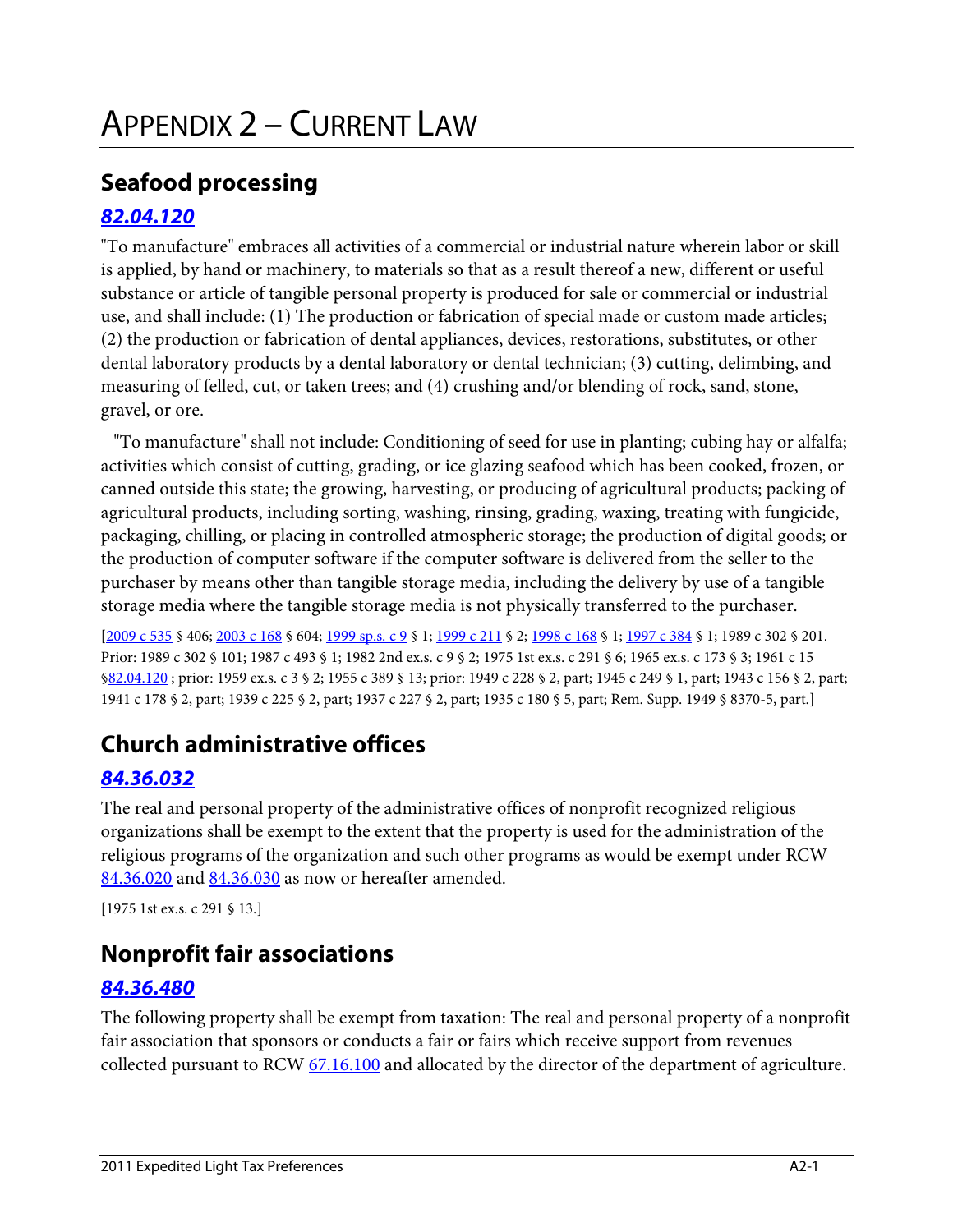To be exempt under this section, the property must be used exclusively for fair purposes, except as provided in RCW [84.36.805.](http://apps.leg.wa.gov/RCW/default.aspx?cite=84.36.805) However, the loan or rental of property otherwise exempt under this section to a private concessionaire or to any person for use as a concession in conjunction with activities permitted under this section shall not nullify the exemption if the concession charges are subject to agreement and the rental income, if any, is reasonable and is devoted solely to the operation and maintenance of the property.

[1984 c 220 § 6; 1975 1st ex.s. c 291 § 22.]

#### **Easements for removing products**

#### *[82.29A.020\(1\)](http://apps.leg.wa.gov/RCW/default.aspx?cite=82.29A.020)*

As used in this chapter the following terms shall be defined as follows, unless the context otherwise requires:

 (1) "Leasehold interest" shall mean an interest in publicly owned real or personal property which exists by virtue of any lease, permit, license, or any other agreement, written or verbal, between the public owner of the property and a person who would not be exempt from property taxes if that person owned the property in fee, granting possession and use, to a degree less than fee simple ownership: PROVIDED, That no interest in personal property (excluding land or buildings) which is owned by the United States, whether or not as trustee, or by any foreign government shall constitute a leasehold interest hereunder when the right to use such property is granted pursuant to a contract solely for the manufacture or production of articles for sale to the United States or any foreign government. The term "leasehold interest" shall include the rights of use or occupancy by others of property which is owned in fee or held in trust by a public corporation, commission, or authority created under RCW [35.21.730](http://apps.leg.wa.gov/RCW/default.aspx?cite=35.21.730) or [35.21.660](http://apps.leg.wa.gov/RCW/default.aspx?cite=35.21.660) if the property is listed on or is within a district listed on any federal or state register of historical sites. The term "leasehold interest" shall not include road or utility easements, rights of access, occupancy, or use granted solely for the purpose of removing materials or products purchased from a public owner or the lessee of a public owner, or rights of access, occupancy, or use granted solely for the purpose of natural energy resource exploration.

 (2) "Taxable rent" shall mean contract rent as defined in subsection (a) of this subsection in all cases where the lease or agreement has been established or renegotiated through competitive bidding, or negotiated or renegotiated in accordance with statutory requirements regarding the rent payable, or negotiated or renegotiated under circumstances, established by public record, clearly showing that the contract rent was the maximum attainable by the lessor: PROVIDED, That after January 1, 1986, with respect to any lease which has been in effect for ten years or more without renegotiation, taxable rent may be established by procedures set forth in subsection (b) of this subsection. All other leasehold interests shall be subject to the determination of taxable rent under the terms of subsection (b) of this subsection.

 For purposes of determining leasehold excise tax on any lands on the Hanford reservation subleased to a private or public entity by the department of ecology, taxable rent shall include only the annual cash rental payment made by such entity to the department of ecology as specifically referred to as rent in the sublease agreement between the parties and shall not include any other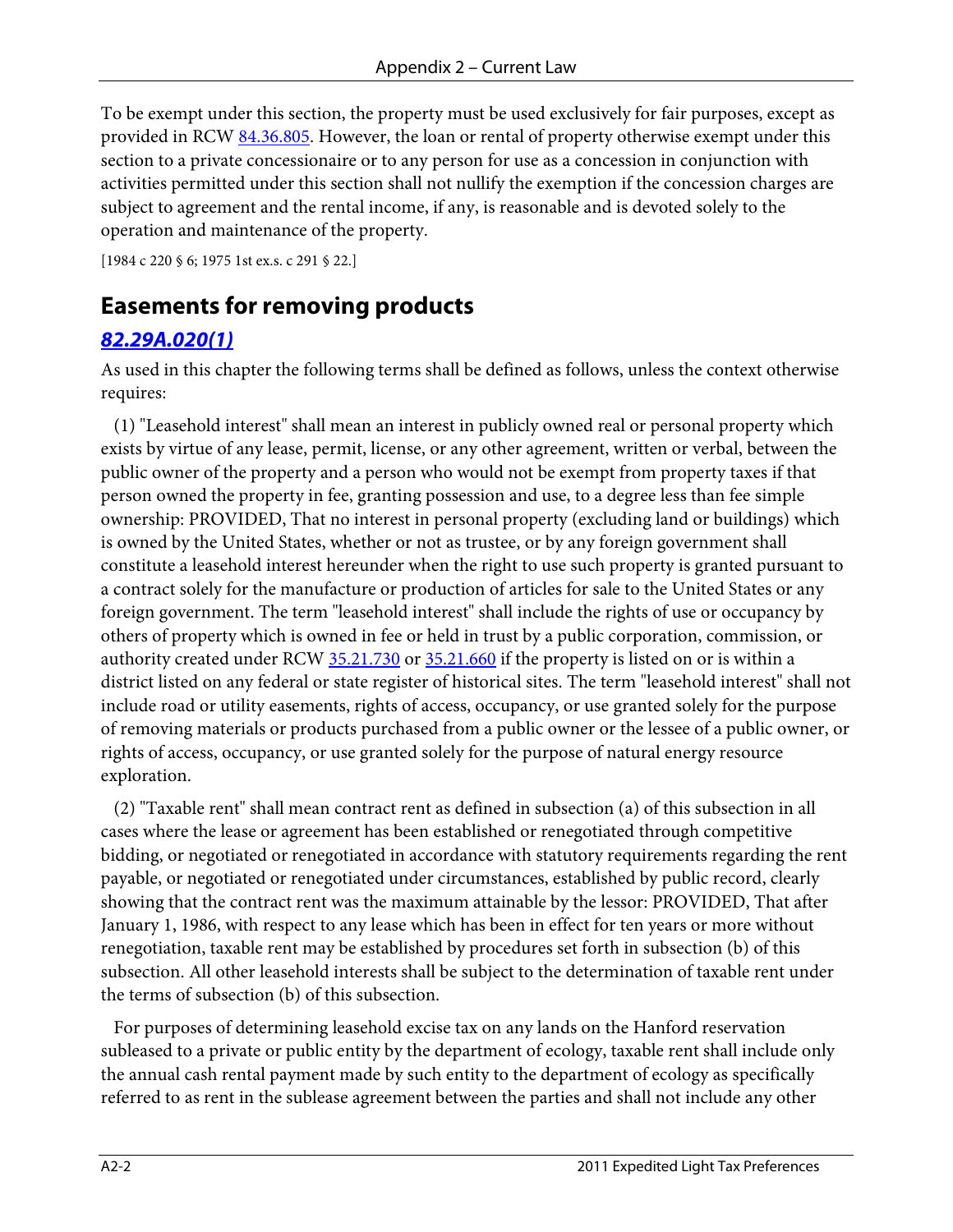fees, assessments, or charges imposed on or collected by such entity irrespective of whether the private or public entity pays or collects such other fees, assessments, or charges as specified in the sublease agreement.

 (a) "Contract rent" shall mean the amount of consideration due as payment for a leasehold interest, including: The total of cash payments made to the lessor or to another party for the benefit of the lessor according to the requirements of the lease or agreement, including any rents paid by a sublessee; expenditures for the protection of the lessor's interest when required by the terms of the lease or agreement; and expenditures for improvements to the property to the extent that such improvements become the property of the lessor. Where the consideration conveyed for the leasehold interest is made in combination with payment for concession or other rights granted by the lessor, only that portion of such payment which represents consideration for the leasehold interest shall be part of contract rent.

 "Contract rent" shall not include: (i) Expenditures made by the lessee, which under the terms of the lease or agreement, are to be reimbursed by the lessor to the lessee or expenditures for improvements and protection made pursuant to a lease or an agreement which requires that the use of the improved property be open to the general public and that no profit will inure to the lessee from the lease; (ii) expenditures made by the lessee for the replacement or repair of facilities due to fire or other casualty including payments for insurance to provide reimbursement for losses or payments to a public or private entity for protection of such property from damage or loss or for alterations or additions made necessary by an action of government taken after the date of the execution of the lease or agreement; (iii) improvements added to publicly owned property by a sublessee under an agreement executed prior to January 1, 1976, which have been taxed as personal property of the sublessee prior to January 1, 1976, or improvements made by a sublessee of the same lessee under a similar agreement executed prior to January 1, 1976, and such improvements shall be taxable to the sublessee as personal property; (iv) improvements added to publicly owned property if such improvements are being taxed as personal property to any person.

 Any prepaid contract rent shall be considered to have been paid in the year due and not in the year actually paid with respect to prepayment for a period of more than one year. Expenditures for improvements with a useful life of more than one year which are included as part of contract rent shall be treated as prepaid contract rent and prorated over the useful life of the improvement or the remaining term of the lease or agreement if the useful life is in excess of the remaining term of the lease or agreement. Rent prepaid prior to January 1, 1976, shall be prorated from the date of prepayment.

 With respect to a "product lease", the value shall be that value determined at the time of sale under terms of the lease.

 (b) If it shall be determined by the department of revenue, upon examination of a lessee's accounts or those of a lessor of publicly owned property, that a lessee is occupying or using publicly owned property in such a manner as to create a leasehold interest and that such leasehold interest has not been established through competitive bidding, or negotiated in accordance with statutory requirements regarding the rent payable, or negotiated under circumstances, established by public record, clearly showing that the contract rent was the maximum attainable by the lessor, the department may establish a taxable rent computation for use in determining the tax payable under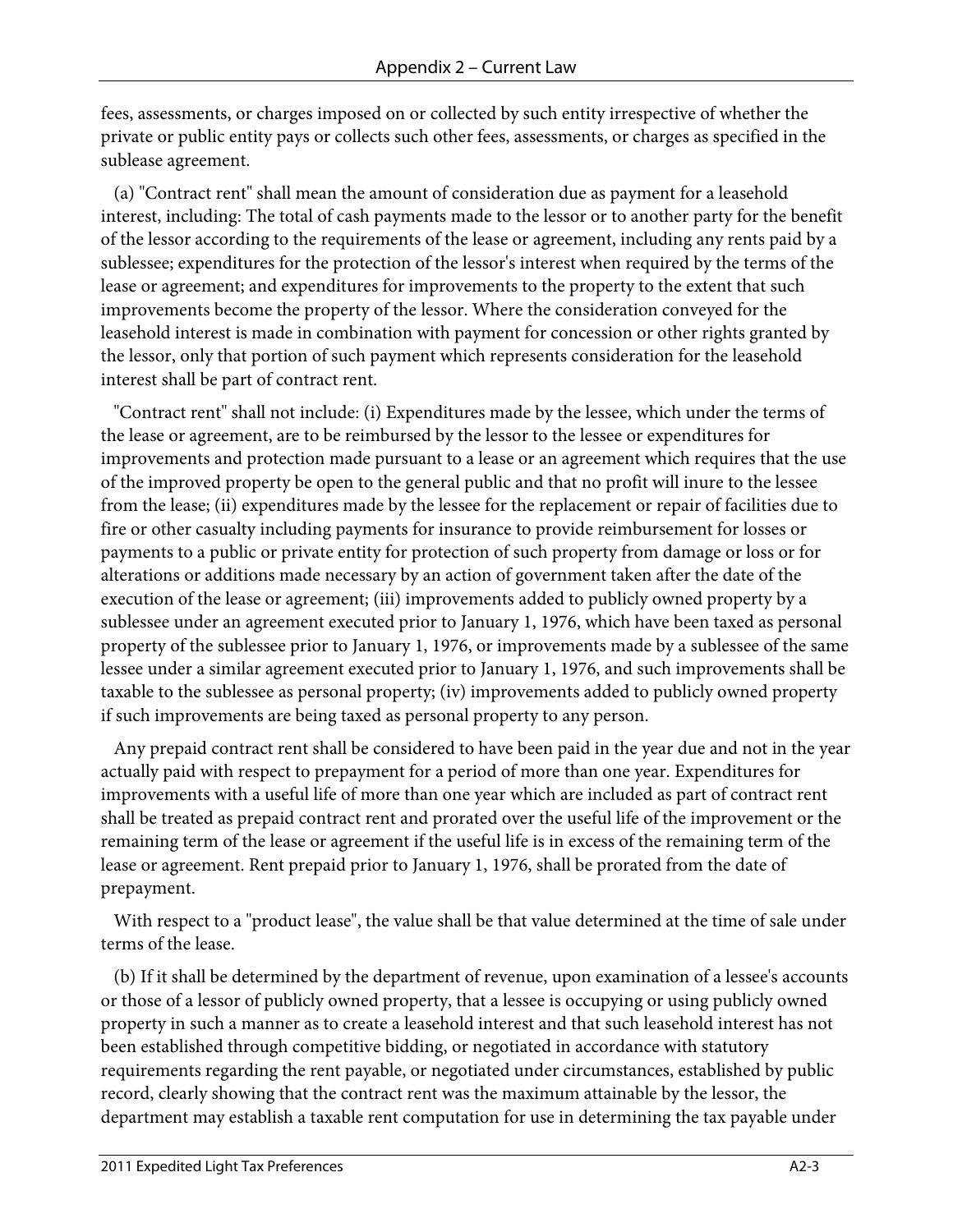authority granted in this chapter based upon the following criteria: (i) Consideration shall be given to rental being paid to other lessors by lessees of similar property for similar purposes over similar periods of time; (ii) consideration shall be given to what would be considered a fair rate of return on the market value of the property leased less reasonable deductions for any restrictions on use, special operating requirements or provisions for concurrent use by the lessor, another person or the general public.

 (3) "Product lease" as used in this chapter shall mean a lease of property for use in the production of agricultural or marine products to the extent that such lease provides for the contract rent to be paid by the delivery of a stated percentage of the production of such agricultural or marine products to the credit of the lessor or the payment to the lessor of a stated percentage of the proceeds from the sale of such products.

 (4) "Renegotiated" means a change in the lease agreement which changes the agreed time of possession, restrictions on use, the rate of the cash rental or of any other consideration payable by the lessee to or for the benefit of the lessor, other than any such change required by the terms of the lease or agreement. In addition "renegotiated" shall mean a continuation of possession by the lessee beyond the date when, under the terms of the lease agreement, the lessee had the right to vacate the premises without any further liability to the lessor.

(5) "City" means any city or town.

 (6) "Products" includes natural resource products such as cut or picked evergreen foliage, Cascara bark, wild edible mushrooms, native ornamental trees and shrubs, ore and minerals, natural gas, geothermal water and steam, and forage removed through the grazing of livestock.

[\[1999 c 220](http://apps.leg.wa.gov/billinfo/summary.aspx?bill=5661&year=1999) § 2[; 1991 c 272](http://apps.leg.wa.gov/billinfo/summary.aspx?bill=5756&year=1991) § 23; 1986 c 285 § 1; 1979 ex.s. c 196 § 11; 1975-'76 2nd ex.s. c 61 § 2.]

### **Homes pending destruction**

#### *[82.29A.130\(10\)](http://apps.leg.wa.gov/RCW/default.aspx?cite=82.29A.130)*

The following leasehold interests shall be exempt from taxes imposed pursuant to RC[W 82.29A.030](http://apps.leg.wa.gov/RCW/default.aspx?cite=82.29A.030) an[d 82.29A.040:](http://apps.leg.wa.gov/RCW/default.aspx?cite=82.29A.040)

 (1) All leasehold interests constituting a part of the operating properties of any public utility which is assessed and taxed as a public utility pursuant to chapter 84.12 RCW.

 (2) All leasehold interests in facilities owned or used by a school, college or university which leasehold provides housing for students and which is otherwise exempt from taxation under provisions of RCW [84.36.010](http://apps.leg.wa.gov/RCW/default.aspx?cite=84.36.010) and [84.36.050.](http://apps.leg.wa.gov/RCW/default.aspx?cite=84.36.050)

 (3) All leasehold interests of subsidized housing where the fee ownership of such property is vested in the government of the United States, or the state of Washington or any political subdivision thereof but only if income qualification exists for such housing.

 (4) All leasehold interests used for fair purposes of a nonprofit fair association that sponsors or conducts a fair or fairs which receive support from revenues collected pursuant to RC[W 67.16.100](http://apps.leg.wa.gov/RCW/default.aspx?cite=67.16.100) and allocated by the director of the department of agriculture where the fee ownership of such property is vested in the government of the United States, the state of Washington or any of its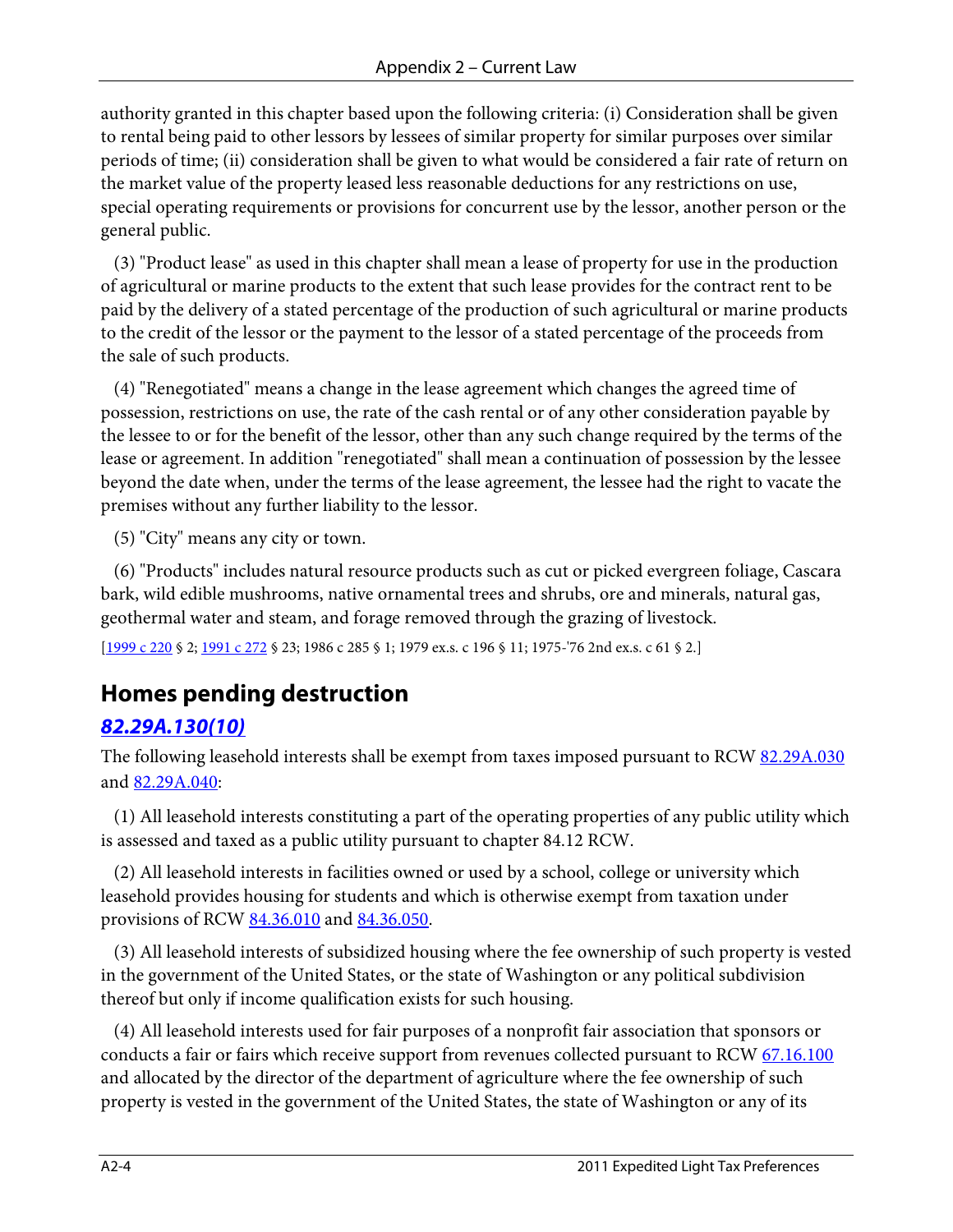political subdivisions: PROVIDED, That this exemption shall not apply to the leasehold interest of any sublessee of such nonprofit fair association if such leasehold interest would be taxable if it were the primary lease.

 (5) All leasehold interests in any property of any public entity used as a residence by an employee of that public entity who is required as a condition of employment to live in the publicly owned property.

 (6) All leasehold interests held by enrolled Indians of lands owned or held by any Indian or Indian tribe where the fee ownership of such property is vested in or held in trust by the United States and which are not subleased to other than to a lessee which would qualify pursuant to this chapter, RCW [84.36.451](http://apps.leg.wa.gov/RCW/default.aspx?cite=84.36.451) and [84.40.175.](http://apps.leg.wa.gov/RCW/default.aspx?cite=84.40.175)

 (7) All leasehold interests in any real property of any Indian or Indian tribe, band, or community that is held in trust by the United States or is subject to a restriction against alienation imposed by the United States: PROVIDED, That this exemption shall apply only where it is determined that contract rent paid is greater than or equal to ninety percent of fair market rental, to be determined by the department of revenue using the same criteria used to establish taxable rent in RCW  $82.29A.020(2)(b)$ .

 (8) All leasehold interests for which annual taxable rent is less than two hundred fifty dollars per year. For purposes of this subsection leasehold interests held by the same lessee in contiguous properties owned by the same lessor shall be deemed a single leasehold interest.

 (9) All leasehold interests which give use or possession of the leased property for a continuous period of less than thirty days: PROVIDED, That for purposes of this subsection, successive leases or lease renewals giving substantially continuous use of possession of the same property to the same lessee shall be deemed a single leasehold interest: PROVIDED FURTHER, That no leasehold interest shall be deemed to give use or possession for a period of less than thirty days solely by virtue of the reservation by the public lessor of the right to use the property or to allow third parties to use the property on an occasional, temporary basis.

 (10) All leasehold interests under month-to-month leases in residential units rented for residential purposes of the lessee pending destruction or removal for the purpose of constructing a public highway or building.

 (11) All leasehold interests in any publicly owned real or personal property to the extent such leasehold interests arises solely by virtue of a contract for public improvements or work executed under the public works statutes of this state or of the United States between the public owner of the property and a contractor.

 (12) All leasehold interests that give use or possession of state adult correctional facilities for the purposes of operating correctional industries under RCW [72.09.100.](http://apps.leg.wa.gov/RCW/default.aspx?cite=72.09.100)

 (13) All leasehold interests used to provide organized and supervised recreational activities for persons with disabilities of all ages in a camp facility and for public recreational purposes by a nonprofit organization, association, or corporation that would be exempt from property tax under RCW [84.36.030\(1\)](http://apps.leg.wa.gov/RCW/default.aspx?cite=84.36.030) if it owned the property. If the publicly owned property is used for any taxable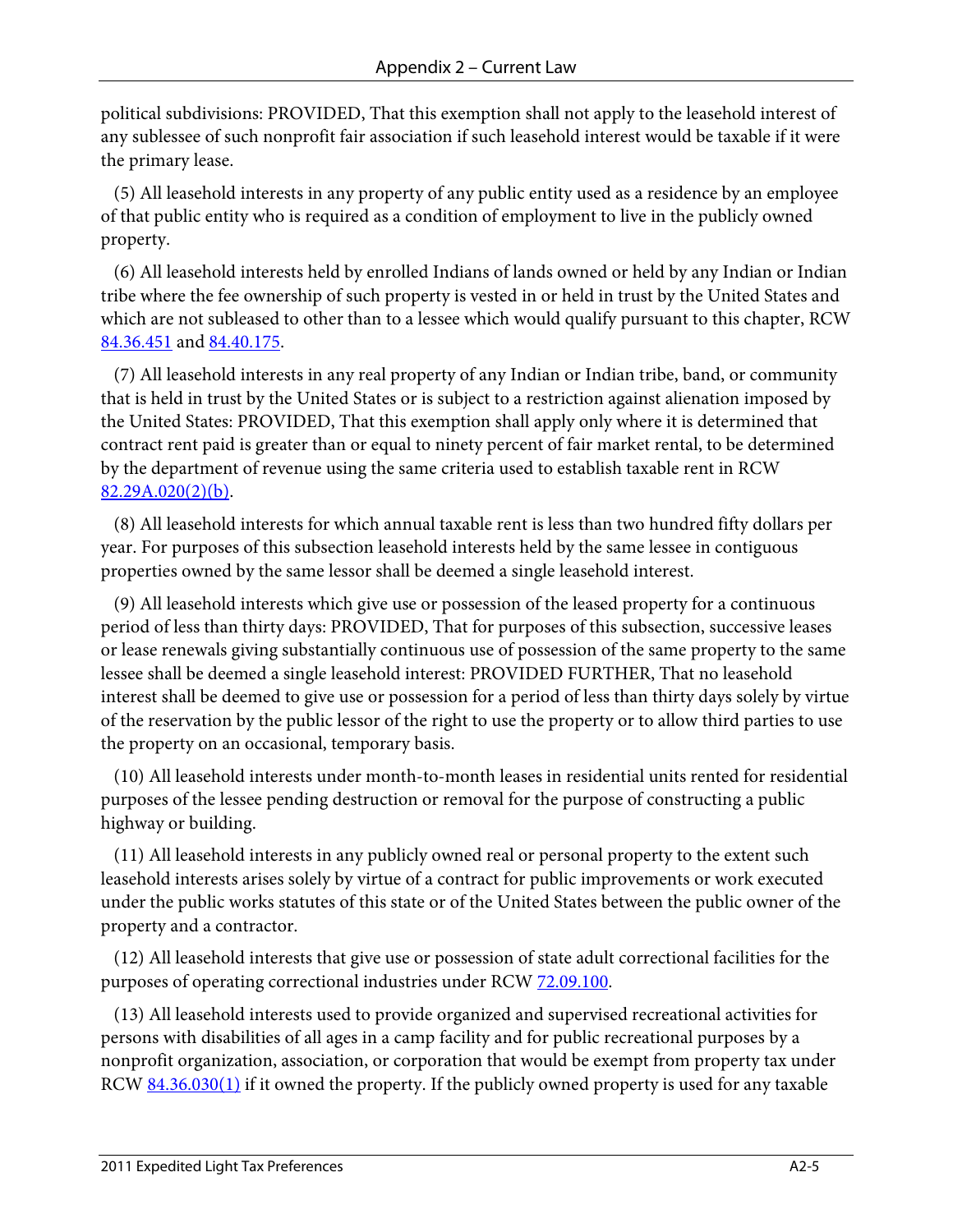purpose, the leasehold excise taxes set forth in RCW [82.29A.030](http://apps.leg.wa.gov/RCW/default.aspx?cite=82.29A.030) an[d 82.29A.040](http://apps.leg.wa.gov/RCW/default.aspx?cite=82.29A.040) shall be imposed and shall be apportioned accordingly.

 (14) All leasehold interests in the public or entertainment areas of a baseball stadium with natural turf and a retractable roof or canopy that is in a county with a population of over one million, that has a seating capacity of over forty thousand, and that is constructed on or after January 1, 1995. "Public or entertainment areas" include ticket sales areas, ramps and stairs, lobbies and concourses, parking areas, concession areas, restaurants, hospitality and stadium club areas, kitchens or other work areas primarily servicing other public or entertainment areas, public rest room areas, press and media areas, control booths, broadcast and production areas, retail sales areas, museum and exhibit areas, scoreboards or other public displays, storage areas, loading, staging, and servicing areas, seating areas and suites, the playing field, and any other areas to which the public has access or which are used for the production of the entertainment event or other public usage, and any other personal property used for these purposes. "Public or entertainment areas" does not include locker rooms or private offices exclusively used by the lessee.

 (15) All leasehold interests in the public or entertainment areas of a stadium and exhibition center, as defined in RCW [36.102.010,](http://apps.leg.wa.gov/RCW/default.aspx?cite=36.102.010) that is constructed on or after January 1, 1998. For the purposes of this subsection, "public or entertainment areas" has the same meaning as in subsection (14) of this section, and includes exhibition areas.

 (16) All leasehold interests in public facilities districts, as provided in chapter 36.100 or 35.57 RCW.

 (17) All leasehold interests in property that is: (a) Owned by the United States government or a municipal corporation; (b) listed on any federal or state register of historical sites; and (c) wholly contained within a designated national historic reserve under 16 U.S.C. Sec. 461.

 (18) All leasehold interests in the public or entertainment areas of an amphitheater if a private entity is responsible for one hundred percent of the cost of constructing the amphitheater which is not reimbursed by the public owner, both the public owner and the private lessee sponsor events at the facility on a regular basis, the lessee is responsible under the lease or agreement to operate and maintain the facility, and the amphitheater has a seating capacity of over seventeen thousand reserved and general admission seats and is in a county that had a population of over three hundred fifty thousand, but less than four hundred twenty-five thousand when the amphitheater first opened to the public.

 For the purposes of this subsection, "public or entertainment areas" include box offices or other ticket sales areas, entrance gates, ramps and stairs, lobbies and concourses, parking areas, concession areas, restaurants, hospitality areas, kitchens or other work areas primarily servicing other public or entertainment areas, public rest room areas, press and media areas, control booths, broadcast and production areas, retail sales areas, museum and exhibit areas, scoreboards or other public displays, storage areas, loading, staging, and servicing areas, seating areas including lawn seating areas and suites, stages, and any other areas to which the public has access or which are used for the production of the entertainment event or other public usage, and any other personal property used for these purposes. "Public or entertainment areas" does not include office areas used predominately by the lessee.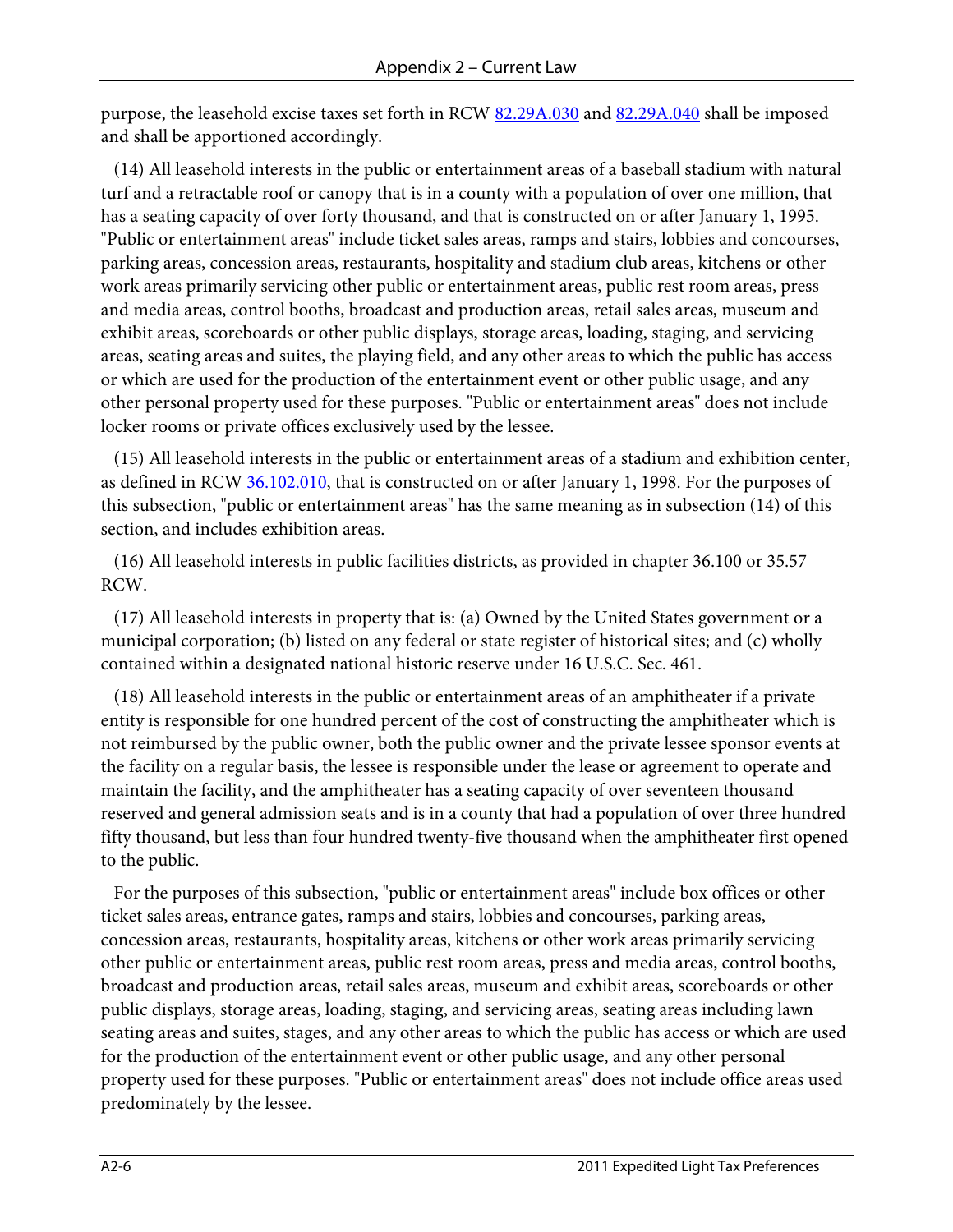(19) All leasehold interests in real property used for the placement of military housing meeting the requirements of RCW [84.36.665.](http://apps.leg.wa.gov/RCW/default.aspx?cite=84.36.665)

[\[2008 c 194](http://apps.leg.wa.gov/billinfo/summary.aspx?bill=2460&year=2008) § 1[; 2008 c 84](http://apps.leg.wa.gov/billinfo/summary.aspx?bill=6389&year=2008) § 2[; 2007 c 90](http://apps.leg.wa.gov/billinfo/summary.aspx?bill=5607&year=2007) § 1. Prior: [2005 c 514](http://apps.leg.wa.gov/billinfo/summary.aspx?bill=2314&year=2005) § 601[; 2005 c 170](http://apps.leg.wa.gov/billinfo/summary.aspx?bill=5154&year=2005) § 1; [1999 c 165](http://apps.leg.wa.gov/billinfo/summary.aspx?bill=5452&year=1999) § 21[; 1997 c 220](http://apps.leg.wa.gov/billinfo/summary.aspx?bill=2192&year=1997) § 202 (Referendum Bill No. 48, approved June 17, 1997)[; 1995 3rd sp.s. c 1](http://apps.leg.wa.gov/billinfo/summary.aspx?bill=2115&year=1995) § 307; [1995 c 138](http://apps.leg.wa.gov/billinfo/summary.aspx?bill=1163&year=1995) § 1; [1992 c 123](http://apps.leg.wa.gov/billinfo/summary.aspx?bill=2268&year=1992) § 2; 1975-'76 2nd ex.s. c 61 § 13.]

### **Indian trust lands**

#### *[82.29A.130\(7\)](http://apps.leg.wa.gov/RCW/default.aspx?cite=82.29A.130)*

The following leasehold interests shall be exempt from taxes imposed pursuant to RC[W 82.29A.030](http://apps.leg.wa.gov/RCW/default.aspx?cite=82.29A.030) an[d 82.29A.040:](http://apps.leg.wa.gov/RCW/default.aspx?cite=82.29A.040)

 (1) All leasehold interests constituting a part of the operating properties of any public utility which is assessed and taxed as a public utility pursuant to chapter 84.12 RCW.

 (2) All leasehold interests in facilities owned or used by a school, college or university which leasehold provides housing for students and which is otherwise exempt from taxation under provisions of RCW [84.36.010](http://apps.leg.wa.gov/RCW/default.aspx?cite=84.36.010) and [84.36.050.](http://apps.leg.wa.gov/RCW/default.aspx?cite=84.36.050)

 (3) All leasehold interests of subsidized housing where the fee ownership of such property is vested in the government of the United States, or the state of Washington or any political subdivision thereof but only if income qualification exists for such housing.

 (4) All leasehold interests used for fair purposes of a nonprofit fair association that sponsors or conducts a fair or fairs which receive support from revenues collected pursuant to RC[W 67.16.100](http://apps.leg.wa.gov/RCW/default.aspx?cite=67.16.100) and allocated by the director of the department of agriculture where the fee ownership of such property is vested in the government of the United States, the state of Washington or any of its political subdivisions: PROVIDED, That this exemption shall not apply to the leasehold interest of any sublessee of such nonprofit fair association if such leasehold interest would be taxable if it were the primary lease.

 (5) All leasehold interests in any property of any public entity used as a residence by an employee of that public entity who is required as a condition of employment to live in the publicly owned property.

 (6) All leasehold interests held by enrolled Indians of lands owned or held by any Indian or Indian tribe where the fee ownership of such property is vested in or held in trust by the United States and which are not subleased to other than to a lessee which would qualify pursuant to this chapter, RCW [84.36.451](http://apps.leg.wa.gov/RCW/default.aspx?cite=84.36.451) and [84.40.175.](http://apps.leg.wa.gov/RCW/default.aspx?cite=84.40.175)

 (7) All leasehold interests in any real property of any Indian or Indian tribe, band, or community that is held in trust by the United States or is subject to a restriction against alienation imposed by the United States: PROVIDED, That this exemption shall apply only where it is determined that contract rent paid is greater than or equal to ninety percent of fair market rental, to be determined by the department of revenue using the same criteria used to establish taxable rent in RCW  $82.29A.020(2)(b)$ .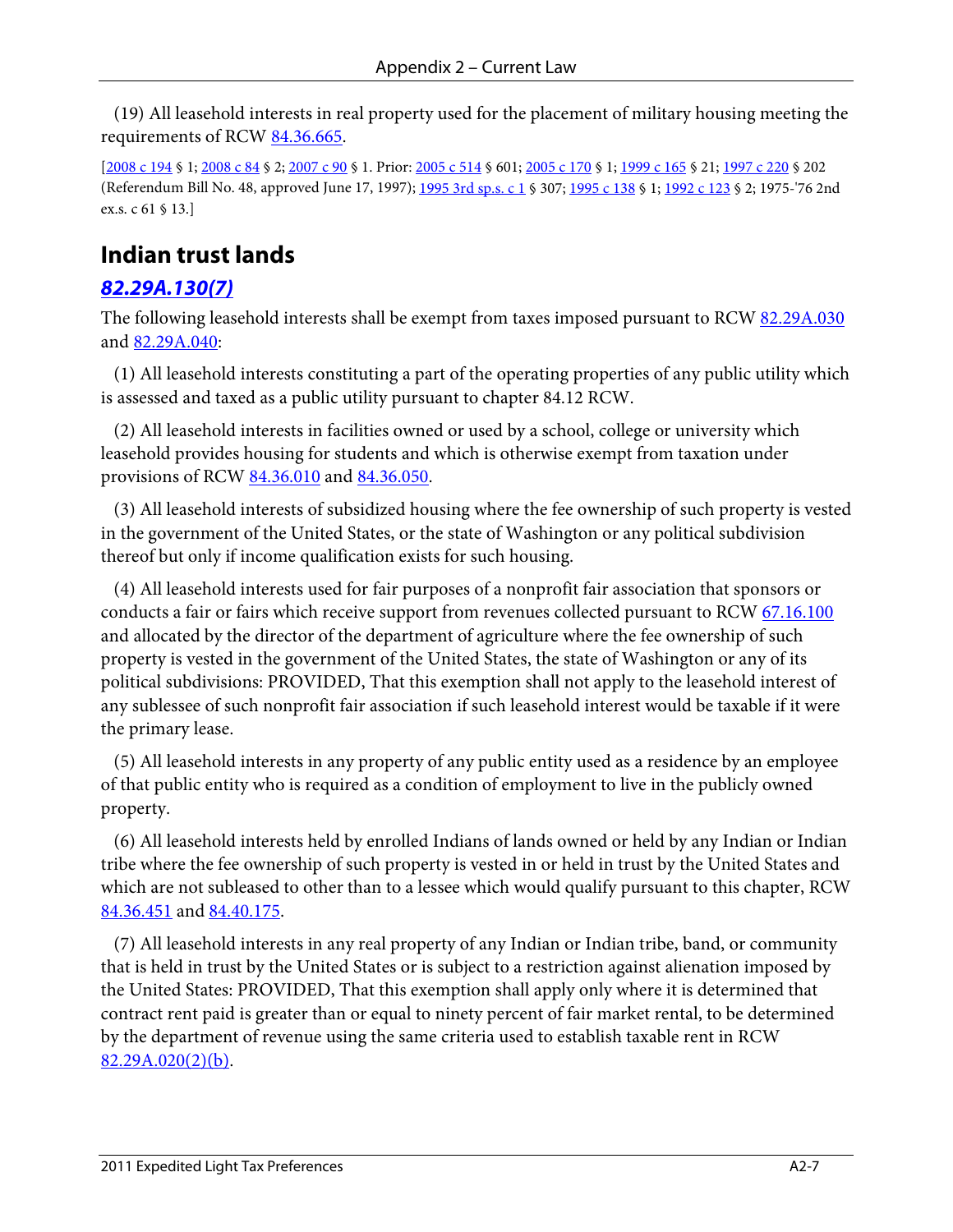(8) All leasehold interests for which annual taxable rent is less than two hundred fifty dollars per year. For purposes of this subsection leasehold interests held by the same lessee in contiguous properties owned by the same lessor shall be deemed a single leasehold interest.

 (9) All leasehold interests which give use or possession of the leased property for a continuous period of less than thirty days: PROVIDED, That for purposes of this subsection, successive leases or lease renewals giving substantially continuous use of possession of the same property to the same lessee shall be deemed a single leasehold interest: PROVIDED FURTHER, That no leasehold interest shall be deemed to give use or possession for a period of less than thirty days solely by virtue of the reservation by the public lessor of the right to use the property or to allow third parties to use the property on an occasional, temporary basis.

 (10) All leasehold interests under month-to-month leases in residential units rented for residential purposes of the lessee pending destruction or removal for the purpose of constructing a public highway or building.

 (11) All leasehold interests in any publicly owned real or personal property to the extent such leasehold interests arises solely by virtue of a contract for public improvements or work executed under the public works statutes of this state or of the United States between the public owner of the property and a contractor.

 (12) All leasehold interests that give use or possession of state adult correctional facilities for the purposes of operating correctional industries under RCW [72.09.100.](http://apps.leg.wa.gov/RCW/default.aspx?cite=72.09.100)

 (13) All leasehold interests used to provide organized and supervised recreational activities for persons with disabilities of all ages in a camp facility and for public recreational purposes by a nonprofit organization, association, or corporation that would be exempt from property tax under RCW [84.36.030\(1\)](http://apps.leg.wa.gov/RCW/default.aspx?cite=84.36.030) if it owned the property. If the publicly owned property is used for any taxable purpose, the leasehold excise taxes set forth in RCW [82.29A.030](http://apps.leg.wa.gov/RCW/default.aspx?cite=82.29A.030) an[d 82.29A.040](http://apps.leg.wa.gov/RCW/default.aspx?cite=82.29A.040) shall be imposed and shall be apportioned accordingly.

 (14) All leasehold interests in the public or entertainment areas of a baseball stadium with natural turf and a retractable roof or canopy that is in a county with a population of over one million, that has a seating capacity of over forty thousand, and that is constructed on or after January 1, 1995. "Public or entertainment areas" include ticket sales areas, ramps and stairs, lobbies and concourses, parking areas, concession areas, restaurants, hospitality and stadium club areas, kitchens or other work areas primarily servicing other public or entertainment areas, public rest room areas, press and media areas, control booths, broadcast and production areas, retail sales areas, museum and exhibit areas, scoreboards or other public displays, storage areas, loading, staging, and servicing areas, seating areas and suites, the playing field, and any other areas to which the public has access or which are used for the production of the entertainment event or other public usage, and any other personal property used for these purposes. "Public or entertainment areas" does not include locker rooms or private offices exclusively used by the lessee.

 (15) All leasehold interests in the public or entertainment areas of a stadium and exhibition center, as defined in RCW [36.102.010,](http://apps.leg.wa.gov/RCW/default.aspx?cite=36.102.010) that is constructed on or after January 1, 1998. For the purposes of this subsection, "public or entertainment areas" has the same meaning as in subsection (14) of this section, and includes exhibition areas.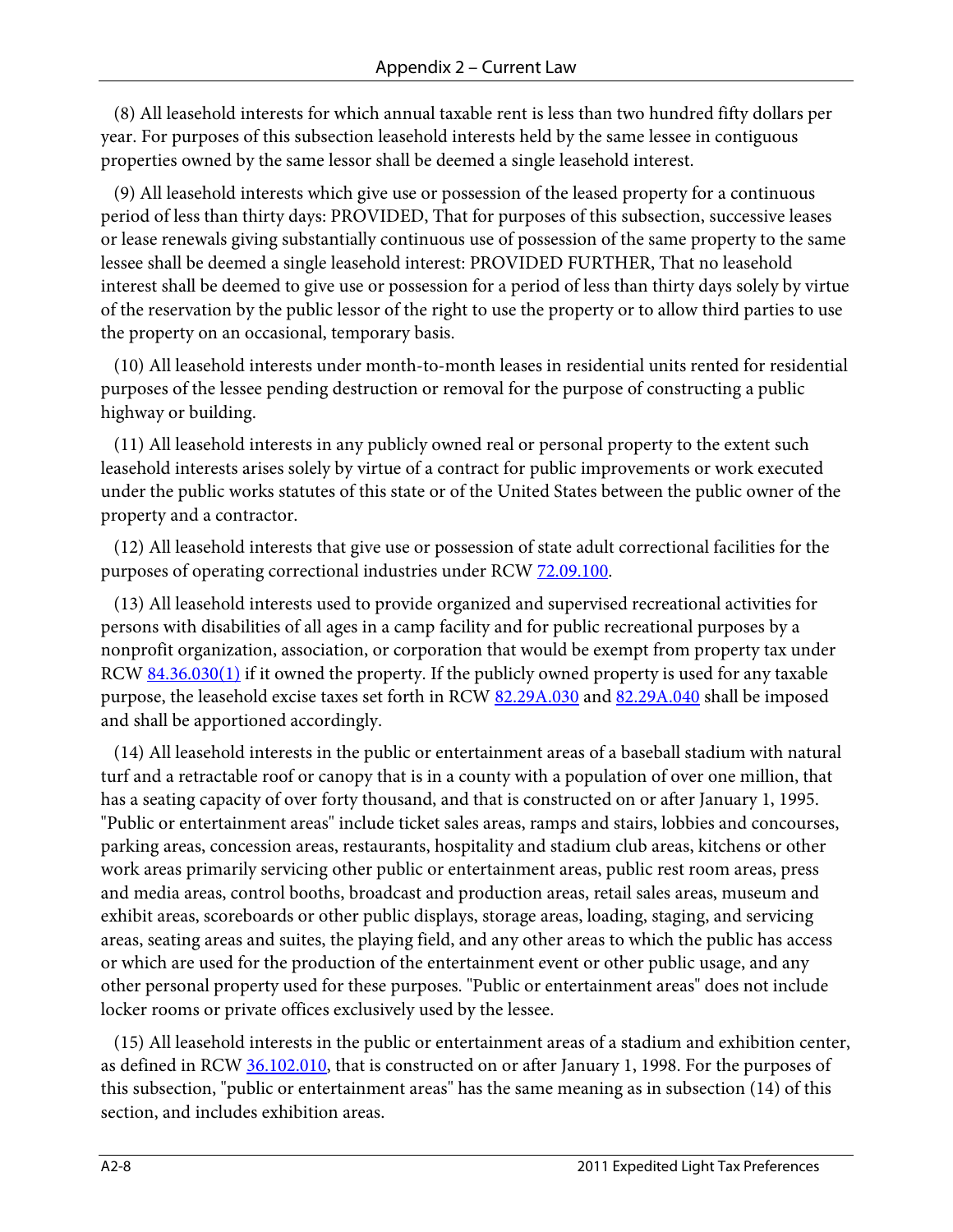(16) All leasehold interests in public facilities districts, as provided in chapter 36.100 or 35.57 RCW.

 (17) All leasehold interests in property that is: (a) Owned by the United States government or a municipal corporation; (b) listed on any federal or state register of historical sites; and (c) wholly contained within a designated national historic reserve under 16 U.S.C. Sec. 461.

 (18) All leasehold interests in the public or entertainment areas of an amphitheater if a private entity is responsible for one hundred percent of the cost of constructing the amphitheater which is not reimbursed by the public owner, both the public owner and the private lessee sponsor events at the facility on a regular basis, the lessee is responsible under the lease or agreement to operate and maintain the facility, and the amphitheater has a seating capacity of over seventeen thousand reserved and general admission seats and is in a county that had a population of over three hundred fifty thousand, but less than four hundred twenty-five thousand when the amphitheater first opened to the public.

 For the purposes of this subsection, "public or entertainment areas" include box offices or other ticket sales areas, entrance gates, ramps and stairs, lobbies and concourses, parking areas, concession areas, restaurants, hospitality areas, kitchens or other work areas primarily servicing other public or entertainment areas, public rest room areas, press and media areas, control booths, broadcast and production areas, retail sales areas, museum and exhibit areas, scoreboards or other public displays, storage areas, loading, staging, and servicing areas, seating areas including lawn seating areas and suites, stages, and any other areas to which the public has access or which are used for the production of the entertainment event or other public usage, and any other personal property used for these purposes. "Public or entertainment areas" does not include office areas used predominately by the lessee.

 (19) All leasehold interests in real property used for the placement of military housing meeting the requirements of RCW [84.36.665.](http://apps.leg.wa.gov/RCW/default.aspx?cite=84.36.665)

[\[2008 c 194](http://apps.leg.wa.gov/billinfo/summary.aspx?bill=2460&year=2008) § 1[; 2008 c 84](http://apps.leg.wa.gov/billinfo/summary.aspx?bill=6389&year=2008) § 2[; 2007 c 90](http://apps.leg.wa.gov/billinfo/summary.aspx?bill=5607&year=2007) § 1. Prior: [2005 c 514](http://apps.leg.wa.gov/billinfo/summary.aspx?bill=2314&year=2005) § 601[; 2005 c 170](http://apps.leg.wa.gov/billinfo/summary.aspx?bill=5154&year=2005) § 1; [1999 c 165](http://apps.leg.wa.gov/billinfo/summary.aspx?bill=5452&year=1999) § 21[; 1997 c 220](http://apps.leg.wa.gov/billinfo/summary.aspx?bill=2192&year=1997) § 202 (Referendum Bill No. 48, approved June 17, 1997)[; 1995 3rd sp.s. c 1](http://apps.leg.wa.gov/billinfo/summary.aspx?bill=2115&year=1995) § 307; [1995 c 138](http://apps.leg.wa.gov/billinfo/summary.aspx?bill=1163&year=1995) § 1; [1992 c 123](http://apps.leg.wa.gov/billinfo/summary.aspx?bill=2268&year=1992) § 2; 1975-'76 2nd ex.s. c 61 § 13.]

### **Product leases, 33% credit**

#### *[82.29A.120\(2\)](http://apps.leg.wa.gov/RCW/default.aspx?cite=82.29A.120)*

After computation of the taxes imposed pursuant to RCW [82.29A.030](http://apps.leg.wa.gov/RCW/default.aspx?cite=82.29A.030) an[d 82.29A.040](http://apps.leg.wa.gov/RCW/default.aspx?cite=82.29A.040) there shall be allowed the following credits in determining the tax payable:

 (1) With respect to a leasehold interest other than a product lease, executed with an effective date of April 1, 1986, or thereafter, or a leasehold interest in respect to which the department of revenue under the authority of RCW [82.29A.020](http://apps.leg.wa.gov/RCW/default.aspx?cite=82.29A.020) does adjust the contract rent base used for computing the tax provided for in RCW [82.29A.030,](http://apps.leg.wa.gov/RCW/default.aspx?cite=82.29A.030) there shall be allowed a credit against the tax as otherwise computed equal to the amount, if any, that such tax exceeds the property tax that would apply to such leased property without regard to any property tax exemption under RCW [84.36.381,](http://apps.leg.wa.gov/RCW/default.aspx?cite=84.36.381) if it were privately owned by the lessee or if it were privately owned by any sublessee if the value of the credit inures to the sublessee. For lessees and sublessees who would qualify for a property tax exemption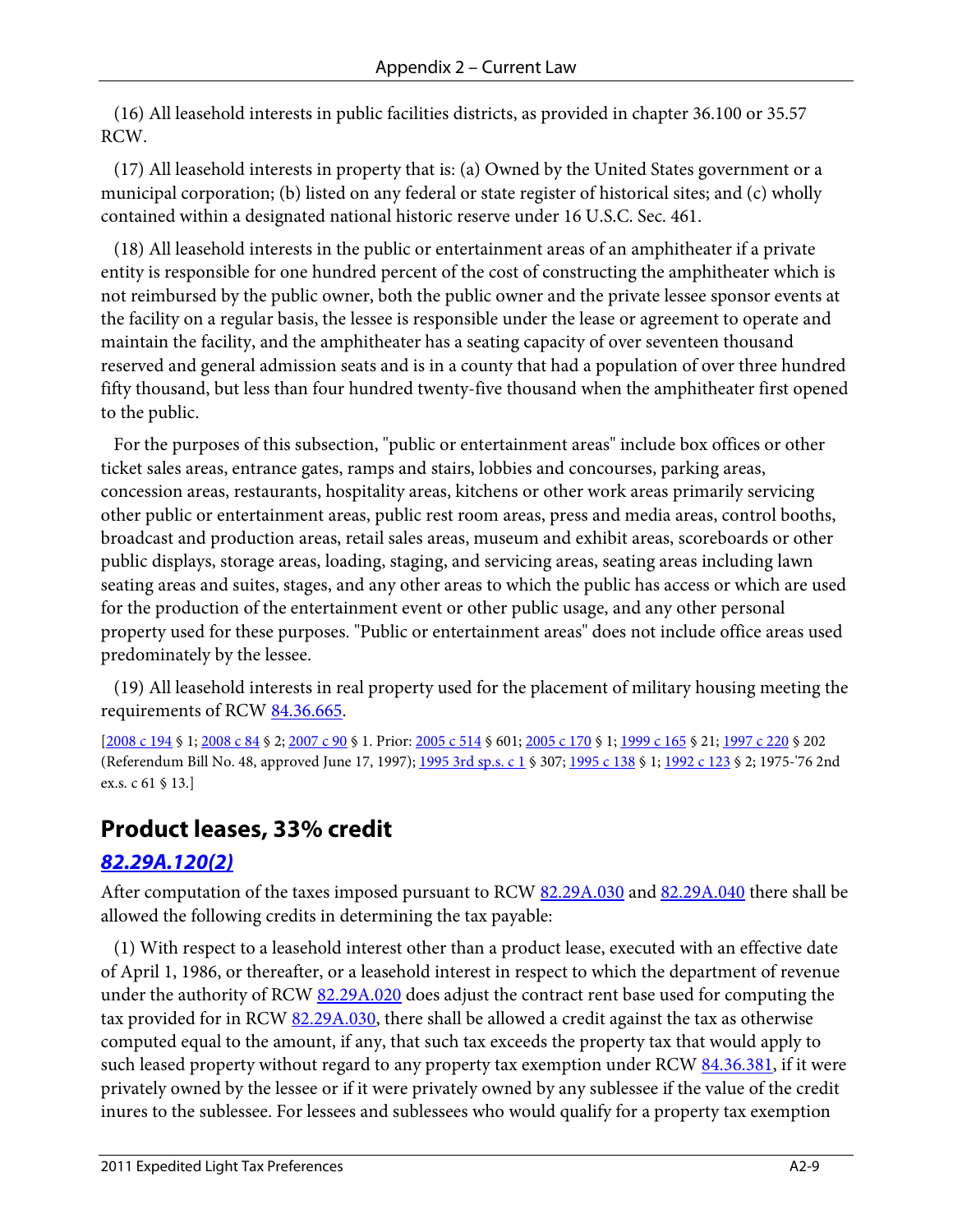under RCW [84.36.381](http://apps.leg.wa.gov/RCW/default.aspx?cite=84.36.381) if the property were privately owned, the tax otherwise due after this credit shall be reduced by a percentage equal to the percentage reduction in property tax that would result from the property tax exemption under RCW [84.36.381.](http://apps.leg.wa.gov/RCW/default.aspx?cite=84.36.381)

(2) With respect to a product lease, a credit of thirty-three percent of the tax otherwise due.

[\[1994 c 95](http://apps.leg.wa.gov/billinfo/summary.aspx?bill=2582&year=1994) § 2; 1986 c 285 § 2; 1975-'76 2nd ex.s. c 61 § 12.]

### **Residences of public employees**

#### *[82.29A.130\(5\)](http://apps.leg.wa.gov/RCW/default.aspx?cite=82.29A.130)*

The following leasehold interests shall be exempt from taxes imposed pursuant to RC[W 82.29A.030](http://apps.leg.wa.gov/RCW/default.aspx?cite=82.29A.030) an[d 82.29A.040:](http://apps.leg.wa.gov/RCW/default.aspx?cite=82.29A.040)

 (1) All leasehold interests constituting a part of the operating properties of any public utility which is assessed and taxed as a public utility pursuant to chapter 84.12 RCW.

 (2) All leasehold interests in facilities owned or used by a school, college or university which leasehold provides housing for students and which is otherwise exempt from taxation under provisions of RCW [84.36.010](http://apps.leg.wa.gov/RCW/default.aspx?cite=84.36.010) and [84.36.050.](http://apps.leg.wa.gov/RCW/default.aspx?cite=84.36.050)

 (3) All leasehold interests of subsidized housing where the fee ownership of such property is vested in the government of the United States, or the state of Washington or any political subdivision thereof but only if income qualification exists for such housing.

 (4) All leasehold interests used for fair purposes of a nonprofit fair association that sponsors or conducts a fair or fairs which receive support from revenues collected pursuant to RCW  $67.16.100$ and allocated by the director of the department of agriculture where the fee ownership of such property is vested in the government of the United States, the state of Washington or any of its political subdivisions: PROVIDED, That this exemption shall not apply to the leasehold interest of any sublessee of such nonprofit fair association if such leasehold interest would be taxable if it were the primary lease.

 (5) All leasehold interests in any property of any public entity used as a residence by an employee of that public entity who is required as a condition of employment to live in the publicly owned property.

 (6) All leasehold interests held by enrolled Indians of lands owned or held by any Indian or Indian tribe where the fee ownership of such property is vested in or held in trust by the United States and which are not subleased to other than to a lessee which would qualify pursuant to this chapter, RCW [84.36.451](http://apps.leg.wa.gov/RCW/default.aspx?cite=84.36.451) and [84.40.175.](http://apps.leg.wa.gov/RCW/default.aspx?cite=84.40.175)

 (7) All leasehold interests in any real property of any Indian or Indian tribe, band, or community that is held in trust by the United States or is subject to a restriction against alienation imposed by the United States: PROVIDED, That this exemption shall apply only where it is determined that contract rent paid is greater than or equal to ninety percent of fair market rental, to be determined by the department of revenue using the same criteria used to establish taxable rent in RCW [82.29A.020\(2\)\(b\).](http://apps.leg.wa.gov/RCW/default.aspx?cite=82.29A.020)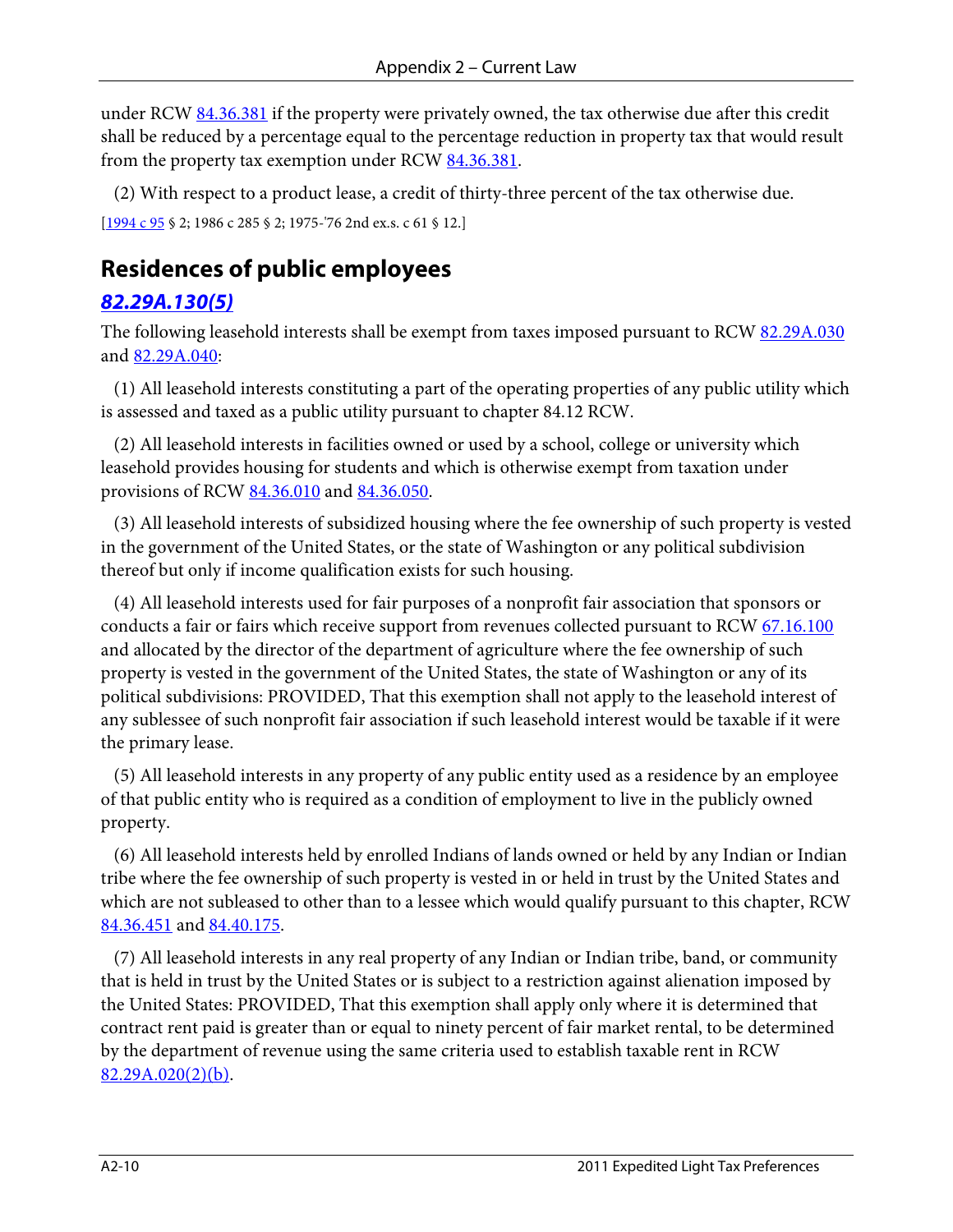(8) All leasehold interests for which annual taxable rent is less than two hundred fifty dollars per year. For purposes of this subsection leasehold interests held by the same lessee in contiguous properties owned by the same lessor shall be deemed a single leasehold interest.

 (9) All leasehold interests which give use or possession of the leased property for a continuous period of less than thirty days: PROVIDED, That for purposes of this subsection, successive leases or lease renewals giving substantially continuous use of possession of the same property to the same lessee shall be deemed a single leasehold interest: PROVIDED FURTHER, That no leasehold interest shall be deemed to give use or possession for a period of less than thirty days solely by virtue of the reservation by the public lessor of the right to use the property or to allow third parties to use the property on an occasional, temporary basis.

 (10) All leasehold interests under month-to-month leases in residential units rented for residential purposes of the lessee pending destruction or removal for the purpose of constructing a public highway or building.

 (11) All leasehold interests in any publicly owned real or personal property to the extent such leasehold interests arises solely by virtue of a contract for public improvements or work executed under the public works statutes of this state or of the United States between the public owner of the property and a contractor.

 (12) All leasehold interests that give use or possession of state adult correctional facilities for the purposes of operating correctional industries under RCW [72.09.100.](http://apps.leg.wa.gov/RCW/default.aspx?cite=72.09.100)

 (13) All leasehold interests used to provide organized and supervised recreational activities for persons with disabilities of all ages in a camp facility and for public recreational purposes by a nonprofit organization, association, or corporation that would be exempt from property tax under RCW [84.36.030\(1\)](http://apps.leg.wa.gov/RCW/default.aspx?cite=84.36.030) if it owned the property. If the publicly owned property is used for any taxable purpose, the leasehold excise taxes set forth in RCW [82.29A.030](http://apps.leg.wa.gov/RCW/default.aspx?cite=82.29A.030) an[d 82.29A.040](http://apps.leg.wa.gov/RCW/default.aspx?cite=82.29A.040) shall be imposed and shall be apportioned accordingly.

 (14) All leasehold interests in the public or entertainment areas of a baseball stadium with natural turf and a retractable roof or canopy that is in a county with a population of over one million, that has a seating capacity of over forty thousand, and that is constructed on or after January 1, 1995. "Public or entertainment areas" include ticket sales areas, ramps and stairs, lobbies and concourses, parking areas, concession areas, restaurants, hospitality and stadium club areas, kitchens or other work areas primarily servicing other public or entertainment areas, public rest room areas, press and media areas, control booths, broadcast and production areas, retail sales areas, museum and exhibit areas, scoreboards or other public displays, storage areas, loading, staging, and servicing areas, seating areas and suites, the playing field, and any other areas to which the public has access or which are used for the production of the entertainment event or other public usage, and any other personal property used for these purposes. "Public or entertainment areas" does not include locker rooms or private offices exclusively used by the lessee.

 (15) All leasehold interests in the public or entertainment areas of a stadium and exhibition center, as defined in RCW [36.102.010,](http://apps.leg.wa.gov/RCW/default.aspx?cite=36.102.010) that is constructed on or after January 1, 1998. For the purposes of this subsection, "public or entertainment areas" has the same meaning as in subsection (14) of this section, and includes exhibition areas.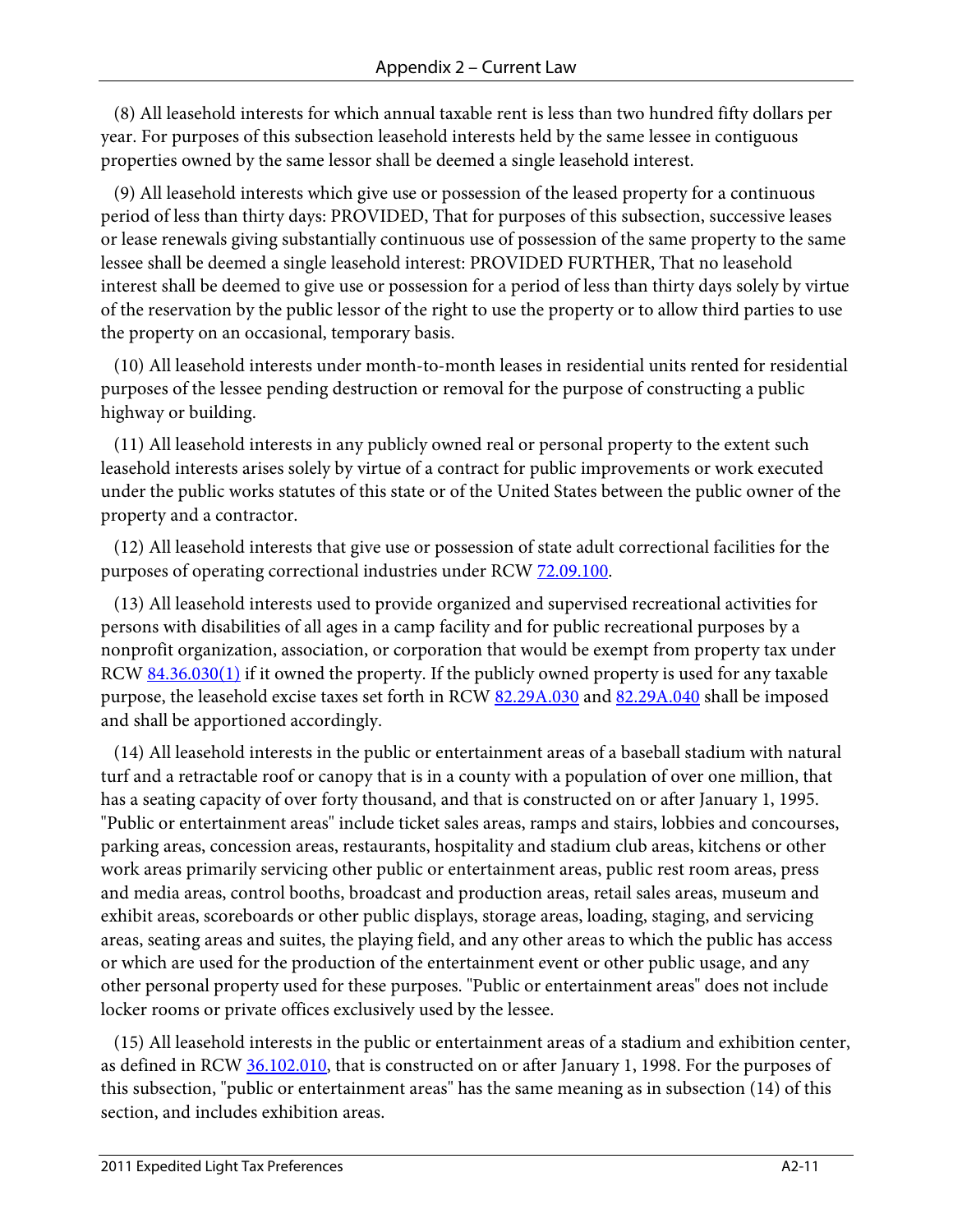(16) All leasehold interests in public facilities districts, as provided in chapter 36.100 or 35.57 RCW.

 (17) All leasehold interests in property that is: (a) Owned by the United States government or a municipal corporation; (b) listed on any federal or state register of historical sites; and (c) wholly contained within a designated national historic reserve under 16 U.S.C. Sec. 461.

 (18) All leasehold interests in the public or entertainment areas of an amphitheater if a private entity is responsible for one hundred percent of the cost of constructing the amphitheater which is not reimbursed by the public owner, both the public owner and the private lessee sponsor events at the facility on a regular basis, the lessee is responsible under the lease or agreement to operate and maintain the facility, and the amphitheater has a seating capacity of over seventeen thousand reserved and general admission seats and is in a county that had a population of over three hundred fifty thousand, but less than four hundred twenty-five thousand when the amphitheater first opened to the public.

 For the purposes of this subsection, "public or entertainment areas" include box offices or other ticket sales areas, entrance gates, ramps and stairs, lobbies and concourses, parking areas, concession areas, restaurants, hospitality areas, kitchens or other work areas primarily servicing other public or entertainment areas, public rest room areas, press and media areas, control booths, broadcast and production areas, retail sales areas, museum and exhibit areas, scoreboards or other public displays, storage areas, loading, staging, and servicing areas, seating areas including lawn seating areas and suites, stages, and any other areas to which the public has access or which are used for the production of the entertainment event or other public usage, and any other personal property used for these purposes. "Public or entertainment areas" does not include office areas used predominately by the lessee.

 (19) All leasehold interests in real property used for the placement of military housing meeting the requirements of RCW [84.36.665.](http://apps.leg.wa.gov/RCW/default.aspx?cite=84.36.665)

[\[2008 c 194](http://apps.leg.wa.gov/billinfo/summary.aspx?bill=2460&year=2008) § 1[; 2008 c 84](http://apps.leg.wa.gov/billinfo/summary.aspx?bill=6389&year=2008) § 2[; 2007 c 90](http://apps.leg.wa.gov/billinfo/summary.aspx?bill=5607&year=2007) § 1. Prior: [2005 c 514](http://apps.leg.wa.gov/billinfo/summary.aspx?bill=2314&year=2005) § 601[; 2005 c 170](http://apps.leg.wa.gov/billinfo/summary.aspx?bill=5154&year=2005) § 1; [1999 c 165](http://apps.leg.wa.gov/billinfo/summary.aspx?bill=5452&year=1999) § 21[; 1997 c 220](http://apps.leg.wa.gov/billinfo/summary.aspx?bill=2192&year=1997) § 202 (Referendum Bill No. 48, approved June 17, 1997)[; 1995 3rd sp.s. c 1](http://apps.leg.wa.gov/billinfo/summary.aspx?bill=2115&year=1995) § 307; [1995 c 138](http://apps.leg.wa.gov/billinfo/summary.aspx?bill=1163&year=1995) § 1; [1992 c 123](http://apps.leg.wa.gov/billinfo/summary.aspx?bill=2268&year=1992) § 2; 1975-'76 2nd ex.s. c 61 § 13.]

### **Public works contracts**

#### *[82.29A.130\(11\)](http://apps.leg.wa.gov/RCW/default.aspx?cite=82.29A.130)*

The following leasehold interests shall be exempt from taxes imposed pursuant to RC[W 82.29A.030](http://apps.leg.wa.gov/RCW/default.aspx?cite=82.29A.030) an[d 82.29A.040:](http://apps.leg.wa.gov/RCW/default.aspx?cite=82.29A.040)

 (1) All leasehold interests constituting a part of the operating properties of any public utility which is assessed and taxed as a public utility pursuant to chapter 84.12 RCW.

 (2) All leasehold interests in facilities owned or used by a school, college or university which leasehold provides housing for students and which is otherwise exempt from taxation under provisions of RCW [84.36.010](http://apps.leg.wa.gov/RCW/default.aspx?cite=84.36.010) and [84.36.050.](http://apps.leg.wa.gov/RCW/default.aspx?cite=84.36.050)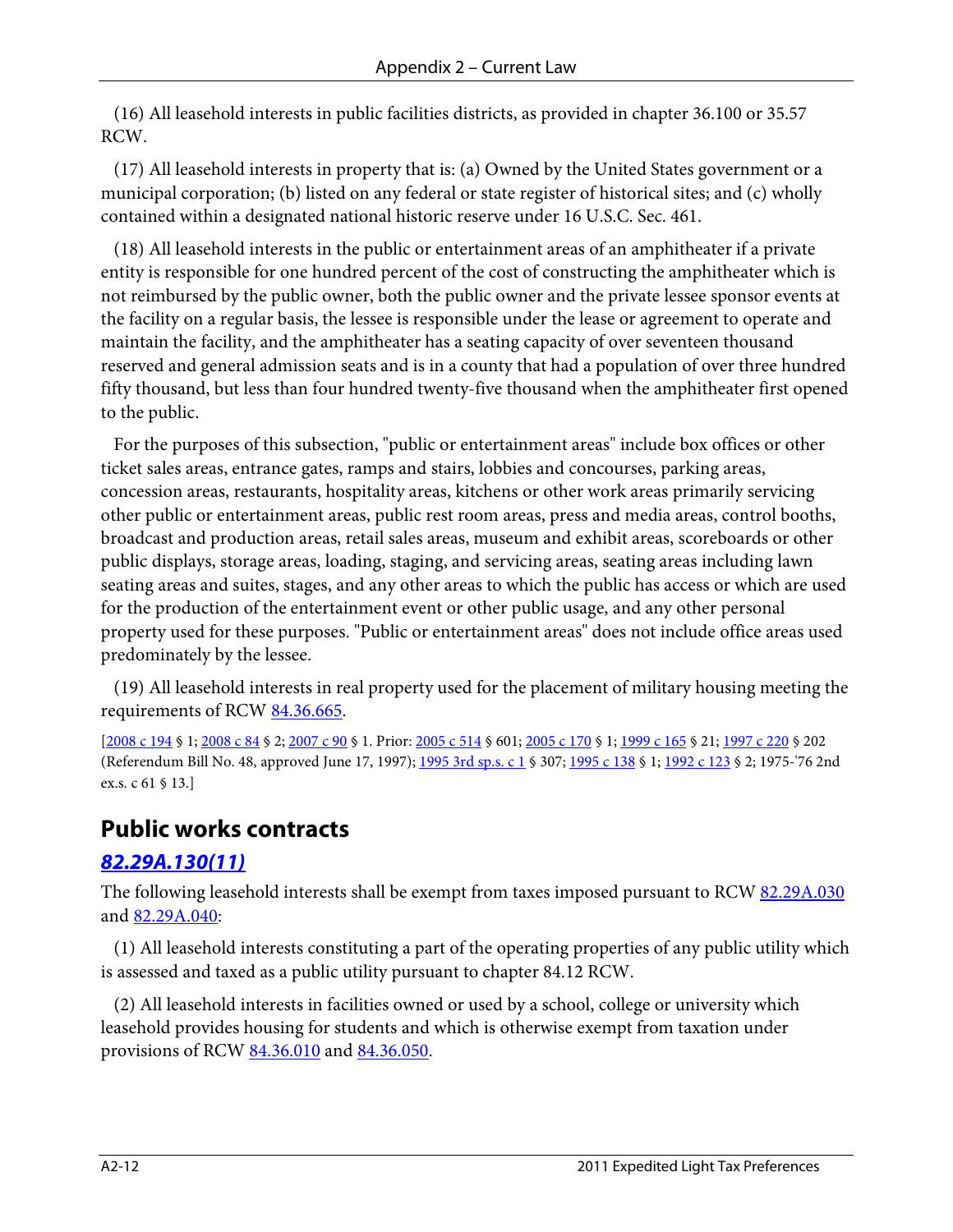(3) All leasehold interests of subsidized housing where the fee ownership of such property is vested in the government of the United States, or the state of Washington or any political subdivision thereof but only if income qualification exists for such housing.

 (4) All leasehold interests used for fair purposes of a nonprofit fair association that sponsors or conducts a fair or fairs which receive support from revenues collected pursuant to RC[W 67.16.100](http://apps.leg.wa.gov/RCW/default.aspx?cite=67.16.100) and allocated by the director of the department of agriculture where the fee ownership of such property is vested in the government of the United States, the state of Washington or any of its political subdivisions: PROVIDED, That this exemption shall not apply to the leasehold interest of any sublessee of such nonprofit fair association if such leasehold interest would be taxable if it were the primary lease.

 (5) All leasehold interests in any property of any public entity used as a residence by an employee of that public entity who is required as a condition of employment to live in the publicly owned property.

 (6) All leasehold interests held by enrolled Indians of lands owned or held by any Indian or Indian tribe where the fee ownership of such property is vested in or held in trust by the United States and which are not subleased to other than to a lessee which would qualify pursuant to this chapter, RCW [84.36.451](http://apps.leg.wa.gov/RCW/default.aspx?cite=84.36.451) and [84.40.175.](http://apps.leg.wa.gov/RCW/default.aspx?cite=84.40.175)

 (7) All leasehold interests in any real property of any Indian or Indian tribe, band, or community that is held in trust by the United States or is subject to a restriction against alienation imposed by the United States: PROVIDED, That this exemption shall apply only where it is determined that contract rent paid is greater than or equal to ninety percent of fair market rental, to be determined by the department of revenue using the same criteria used to establish taxable rent in RCW [82.29A.020\(2\)\(b\).](http://apps.leg.wa.gov/RCW/default.aspx?cite=82.29A.020)

 (8) All leasehold interests for which annual taxable rent is less than two hundred fifty dollars per year. For purposes of this subsection leasehold interests held by the same lessee in contiguous properties owned by the same lessor shall be deemed a single leasehold interest.

 (9) All leasehold interests which give use or possession of the leased property for a continuous period of less than thirty days: PROVIDED, That for purposes of this subsection, successive leases or lease renewals giving substantially continuous use of possession of the same property to the same lessee shall be deemed a single leasehold interest: PROVIDED FURTHER, That no leasehold interest shall be deemed to give use or possession for a period of less than thirty days solely by virtue of the reservation by the public lessor of the right to use the property or to allow third parties to use the property on an occasional, temporary basis.

 (10) All leasehold interests under month-to-month leases in residential units rented for residential purposes of the lessee pending destruction or removal for the purpose of constructing a public highway or building.

 (11) All leasehold interests in any publicly owned real or personal property to the extent such leasehold interests arises solely by virtue of a contract for public improvements or work executed under the public works statutes of this state or of the United States between the public owner of the property and a contractor.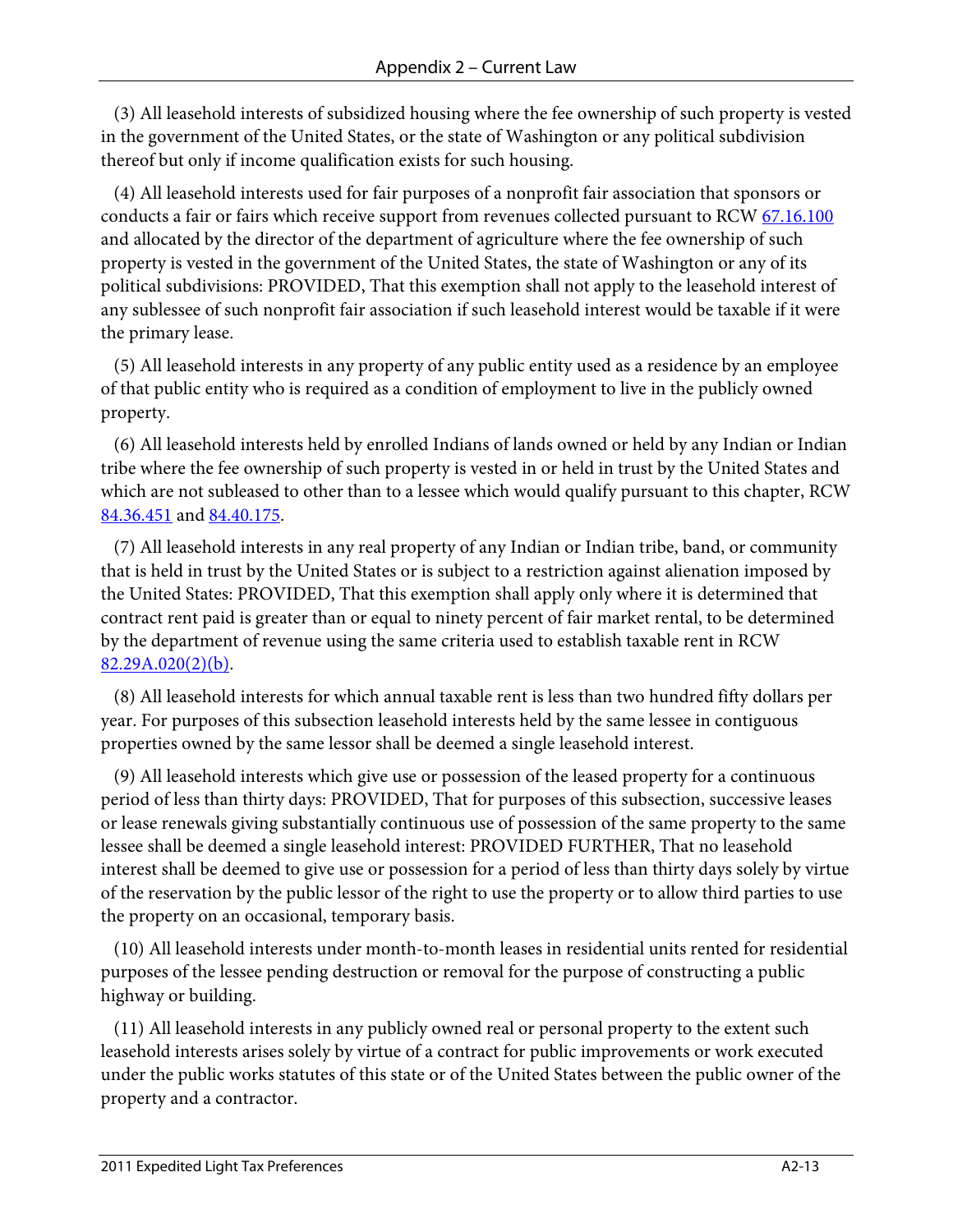(12) All leasehold interests that give use or possession of state adult correctional facilities for the purposes of operating correctional industries under RCW [72.09.100.](http://apps.leg.wa.gov/RCW/default.aspx?cite=72.09.100)

 (13) All leasehold interests used to provide organized and supervised recreational activities for persons with disabilities of all ages in a camp facility and for public recreational purposes by a nonprofit organization, association, or corporation that would be exempt from property tax under RCW [84.36.030\(1\)](http://apps.leg.wa.gov/RCW/default.aspx?cite=84.36.030) if it owned the property. If the publicly owned property is used for any taxable purpose, the leasehold excise taxes set forth in RCW [82.29A.030](http://apps.leg.wa.gov/RCW/default.aspx?cite=82.29A.030) an[d 82.29A.040](http://apps.leg.wa.gov/RCW/default.aspx?cite=82.29A.040) shall be imposed and shall be apportioned accordingly.

 (14) All leasehold interests in the public or entertainment areas of a baseball stadium with natural turf and a retractable roof or canopy that is in a county with a population of over one million, that has a seating capacity of over forty thousand, and that is constructed on or after January 1, 1995. "Public or entertainment areas" include ticket sales areas, ramps and stairs, lobbies and concourses, parking areas, concession areas, restaurants, hospitality and stadium club areas, kitchens or other work areas primarily servicing other public or entertainment areas, public rest room areas, press and media areas, control booths, broadcast and production areas, retail sales areas, museum and exhibit areas, scoreboards or other public displays, storage areas, loading, staging, and servicing areas, seating areas and suites, the playing field, and any other areas to which the public has access or which are used for the production of the entertainment event or other public usage, and any other personal property used for these purposes. "Public or entertainment areas" does not include locker rooms or private offices exclusively used by the lessee.

 (15) All leasehold interests in the public or entertainment areas of a stadium and exhibition center, as defined in RCW [36.102.010,](http://apps.leg.wa.gov/RCW/default.aspx?cite=36.102.010) that is constructed on or after January 1, 1998. For the purposes of this subsection, "public or entertainment areas" has the same meaning as in subsection (14) of this section, and includes exhibition areas.

 (16) All leasehold interests in public facilities districts, as provided in chapter 36.100 or 35.57 RCW.

 (17) All leasehold interests in property that is: (a) Owned by the United States government or a municipal corporation; (b) listed on any federal or state register of historical sites; and (c) wholly contained within a designated national historic reserve under 16 U.S.C. Sec. 461.

 (18) All leasehold interests in the public or entertainment areas of an amphitheater if a private entity is responsible for one hundred percent of the cost of constructing the amphitheater which is not reimbursed by the public owner, both the public owner and the private lessee sponsor events at the facility on a regular basis, the lessee is responsible under the lease or agreement to operate and maintain the facility, and the amphitheater has a seating capacity of over seventeen thousand reserved and general admission seats and is in a county that had a population of over three hundred fifty thousand, but less than four hundred twenty-five thousand when the amphitheater first opened to the public.

 For the purposes of this subsection, "public or entertainment areas" include box offices or other ticket sales areas, entrance gates, ramps and stairs, lobbies and concourses, parking areas, concession areas, restaurants, hospitality areas, kitchens or other work areas primarily servicing other public or entertainment areas, public rest room areas, press and media areas, control booths,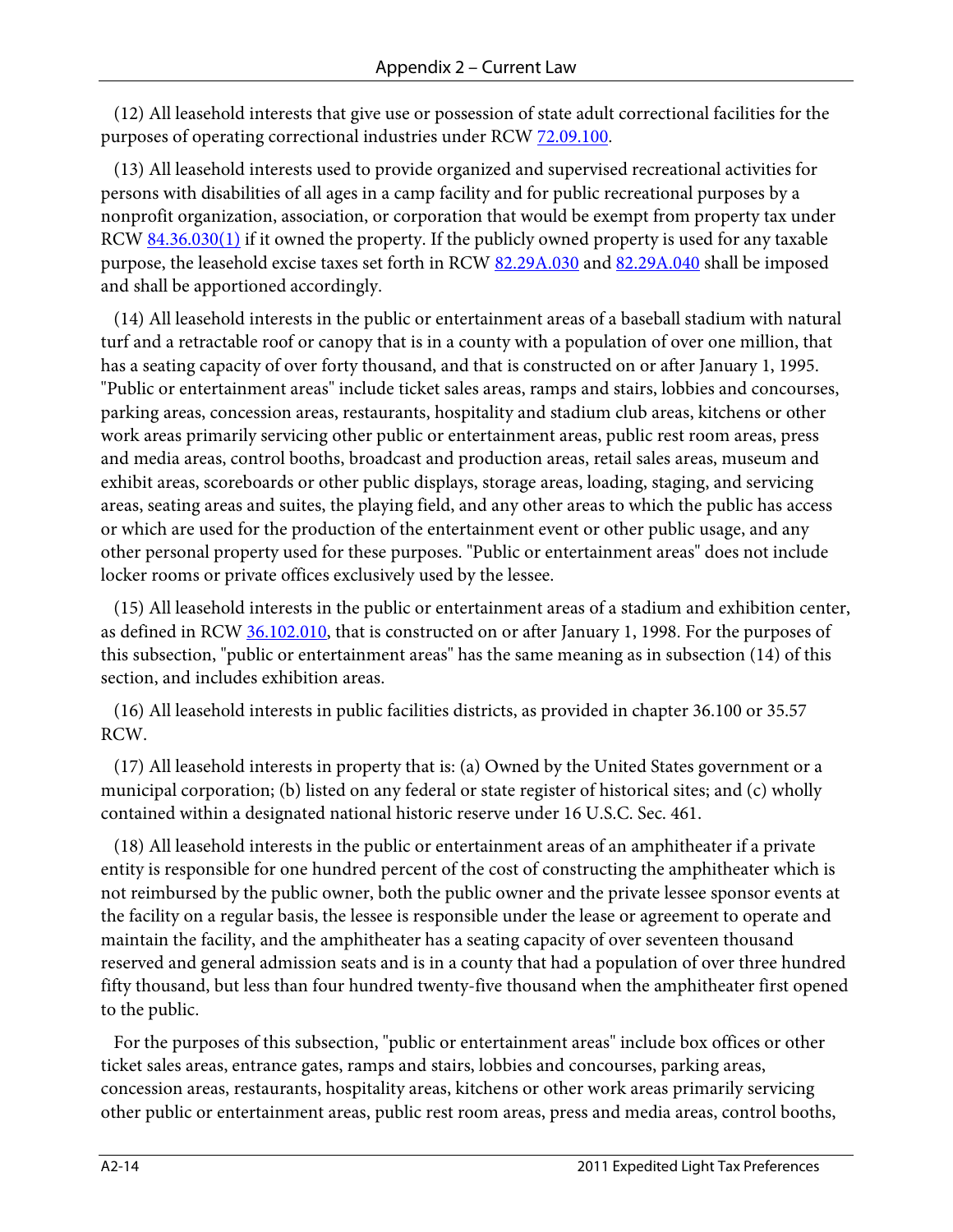broadcast and production areas, retail sales areas, museum and exhibit areas, scoreboards or other public displays, storage areas, loading, staging, and servicing areas, seating areas including lawn seating areas and suites, stages, and any other areas to which the public has access or which are used for the production of the entertainment event or other public usage, and any other personal property used for these purposes. "Public or entertainment areas" does not include office areas used predominately by the lessee.

 (19) All leasehold interests in real property used for the placement of military housing meeting the requirements of RCW [84.36.665.](http://apps.leg.wa.gov/RCW/default.aspx?cite=84.36.665)

[\[2008 c 194](http://apps.leg.wa.gov/billinfo/summary.aspx?bill=2460&year=2008) § 1[; 2008 c 84](http://apps.leg.wa.gov/billinfo/summary.aspx?bill=6389&year=2008) § 2[; 2007 c 90](http://apps.leg.wa.gov/billinfo/summary.aspx?bill=5607&year=2007) § 1. Prior: [2005 c 514](http://apps.leg.wa.gov/billinfo/summary.aspx?bill=2314&year=2005) § 601[; 2005 c 170](http://apps.leg.wa.gov/billinfo/summary.aspx?bill=5154&year=2005) § 1; [1999 c 165](http://apps.leg.wa.gov/billinfo/summary.aspx?bill=5452&year=1999) § 21[; 1997 c 220](http://apps.leg.wa.gov/billinfo/summary.aspx?bill=2192&year=1997) § 202 (Referendum Bill No. 48, approved June 17, 1997)[; 1995 3rd sp.s. c 1](http://apps.leg.wa.gov/billinfo/summary.aspx?bill=2115&year=1995) § 307; [1995 c 138](http://apps.leg.wa.gov/billinfo/summary.aspx?bill=1163&year=1995) § 1; [1992 c 123](http://apps.leg.wa.gov/billinfo/summary.aspx?bill=2268&year=1992) § 2; 1975-'76 2nd ex.s. c 61 § 13.]

### **Leaseholds of public property**

#### *[84.36.451](http://apps.leg.wa.gov/RCW/default.aspx?cite=84.36.451)*

 (1) The following property shall be exempt from taxation: Any and all rights to occupy or use any real or personal property owned in fee or held in trust by:

 (a) The United States, the state of Washington, or any political subdivision or municipal corporation of the state of Washington; or

(b) A public corporation, commission, or authority created under RC[W 35.21.730](http://apps.leg.wa.gov/RCW/default.aspx?cite=35.21.730) or [35.21.660](http://apps.leg.wa.gov/RCW/default.aspx?cite=35.21.660) if the property is listed on or is within a district listed on any federal or state register of historical sites; and

 (c) Including any leasehold interest arising from the property identified in (a) and (b) of this subsection as defined in RCW [82.29A.020.](http://apps.leg.wa.gov/RCW/default.aspx?cite=82.29A.020)

(2) The exemption under this section shall not apply to:

 (a) Any such leasehold interests which are a part of operating properties of public utilities subject to assessment under chapter 84.12 RCW; or

 (b) Any such leasehold interest consisting of three thousand or more residential and recreational lots that are or may be subleased for residential and recreational purposes.

 (3) The exemption under this section shall not be construed to modify the provisions of RCW [84.40.230.](http://apps.leg.wa.gov/RCW/default.aspx?cite=84.40.230)

[\[2001 c 26](http://apps.leg.wa.gov/billinfo/summary.aspx?bill=1055&year=2001) § 2; 1979 ex.s. c 196 § 10; 1975-'76 2nd ex.s. c 61 § 14.]

#### **Public historical sites**

#### *[35.21.755](http://apps.leg.wa.gov/RCW/default.aspx?cite=35.21.755)*

 (1) A public corporation, commission, or authority created pursuant to RCW [35.21.730,](http://apps.leg.wa.gov/RCW/default.aspx?cite=35.21.730) [35.21.660,](http://apps.leg.wa.gov/RCW/default.aspx?cite=35.21.660) or [81.112.320](http://apps.leg.wa.gov/RCW/default.aspx?cite=81.112.320) shall receive the same immunity or exemption from taxation as that of the city, town, or county creating the same: PROVIDED, That, except for (a) any property within a special review district established by ordinance prior to January 1, 1976, or listed on or which is within a district listed on any federal or state register of historical sites or (b) any property owned,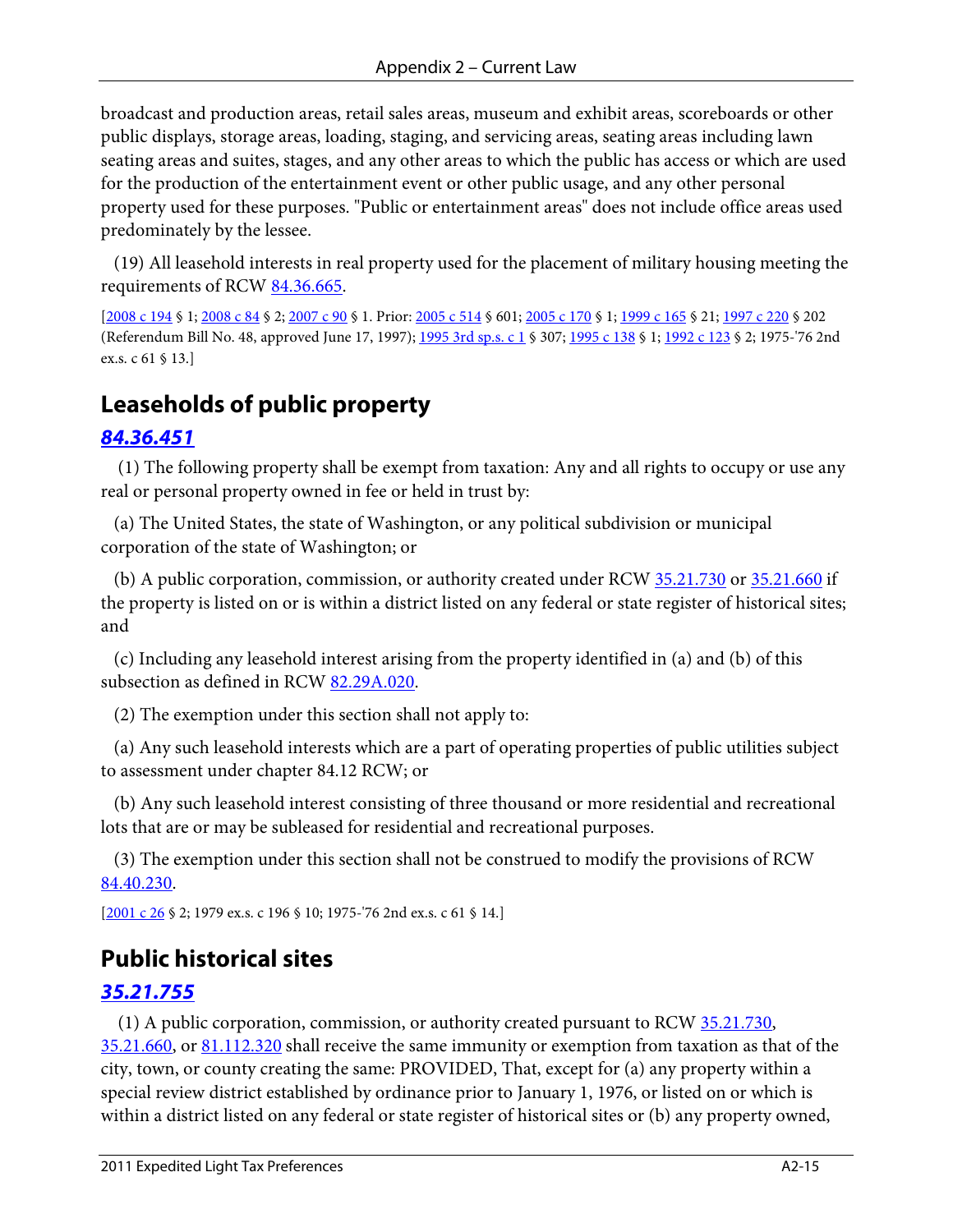operated, or controlled by a public corporation that is used primarily for low-income housing, or that is used as a convention center, performing arts center, public assembly hall, public meeting place, public esplanade, street, public way, public open space, park, public utility corridor, or view corridor for the general public or (c) any blighted property owned, operated, or controlled by a public corporation that was acquired for the purpose of remediation and redevelopment of the property in accordance with an agreement or plan approved by the city, town, or county in which the property is located, or (d) any property owned, operated, or controlled by a public corporation created under RCW [81.112.320,](http://apps.leg.wa.gov/RCW/default.aspx?cite=81.112.320) any such public corporation, commission, or authority shall pay to the county treasurer an annual excise tax equal to the amounts which would be paid upon real property and personal property devoted to the purposes of such public corporation, commission, or authority were it in private ownership, and such real property and personal property is acquired and/or operated under RC[W 35.21.730](http://apps.leg.wa.gov/RCW/default.aspx?cite=35.21.730) through [35.21.755,](http://apps.leg.wa.gov/RCW/default.aspx?cite=35.21.755) and the proceeds of such excise tax shall be allocated by the county treasurer to the various taxing authorities in which such property is situated, in the same manner as though the property were in private ownership: PROVIDED FURTHER, That the provisions of chapter 82.29A RCW shall not apply to property within a special review district established by ordinance prior to January 1, 1976, or listed on or which is within a district listed on any federal or state register of historical sites and which is controlled by a public corporation, commission, or authority created pursuant to RCW [35.21.730](http://apps.leg.wa.gov/RCW/default.aspx?cite=35.21.730) or [35.21.660,](http://apps.leg.wa.gov/RCW/default.aspx?cite=35.21.660) which was in existence prior to January 1, 1987: AND PROVIDED FURTHER, That property within a special review district established by ordinance prior to January 1, 1976, or property which is listed on any federal or state register of historical sites and controlled by a public corporation, commission, or authority created pursuant to RCW [35.21.730](http://apps.leg.wa.gov/RCW/default.aspx?cite=35.21.730) or [35.21.660,](http://apps.leg.wa.gov/RCW/default.aspx?cite=35.21.660) which was in existence prior to January 1, 1976, shall receive the same immunity or exemption from taxation as if such property had been within a district listed on any such federal or state register of historical sites as of January 1, 1976, and controlled by a public corporation, commission, or authority created pursuant to RCW [35.21.730](http://apps.leg.wa.gov/RCW/default.aspx?cite=35.21.730) or [35.21.660](http://apps.leg.wa.gov/RCW/default.aspx?cite=35.21.660) which was in existence prior to January 1, 1976.

(2) As used in this section:

 (a) "Low-income" means a total annual income, adjusted for family size, not exceeding fifty percent of the area median income.

(b) "Area median income" means:

 (i) For an area within a standard metropolitan statistical area, the area median income reported by the United States department of housing and urban development for that standard metropolitan statistical area; or

 (ii) For an area not within a standard metropolitan statistical area, the county median income reported by the \*department of community, trade, and economic development.

 (c) "Blighted property" means property that is contaminated with hazardous substances as defined under RCW 70.105D.020.

[\[2007 c 104](http://apps.leg.wa.gov/billinfo/summary.aspx?bill=5421&year=2007) § 16; [2000 2nd sp.s. c 4](http://apps.leg.wa.gov/billinfo/summary.aspx?bill=6856&year=2000) § 29[; 1999 c 266](http://apps.leg.wa.gov/billinfo/summary.aspx?bill=6065&year=1999) § 1[; 1995 c 399](http://apps.leg.wa.gov/billinfo/summary.aspx?bill=1014&year=1995) § 38[; 1993 c 220](http://apps.leg.wa.gov/billinfo/summary.aspx?bill=5835&year=1993) § 1; 1990 c 131 § 1; 1987 c 282 § 1; 1985 c 332 § 5; 1984 c 116 § 1; 1979 ex.s. c 196 § 9; 1977 ex.s. c 35 § 1; 1974 ex.s. c 37 § 7.]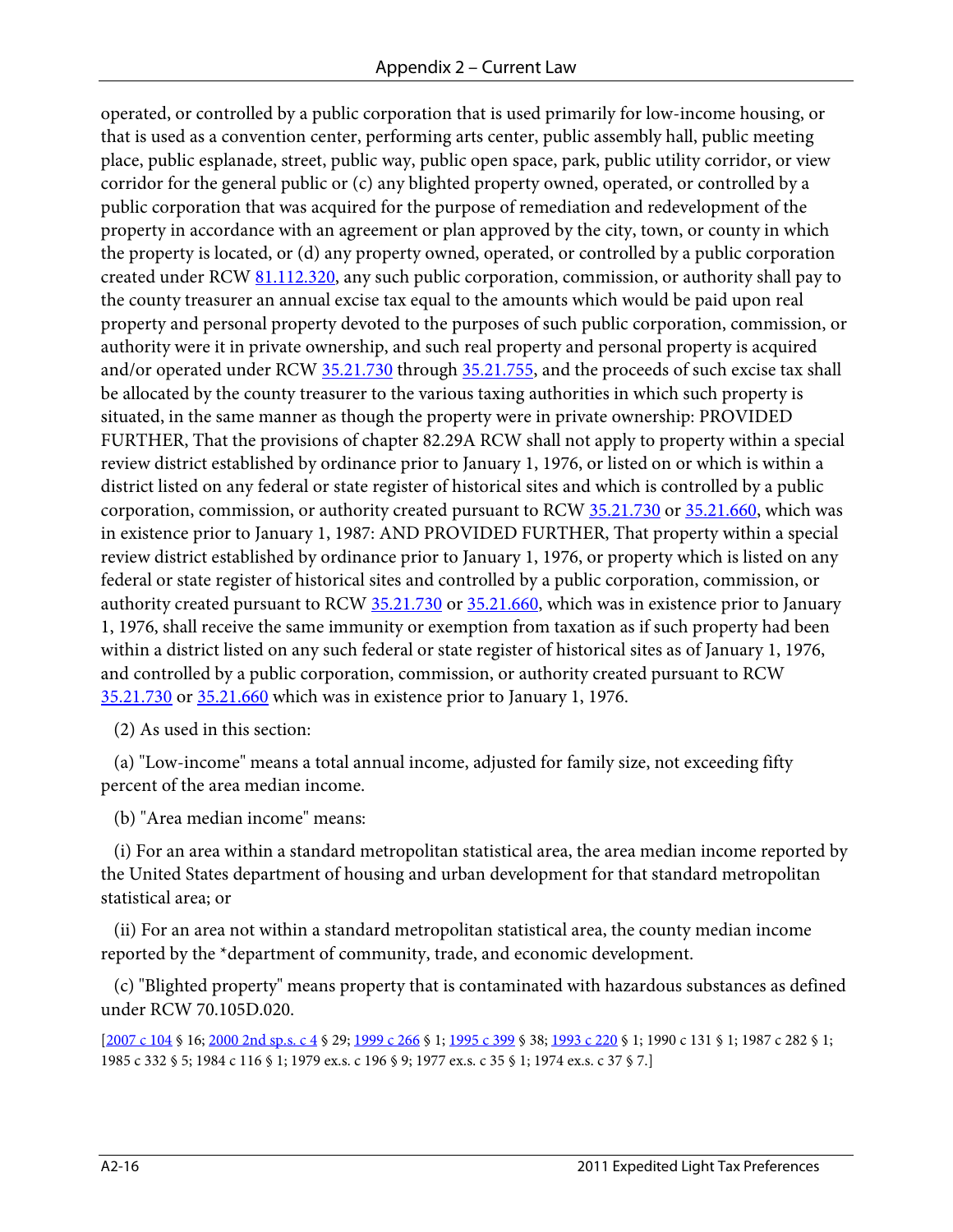#### **Radio & TV transmission stations**

#### *[84.36.047](http://apps.leg.wa.gov/RCW/default.aspx?cite=84.36.047)*

The following property shall be exempt from taxation:

 Real and personal property owned by or leased to any nonprofit corporation or association and, except as provided in RCW [84.36.805,](http://apps.leg.wa.gov/RCW/default.aspx?cite=84.36.805) used exclusively to rebroadcast, amplify, or otherwise facilitate the transmission and/or reception of radio and/or television signals originally broadcast by foreign or domestic governmental agencies for reception by the general public: PROVIDED, That in the event such property is leased, the benefit of the exemption shall inure to the user.

[1984 c 220 § 4; 1977 ex.s. c 348 § 1.]

#### **Nonprofit water associations**

#### *[82.16.050\(12\)](http://apps.leg.wa.gov/RCW/default.aspx?cite=82.16.050)*

In computing tax there may be deducted from the gross income the following items:

 (1) Amounts derived by municipally owned or operated public service businesses, directly from taxes levied for the support or maintenance thereof. This subsection may not be construed to exempt service charges which are spread on the property tax rolls and collected as taxes;

 (2) Amounts derived from the sale of commodities to persons in the same public service business as the seller, for resale as such within this state. This deduction is allowed only with respect to water distribution, gas distribution or other public service businesses which furnish water, gas or any other commodity in the performance of public service businesses;

 (3) Amounts actually paid by a taxpayer to another person taxable under this chapter as the latter's portion of the consideration due for services furnished jointly by both, if the total amount has been credited to and appears in the gross income reported for tax by the former;

(4) The amount of cash discount actually taken by the purchaser or customer;

 (5) The amount of bad debts, as that term is used in 26 U.S.C. Sec. 166, as amended or renumbered as of January 1, 2003, on which tax was previously paid under this chapter;

 (6) Amounts derived from business which the state is prohibited from taxing under the Constitution of this state or the Constitution or laws of the United States;

 (7) Amounts derived from the distribution of water through an irrigation system, for irrigation purposes;

 (8) Amounts derived from the transportation of commodities from points of origin in this state to final destination outside this state, or from points of origin outside this state to final destination in this state, with respect to which the carrier grants to the shipper the privilege of stopping the shipment in transit at some point in this state for the purpose of storing, manufacturing, milling, or other processing, and thereafter forwards the same commodity, or its equivalent, in the same or converted form, under a through freight rate from point of origin to final destination;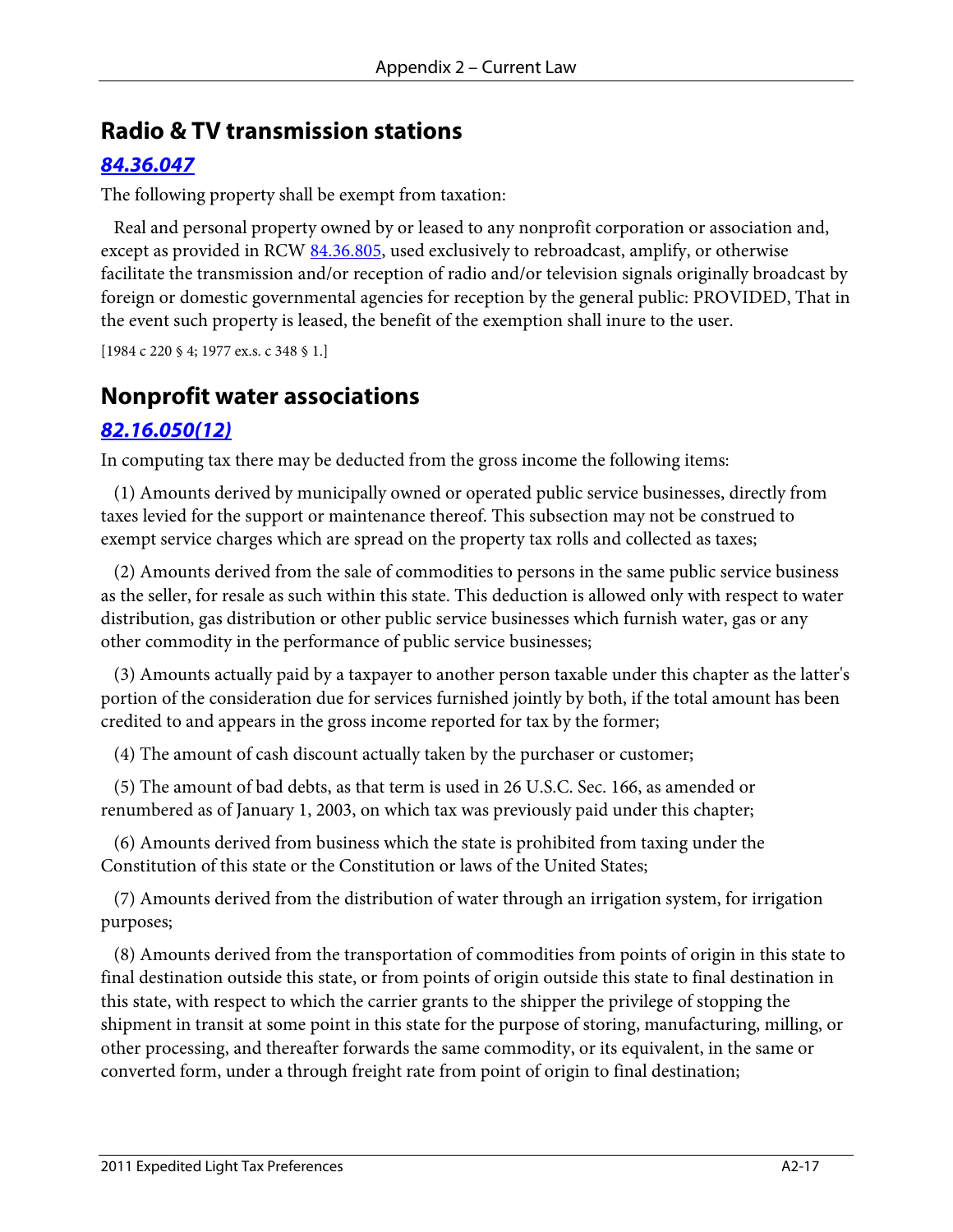(9) Amounts derived from the transportation of commodities from points of origin in the state to an export elevator, wharf, dock or ship side on tidewater or its navigable tributaries to be forwarded, without intervening transportation, by vessel, in their original form, to interstate or foreign destinations. No deduction is allowed under this subsection when the point of origin and the point of delivery to the export elevator, wharf, dock, or ship side are located within the corporate limits of the same city or town;

 (10) Amounts derived from the transportation of agricultural commodities, not including manufactured substances or articles, from points of origin in the state to interim storage facilities in this state for transshipment, without intervening transportation, to an export elevator, wharf, dock, or ship side on tidewater or its navigable tributaries to be forwarded, without intervening transportation, by vessel, in their original form, to interstate or foreign destinations. If agricultural commodities are transshipped from interim storage facilities in this state to storage facilities at a port on tidewater or its navigable tributaries, the same agricultural commodity dealer must operate both the interim storage facilities and the storage facilities at the port.

 (a) The deduction under this subsection is available only when the person claiming the deduction obtains a certificate from the agricultural commodity dealer operating the interim storage facilities, in a form and manner prescribed by the department, certifying that:

 (i) More than ninety-six percent of all of the type of agricultural commodity delivered by the person claiming the deduction under this subsection and delivered by all other persons to the dealer's interim storage facilities during the preceding calendar year was shipped by vessel in original form to interstate or foreign destinations; and

 (ii) Any of the agricultural commodity that is transshipped to ports on tidewater or its navigable tributaries will be received at storage facilities operated by the same agricultural commodity dealer and will be shipped from such facilities, without intervening transportation, by vessel, in their original form, to interstate or foreign destinations.

 (b) As used in this subsection, "agricultural commodity" has the same meaning as agricultural product in RCW [82.04.213;](http://apps.leg.wa.gov/RCW/default.aspx?cite=82.04.213)

 (11) Amounts derived from the production, sale, or transfer of electrical energy for resale within or outside the state or for consumption outside the state;

 (12) Amounts derived from the distribution of water by a nonprofit water association and used for capital improvements by that nonprofit water association;

(13) Amounts paid by a sewerage collection business taxable under RCW  $82.16.020(1)(a)$  to a person taxable under chapter 82.04 RCW for the treatment or disposal of sewage;

 (14) Amounts derived from fees or charges imposed on persons for transit services provided by a public transportation agency. For the purposes of this subsection, "public transportation agency" means a municipality, as defined in RCW [35.58.272,](http://apps.leg.wa.gov/RCW/default.aspx?cite=35.58.272) and urban public transportation systems, as defined in RCW [47.04.082.](http://apps.leg.wa.gov/RCW/default.aspx?cite=47.04.082) Public transportation agencies shall spend an amount equal to the reduction in tax provided by this tax deduction solely to adjust routes to improve access for citizens using food banks and senior citizen services or to extend or add new routes to assist low-income citizens and seniors.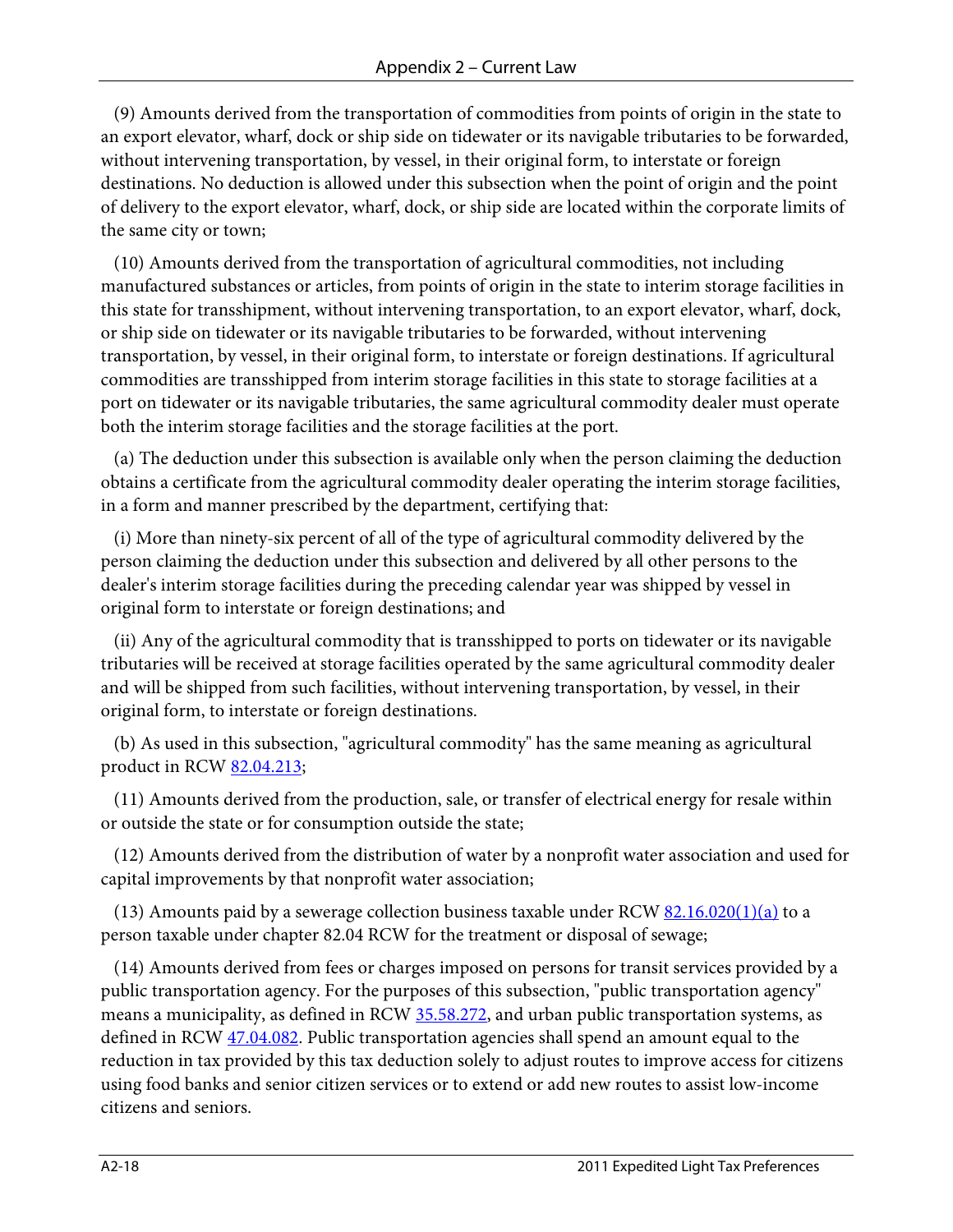[\[2007 c 330](http://apps.leg.wa.gov/billinfo/summary.aspx?bill=1443&year=2007) § 1[; 2006 c 336](http://apps.leg.wa.gov/billinfo/summary.aspx?bill=6826&year=2006) § 1[; 2004 c 153](http://apps.leg.wa.gov/billinfo/summary.aspx?bill=6515&year=2004) § 308; [2000 c 245](http://apps.leg.wa.gov/billinfo/summary.aspx?bill=2755&year=2000) § 1; [1994 c 124](http://apps.leg.wa.gov/billinfo/summary.aspx?bill=2479&year=1994) § 12; 1989 c 302 § 103; 1987 c 207 § 1; 1982 2nd ex.s. c 9 § 3; 1977 ex.s. c 368 § 1; 1967 ex.s. c 149 § 25; 1965 ex.s. c 173 § 22; 1961 c 15 [§82.16.050](http://apps.leg.wa.gov/RCW/default.aspx?cite=82.16.050) . Prior: 1959 ex.s. c 3 § 18; 1949 c 228 § 11; 1937 c 227 § 12; 1935 c 180 § 40; Rem. Supp. 1949 § 8370-40.]

## **Funeral home reimbursement**

#### *[82.04.4296](http://apps.leg.wa.gov/RCW/default.aspx?cite=82.04.4296)*

In computing tax there may be deducted from the measure of tax that portion of amounts received by any funeral home licensed to do business in this state which is received as reimbursements for expenditures (for goods supplied or services rendered by a person not employed by or affiliated or associated with the funeral home) and advanced by such funeral home as an accommodation to the persons paying for a funeral, so long as such expenditures and advances are billed to the persons paying for the funeral at only the exact cost thereof and are separately itemized in the billing statement delivered to such persons.

```
 82.04.430(15).]
```
## **Commuter ride sharing**

#### *[82.04.355](http://apps.leg.wa.gov/RCW/default.aspx?cite=82.04.355)*

This chapter does not apply to any funds received in the course of commuter ride sharing or ride sharing for persons with special transportation needs in accordance with RCW  $46.74.010$ .

[\[1999 c 358](http://apps.leg.wa.gov/billinfo/summary.aspx?bill=1623&year=1999) § 8; 1979 c 111 § 17.]

## **Printing by libraries**

#### *[82.04.600](http://apps.leg.wa.gov/RCW/default.aspx?cite=82.04.600)*

This chapter does not apply to any county as defined in Title 36 RCW, any city or town as defined in Title 35 RCW, any school district or educational service district as defined in Title 28A RCW, or any library or library district as defined in Title 27 RCW, in respect to materials printed in the county, city, town, school district, educational district, library or library district facilities when the materials are used solely for county, city, town, school district, educational district, library, or library district purposes.

[1979 ex.s. c 266 § 8.]

## **Printing by local government**

#### *[82.04.397](http://apps.leg.wa.gov/RCW/default.aspx?cite=82.04.397)*

This chapter does not apply to any county, city or town as defined in Title 35 RCW and Title 36 RCW, in respect to materials printed in the county, city or town printing facilities when said materials are used solely for said county, city or town purposes.

[1979 ex.s. c 196 § 14.]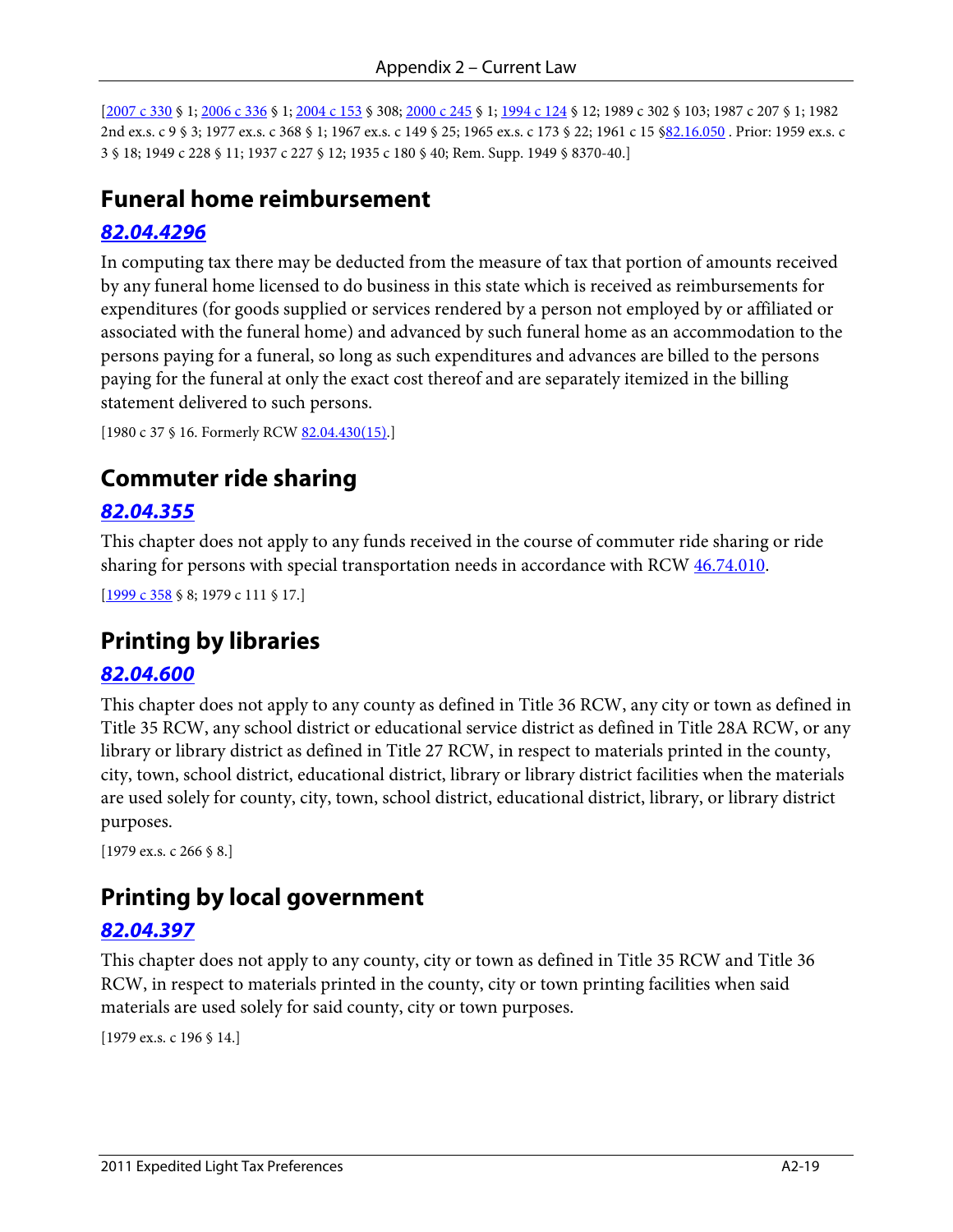# **Printing by schools**

### *[82.04.395](http://apps.leg.wa.gov/RCW/default.aspx?cite=82.04.395)*

This chapter shall not apply to school districts and educational service districts as defined in Title 28A RCW, in respect to materials printed in the school district and educational service districts printing facilities when said materials are used solely for school district and educational service district purposes.

```
[1979 ex.s. c 196 § 12.]
```
# **Nonprofit races**

### *[67.16.105\(1\)](http://apps.leg.wa.gov/RCW/default.aspx?cite=67.16.105)*

 (1) Licensees of race meets that are nonprofit in nature and are of ten days or less shall be exempt from payment of a parimutuel tax.

 (2) Licensees that do not fall under subsection (1) of this section shall withhold and pay to the commission daily for each authorized day of parimutuel wagering the following applicable percentage of all daily gross receipts from its in-state parimutuel machines:

 (a) If the gross receipts of all its in-state parimutuel machines are more than fifty million dollars in the previous calendar year, the licensee shall withhold and pay to the commission daily 1.30 percent of the daily gross receipts; and

 (b) If the gross receipts of all its in-state parimutuel machines are fifty million dollars or less in the previous calendar year, the licensee shall withhold and pay to the commission daily 1.803 percent of the daily gross receipts.

 (3)(a) In addition to those amounts in subsection (2) of this section, a licensee shall forward onetenth of one percent of the daily gross receipts of all its in-state parimutuel machines to the commission for payment to those nonprofit race meets as set forth in RCW [67.16.130](http://apps.leg.wa.gov/RCW/default.aspx?cite=67.16.130) and subsection (1) of this section, but said percentage shall not be charged against the licensee.

 (b) Payments to nonprofit race meets under this subsection shall be distributed on a per-race-day basis and used only for purses at race tracks that have been operating under RCW [67.16.130](http://apps.leg.wa.gov/RCW/default.aspx?cite=67.16.130) and subsection (1) of this section for the five consecutive years immediately preceding the year of payment.

 (c) As provided in this subsection, the commission shall distribute funds equal to fifteen thousand eight hundred dollars per race day from funds generated under this subsection (3).

 (4) If the funds generated under subsection (3) of this section are not sufficient to fund purses equal to fifteen thousand eight hundred dollars per race day, the commission is authorized to fund these purses from the following in the order provided below:

(a) First from fines imposed by the board of stewards and the commission in a calendar year;

 (b) Second from a commission approved percentage of any source market fee generated from advance deposit wagering as authorized in RC[W 67.16.260;](http://apps.leg.wa.gov/RCW/default.aspx?cite=67.16.260)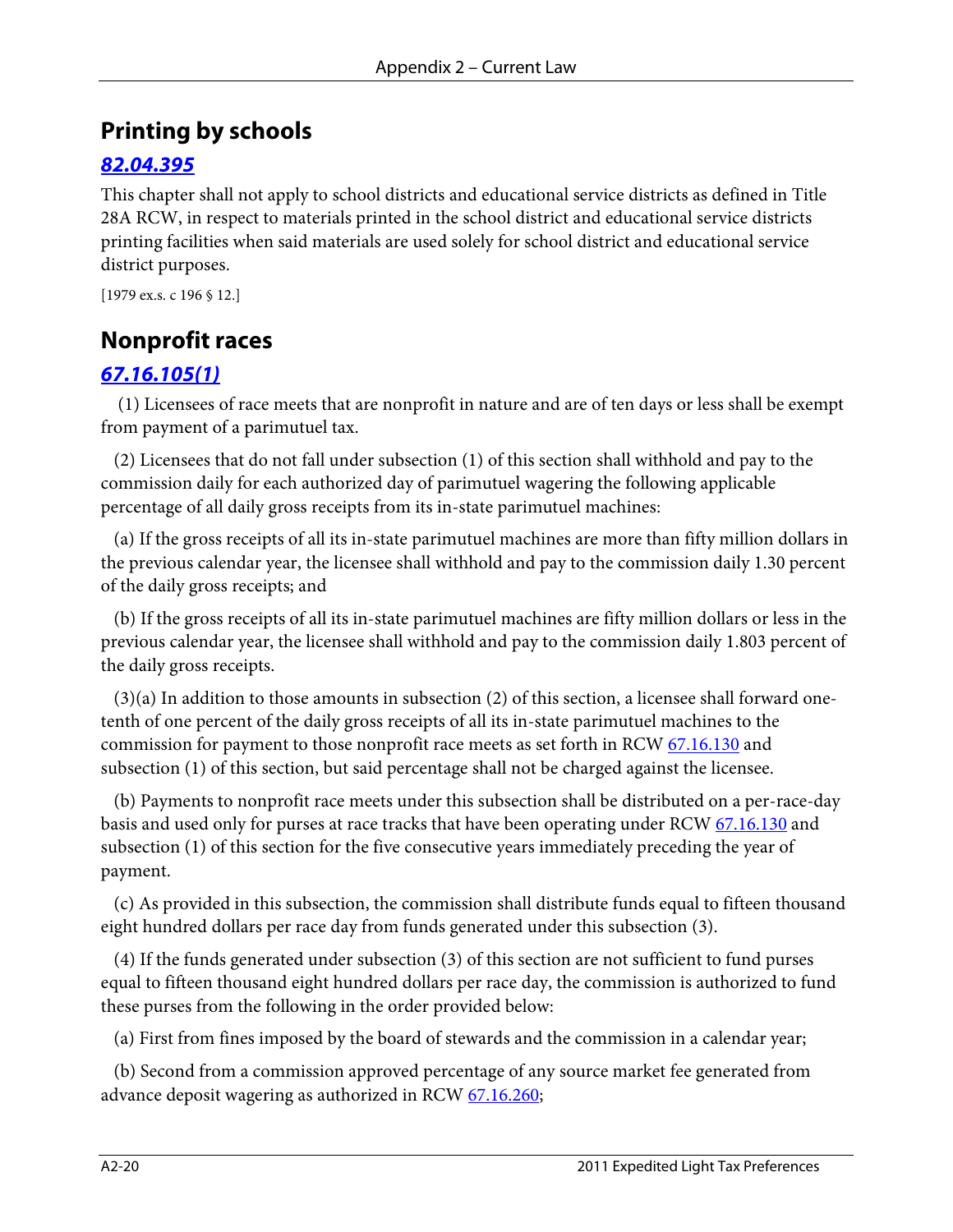(c) Third from interest earned from the Washington horse racing commission operating account created in RCW [67.16.280;](http://apps.leg.wa.gov/RCW/default.aspx?cite=67.16.280) and

 (d) Fourth from the Washington horse racing commission operating account created in RCW [67.16.280.](http://apps.leg.wa.gov/RCW/default.aspx?cite=67.16.280)

 (5) Funds generated under subsection (3) of this section that are in excess of fifteen thousand eight hundred dollars per race day must be returned to the licensee or licensees from which the funds were collected.

 (6) Funds generated from any of the sources listed in subsection (4) of this section that are not needed in a calendar year to fund purses under subsection (3) of this section must be deposited in the Washington horse racing commission operating account.

 (7) Beginning July 1, 1999, at the conclusion of each authorized race meet, the commission shall calculate the mathematical average daily gross receipts of parimutuel wagering that is conducted only at the physical location of the live race meet at those race meets of licensees with gross receipts of all their in-state parimutuel machines of more than fifty million dollars. Such calculation shall include only the gross parimutuel receipts from wagering occurring on live racing dates, including live racing receipts and receipts derived from one simulcast race card that is conducted only at the physical location of the live racing meet, which, for the purposes of this subsection, is "the handle." If the calculation exceeds eight hundred eighty-six thousand dollars, the licensee shall within ten days of receipt of written notification by the commission forward to the commission a sum equal to the product obtained by multiplying 0.6 percent by the handle. Sums collected by the commission under this subsection shall be forwarded on the next business day following receipt thereof to the state treasurer to be deposited in the fair fund created in RCW [15.76.115.](http://apps.leg.wa.gov/RCW/default.aspx?cite=15.76.115)

[\[2010 c 39](http://apps.leg.wa.gov/billinfo/summary.aspx?bill=2678&year=2010) § 1[; 2004 c 246](http://apps.leg.wa.gov/billinfo/summary.aspx?bill=2575&year=2004) § 7[; 2003 1st sp.s. c 27](http://apps.leg.wa.gov/billinfo/summary.aspx?bill=2192&year=2003) § 1; [1998 c 345](http://apps.leg.wa.gov/billinfo/summary.aspx?bill=6562&year=1998) § 6; [1997 c 87](http://apps.leg.wa.gov/billinfo/summary.aspx?bill=5762&year=1997) § 3; [1995 c 173](http://apps.leg.wa.gov/billinfo/summary.aspx?bill=1247&year=1995) § 2; [1994 c 159](http://apps.leg.wa.gov/billinfo/summary.aspx?bill=2167&year=1994) § 2[; 1993 c](http://apps.leg.wa.gov/billinfo/summary.aspx?bill=1845&year=1993)  [170](http://apps.leg.wa.gov/billinfo/summary.aspx?bill=1845&year=1993) § 2; [1991 c 270](http://apps.leg.wa.gov/billinfo/summary.aspx?bill=1120&year=1991) § 6; 1987 c 347 § 4; 1985 c 146 § 7; 1982 c 32 § 3; 1979 c 31 § 6.]

# **Commute trip reduction; special needs transportation**

### *[82.16.047](http://apps.leg.wa.gov/RCW/default.aspx?cite=82.16.047)*

This chapter does not apply to any funds received in the course of commuter ride sharing or ride sharing for persons with special transportation needs in accordance with RCW  $46.74.010$ .

[\[1999 c 358](http://apps.leg.wa.gov/billinfo/summary.aspx?bill=1623&year=1999) § 12; 1979 c 111 § 18.]

## **Nonprofit youth organizations**

#### *[84.33.075](http://apps.leg.wa.gov/RCW/default.aspx?cite=84.33.075)*

The excise tax imposed by this chapter shall not apply to any timber harvested by a nonprofit organization, association, or corporation from forest lands owned by it, where such lands are exempt from property taxes under RC[W 84.36.030,](http://apps.leg.wa.gov/RCW/default.aspx?cite=84.36.030) and where all of the income and receipts of the nonprofit organization, association, or corporation derived from such timber sales are used solely for the expense of promoting, operating, and maintaining youth programs which are equally available to all, regardless of race, color, national origin, ancestry, or religious belief.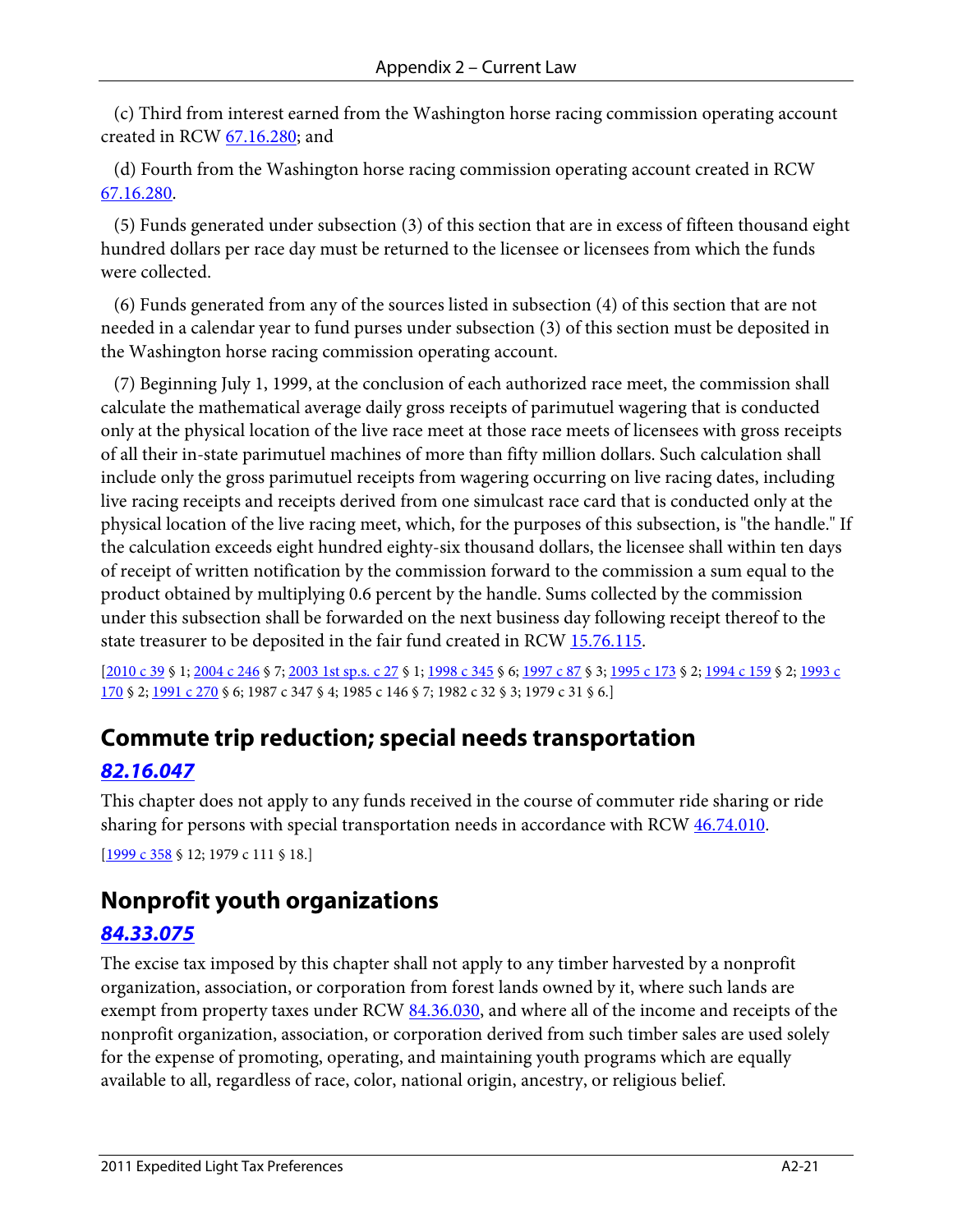In order to determine whether the harvesting of timber by a nonprofit organization, association, or corporation is exempt, the director of the department of revenue shall have access to its books.

 For the purposes of this section, a "nonprofit" organization, association, or corporation is one: (1) Which pays no part of its income directly or indirectly to its members, stockholders, officers, directors, or trustees except in the form of services rendered by the organization, association, or corporation in accordance with its purposes and bylaws; and (2) which pays salary or compensation to its officers only for actual services rendered, and at levels comparable to the salary or compensation of like positions within the public services of the state.

[1984 c 204 § 20; 1980 c 134 § 6.]

# **Credit for fish taxes paid to other jurisdictions**

### *[82.27.040](http://apps.leg.wa.gov/RCW/default.aspx?cite=82.27.040)*

A credit shall be allowed against the tax imposed by RCW [82.27.020](http://apps.leg.wa.gov/RCW/default.aspx?cite=82.27.020) upon enhanced food fish with respect to any tax previously paid on that same enhanced food fish to any other legally established taxing authority. To qualify for a credit, the owner of the enhanced food fish must have documentation showing a tax was paid in another jurisdiction.

[1985 c 413 § 4; 1980 c 98 § 4.]

# **Imported fish or fish products**

### *[82.27.030\(1\),\(3\)](http://apps.leg.wa.gov/RCW/default.aspx?cite=82.27.030)*

The tax imposed by RCW [82.27.020](http://apps.leg.wa.gov/RCW/default.aspx?cite=82.27.020) shall not apply to: (1) Enhanced food fish originating outside the state which enters the state as (a) frozen enhanced food fish or (b) enhanced food fish packaged for retail sales; (2) the growing, processing, or dealing with food fish or shellfish which are raised from eggs, fry, or larvae and which are under the physical control of the grower at all times until being sold or harvested; and (3) food fish, shellfish, anadromous game fish, and by-products or parts of food fish shipped from outside the state which enter the state, except as provided in RCW [82.27.010,](http://apps.leg.wa.gov/RCW/default.aspx?cite=82.27.010) provided the taxpayer must have documentation showing shipping origination of fish exempt under this subsection to qualify for exemption. Such documentation includes, but is not limited to fish tickets, bills of lading, invoices, or other documentation required to be kept by governmental agencies.

[\[1995 2nd sp.s. c 7](http://apps.leg.wa.gov/billinfo/summary.aspx?bill=1102&year=1995) § 1; 1985 c 413 § 3; 1980 c 98 § 3.]

## **Cogeneration and renewable resources**

#### *[82.16.055](http://apps.leg.wa.gov/RCW/default.aspx?cite=82.16.055)*

(1) In computing tax under this chapter there shall be deducted from the gross income:

 (a) An amount equal to the cost of production at the plant for consumption within the state of Washington of:

(i) Electrical energy produced or generated from cogeneration as defined in  $*RCW \underline{82.35.020}$ ; and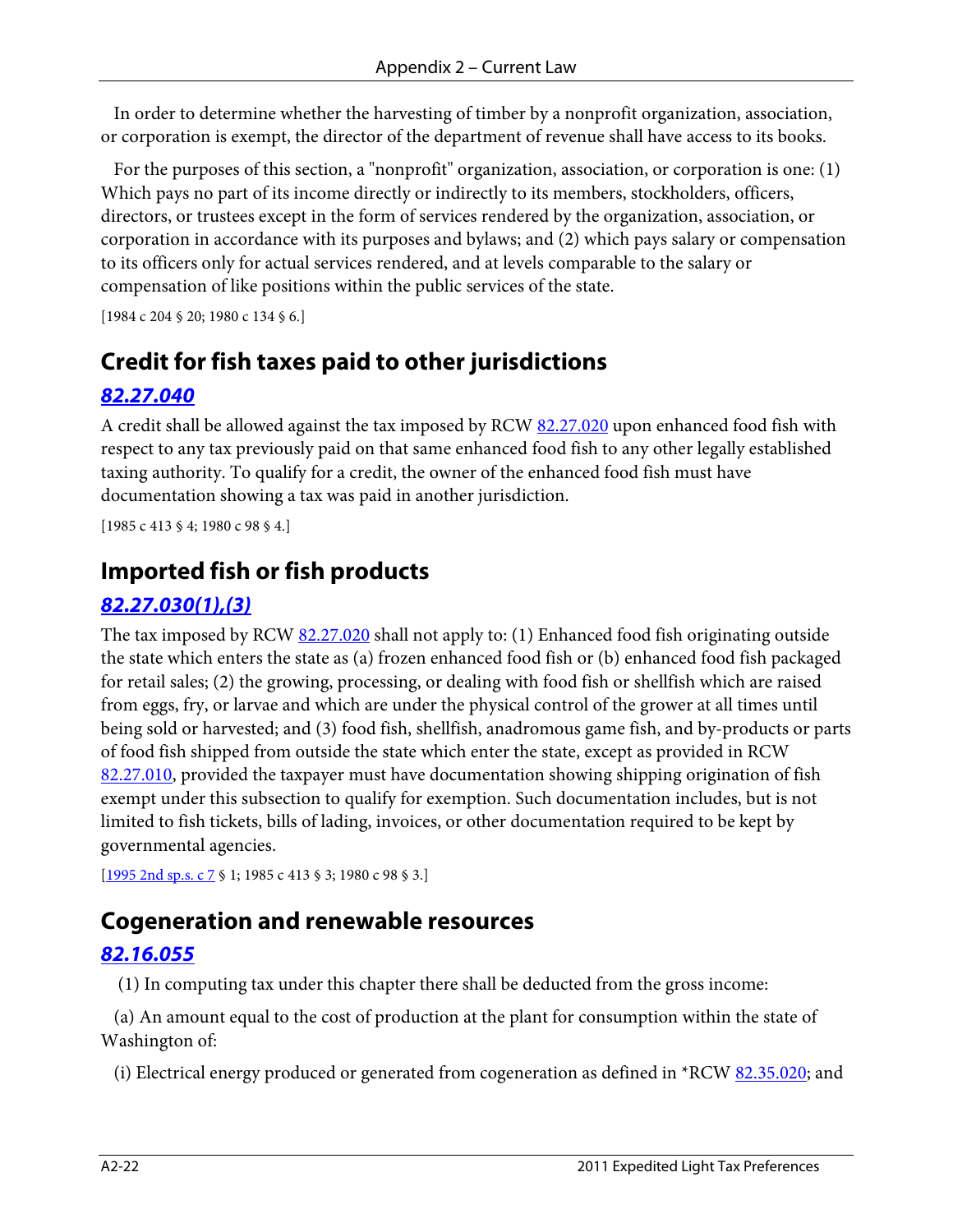(ii) Electrical energy or gas produced or generated from renewable energy resources such as solar energy, wind energy, hydroelectric energy, geothermal energy, wood, wood wastes, municipal wastes, agricultural products and wastes, and end-use waste heat; and

 (b) Those amounts expended to improve consumers' efficiency of energy end use or to otherwise reduce the use of electrical energy or gas by the consumer.

 (2) This section applies only to new facilities for the production or generation of energy from cogeneration or renewable energy resources or measures to improve the efficiency of energy end use on which construction or installation is begun after June 12, 1980, and before January 1, 1990.

(3) Deductions under subsection  $(1)(a)$  of this section shall be allowed for a period not to exceed thirty years after the project is placed in operation.

 (4) Measures or projects encouraged under this section shall at the time they are placed in service be reasonably expected to save, produce, or generate energy at a total incremental system cost per unit of energy delivered to end use which is less than or equal to the incremental system cost per unit of energy delivered to end use from similarly available conventional energy resources which utilize nuclear energy or fossil fuels and which the gas or electric utility could acquire to meet energy demand in the same time period.

 (5) The department of revenue, after consultation with the utilities and transportation commission in the case of investor-owned utilities and the governing bodies of locally regulated utilities, shall determine the eligibility of individual projects and measures for deductions under this section.

[1980 c 149 § 3.]

## **Nonresidents' rental vehicles**

#### *[82.08.0279](http://apps.leg.wa.gov/RCW/default.aspx?cite=82.08.0279)*

The tax levied by RCW [82.08.020](http://apps.leg.wa.gov/RCW/default.aspx?cite=82.08.020) shall not apply to the renting or leasing of motor vehicles and trailers to a nonresident of this state for use exclusively in transporting persons or property across the boundaries of this state and in intrastate operations incidental thereto when such motor vehicle or trailer is registered and licensed in a foreign state and for purposes of this exemption the term "nonresident" shall apply to a renter or lessee who has one or more places of business in this state as well as in one or more other states but the exemption for nonresidents shall apply only to those vehicles which are most frequently dispatched, garaged, serviced, maintained and operated from the renter's or lessee's place of business in another state.

[1980 c 37 § 45. Formerly RCW [82.08.030\(27\).\]](http://apps.leg.wa.gov/RCW/default.aspx?cite=82.08.030)

### **Ride-sharing vehicles**

#### *[82.08.0287](http://apps.leg.wa.gov/RCW/default.aspx?cite=82.08.0287)*

The tax imposed by this chapter shall not apply to sales of passenger motor vehicles which are to be used for commuter ride sharing or ride sharing for persons with special transportation needs, as defined in RCW  $46.74.010$ , if the vehicles are used as ride-sharing vehicles for thirty-six consecutive months beginning from the date of purchase.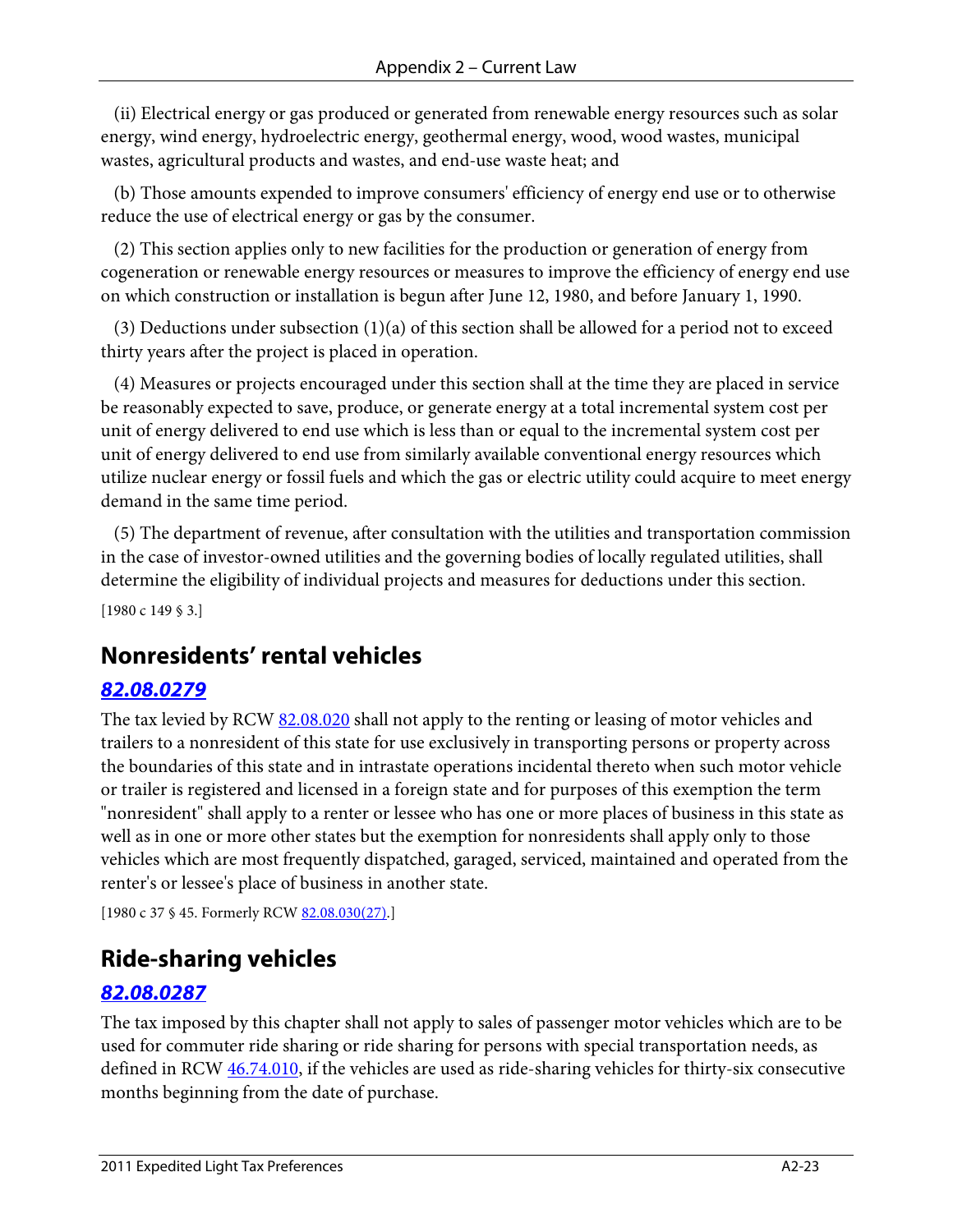To qualify for the tax exemption, those passenger motor vehicles with five or six passengers, including the driver, used for commuter ride-sharing, must be operated either within the state's eight largest counties that are required to develop commute trip reduction plans as directed by chapter [70.94](http://apps.leg.wa.gov/RCW/default.aspx?cite=70.94) RCW or in other counties, or cities and towns within those counties, that elect to adopt and implement a commute trip reduction plan. Additionally at least one of the following conditions must apply: (1) The vehicle must be operated by a public transportation agency for the general public; or (2) the vehicle must be used by a major employer, as defined in RC[W 70.94.524](http://apps.leg.wa.gov/RCW/default.aspx?cite=70.94.524) as an element of its commute trip reduction program for their employees; or (3) the vehicle must be owned and operated by individual employees and must be registered either with the employer as part of its commute trip reduction program or with a public transportation agency serving the area where the employees live or work. Individual employee owned and operated motor vehicles will require certification that the vehicle is registered with a major employer or a public transportation agency. Major employers who own and operate motor vehicles for their employees must certify that the commuter ride-sharing arrangement conforms to a carpool/vanpool element contained within their commute trip reduction program.

[2001 c 320 § 4; 1996 c 244 § 4; 1995 c 274 § 2; 1993 c 488 § 2; 1980 c 166 § 1.]

#### *[82.12.0282](http://apps.leg.wa.gov/RCW/default.aspx?cite=82.12.0282)*

The tax imposed by this chapter shall not apply with respect to the use of passenger motor vehicles used as ride-sharing vehicles by not less than five persons, including the driver, with a gross vehicle weight not to exceed 10,000 pounds where the primary usage is for commuter ride-sharing, as defined in RCW  $46.74.010$ , by not less than four persons including the driver when at least two of those persons are confined to wheelchairs when riding, or passenger motor vehicles where the primary usage is for ride-sharing for persons with special transportation needs, as defined in RCW [46.74.010,](http://apps.leg.wa.gov/RCW/default.aspx?cite=46.74.010) if the vehicles are used as ride-sharing vehicles for thirty-six consecutive months beginning with the date of first use.

 To qualify for the tax exemption, those passenger motor vehicles with five or six passengers, including the driver, used for commuter ride-sharing, must be operated either within the state's eight largest counties that are required to develop commute trip reduction plans as directed by chapter 70.94 RCW or in other counties, or cities and towns within those counties, that elect to adopt and implement a commute trip reduction plan. Additionally at least one of the following conditions must apply: (1) The vehicle must be operated by a public transportation agency for the general public; or (2) the vehicle must be used by a major employer, as defined in RC[W 70.94.524](http://apps.leg.wa.gov/RCW/default.aspx?cite=70.94.524) as an element of its commute trip reduction program for their employees; or (3) the vehicle must be owned and operated by individual employees and must be registered either with the employer as part of its commute trip reduction program or with a public transportation agency serving the area where the employees live or work. Individual employee owned and operated motor vehicles will require certification that the vehicle is registered with a major employer or a public transportation agency. Major employers who own and operate motor vehicles for their employees must certify that the commuter ride-sharing arrangement conforms to a carpool/vanpool element contained within their commute trip reduction program.

[\[2001 c 320](http://apps.leg.wa.gov/billinfo/summary.aspx?bill=1361&year=2001) § 5[; 1999 c 358](http://apps.leg.wa.gov/billinfo/summary.aspx?bill=1623&year=1999) § 11; [1996 c 88](http://apps.leg.wa.gov/billinfo/summary.aspx?bill=2591&year=1996) § 4[; 1993 c 488](http://apps.leg.wa.gov/billinfo/summary.aspx?bill=5876&year=1993) § 4; 1980 c 166 § 2.]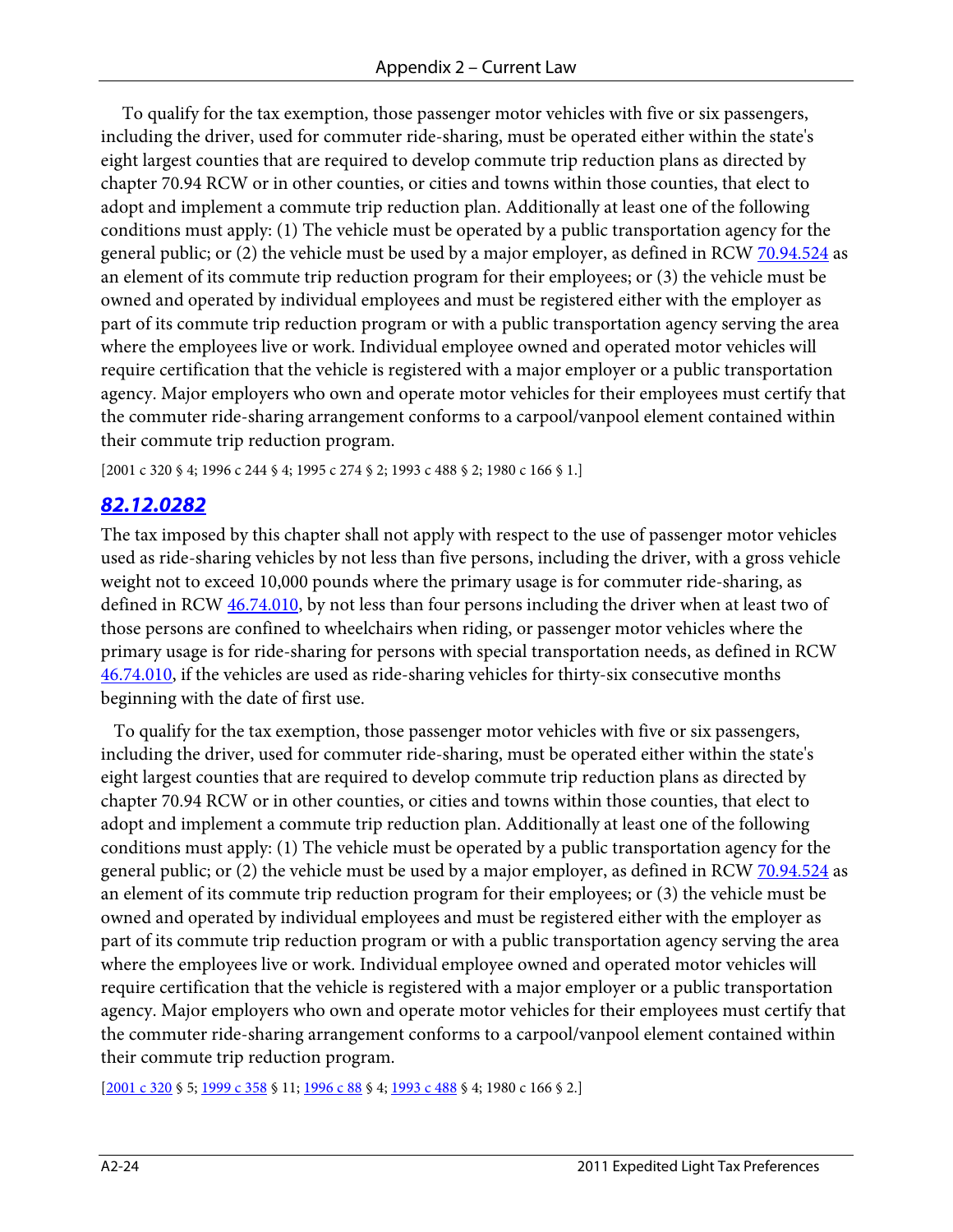# **Ride-sharing vehicles (MVET)**

### *[82.44.015](http://apps.leg.wa.gov/RCW/default.aspx?cite=82.44.015)*

For the purposes of this chapter, in addition to the exclusions under RCW [82.44.010,](http://apps.leg.wa.gov/RCW/default.aspx?cite=82.44.010) "motor vehicle" shall not include passenger motor vehicles used primarily for commuter ride sharing and ride sharing for persons with special transportation needs, as defined in RCW  $46.74.010$ . The registered owner of one of these vehicles shall notify the department of licensing upon termination of primary use of the vehicle in commuter ride sharing or ride sharing for persons with special transportation needs and shall be liable for the tax imposed by this chapter, prorated on the remaining months for which the vehicle is licensed.

 To qualify for the tax exemption, those passenger motor vehicles with five or six passengers, including the driver, used for commuter ride-sharing, must be operated either within the state's eight largest counties that are required to develop commute trip reduction plans as directed by chapter <u>70.94</u> RCW or in other counties, or cities and towns within those counties, that elect to adopt and implement a commute trip reduction plan. Additionally at least one of the following conditions must apply: (1) The vehicle must be operated by a public transportation agency for the general public; or (2) the vehicle must be used by a major employer, as defined in RC[W 70.94.524](http://apps.leg.wa.gov/RCW/default.aspx?cite=70.94.524) as an element of its commute trip reduction program for their employees; or (3) the vehicle must be owned and operated by individual employees and must be registered either with the employer as part of its commute trip reduction program or with a public transportation agency serving the area where the employees live or work. Individual employee owned and operated motor vehicles will require certification that the vehicle is registered with a major employer or a public transportation agency. Major employers who own and operate motor vehicles for their employees must certify that the commuter ride-sharing arrangement conforms to a carpool/vanpool element contained within their commute trip reduction program.

### *Revisions Effective July 1, 2011*

(1) Passenger motor vehicles used primarily for commuter ride sharing and ride sharing for persons with special transportation needs, as defined in RCW [46.74.010,](http://apps.leg.wa.gov/RCW/default.aspx?cite=46.74.010) are not subject to the motor vehicle excise tax authorized under this chapter.

- (2) To qualify for the motor vehicle excise tax exemption, passenger motor vehicles must:
- (a) Have a seating capacity of five or six passengers, including the driver;
- (b) Be used for commuter ride-sharing;
- (c) Be operated either within:

 (i) The state's eight largest counties that are required to develop commute trip reduction plans as directed by chapter [70.94](http://apps.leg.wa.gov/RCW/default.aspx?cite=70.94) RCW; or

 (ii) In other counties, or cities and towns within those counties, that elect to adopt and implement a commute trip reduction plan; and

(d) Meet at least one of the following conditions: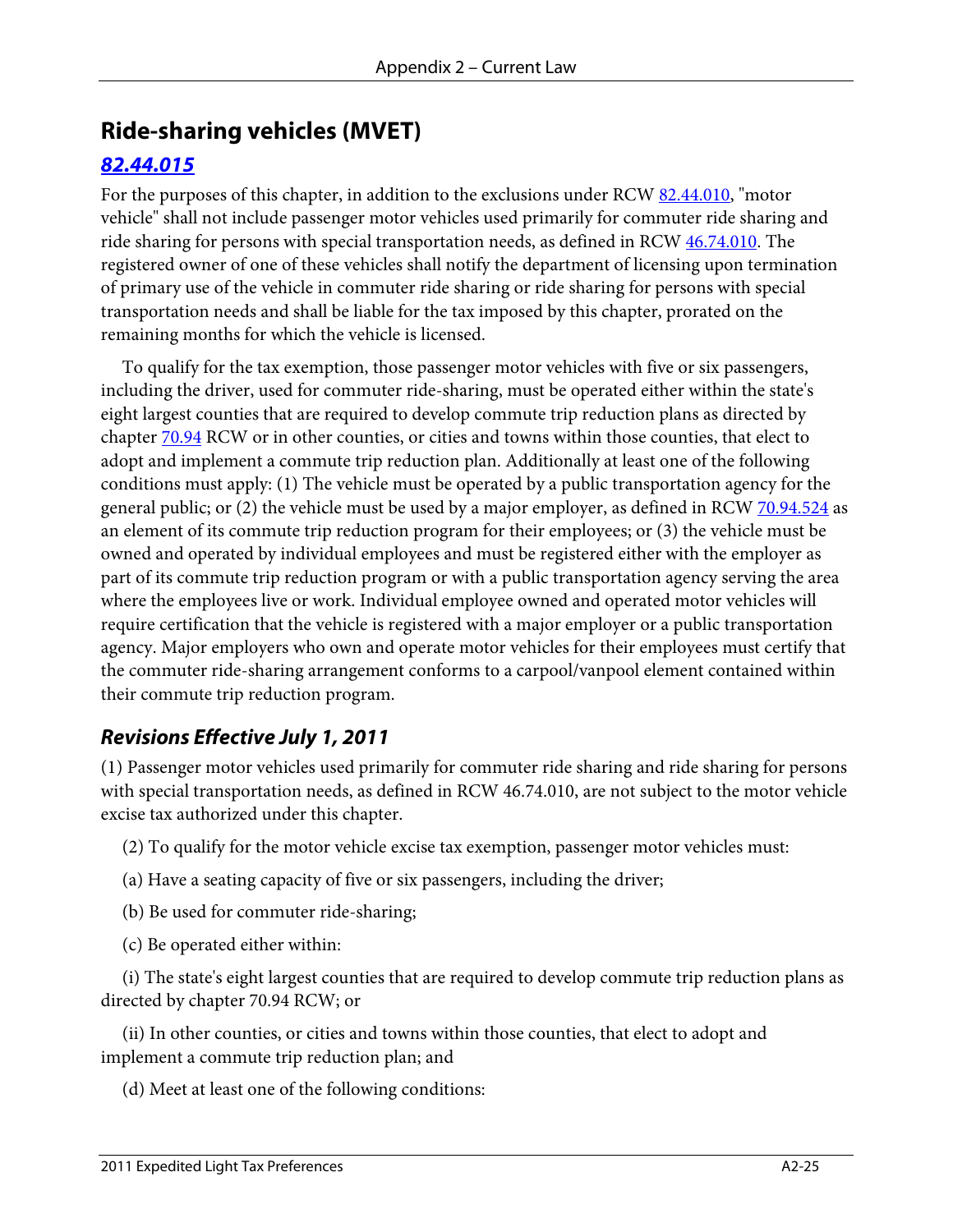(i) The vehicle must be operated by a public transportation agency for the general public;

 (ii) The vehicle must be used by a major employer, as defined in RCW [70.94.524](http://apps.leg.wa.gov/RCW/default.aspx?cite=70.94.524) as an element of its commute trip reduction program for their employees; or

 (iii) The vehicle must be owned and operated by individual employees and must be registered either with the employer as part of its commute trip reduction program or with a public transportation agency serving the area where the employees live or work. Individual employee owned and operated motor vehicles will require certification that the vehicle is registered with a major employer or a public transportation agency. Major employers who own and operate motor vehicles for their employees must certify that the commuter ride-sharing arrangement conforms to a carpool/vanpool element contained within their commute trip reduction program.

(3) The registered owner of a passenger motor vehicle described in subsection (2) of this section:

 (a) Shall notify the department upon the termination of the primary use of the vehicle in commuter ride sharing or ride sharing for persons with special transportation needs; and

 (b) Is liable for the motor vehicle excise tax imposed under this chapter, prorated on the remaining months for which the vehicle is registered.

[2010 c 161 § 909; 1996 c 244 § 7; 1993 c 488 § 3; 1982 c 142 § 1; 1980 c 166 § 3.]

# **Youth organization fees**

#### *[82.04.4271](http://apps.leg.wa.gov/RCW/default.aspx?cite=82.04.4271)*

In computing tax due under this chapter, there may be deducted from the measure of tax all amounts received by a nonprofit youth organization:

 (1) As membership fees or dues, irrespective of the fact that the payment of the membership fees or dues to the organization may entitle its members, in addition to other rights or privileges, to receive services from the organization or to use the organization's facilities; or

 (2) From members of the organization for camping and recreational services provided by the organization or for the use of the organization's camping and recreational facilities.

 For purposes of this section: "Nonprofit youth organization" means a nonprofit organization engaged in character building of youth which is exempt from property tax under RCW [84.36.030.](http://apps.leg.wa.gov/RCW/default.aspx?cite=84.36.030) [1981 c 74 § 1.]

# **Public assembly halls and meeting places**

### *[84.36.037](http://apps.leg.wa.gov/RCW/default.aspx?cite=84.36.037)*

 (1) Real or personal property owned by a nonprofit organization, association, or corporation in connection with the operation of a public assembly hall or meeting place is exempt from taxation. The area exempt under this section includes the building or buildings, the land under the buildings, and an additional area necessary for parking, not exceeding a total of one acre. When property for which exemption is sought is essentially unimproved except for restroom facilities and structures and this property has been used primarily for annual community celebration events for at least ten years, the exempt property shall not exceed twenty-nine acres.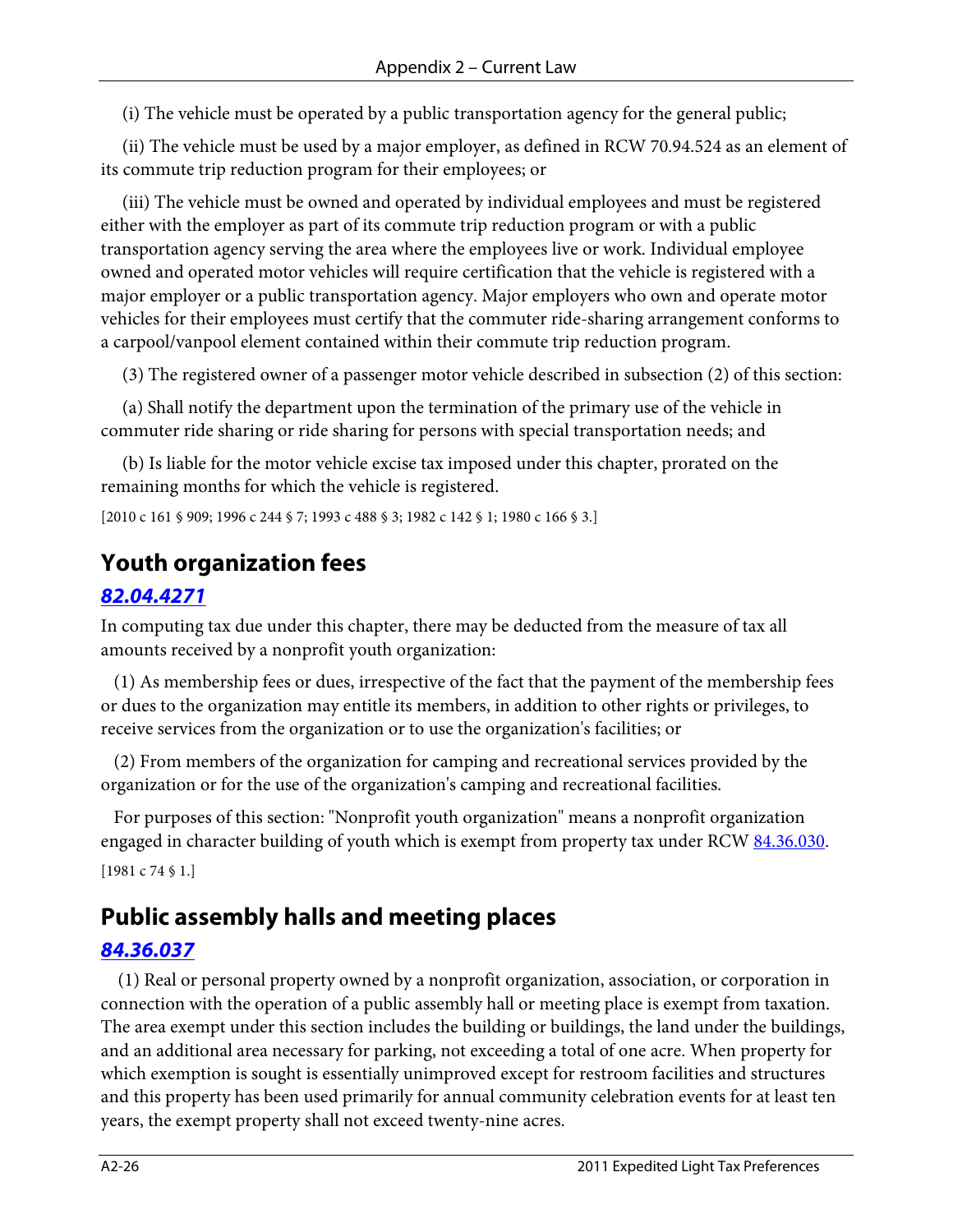(2) To qualify for this exemption the property must be used exclusively for public gatherings and must be available to all organizations or persons desiring to use the property, but the owner may impose conditions and restrictions which are necessary for the safekeeping of the property and promote the purposes of this exemption. Membership shall not be a prerequisite for the use of the property.

 (3) The use of the property for pecuniary gain or for business activities, except as provided in this section, nullifies the exemption otherwise available for the property for the assessment year. The exemption is not nullified by:

 (a) The collection of rent or donations if all funds collected are used for capital improvements to the exempt property, maintenance and operation of the exempt property, or for exempt purposes.

(b) Fund-raising activities conducted by a nonprofit organization.

 (c)(i) Except as provided in (c)(ii) of this subsection, the use of the property for pecuniary gain, for business activities for periods of not more than fifteen days each assessment year so long as all income received from rental or use of the exempt property is used for capital improvements to the exempt property, maintenance and operation of the exempt property, or for exempt purposes.

 (ii) The use of the property for pecuniary gain or for business activities if the property is used for activities related to a qualifying farmers market, as defined in RCW [66.24.170,](http://apps.leg.wa.gov/RCW/default.aspx?cite=66.24.170) for not more than fifty-three days each assessment year, and all income received from rental or use of the exempt property is used for capital improvements to the exempt property, maintenance and operation of the exempt property, or exempt purposes.

 (d) In a county with a population of less than twenty thousand, the use of the property to promote the following business activities: Dance lessons, art classes, or music lessons.

 (e) An inadvertent use of the property in a manner inconsistent with the purpose for which exemption is granted, if the inadvertent use is not part of a pattern of use. A pattern of use is presumed when an inadvertent use is repeated in the same assessment year or in two or more successive assessment years.

(4) The department of revenue must narrowly construe this exemption.

[\[2010 c 186](http://apps.leg.wa.gov/billinfo/summary.aspx?bill=2402&year=2010) § 1[; 2006 c 305](http://apps.leg.wa.gov/billinfo/summary.aspx?bill=1510&year=2006) § 3. Prior[: 1998 c 311](http://apps.leg.wa.gov/billinfo/summary.aspx?bill=2315&year=1998) § 19[; 1998 c 189](http://apps.leg.wa.gov/billinfo/summary.aspx?bill=6311&year=1998) § 1[; 1997 c 298](http://apps.leg.wa.gov/billinfo/summary.aspx?bill=5229&year=1997) § 1[; 1993 c 327](http://apps.leg.wa.gov/billinfo/summary.aspx?bill=5134&year=1993) § 1; 1987 c 505 § 80; 1981 c 141 § 2.]

# **Crop dusting**

### *[82.42.020](http://apps.leg.wa.gov/RCW/default.aspx?cite=82.42.020)*

There is hereby levied, and there shall be collected by every distributor of aircraft fuel, an excise tax at the rate of eleven cents on each gallon of aircraft fuel sold, delivered, or used in this state: PROVIDED HOWEVER, That such aircraft fuel excise tax shall not apply to fuel for aircraft that both operate from a private, non-state-funded airfield during at least ninety-five percent of the aircraft's normal use and are used principally for the application of pesticides, herbicides, or other agricultural chemicals and shall not apply to fuel for emergency medical air transport entities: PROVIDED FURTHER, That there shall be collected from every consumer or user of aircraft fuel either the use tax imposed by RCW  $82.12.020$ , as amended, or the retail sales tax imposed by RCW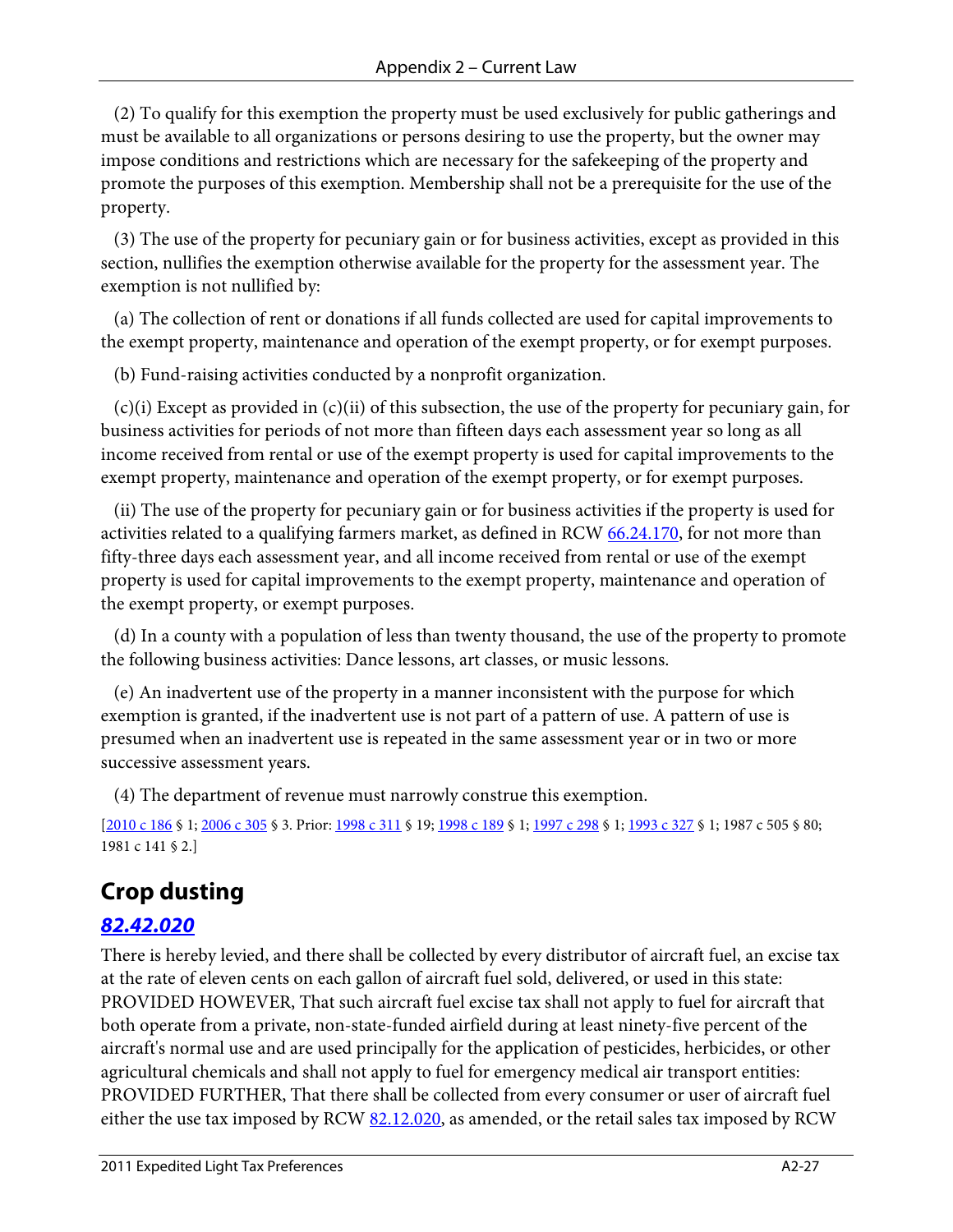[82.08.020,](http://apps.leg.wa.gov/RCW/default.aspx?cite=82.08.020) as amended, collection procedure to be as prescribed by law and/or rule or regulation of the department of revenue. The taxes imposed by this chapter shall be collected and paid to the state but once in respect to any aircraft fuel.

 The tax required by this chapter, to be collected by the seller, is held in trust by the seller until paid to the department, and a seller who appropriates or converts the tax collected to his or her own use or to any use other than the payment of the tax to the extent that the money required to be collected is not available for payment on the due date as prescribed in this chapter is guilty of a felony, or gross misdemeanor in accordance with the theft and anticipatory provisions of Title 9A RCW. A person, partnership, corporation, or corporate officer who fails to collect the tax imposed by this section, or who has collected the tax and fails to pay it to the department in the manner prescribed by this chapter, is personally liable to the state for the amount of the tax.

[\[2005 c 341](http://apps.leg.wa.gov/billinfo/summary.aspx?bill=5414&year=2005) § 3[; 2003 c 375](http://apps.leg.wa.gov/billinfo/summary.aspx?bill=6056&year=2003) § 5[; 1996 c 104](http://apps.leg.wa.gov/billinfo/summary.aspx?bill=6673&year=1996) § 13; 1982 1st ex.s. c 25 § 2; 1969 ex.s. c 254 § 2; 1967 ex.s. c 10 § 2.]

## **International banking facilities**

#### *[82.04.315](http://apps.leg.wa.gov/RCW/default.aspx?cite=82.04.315)*

This chapter shall not apply to the gross receipts of an international banking facility.

 As used in this section, an "international banking facility" means a facility represented by a set of asset and liability accounts segregated on the books and records of a commercial bank, the principal office of which is located in this state, and which is incorporated and doing business under the laws of the United States or of this state, a United States branch or agency of a foreign bank, an Edge corporation organized under Section 25(a) of the Federal Reserve Act, 12 United States Code 611- 631, or an Agreement corporation having an agreement or undertaking with the Board of Governors of the Federal Reserve System under Section 25 of the Federal Reserve Act, 12 United States Code 601-604(a), that includes only international banking facility time deposits (as defined in subsection (a)(2) of Section 204.8 of Regulation D (12 C.F.R. Part 204), as promulgated by the Board of Governors of the Federal Reserve System), and international banking facility extensions of credit (as defined in subsection (a)(3) of Section 204.8 of Regulation D).

[1982 c 95 § 7.]

## **Grants for local government**

#### *[82.04.418](http://apps.leg.wa.gov/RCW/default.aspx?cite=82.04.418)*

The provisions of this chapter shall not apply to grants received from the state or the United States government by municipal corporations or political subdivisions of the state of Washington.

[1983 1st ex.s. c 66 § 2.]

## **Housing finance commission**

#### *[82.04.408](http://apps.leg.wa.gov/RCW/default.aspx?cite=82.04.408)*

This chapter does not apply to income received by the state housing finance commission under chapter 43.180 RCW.

[1983 c 161 § 25.]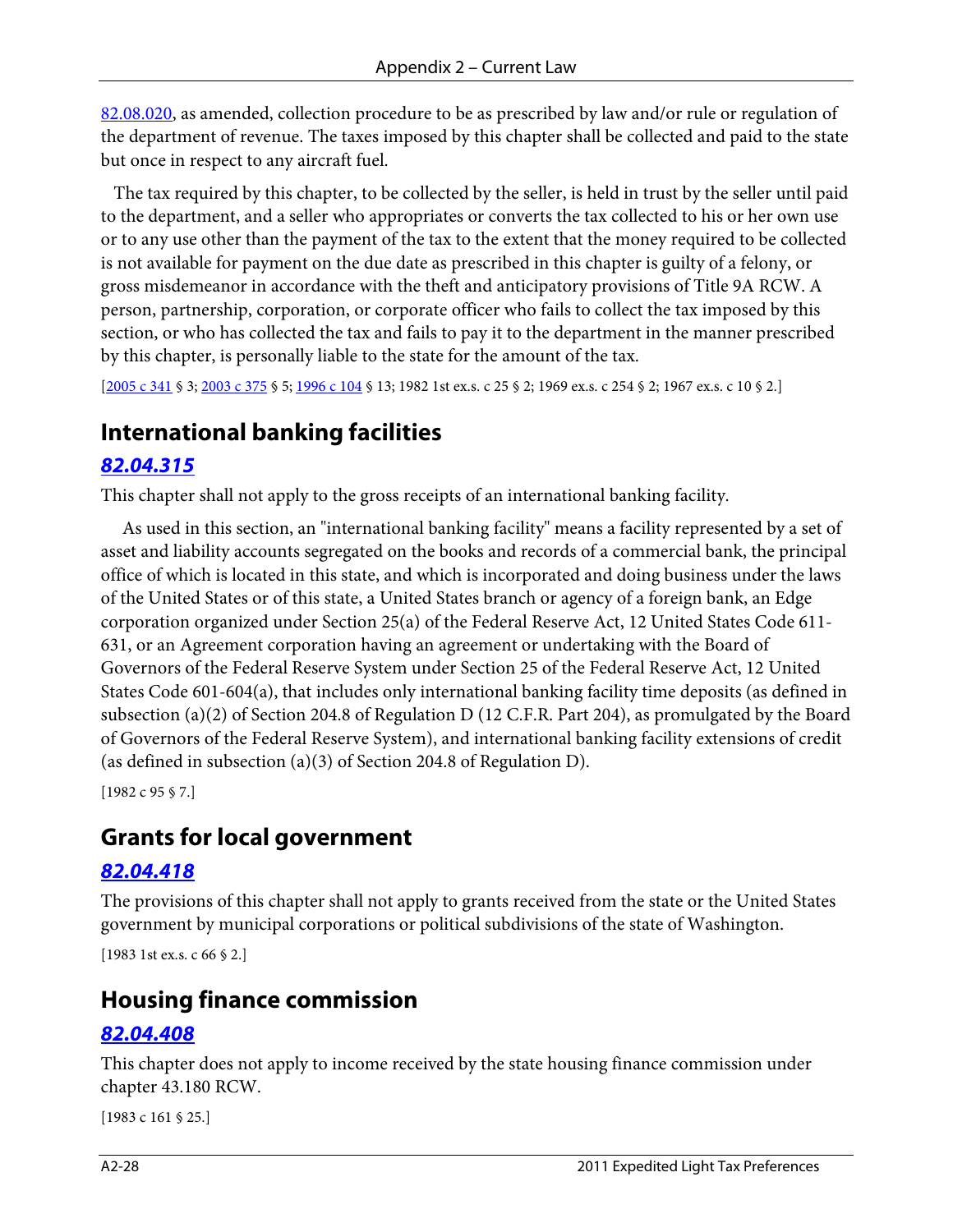## **Transportation of persons with special needs**

### *[82.36.285](http://apps.leg.wa.gov/RCW/default.aspx?cite=82.36.285)*

A private, nonprofit transportation provider regulated under chapter [81.66](http://apps.leg.wa.gov/RCW/default.aspx?cite=81.66) RCW shall receive a refund of the amount of the motor vehicle fuel tax paid on each gallon of motor vehicle fuel used to provide transportation services for persons with special transportation needs, whether the vehicle fuel tax has been paid either directly to the vendor from whom the motor vehicle fuel was purchased or indirectly by adding the amount of the tax to the price of the fuel.

[\[1996 c 244](http://apps.leg.wa.gov/billinfo/summary.aspx?bill=6699&year=1996) § 5; 1983 c 108 § 3.]

#### *[82.38.080\(1\)\(h\)](http://apps.leg.wa.gov/RCW/default.aspx?cite=82.38.080)*

(1) There is exempted from the tax imposed by this chapter, the use of fuel for:

 (a) Street and highway construction and maintenance purposes in motor vehicles owned and operated by the state of Washington, or any county or municipality;

(b) Publicly owned firefighting equipment;

(c) Special mobile equipment as defined in RCW  $46.04.552$ ;

 (d) Power pumping units or other power take-off equipment of any motor vehicle which is accurately measured by metering devices that have been specifically approved by the department or which is established by any of the following formulae:

 (i) Pumping propane, or fuel or heating oils or milk picked up from a farm or dairy farm storage tank by a power take-off unit on a delivery truck, at a rate determined by the department: PROVIDED, That claimant when presenting his or her claim to the department in accordance with this chapter, shall provide to the claim, invoices of propane, or fuel or heating oil delivered, or such other appropriate information as may be required by the department to substantiate his or her claim;

 (ii) Operating a power take-off unit on a cement mixer truck or a load compactor on a garbage truck at the rate of twenty-five percent of the total gallons of fuel used in such a truck; or

 (iii) The department is authorized to establish by rule additional formulae for determining fuel usage when operating other types of equipment by means of power take-off units when direct measurement of the fuel used is not feasible. The department is also authorized to adopt rules regarding the usage of on board computers for the production of records required by this chapter;

(e) Motor vehicles owned and operated by the United States government;

(f) Heating purposes;

 (g) Moving a motor vehicle on a public highway between two pieces of private property when said moving is incidental to the primary use of the motor vehicle;

 (h) Transportation services for persons with special transportation needs by a private, nonprofit transportation provider regulated under chapter 81.66 RCW;

 (i) Vehicle refrigeration units, mixing units, or other equipment powered by separate motors from separate fuel tanks;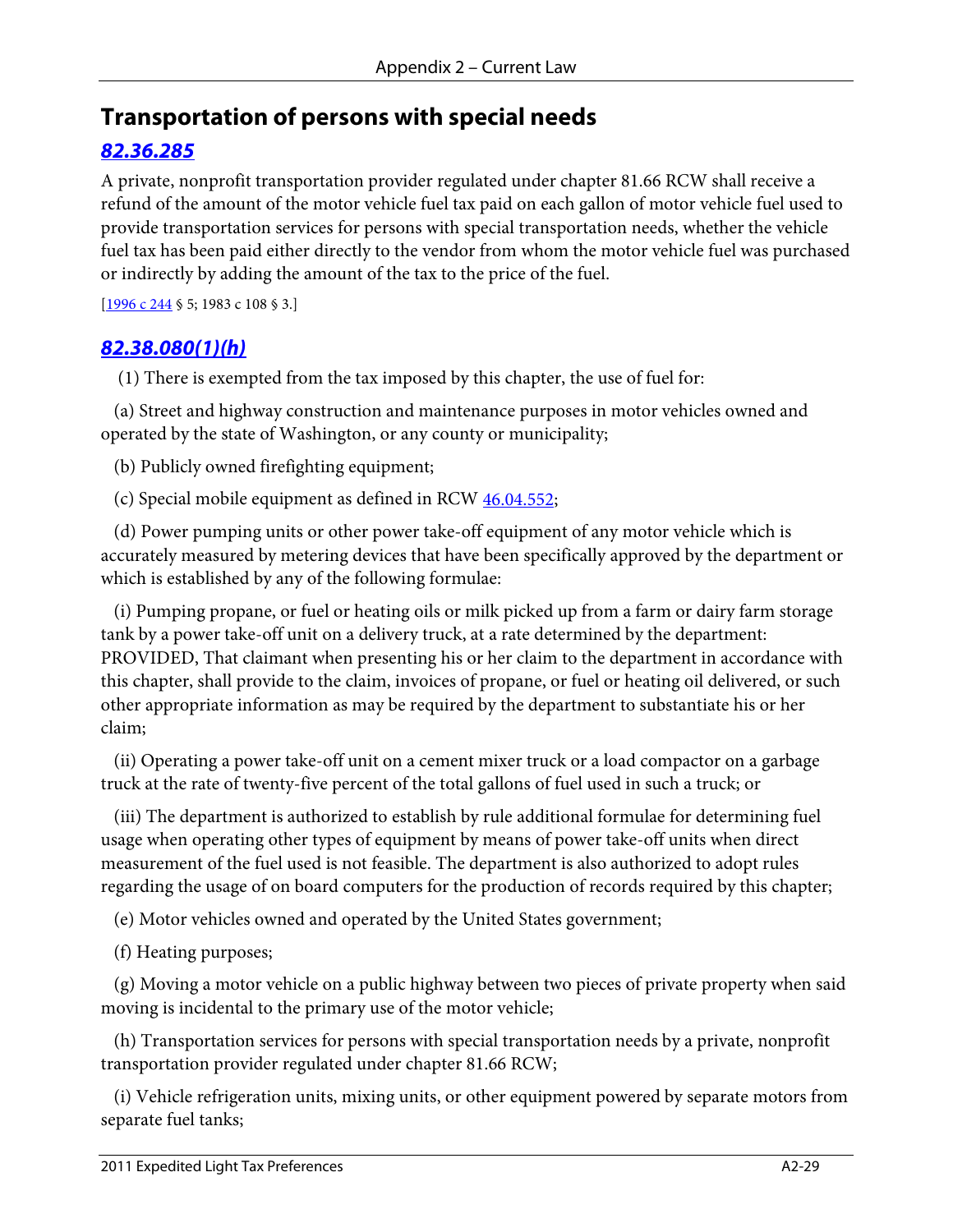(j) The operation of a motor vehicle as a part of or incidental to logging operations upon a highway under federal jurisdiction within the boundaries of a federal area if the federal government requires a fee for the privilege of operating the motor vehicle upon the highway, the proceeds of which are reserved for constructing or maintaining roads in the federal area, or requires maintenance or construction work to be performed on the highway for the privilege of operating the motor vehicle on the highway; and

(k) Waste vegetable oil as defined under RCW  $82.08.0205$  if the oil is used to manufacture biodiesel.

 (2) There is exempted from the tax imposed by this chapter the removal or entry of special fuel under the following circumstances and conditions:

 (a) If it is the removal from a terminal or refinery of, or the entry or sale of, a special fuel if all of the following apply:

 (i) The person otherwise liable for the tax is a licensee other than a dyed special fuel user or international fuel tax agreement licensee;

(ii) For a removal from a terminal, the terminal is a licensed terminal; and

(iii) The special fuel satisfies the dyeing and marking requirements of this chapter;

 (b) If it is an entry or removal from a terminal or refinery of taxable special fuel transferred to a refinery or terminal and the persons involved, including the terminal operator, are licensed; and

 (c)(i) If it is a special fuel that, under contract of sale, is shipped to a point outside this state by a supplier by means of any of the following:

(A) Facilities operated by the supplier;

 (B) Delivery by the supplier to a carrier, customs broker, or forwarding agent, whether hired by the purchaser or not, for shipment to the out-of-state point;

 (C) Delivery by the supplier to a vessel clearing from port of this state for a port outside this state and actually exported from this state in the vessel.

(ii) For purposes of this subsection  $(2)(c)$ :

 (A) "Carrier" means a person or firm engaged in the business of transporting for compensation property owned by other persons, and includes both common and contract carriers; and

 (B) "Forwarding agent" means a person or firm engaged in the business of preparing property for shipment or arranging for its shipment.

 (3)(a) Notwithstanding any provision of law to the contrary, every privately owned urban passenger transportation system and carriers as defined by chapters 81.68 and 81.70 RCW shall be exempt from the provisions of this chapter requiring the payment of special fuel taxes. For the purposes of this section "privately owned urban passenger transportation system" means every privately owned transportation system having as its principal source of revenue the income from transporting persons for compensation by means of motor vehicles or trackless trolleys, each having a seating capacity for over fifteen persons over prescribed routes in such a manner that the routes of such motor vehicles or trackless trolleys, either alone or in conjunction with routes of other such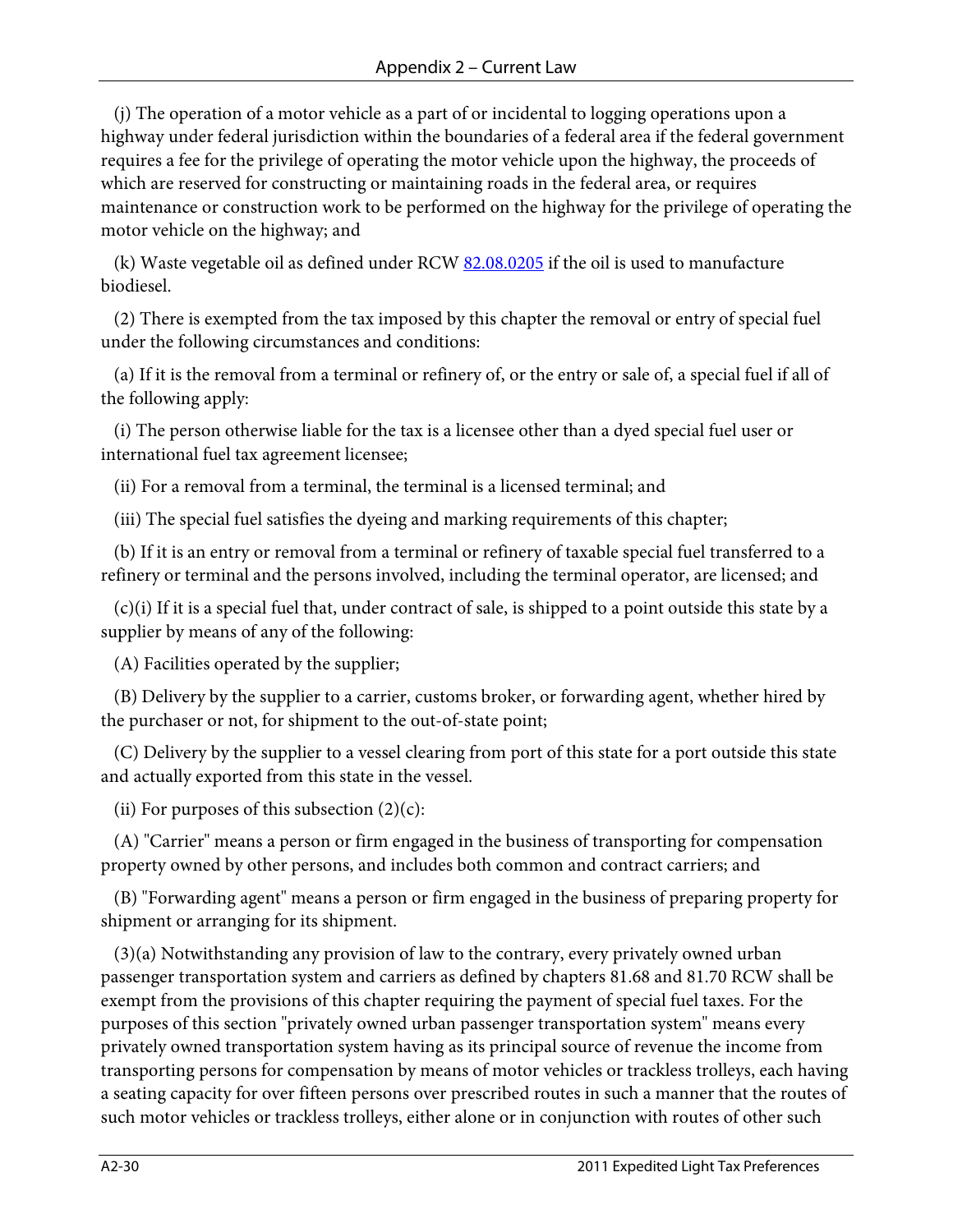motor vehicles or trackless trolleys subject to routing by the same transportation system, shall not extend for a distance exceeding twenty-five road miles beyond the corporate limits of the county in which the original starting points of such motor vehicles are located: PROVIDED, That no refunds or credits shall be granted on special fuel used by any privately owned urban transportation vehicle, or vehicle operated pursuant to chapters 81.68 and 81.70 RCW, on any trip where any portion of the trip is more than twenty-five road miles beyond the corporate limits of the county in which the trip originated.

 (b) Every publicly owned and operated urban passenger transportation system is exempt from the provisions of this chapter that require the payment of special fuel taxes. For the purposes of this subsection, "publicly owned and operated urban passenger transportation systems" include public transportation benefit areas under chapter 36.57A RCW, metropolitan municipal corporations under chapter 36.56 RCW, city-owned transit systems under chapter 35.58 RCW, county public transportation authorities under chapter 36.57 RCW, unincorporated transportation benefit areas under chapter 36.57 RCW, and regional transit authorities under chapter 81.112 RCW.

[\[2009 c 352](http://apps.leg.wa.gov/billinfo/summary.aspx?bill=1225&year=2009) § 1[; 2008 c 237](http://apps.leg.wa.gov/billinfo/summary.aspx?bill=3188&year=2008) § 1[; 1998 c 176](http://apps.leg.wa.gov/billinfo/summary.aspx?bill=2659&year=1998) § 60; [1996 c 244](http://apps.leg.wa.gov/billinfo/summary.aspx?bill=6699&year=1996) § 6; [1993 c 141](http://apps.leg.wa.gov/billinfo/summary.aspx?bill=1477&year=1993) § 2; 1990 c 185 § 1; 1983 c 108 § 4; 1979 c 40 § 4; 1973 c 42 § 1. Prior: 1972 ex.s. c 138 § 2; 1972 ex.s. c 49 § 1; 1971 ex.s. c 175 § 9.]

# **Special fuel used outside of state**

### *[82.08.0255\(2\)](http://apps.leg.wa.gov/RCW/default.aspx?cite=82.08.0255)*

(1) The tax levied by RCW  $82.08.020$  shall not apply to sales of motor vehicle and special fuel if:

 (a) The fuel is purchased for the purpose of public transportation and the purchaser is entitled to a refund or an exemption under RCW [82.36.275](http://apps.leg.wa.gov/RCW/default.aspx?cite=82.36.275) or [82.38.080\(3\);](http://apps.leg.wa.gov/RCW/default.aspx?cite=82.38.080) or

 (b) The fuel is purchased by a private, nonprofit transportation provider certified under chapter 81.66 RCW and the purchaser is entitled to a refund or an exemption under RCW [82.36.285](http://apps.leg.wa.gov/RCW/default.aspx?cite=82.36.285) or  $82.38.080(1)(h)$ ; or

 (c) The fuel is purchased by a public transportation benefit area created under chapter 36.57A RCW or a county-owned ferry or county ferry district created under chapter 36.54 RCW for use in passenger-only ferry vessels; or

(d) The fuel is taxable under chapter 82.36 or 82.38 RCW.

(2) Any person who has paid the tax imposed by RCW [82.08.020](http://apps.leg.wa.gov/RCW/default.aspx?cite=82.08.020) on the sale of special fuel delivered in this state shall be entitled to a credit or refund of such tax with respect to fuel subsequently established to have been actually transported and used outside this state by persons engaged in interstate commerce. The tax shall be claimed as a credit or refunded through the tax reports required under RCW [82.38.150.](http://apps.leg.wa.gov/RCW/default.aspx?cite=82.38.150)

[\[2007 c 223](http://apps.leg.wa.gov/billinfo/summary.aspx?bill=5862&year=2007) § 9[; 2005 c 443](http://apps.leg.wa.gov/billinfo/summary.aspx?bill=1299&year=2005) § 5[; 1998 c 176](http://apps.leg.wa.gov/billinfo/summary.aspx?bill=2659&year=1998) § 4. Prior: 1983 1st ex.s. c 35 § 2; 1983 c 108 § 1; 1980 c 147 § 1; 1980 c 37 § 23. Formerly RCW [82.08.030\(5\).](http://apps.leg.wa.gov/RCW/default.aspx?cite=82.08.030)]

### *[82.12.0256\(1\)](http://apps.leg.wa.gov/RCW/default.aspx?cite=82.12.0256)*

The provisions of this chapter shall not apply in respect to the use of: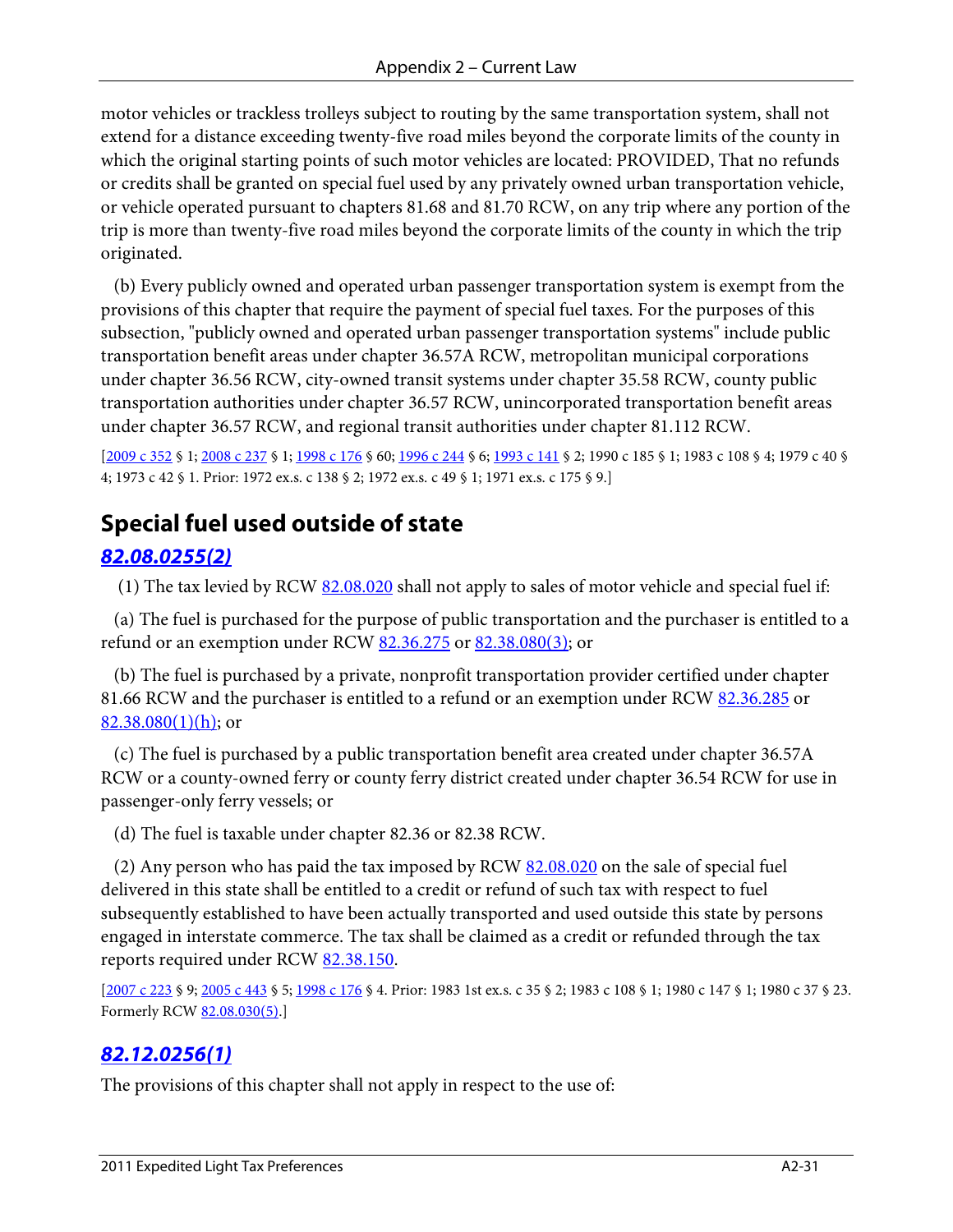(1) Special fuel purchased in this state upon which a refund is obtained as provided in RCW [82.38.180\(2\);](http://apps.leg.wa.gov/RCW/default.aspx?cite=82.38.180) and

(2) Motor vehicle and special fuel if:

 (a) The fuel is used for the purpose of public transportation and the purchaser is entitled to a refund or an exemption under RCW [82.36.275](http://apps.leg.wa.gov/RCW/default.aspx?cite=82.36.275) or [82.38.080\(3\);](http://apps.leg.wa.gov/RCW/default.aspx?cite=82.38.080) or

 (b) The fuel is purchased by a private, nonprofit transportation provider certified under chapter 81.66 RCW and the purchaser is entitled to a refund or an exemption under RCW [82.36.285](http://apps.leg.wa.gov/RCW/default.aspx?cite=82.36.285) or  $82.38.080(1)(h)$ ; or

 (c) The fuel is purchased by a public transportation benefit area created under chapter 36.57A RCW or a county-owned ferry or county ferry district created under chapter 36.54 RCW for use in passenger-only ferry vessels; or

 (d) The fuel is taxable under chapter 82.36 or 82.38 RCW: PROVIDED, That the use of motor vehicle and special fuel upon which a refund of the applicable fuel tax is obtained shall not be exempt under this subsection (2)(d), and the director of licensing shall deduct from the amount of such tax to be refunded the amount of tax due under this chapter and remit the same each month to the department of revenue.

[\[2007 c 223](http://apps.leg.wa.gov/billinfo/summary.aspx?bill=5862&year=2007) § 10; [2005 c 443](http://apps.leg.wa.gov/billinfo/summary.aspx?bill=1299&year=2005) § 6; [1998 c 176](http://apps.leg.wa.gov/billinfo/summary.aspx?bill=2659&year=1998) § 5. Prior: 1983 1st ex.s. c 35 § 3; 1983 c 108 § 2; 1980 c 147 § 2; 1980 c 37 § 56. Formerly RCW [82.12.030\(6\).\]](http://apps.leg.wa.gov/RCW/default.aspx?cite=82.12.030)

# **Fuel for transporting persons with special needs**

### *[82.08.0255\(1\)\(b\)](http://apps.leg.wa.gov/RCW/default.aspx?cite=82.08.0255)*

(1) The tax levied by RCW  $82.08.020$  shall not apply to sales of motor vehicle and special fuel if:

 (a) The fuel is purchased for the purpose of public transportation and the purchaser is entitled to a refund or an exemption under RCW [82.36.275](http://apps.leg.wa.gov/RCW/default.aspx?cite=82.36.275) or [82.38.080\(3\);](http://apps.leg.wa.gov/RCW/default.aspx?cite=82.38.080) or

 (b) The fuel is purchased by a private, nonprofit transportation provider certified under chapter 81.66 RCW and the purchaser is entitled to a refund or an exemption under RCW [82.36.285](http://apps.leg.wa.gov/RCW/default.aspx?cite=82.36.285) or  $82.38.080(1)(h)$ ; or

 (c) The fuel is purchased by a public transportation benefit area created under chapter 36.57A RCW or a county-owned ferry or county ferry district created under chapter 36.54 RCW for use in passenger-only ferry vessels; or

(d) The fuel is taxable under chapter 82.36 or 82.38 RCW.

(2) Any person who has paid the tax imposed by RCW [82.08.020](http://apps.leg.wa.gov/RCW/default.aspx?cite=82.08.020) on the sale of special fuel delivered in this state shall be entitled to a credit or refund of such tax with respect to fuel subsequently established to have been actually transported and used outside this state by persons engaged in interstate commerce. The tax shall be claimed as a credit or refunded through the tax reports required under RCW [82.38.150.](http://apps.leg.wa.gov/RCW/default.aspx?cite=82.38.150)

[\[2007 c 223](http://apps.leg.wa.gov/billinfo/summary.aspx?bill=5862&year=2007) § 9[; 2005 c 443](http://apps.leg.wa.gov/billinfo/summary.aspx?bill=1299&year=2005) § 5[; 1998 c 176](http://apps.leg.wa.gov/billinfo/summary.aspx?bill=2659&year=1998) § 4. Prior: 1983 1st ex.s. c 35 § 2; 1983 c 108 § 1; 1980 c 147 § 1; 1980 c 37 § 23. Formerly RCW [82.08.030\(5\).](http://apps.leg.wa.gov/RCW/default.aspx?cite=82.08.030)]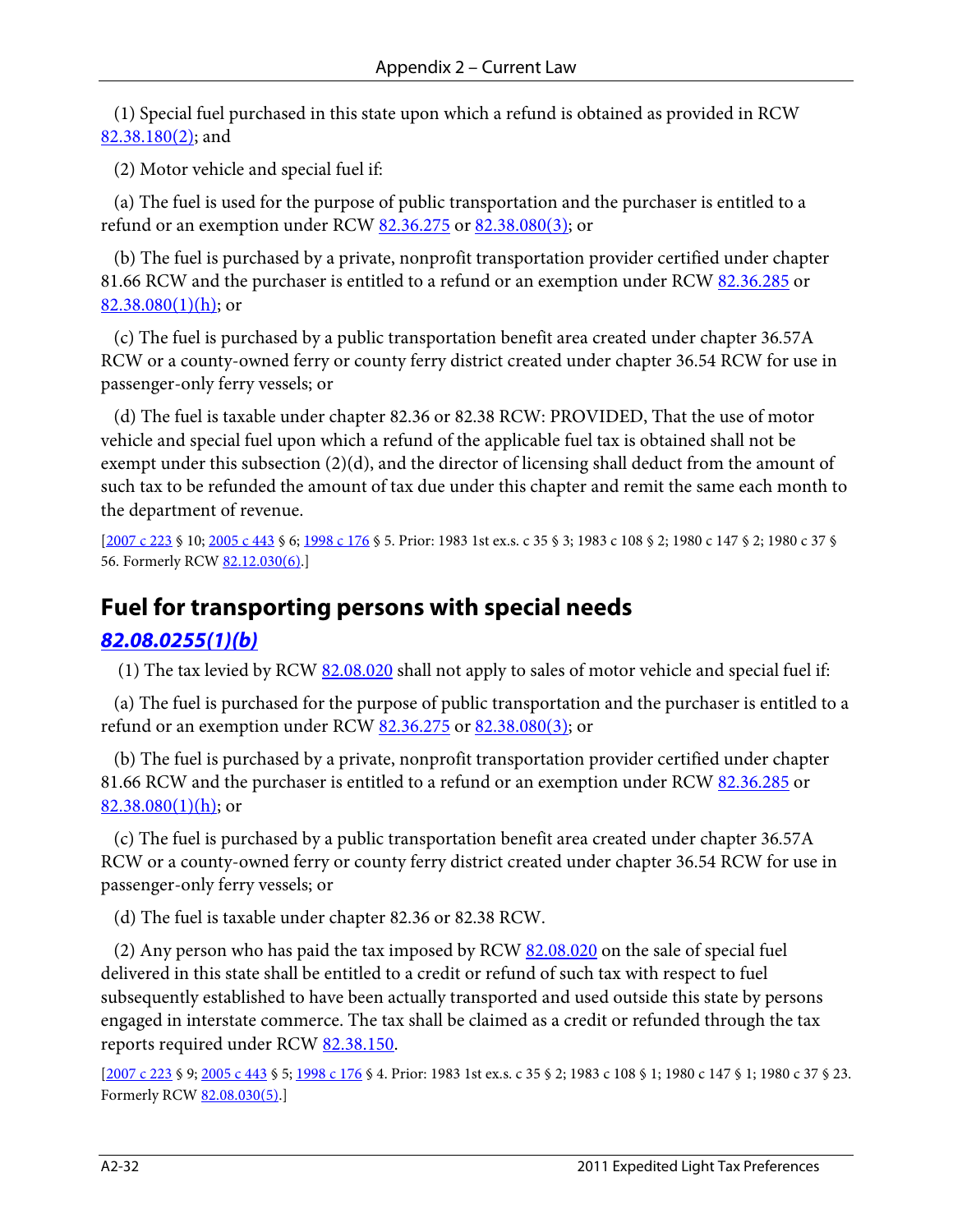#### *[82.12.0256\(2\)\(b\)](http://apps.leg.wa.gov/RCW/default.aspx?cite=82.12.0256)*

The provisions of this chapter shall not apply in respect to the use of:

 (1) Special fuel purchased in this state upon which a refund is obtained as provided in RCW [82.38.180\(2\);](http://apps.leg.wa.gov/RCW/default.aspx?cite=82.38.180) and

(2) Motor vehicle and special fuel if:

 (a) The fuel is used for the purpose of public transportation and the purchaser is entitled to a refund or an exemption under RCW [82.36.275](http://apps.leg.wa.gov/RCW/default.aspx?cite=82.36.275) or [82.38.080\(3\);](http://apps.leg.wa.gov/RCW/default.aspx?cite=82.38.080) or

 (b) The fuel is purchased by a private, nonprofit transportation provider certified under chapter 81.66 RCW and the purchaser is entitled to a refund or an exemption under RCW [82.36.285](http://apps.leg.wa.gov/RCW/default.aspx?cite=82.36.285) or  $82.38.080(1)(h)$ ; or

 (c) The fuel is purchased by a public transportation benefit area created under chapter 36.57A RCW or a county-owned ferry or county ferry district created under chapter 36.54 RCW for use in passenger-only ferry vessels; or

 (d) The fuel is taxable under chapter 82.36 or 82.38 RCW: PROVIDED, That the use of motor vehicle and special fuel upon which a refund of the applicable fuel tax is obtained shall not be exempt under this subsection (2)(d), and the director of licensing shall deduct from the amount of such tax to be refunded the amount of tax due under this chapter and remit the same each month to the department of revenue.

[\[2007 c 223](http://apps.leg.wa.gov/billinfo/summary.aspx?bill=5862&year=2007) § 10; [2005 c 443](http://apps.leg.wa.gov/billinfo/summary.aspx?bill=1299&year=2005) § 6; [1998 c 176](http://apps.leg.wa.gov/billinfo/summary.aspx?bill=2659&year=1998) § 5. Prior: 1983 1st ex.s. c 35 § 3; 1983 c 108 § 2; 1980 c 147 § 2; 1980 c 37 § 56. Formerly RCW [82.12.030\(6\).\]](http://apps.leg.wa.gov/RCW/default.aspx?cite=82.12.030)

## **Motion picture program contributions**

#### *[82.04.4489](http://apps.leg.wa.gov/RCW/default.aspx?cite=82.04.4489)*

(1) Subject to the limitations in this section, a credit is allowed against the tax imposed under this chapter for contributions made by a person to a Washington motion picture competitiveness program.

 (2) The person must make the contribution before claiming a credit authorized under this section. Credits earned under this section may be claimed against taxes due for the calendar year in which the contribution is made. The amount of credit claimed for a reporting period shall not exceed the tax otherwise due under this chapter for that reporting period. No person may claim more than one million dollars of credit in any calendar year, including credit carried over from a previous calendar year. No refunds may be granted for any unused credits.

 (3) The maximum credit that may be earned for each calendar year under this section for a person is limited to the lesser of one million dollars or an amount equal to one hundred percent of the contributions made by the person to a program during the calendar year.

 (4) Except as provided under subsection (5) of this section, a tax credit claimed under this section may not be carried over to another year.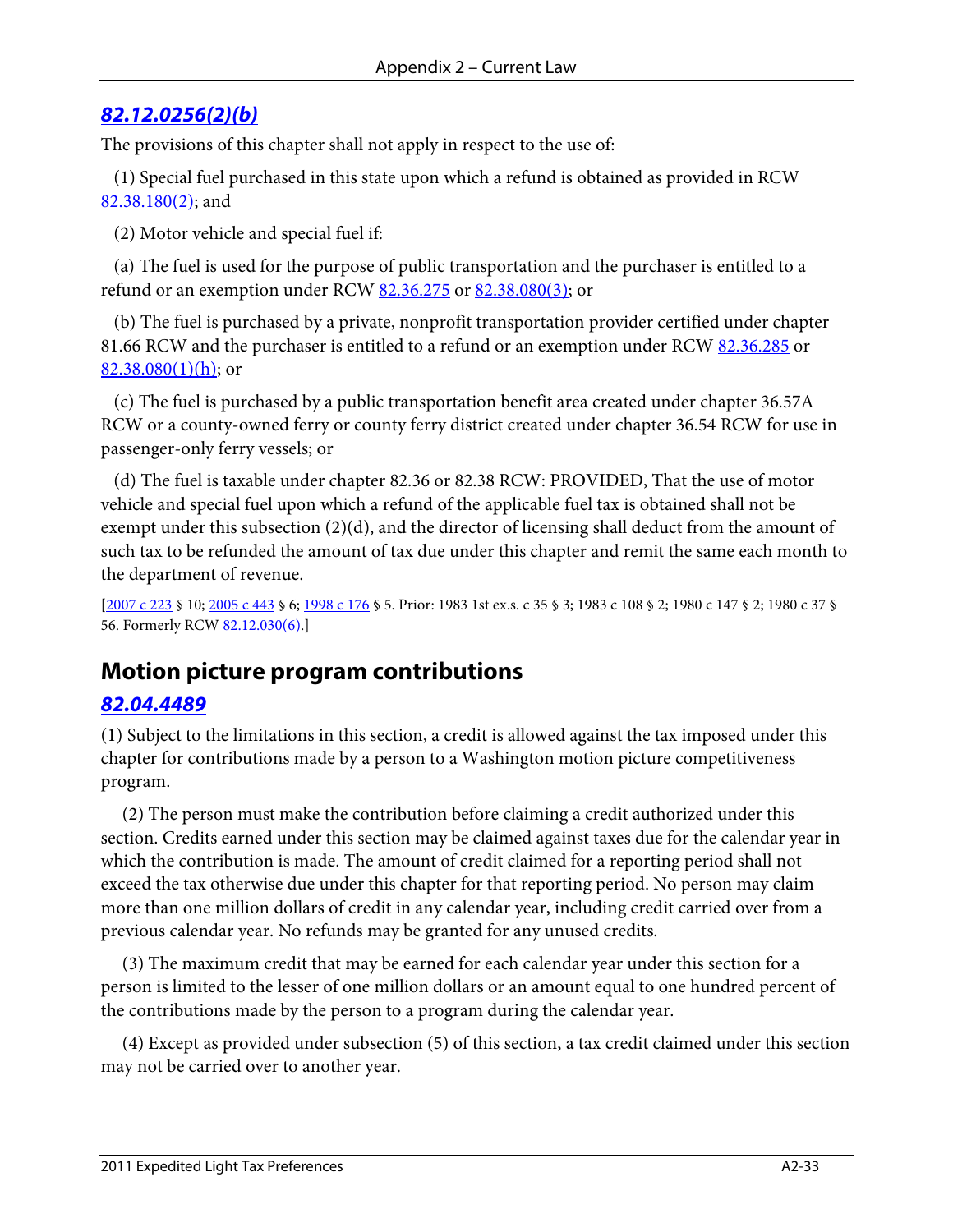(5) Any amount of tax credit otherwise allowable under this section not claimed by the person in any calendar year may be carried over and claimed against the person's tax liability for the next succeeding calendar year. Any credit remaining unused in the next succeeding calendar year may be carried forward and claimed against the person's tax liability for the second succeeding calendar year; and any credit not used in that second succeeding calendar year may be carried over and claimed against the person's tax liability for the third succeeding calendar year, but may not be carried over for any calendar year thereafter.

 (6) Credits are available on a first in-time basis. The department shall disallow any credits, or portion thereof, that would cause the total amount of credits claimed under this section during any calendar year to exceed three million five hundred thousand dollars. If this limitation is reached, the department shall notify all Washington motion picture competitiveness programs that the annual statewide limit has been met. In addition, the department shall provide written notice to any person who has claimed tax credits in excess of the three million five hundred thousand dollar limitation in this subsection. The notice shall indicate the amount of tax due and shall provide that the tax be paid within thirty days from the date of such notice. The department shall not assess penalties and interest as provided in chapter 82.32 RCW on the amount due in the initial notice if the amount due is paid by the due date specified in the notice, or any extension thereof.

 (7) To claim a credit under this section, a person must electronically file with the department all returns, forms, and any other information required by the department, in an electronic format as provided or approved by the department. Any return, form, or information required to be filed in an electronic format under this section is not filed until received by the department in an electronic format. As used in this subsection, "returns" has the same meaning as "return" in RCW [82.32.050.](http://apps.leg.wa.gov/RCW/default.aspx?cite=82.32.050)

 (8) No application is necessary for the tax credit. The person must keep records necessary for the department to verify eligibility under this section.

 (9) A Washington motion picture competitiveness program shall provide to the department, upon request, such information needed to verify eligibility for credit under this section, including information regarding contributions received by the program.

(10) The department shall not allow any credit under this section before July 1, 2006.

 (11) For the purposes of this section, "Washington motion picture competitiveness program" or "program" means an organization established pursuant to chapter 43.365 RCW.

(12) No credit may be earned for contributions made on or after July 1, 2011.

[\[2008 c 85](http://apps.leg.wa.gov/billinfo/summary.aspx?bill=6423&year=2008) § 3[; 2006 c 247](http://apps.leg.wa.gov/billinfo/summary.aspx?bill=6558&year=2006) § 5.]

## **Honey beekeepers B&O tax exemptions**

#### *[82.04.629](http://apps.leg.wa.gov/RCW/default.aspx?cite=82.04.629)*

 (1) This chapter does not apply to amounts derived from the wholesale sale of honey bee products by an eligible apiarist who owns or keeps bee colonies and who does not qualify for an exemption under RCW [82.04.330](http://apps.leg.wa.gov/RCW/default.aspx?cite=82.04.330) in respect to such sales.

 (2) The exemption provided in subsection (1) of this section does not apply to any person selling such products at retail or to any person selling manufactured substances or articles.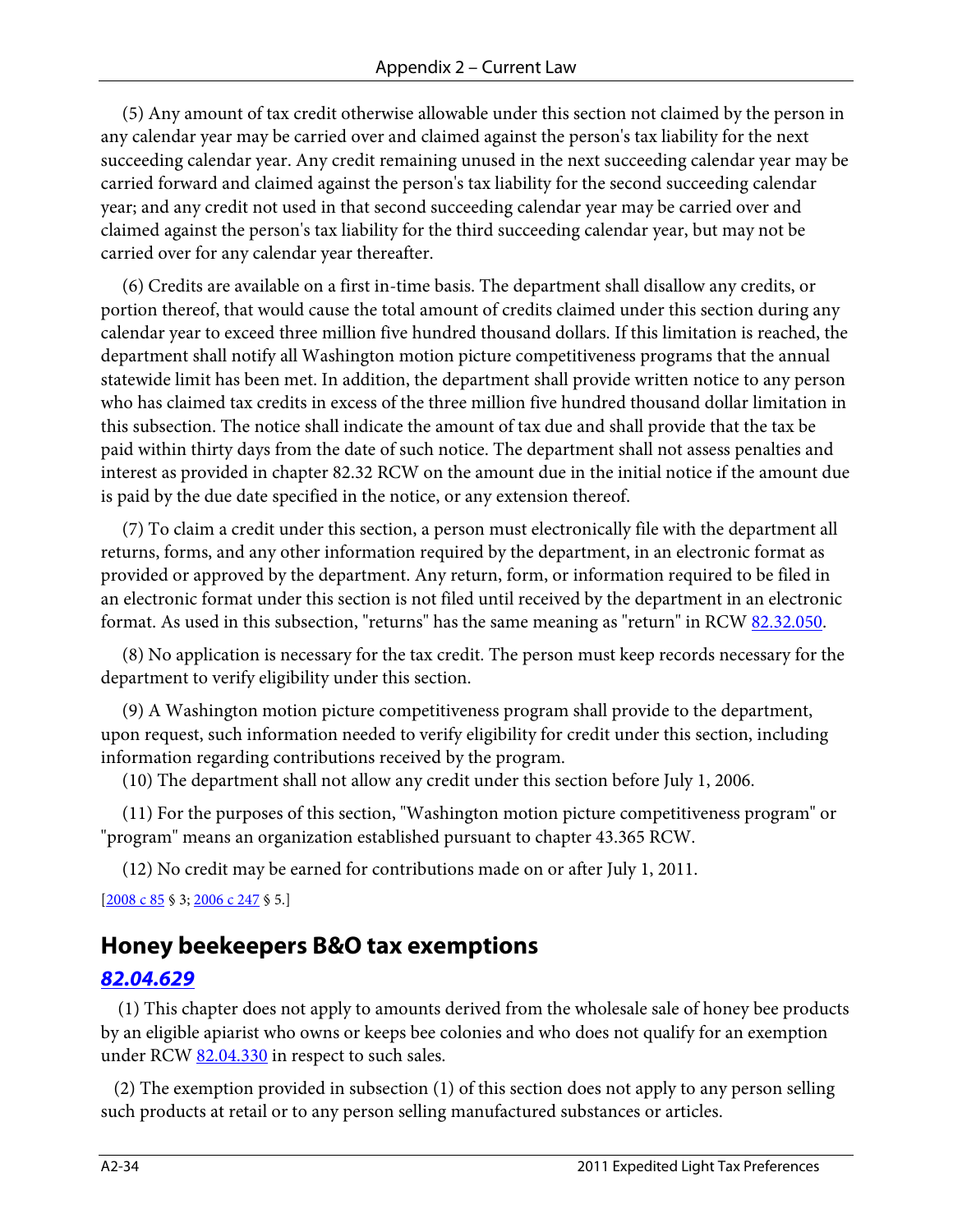(3) The definitions in this subsection apply to this section.

 (a) "Bee colony" means a natural group of honey bees containing seven thousand or more workers and one or more queens, housed in a man-made hive with movable frames, and operated as a beekeeping unit.

 (b) "Eligible apiarist" means a person who owns or keeps one or more bee colonies and who grows, raises, or produces honey bee products for sale at wholesale and is registered under RCW [15.60.021.](http://apps.leg.wa.gov/RCW/default.aspx?cite=15.60.021)

 (c) "Honey bee products" means queen honey bees, packaged honey bees, honey, pollen, bees wax, propolis, or other substances obtained from honey bees. "Honey bee products" does not include manufactured substances or articles.

[\[2008 c 314](http://apps.leg.wa.gov/billinfo/summary.aspx?bill=6468&year=2008) § 2.]

#### *[82.04.630](http://apps.leg.wa.gov/RCW/default.aspx?cite=82.04.630)*

 (1) This chapter does not apply to amounts received by an eligible apiarist, as defined in RCW [82.04.629,](http://apps.leg.wa.gov/RCW/default.aspx?cite=82.04.629) for providing bee pollination services to a farmer using a bee colony owned or kept by the person providing the pollination services.

(2) The definitions in RCW  $82.04.213$  apply to this section.

 $[2008 \text{ c } 314 \text{ } \text{\$ } 3.]$ 

### **Honey beekeepers sales/use tax exemptions**

#### *[82.08.0204](http://apps.leg.wa.gov/RCW/default.aspx?cite=82.08.0204)*

The tax levied by RCW [82.08.020](http://apps.leg.wa.gov/RCW/default.aspx?cite=82.08.020) does not apply to the sale of honey bees to an eligible apiarist, as defined in RCW [82.04.629.](http://apps.leg.wa.gov/RCW/default.aspx?cite=82.04.629) This exemption is available only if the buyer provides the seller with an exemption certificate in a form and manner prescribed by the department.

 $[2008 \text{ c } 314 \text{ § } 4.]$ 

#### *[82.12.0204](http://apps.leg.wa.gov/RCW/default.aspx?cite=82.12.0204)*

The provisions of this chapter do not apply in respect to the use of honey bees by an eligible apiarist, as defined in RCW [82.04.629.](http://apps.leg.wa.gov/RCW/default.aspx?cite=82.04.629) This exemption is available only if the buyer provides the seller with an exemption certificate in a form and manner prescribed by the department.

[\[2008 c 314](http://apps.leg.wa.gov/billinfo/summary.aspx?bill=6468&year=2008) § 5.]

## **Habitat for endangered species**

#### *[84.33.140\(13\)-\(14\)](http://apps.leg.wa.gov/RCW/default.aspx?cite=84.33.140)*

 (1) When land has been designated as forest land under RCW [84.33.130,](http://apps.leg.wa.gov/RCW/default.aspx?cite=84.33.130) a notation of the designation shall be made each year upon the assessment and tax rolls. A copy of the notice of approval together with the legal description or assessor's parcel numbers for the land shall, at the expense of the applicant, be filed by the assessor in the same manner as deeds are recorded.

 (2) In preparing the assessment roll as of January 1, 2002, for taxes payable in 2003 and each January 1st thereafter, the assessor shall list each parcel of designated forest land at a value with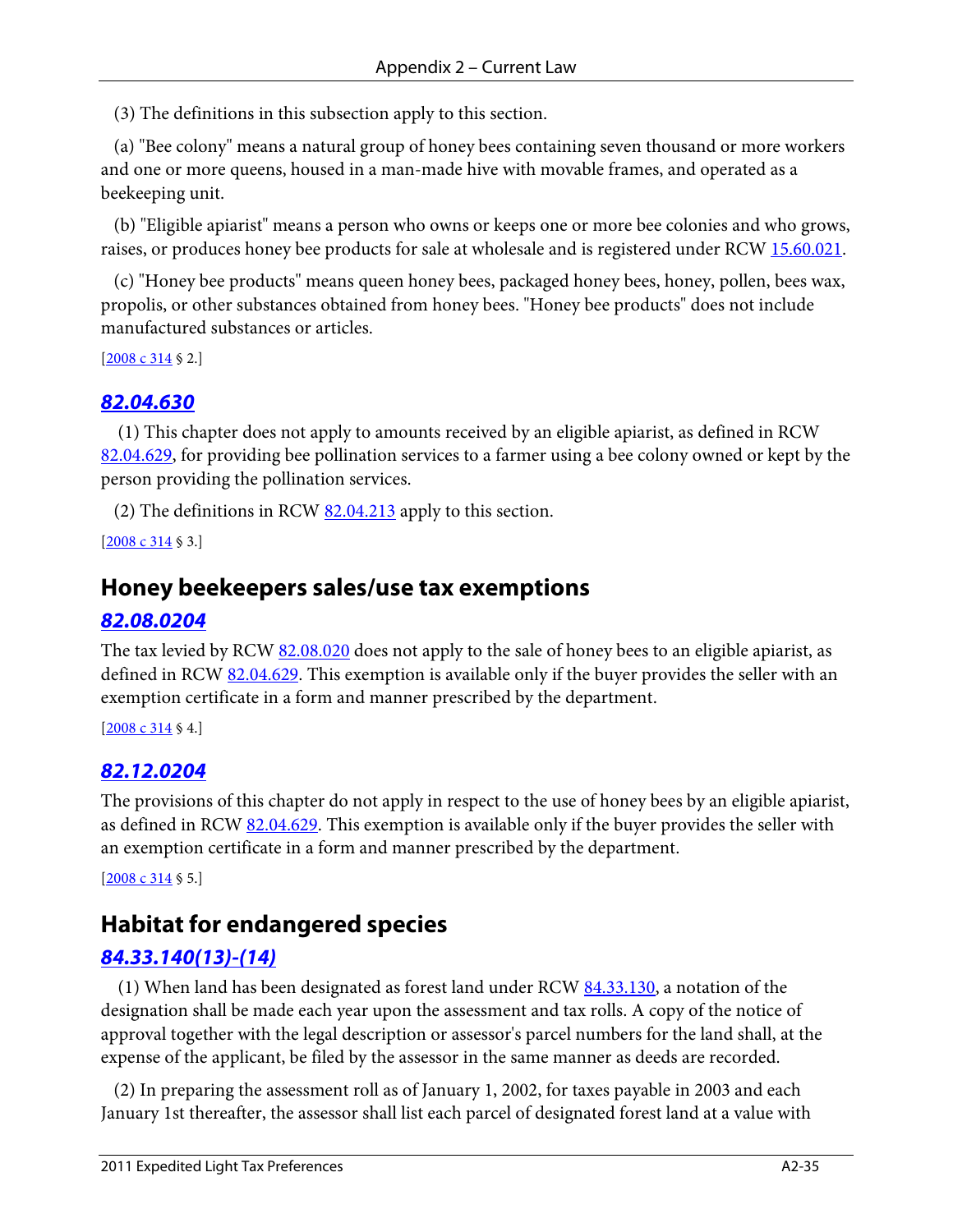respect to the grade and class provided in this subsection and adjusted as provided in subsection (3) of this section. The assessor shall compute the assessed value of the land using the same assessment ratio applied generally in computing the assessed value of other property in the county. Values for the several grades of bare forest land shall be as follows:

 (3) On or before December 31, 2001, the department shall adjust by rule under chapter 34.05 RCW, the forest land values contained in subsection (2) of this section in accordance with this subsection, and shall certify the adjusted values to the assessor who will use these values in preparing the assessment roll as of January 1, 2002. For the adjustment to be made on or before December 31, 2001, for use in the 2002 assessment year, the department shall:

 (a) Divide the aggregate value of all timber harvested within the state between July 1, 1996, and June 30, 2001, by the aggregate harvest volume for the same period, as determined from the harvester excise tax returns filed with the department under RC[W 84.33.074;](http://apps.leg.wa.gov/RCW/default.aspx?cite=84.33.074) and

 (b) Divide the aggregate value of all timber harvested within the state between July 1, 1995, and June 30, 2000, by the aggregate harvest volume for the same period, as determined from the harvester excise tax returns filed with the department under RC[W 84.33.074;](http://apps.leg.wa.gov/RCW/default.aspx?cite=84.33.074) and

 (c) Adjust the forest land values contained in subsection (2) of this section by a percentage equal to one-half of the percentage change in the average values of harvested timber reflected by comparing the resultant values calculated under (a) and (b) of this subsection.

 (4) For the adjustments to be made on or before December 31, 2002, and each succeeding year thereafter, the same procedure described in subsection (3) of this section shall be followed using harvester excise tax returns filed under RCW [84.33.074.](http://apps.leg.wa.gov/RCW/default.aspx?cite=84.33.074) However, this adjustment shall be made to the prior year's adjusted value, and the five-year periods for calculating average harvested timber values shall be successively one year more recent.

 (5) Land graded, assessed, and valued as forest land shall continue to be so graded, assessed, and valued until removal of designation by the assessor upon the occurrence of any of the following:

(a) Receipt of notice from the owner to remove the designation;

(b) Sale or transfer to an ownership making the land exempt from ad valorem taxation;

 (c) Sale or transfer of all or a portion of the land to a new owner, unless the new owner has signed a notice of forest land designation continuance, except transfer to an owner who is an heir or devisee of a deceased owner, shall not, by itself, result in removal of designation. The signed notice of continuance shall be attached to the real estate excise tax affidavit provided for in RCW [82.45.150.](http://apps.leg.wa.gov/RCW/default.aspx?cite=82.45.150) The notice of continuance shall be on a form prepared by the department. If the notice of continuance is not signed by the new owner and attached to the real estate excise tax affidavit, all compensating taxes calculated under subsection (11) of this section shall become due and payable by the seller or transferor at time of sale. The auditor shall not accept an instrument of conveyance regarding designated forest land for filing or recording unless the new owner has signed the notice of continuance or the compensating tax has been paid, as evidenced by the real estate excise tax stamp affixed thereto by the treasurer. The seller, transferor, or new owner may appeal the new assessed valuation calculated under subsection (11) of this section to the county board of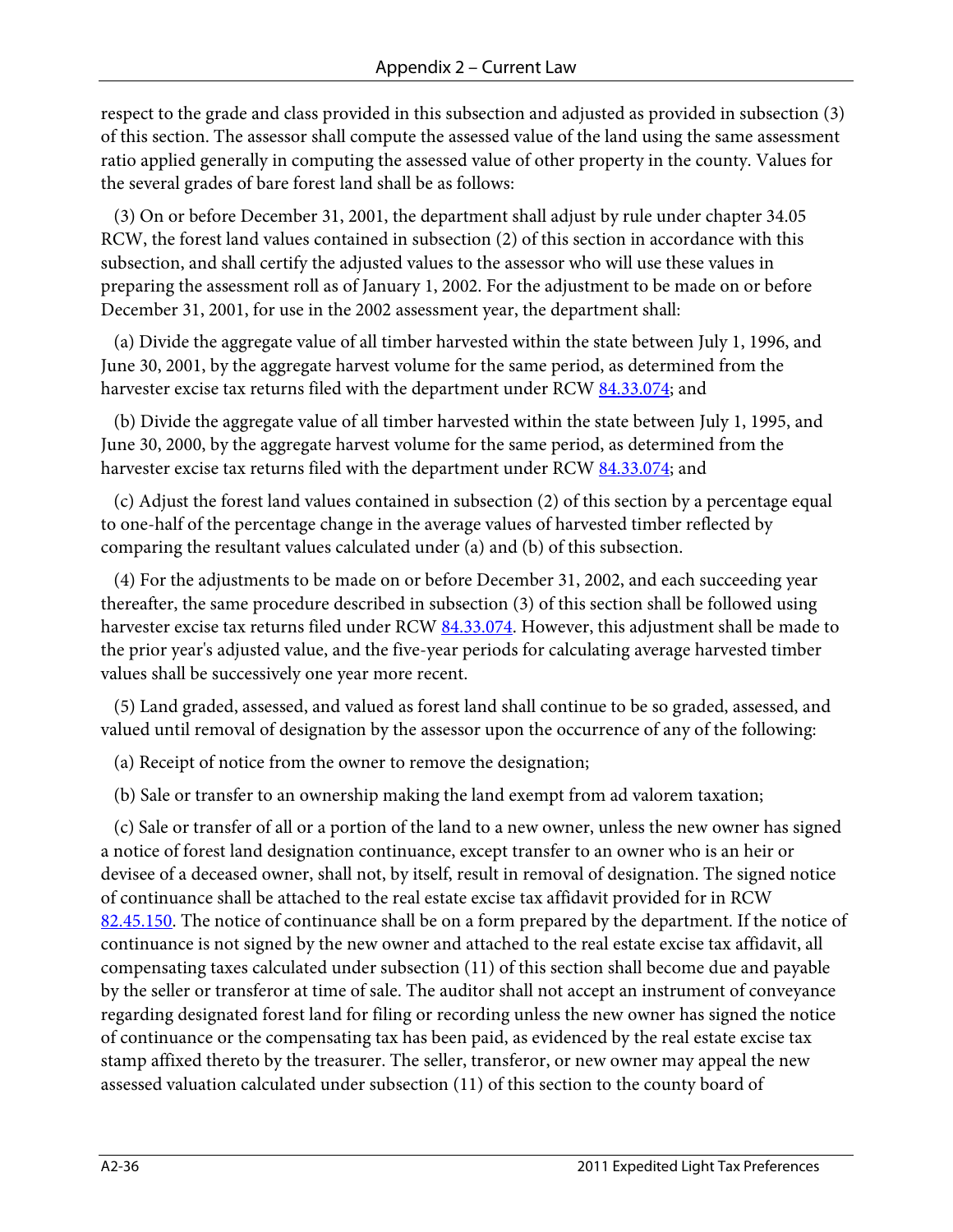equalization in accordance with the provisions of RCW [84.40.038.](http://apps.leg.wa.gov/RCW/default.aspx?cite=84.40.038) Jurisdiction is hereby conferred on the county board of equalization to hear these appeals;

 (d) Determination by the assessor, after giving the owner written notice and an opportunity to be heard, that:

 (i) The land is no longer primarily devoted to and used for growing and harvesting timber. However, land shall not be removed from designation if a governmental agency, organization, or other recipient identified in subsection (13) or (14) of this section as exempt from the payment of compensating tax has manifested its intent in writing or by other official action to acquire a property interest in the designated forest land by means of a transaction that qualifies for an exemption under subsection (13) or (14) of this section. The governmental agency, organization, or recipient shall annually provide the assessor of the county in which the land is located reasonable evidence in writing of the intent to acquire the designated land as long as the intent continues or within sixty days of a request by the assessor. The assessor may not request this evidence more than once in a calendar year;

 (ii) The owner has failed to comply with a final administrative or judicial order with respect to a violation of the restocking, forest management, fire protection, insect and disease control, and forest debris provisions of Title 76 RCW or any applicable rules under Title 76 RCW; or

 (iii) Restocking has not occurred to the extent or within the time specified in the application for designation of such land.

 (6) Land shall not be removed from designation if there is a governmental restriction that prohibits, in whole or in part, the owner from harvesting timber from the owner's designated forest land. If only a portion of the parcel is impacted by governmental restrictions of this nature, the restrictions cannot be used as a basis to remove the remainder of the forest land from designation under this chapter. For the purposes of this section, "governmental restrictions" includes: (a) Any law, regulation, rule, ordinance, program, or other action adopted or taken by a federal, state, county, city, or other governmental entity; or (b) the land's zoning or its presence within an urban growth area designated under RCW [36.70A.110.](http://apps.leg.wa.gov/RCW/default.aspx?cite=36.70A.110)

 (7) The assessor shall have the option of requiring an owner of forest land to file a timber management plan with the assessor upon the occurrence of one of the following:

(a) An application for designation as forest land is submitted; or

 (b) Designated forest land is sold or transferred and a notice of continuance, described in subsection  $(5)(c)$  of this section, is signed.

 (8) If land is removed from designation because of any of the circumstances listed in subsection (5)(a) through (c) of this section, the removal shall apply only to the land affected. If land is removed from designation because of subsection (5)(d) of this section, the removal shall apply only to the actual area of land that is no longer primarily devoted to the growing and harvesting of timber, without regard to any other land that may have been included in the application and approved for designation, as long as the remaining designated forest land meets the definition of forest land contained in RC[W 84.33.035.](http://apps.leg.wa.gov/RCW/default.aspx?cite=84.33.035)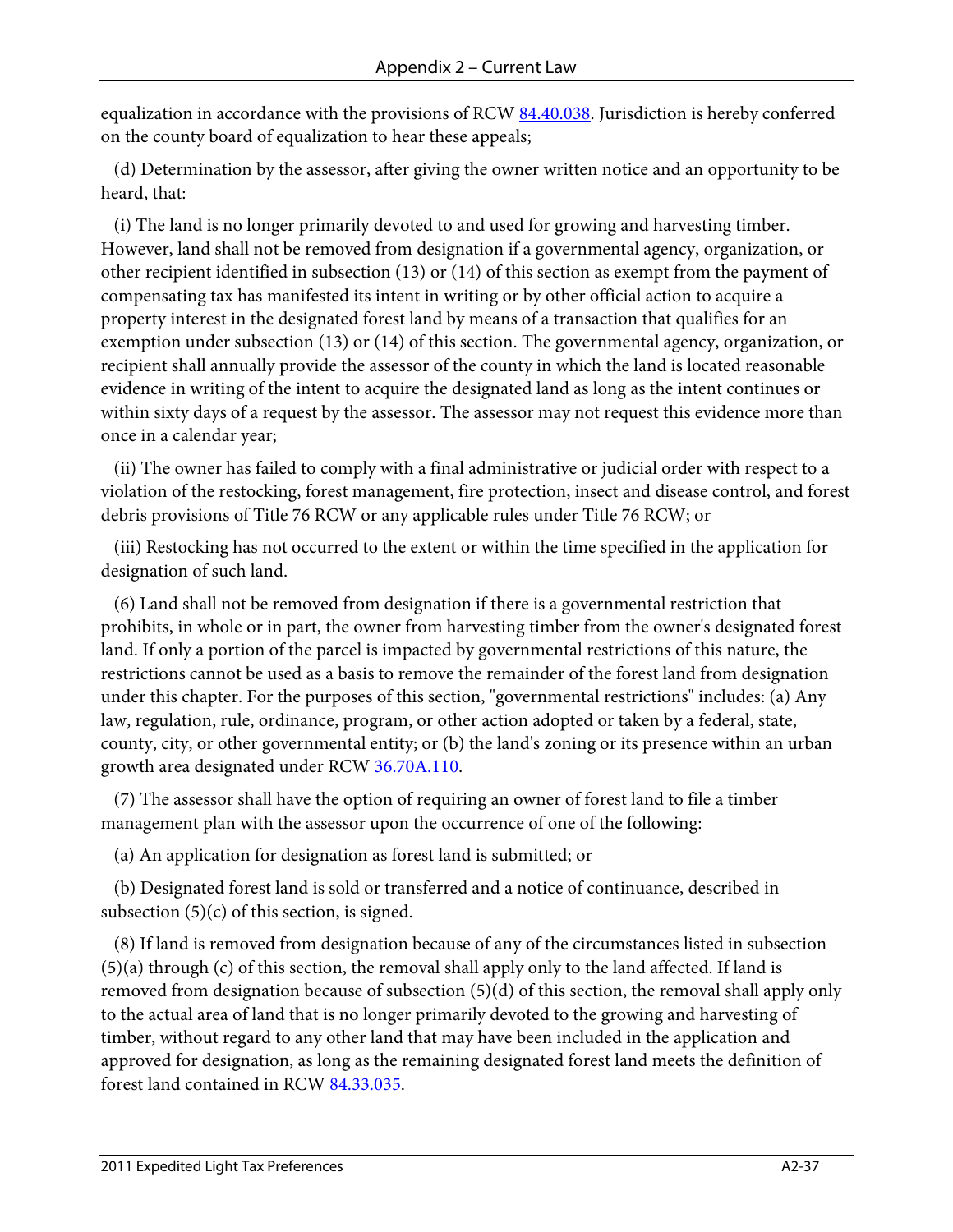(9) Within thirty days after the removal of designation as forest land, the assessor shall notify the owner in writing, setting forth the reasons for the removal. The seller, transferor, or owner may appeal the removal to the county board of equalization in accordance with the provisions of RCW [84.40.038.](http://apps.leg.wa.gov/RCW/default.aspx?cite=84.40.038)

 (10) Unless the removal is reversed on appeal a copy of the notice of removal with a notation of the action, if any, upon appeal, together with the legal description or assessor's parcel numbers for the land removed from designation shall, at the expense of the applicant, be filed by the assessor in the same manner as deeds are recorded and a notation of removal from designation shall immediately be made upon the assessment and tax rolls. The assessor shall revalue the land to be removed with reference to its true and fair value as of January 1st of the year of removal from designation. Both the assessed value before and after the removal of designation shall be listed. Taxes based on the value of the land as forest land shall be assessed and payable up until the date of removal and taxes based on the true and fair value of the land shall be assessed and payable from the date of removal from designation.

(11) Except as provided in subsection (5)(c), (13), or (14) of this section, a compensating tax shall be imposed on land removed from designation as forest land. The compensating tax shall be due and payable to the treasurer thirty days after the owner is notified of the amount of this tax. As soon as possible after the land is removed from designation, the assessor shall compute the amount of compensating tax and mail a notice to the owner of the amount of compensating tax owed and the date on which payment of this tax is due. The amount of compensating tax shall be equal to the difference between the amount of tax last levied on the land as designated forest land and an amount equal to the new assessed value of the land multiplied by the dollar rate of the last levy extended against the land, multiplied by a number, in no event greater than nine, equal to the number of years for which the land was designated as forest land, plus compensating taxes on the land at forest land values up until the date of removal and the prorated taxes on the land at true and fair value from the date of removal to the end of the current tax year.

 (12) Compensating tax, together with applicable interest thereon, shall become a lien on the land which shall attach at the time the land is removed from designation as forest land and shall have priority to and shall be fully paid and satisfied before any recognizance, mortgage, judgment, debt, obligation, or responsibility to or with which the land may become charged or liable. The lien may be foreclosed upon expiration of the same period after delinquency and in the same manner provided by law for foreclosure of liens for delinquent real property taxes as provided in RCW [84.64.050.](http://apps.leg.wa.gov/RCW/default.aspx?cite=84.64.050) Any compensating tax unpaid on its due date shall thereupon become delinquent. From the date of delinquency until paid, interest shall be charged at the same rate applied by law to delinquent ad valorem property taxes.

 (13) The compensating tax specified in subsection (11) of this section shall not be imposed if the removal of designation under subsection (5) of this section resulted solely from:

 (a) Transfer to a government entity in exchange for other forest land located within the state of Washington;

 (b) A taking through the exercise of the power of eminent domain, or sale or transfer to an entity having the power of eminent domain in anticipation of the exercise of such power;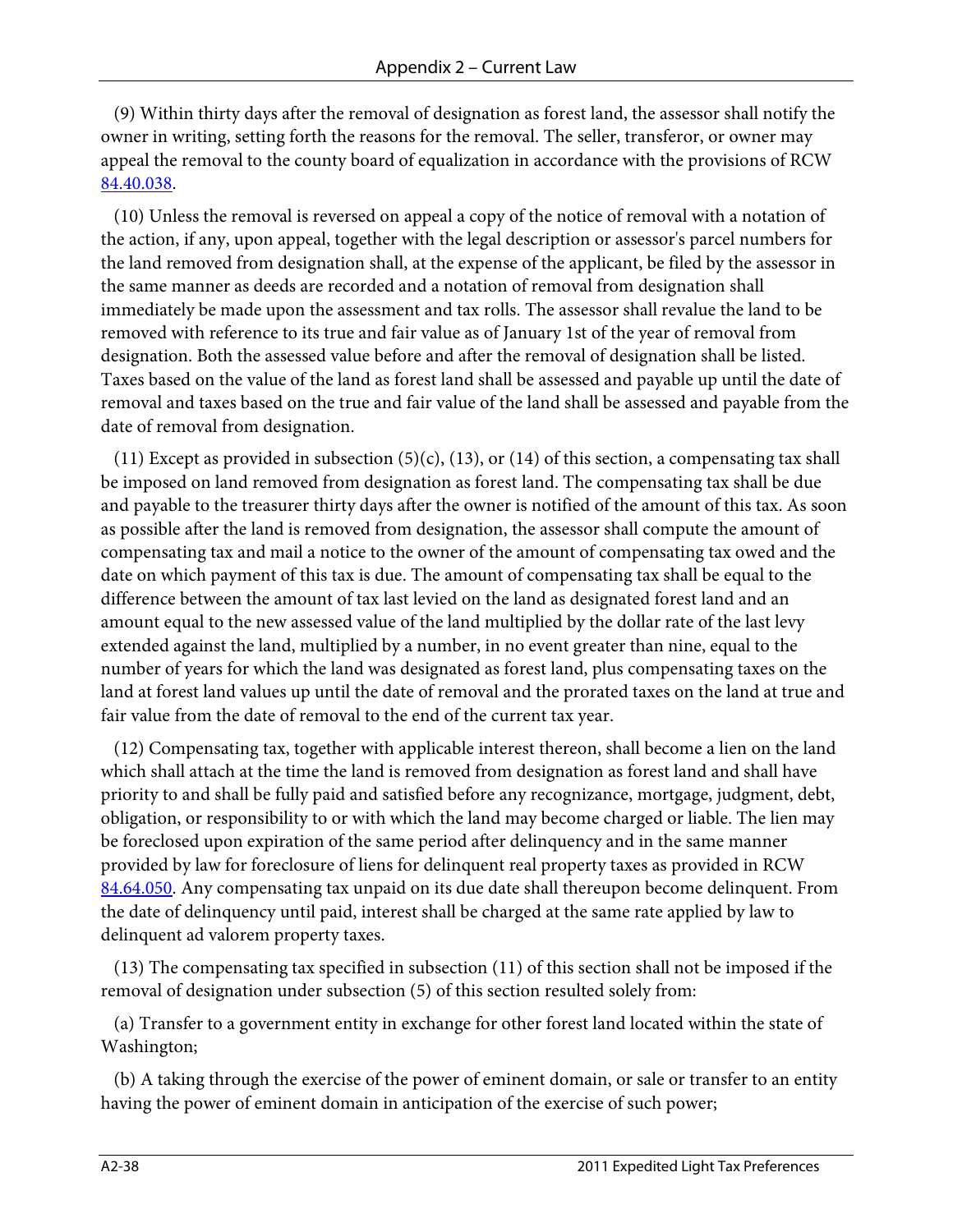(c) A donation of fee title, development rights, or the right to harvest timber, to a government agency or organization qualified under RCW [84.34.210](http://apps.leg.wa.gov/RCW/default.aspx?cite=84.34.210) and [64.04.130](http://apps.leg.wa.gov/RCW/default.aspx?cite=64.04.130) for the purposes enumerated in those sections, or the sale or transfer of fee title to a governmental entity or a nonprofit nature conservancy corporation, as defined in RC[W 64.04.130,](http://apps.leg.wa.gov/RCW/default.aspx?cite=64.04.130) exclusively for the protection and conservation of lands recommended for state natural area preserve purposes by the natural heritage council and natural heritage plan as defined in chapter 79.70 RCW or approved for state natural resources conservation area purposes as defined in chapter 79.71 RCW. At such time as the land is not used for the purposes enumerated, the compensating tax specified in subsection (11) of this section shall be imposed upon the current owner;

 (d) The sale or transfer of fee title to the parks and recreation commission for park and recreation purposes;

 (e) Official action by an agency of the state of Washington or by the county or city within which the land is located that disallows the present use of the land;

(f) The creation, sale, or transfer of forestry riparian easements under RCW [76.13.120;](http://apps.leg.wa.gov/RCW/default.aspx?cite=76.13.120)

 (g) The creation, sale, or transfer of a conservation easement of private forest lands within unconfined channel migration zones or containing critical habitat for threatened or endangered species under RCW [76.09.040;](http://apps.leg.wa.gov/RCW/default.aspx?cite=76.09.040)

 (h) The sale or transfer of land within two years after the death of the owner of at least a fifty percent interest in the land if the land has been assessed and valued as classified forest land, designated as forest land under this chapter, or classified under chapter 84.34 RCW continuously since 1993. The date of death shown on a death certificate is the date used for the purposes of this subsection (13)(h); or

 (i)(i) The discovery that the land was designated under this chapter in error through no fault of the owner. For purposes of this subsection (13)(i), "fault" means a knowingly false or misleading statement, or other act or omission not in good faith, that contributed to the approval of designation under this chapter or the failure of the assessor to remove the land from designation under this chapter.

 (ii) For purposes of this subsection (13), the discovery that land was designated under this chapter in error through no fault of the owner is not the sole reason for removal of designation under subsection (5) of this section if an independent basis for removal exists. An example of an independent basis for removal includes the land no longer being devoted to and used for growing and harvesting timber.

 (14) In a county with a population of more than six hundred thousand inhabitants, the compensating tax specified in subsection (11) of this section shall not be imposed if the removal of designation as forest land under subsection (5) of this section resulted solely from:

(a) An action described in subsection (13) of this section; or

 (b) A transfer of a property interest to a government entity, or to a nonprofit historic preservation corporation or nonprofit nature conservancy corporation, as defined in RCW [64.04.130,](http://apps.leg.wa.gov/RCW/default.aspx?cite=64.04.130) to protect or enhance public resources, or to preserve, maintain, improve, restore, limit the future use of, or otherwise to conserve for public use or enjoyment, the property interest being transferred. At such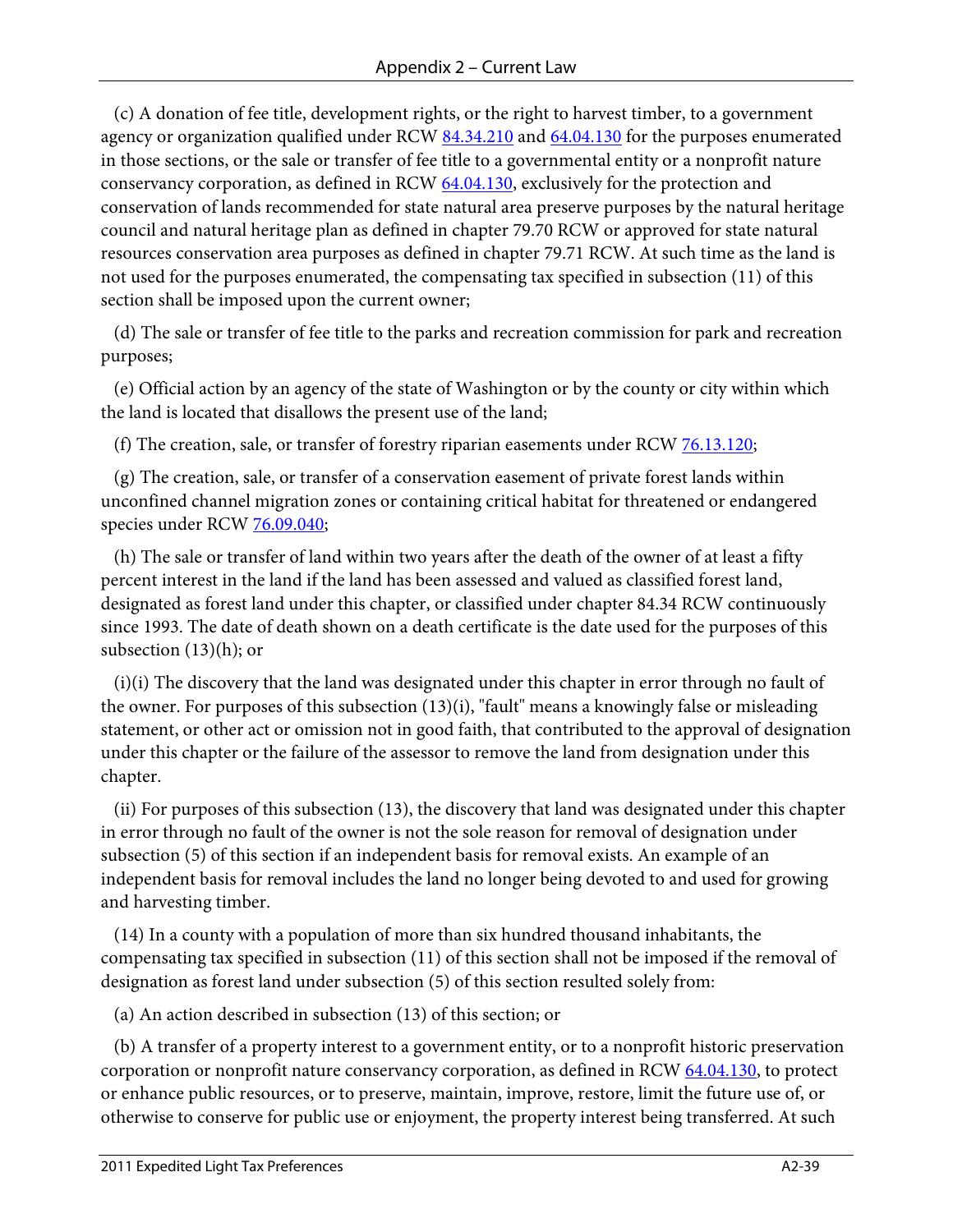time as the property interest is not used for the purposes enumerated, the compensating tax shall be imposed upon the current owner.

[\[2009 c 354](http://apps.leg.wa.gov/billinfo/summary.aspx?bill=1484&year=2009) § 2[; 2009 c 255](http://apps.leg.wa.gov/billinfo/summary.aspx?bill=1733&year=2009) § 3[; 2009 c 246](http://apps.leg.wa.gov/billinfo/summary.aspx?bill=5401&year=2009) § 2[; 2007 c 54](http://apps.leg.wa.gov/billinfo/summary.aspx?bill=1381&year=2007) § 24[; 2005 c 303](http://apps.leg.wa.gov/billinfo/summary.aspx?bill=5396&year=2005) § 13; [2003 c 170](http://apps.leg.wa.gov/billinfo/summary.aspx?bill=1075&year=2003) § 5. Prior[: 2001 c 305](http://apps.leg.wa.gov/billinfo/summary.aspx?bill=1450&year=2001) § 2[; 2001](http://apps.leg.wa.gov/billinfo/summary.aspx?bill=5702&year=2001)  [c 249](http://apps.leg.wa.gov/billinfo/summary.aspx?bill=5702&year=2001) § 3[; 2001 c 185](http://apps.leg.wa.gov/billinfo/summary.aspx?bill=1202&year=2001) § 5[; 1999 sp.s. c 4](http://apps.leg.wa.gov/billinfo/summary.aspx?bill=2091&year=1999) § 703; [1999 c 233](http://apps.leg.wa.gov/billinfo/summary.aspx?bill=1647&year=1999) § 21[; 1997 c 299](http://apps.leg.wa.gov/billinfo/summary.aspx?bill=5230&year=1997) § 2[; 1995 c 330](http://apps.leg.wa.gov/billinfo/summary.aspx?bill=1700&year=1995) § 2[; 1992 c 69](http://apps.leg.wa.gov/billinfo/summary.aspx?bill=2928&year=1992) § 2; 1986 c 238 § 2; 1981 c 148 § 9; 1980 c 134 § 3; 1974 ex.s. c 187 § 7; 1973 1st ex.s. c 195 § 93; 1972 ex.s. c 148 § 6; 1971 ex.s. c 294 § 14.]

#### *[84.34.108\(6\)](http://apps.leg.wa.gov/RCW/default.aspx?cite=84.34.108)*

 (1) When land has once been classified under this chapter, a notation of the classification shall be made each year upon the assessment and tax rolls and the land shall be valued pursuant to RCW [84.34.060](http://apps.leg.wa.gov/RCW/default.aspx?cite=84.34.060) or [84.34.065](http://apps.leg.wa.gov/RCW/default.aspx?cite=84.34.065) until removal of all or a portion of the classification by the assessor upon occurrence of any of the following:

(a) Receipt of notice from the owner to remove all or a portion of the classification;

 (b) Sale or transfer to an ownership, except a transfer that resulted from a default in loan payments made to or secured by a governmental agency that intends to or is required by law or regulation to resell the property for the same use as before, making all or a portion of the land exempt from ad valorem taxation;

 (c) Sale or transfer of all or a portion of the land to a new owner, unless the new owner has signed a notice of classification continuance, except transfer to an owner who is an heir or devisee of a deceased owner shall not, by itself, result in removal of classification. The notice of continuance shall be on a form prepared by the department. If the notice of continuance is not signed by the new owner and attached to the real estate excise tax affidavit, all additional taxes calculated pursuant to subsection (4) of this section shall become due and payable by the seller or transferor at time of sale. The auditor shall not accept an instrument of conveyance regarding classified land for filing or recording unless the new owner has signed the notice of continuance or the additional tax has been paid, as evidenced by the real estate excise tax stamp affixed thereto by the treasurer. The seller, transferor, or new owner may appeal the new assessed valuation calculated under subsection (4) of this section to the county board of equalization in accordance with the provisions of RCW [84.40.038.](http://apps.leg.wa.gov/RCW/default.aspx?cite=84.40.038) Jurisdiction is hereby conferred on the county board of equalization to hear these appeals;

 (d) Determination by the assessor, after giving the owner written notice and an opportunity to be heard, that all or a portion of the land no longer meets the criteria for classification under this chapter. The criteria for classification pursuant to this chapter continue to apply after classification has been granted.

 The granting authority, upon request of an assessor, shall provide reasonable assistance to the assessor in making a determination whether the land continues to meet the qualifications of RCW  $84.34.020$  (1) or (3). The assistance shall be provided within thirty days of receipt of the request.

(2) Land may not be removed from classification because of:

(a) The creation, sale, or transfer of forestry riparian easements under RCW [76.13.120;](http://apps.leg.wa.gov/RCW/default.aspx?cite=76.13.120) or

 (b) The creation, sale, or transfer of a fee interest or a conservation easement for the riparian open space program under RCW <u>76.09.040</u>.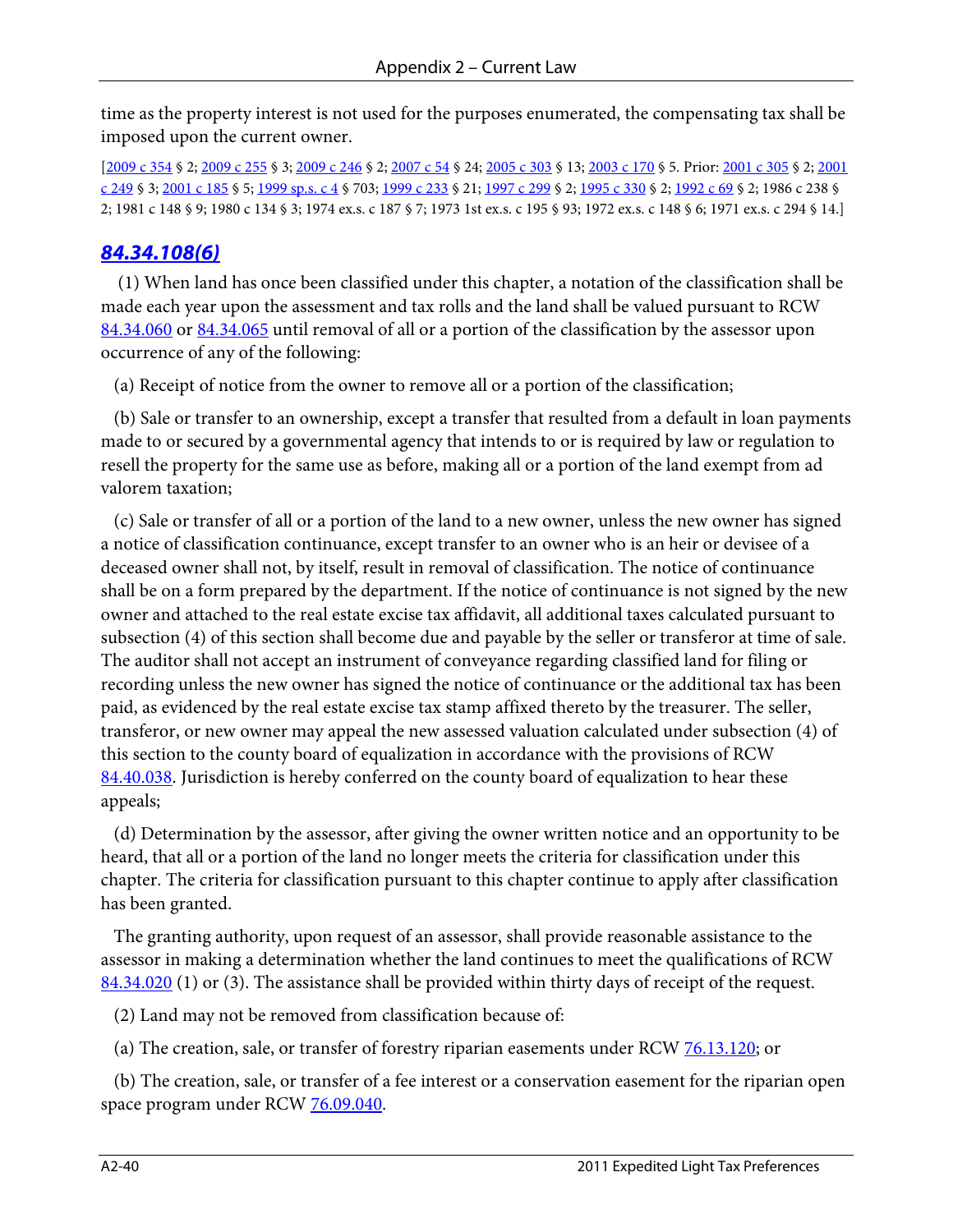(3) Within thirty days after the removal of all or a portion of the land from current use classification under subsection (1) of this section, the assessor shall notify the owner in writing, setting forth the reasons for the removal. The seller, transferor, or owner may appeal the removal to the county board of equalization in accordance with the provisions of RCW [84.40.038.](http://apps.leg.wa.gov/RCW/default.aspx?cite=84.40.038) The removal notice must explain the steps needed to appeal the removal decision, including when a notice of appeal must be filed, where the forms may be obtained, and how to contact the county board of equalization.

 (4) Unless the removal is reversed on appeal, the assessor shall revalue the affected land with reference to its true and fair value on January 1st of the year of removal from classification. Both the assessed valuation before and after the removal of classification shall be listed and taxes shall be allocated according to that part of the year to which each assessed valuation applies. Except as provided in subsection (6) of this section, an additional tax, applicable interest, and penalty shall be imposed which shall be due and payable to the treasurer thirty days after the owner is notified of the amount of the additional tax. As soon as possible, the assessor shall compute the amount of additional tax, applicable interest, and penalty and the treasurer shall mail notice to the owner of the amount thereof and the date on which payment is due. The amount of the additional tax, applicable interest, and penalty shall be determined as follows:

 (a) The amount of additional tax shall be equal to the difference between the property tax paid as "open space land," "farm and agricultural land," or "timber land" and the amount of property tax otherwise due and payable for the seven years last past had the land not been so classified;

 (b) The amount of applicable interest shall be equal to the interest upon the amounts of the additional tax paid at the same statutory rate charged on delinquent property taxes from the dates on which the additional tax could have been paid without penalty if the land had been assessed at a value without regard to this chapter;

(c) The amount of the penalty shall be as provided in RCW  $84.34.080$ . The penalty shall not be imposed if the removal satisfies the conditions of RCW [84.34.070.](http://apps.leg.wa.gov/RCW/default.aspx?cite=84.34.070)

 (5) Additional tax, applicable interest, and penalty, shall become a lien on the land which shall attach at the time the land is removed from classification under this chapter and shall have priority to and shall be fully paid and satisfied before any recognizance, mortgage, judgment, debt, obligation or responsibility to or with which the land may become charged or liable. This lien may be foreclosed upon expiration of the same period after delinquency and in the same manner provided by law for foreclosure of liens for delinquent real property taxes as provided in RCW [84.64.050.](http://apps.leg.wa.gov/RCW/default.aspx?cite=84.64.050) Any additional tax unpaid on its due date shall thereupon become delinquent. From the date of delinquency until paid, interest shall be charged at the same rate applied by law to delinquent ad valorem property taxes.

 (6) The additional tax, applicable interest, and penalty specified in subsection (4) of this section shall not be imposed if the removal of classification pursuant to subsection (1) of this section resulted solely from:

 (a) Transfer to a government entity in exchange for other land located within the state of Washington;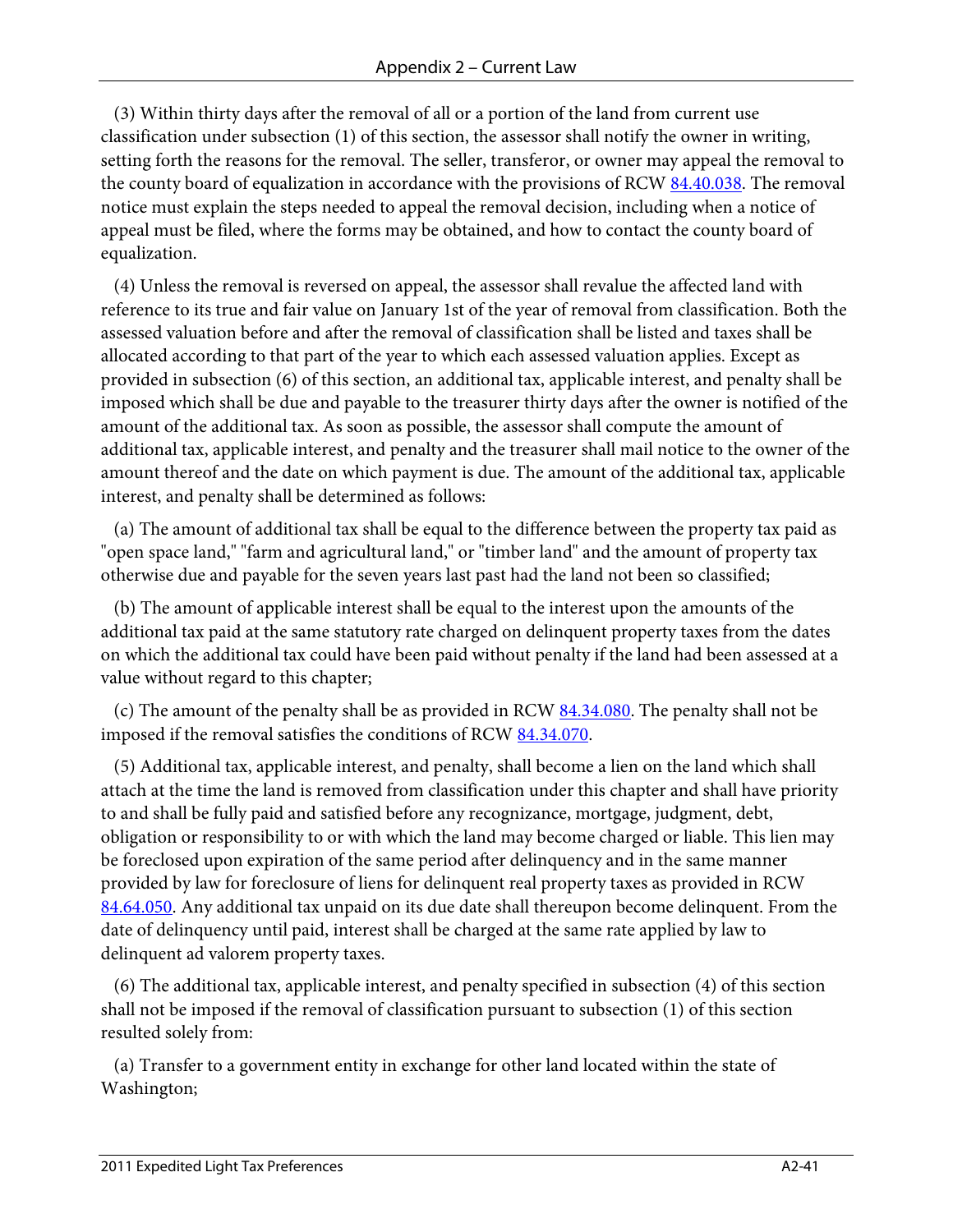(b)(i) A taking through the exercise of the power of eminent domain, or (ii) sale or transfer to an entity having the power of eminent domain in anticipation of the exercise of such power, said entity having manifested its intent in writing or by other official action;

 (c) A natural disaster such as a flood, windstorm, earthquake, or other such calamity rather than by virtue of the act of the landowner changing the use of the property;

 (d) Official action by an agency of the state of Washington or by the county or city within which the land is located which disallows the present use of the land;

 (e) Transfer of land to a church when the land would qualify for exemption pursuant to RCW [84.36.020;](http://apps.leg.wa.gov/RCW/default.aspx?cite=84.36.020)

 (f) Acquisition of property interests by state agencies or agencies or organizations qualified under RCW [84.34.210](http://apps.leg.wa.gov/RCW/default.aspx?cite=84.34.210) and [64.04.130](http://apps.leg.wa.gov/RCW/default.aspx?cite=64.04.130) for the purposes enumerated in those sections. At such time as these property interests are not used for the purposes enumerated in RCW [84.34.210](http://apps.leg.wa.gov/RCW/default.aspx?cite=84.34.210) and [64.04.130](http://apps.leg.wa.gov/RCW/default.aspx?cite=64.04.130) the additional tax specified in subsection (4) of this section shall be imposed;

(g) Removal of land classified as farm and agricultural land under RCW  $84.34.020(2)(f)$ ;

 (h) Removal of land from classification after enactment of a statutory exemption that qualifies the land for exemption and receipt of notice from the owner to remove the land from classification;

(i) The creation, sale, or transfer of forestry riparian easements under RCW  $76.13.120$ ;

 (j) The creation, sale, or transfer of a conservation easement of private forest lands within unconfined channel migration zones or containing critical habitat for threatened or endangered species under RCW [76.09.040;](http://apps.leg.wa.gov/RCW/default.aspx?cite=76.09.040)

 (k) The sale or transfer of land within two years after the death of the owner of at least a fifty percent interest in the land if the land has been assessed and valued as classified forest land, designated as forest land under chapter 84.33 RCW, or classified under this chapter continuously since 1993. The date of death shown on a death certificate is the date used for the purposes of this subsection  $(6)(k)$ ; or

 (l)(i) The discovery that the land was classified under this chapter in error through no fault of the owner. For purposes of this subsection (6)(l), "fault" means a knowingly false or misleading statement, or other act or omission not in good faith, that contributed to the approval of classification under this chapter or the failure of the assessor to remove the land from classification under this chapter.

 (ii) For purposes of this subsection (6), the discovery that land was classified under this chapter in error through no fault of the owner is not the sole reason for removal of classification pursuant to subsection (1) of this section if an independent basis for removal exists. Examples of an independent basis for removal include the owner changing the use of the land or failing to meet any applicable income criteria required for classification under this chapter.

[\[2009 c 513](http://apps.leg.wa.gov/billinfo/summary.aspx?bill=1815&year=2009) § 2[; 2009 c 354](http://apps.leg.wa.gov/billinfo/summary.aspx?bill=1484&year=2009) § 3[; 2009 c 255](http://apps.leg.wa.gov/billinfo/summary.aspx?bill=1733&year=2009) § 2[; 2009 c 246](http://apps.leg.wa.gov/billinfo/summary.aspx?bill=5401&year=2009) § 3[; 2007 c 54](http://apps.leg.wa.gov/billinfo/summary.aspx?bill=1381&year=2007) § 25[; 2003 c 170](http://apps.leg.wa.gov/billinfo/summary.aspx?bill=1075&year=2003) § 6. Prior: [2001 c 305](http://apps.leg.wa.gov/billinfo/summary.aspx?bill=1450&year=2001) § 3; [2001 c](http://apps.leg.wa.gov/billinfo/summary.aspx?bill=5702&year=2001)  [249](http://apps.leg.wa.gov/billinfo/summary.aspx?bill=5702&year=2001) § 14[; 2001 c 185](http://apps.leg.wa.gov/billinfo/summary.aspx?bill=1202&year=2001) § 7; prior[: 1999 sp.s. c 4](http://apps.leg.wa.gov/billinfo/summary.aspx?bill=2091&year=1999) § 706; [1999 c 233](http://apps.leg.wa.gov/billinfo/summary.aspx?bill=1647&year=1999) § 22; [1999 c 139](http://apps.leg.wa.gov/billinfo/summary.aspx?bill=5021&year=1999) § 2; [1992 c 69](http://apps.leg.wa.gov/billinfo/summary.aspx?bill=2928&year=1992) § 12; 1989 c 378 § 35; 1985 c 319 § 1; 1983 c 41 § 1; 1980 c 134 § 5; 1973 1st ex.s. c 212 § 12.]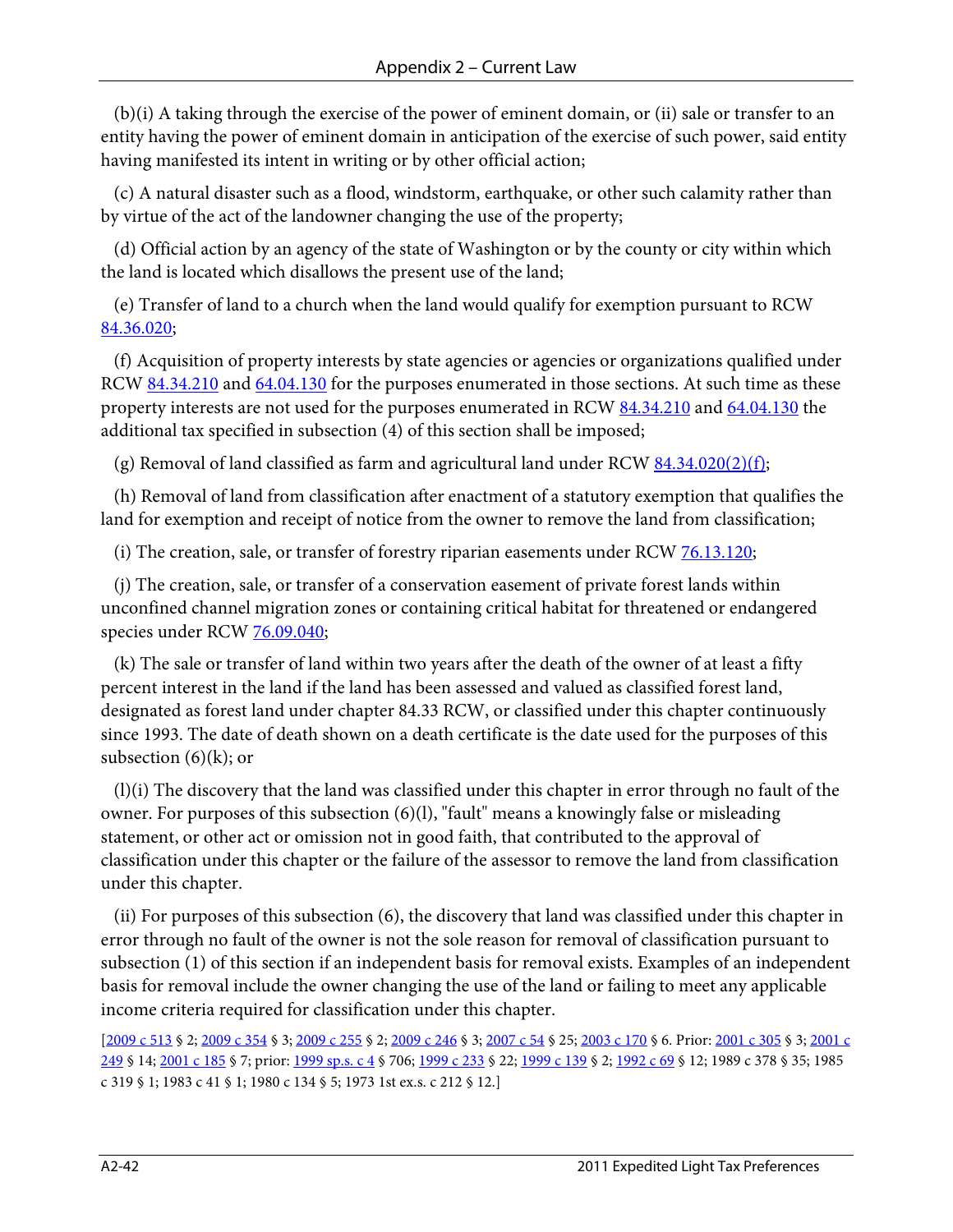### **Log transportation preferential public utility tax rate**

#### *[82.16.020](http://apps.leg.wa.gov/RCW/default.aspx?cite=82.16.020)*

 (1) There is levied and there shall be collected from every person a tax for the act or privilege of engaging within this state in any one or more of the businesses herein mentioned. The tax shall be equal to the gross income of the business, multiplied by the rate set out after the business, as follows:

(a) Express, sewerage collection, and telegraph businesses: Three and six-tenths percent;

(b) Light and power business: Three and sixty-two one-hundredths percent;

(c) Gas distribution business: Three and six-tenths percent;

(d) Urban transportation business: Six-tenths of one percent;

 (e) Vessels under sixty-five feet in length, except tugboats, operating upon the waters within the state: Six-tenths of one percent;

 (f) Motor transportation, railroad, railroad car, and tugboat businesses, and all public service businesses other than ones mentioned above: One and eight-tenths of one percent;

(g) Water distribution business: Four and seven-tenths percent;

(h) Log transportation business: One and twenty-eight one-hundredths percent.

(2) An additional tax is imposed equal to the rate specified in RCW  $82.02.030$  multiplied by the tax payable under subsection (1) of this section.

 (3) Twenty percent of the moneys collected under subsection (1) of this section on water distribution businesses and sixty percent of the moneys collected under subsection (1) of this section on sewerage collection businesses shall be deposited in the public works assistance account created in RCW [43.155.050.](http://apps.leg.wa.gov/RCW/default.aspx?cite=43.155.050)

[\[2009 c 469](http://apps.leg.wa.gov/billinfo/summary.aspx?bill=6170&year=2009) § 702; [1996 c 150](http://apps.leg.wa.gov/billinfo/summary.aspx?bill=2593&year=1996) § 2; 1989 c 302 § 204; 1986 c 282 § 14; 1985 c 471 § 10; 1983 2nd ex.s. c 3 § 13; 1982 2nd ex.s. c 5 § 1; 1982 1st ex.s. c 35 § 5; 1971 ex.s. c 299 § 12; 1967 ex.s. c 149 § 24; 1965 ex.s. c 173 § 21; 1961 c 293 § 13; 1961 c 15 [§82.16.020](http://apps.leg.wa.gov/RCW/default.aspx?cite=82.16.020) . Prior: 1959 ex.s. c 3 § 16; 1939 c 225 § 19; 1935 c 180 § 36; RRS § 8370-36.]

## **Sales of forest derived biomass to produce electricity**

#### *[82.08.957](http://apps.leg.wa.gov/RCW/default.aspx?cite=82.08.957)*

 (1) The tax levied by RC[W 82.08.020](http://apps.leg.wa.gov/RCW/default.aspx?cite=82.08.020) does not apply to sales of forest derived biomass used to produce electricity, steam, heat, or biofuel. This exemption is available only if the buyer provides the seller with an exemption certificate in a form and manner prescribed by the department. The seller must retain a copy of the certificate for the seller's files.

(2) For purposes of this section, "biofuel" is defined in RCW [43.325.010.](http://apps.leg.wa.gov/RCW/default.aspx?cite=43.325.010)

(3) This section expires June 30, 2013.

 $[2009 \text{ c } 469 \text{ § } 402.]$